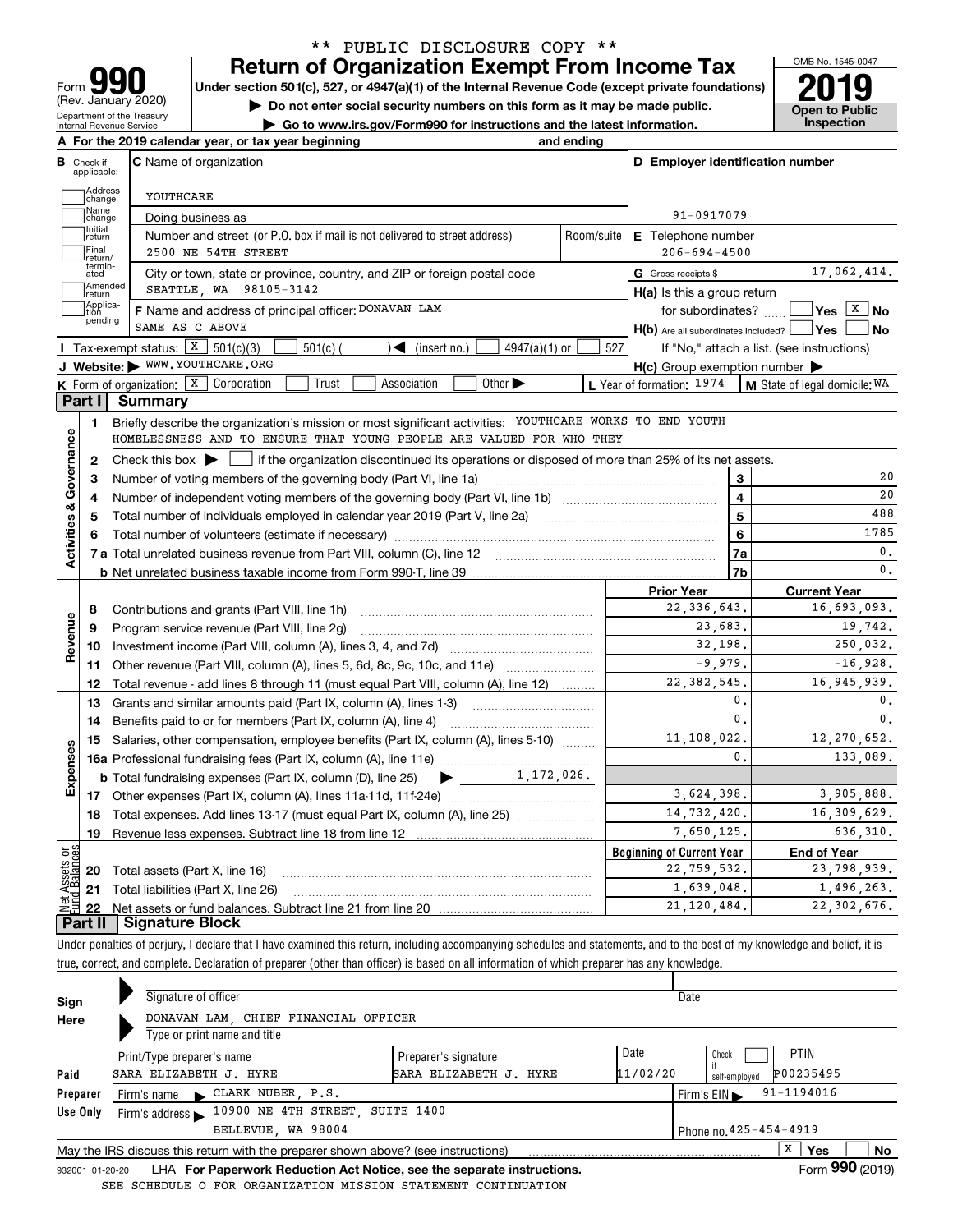| 1            | Part III   Statement of Program Service Accomplishments                                                                                      |                                              |         |
|--------------|----------------------------------------------------------------------------------------------------------------------------------------------|----------------------------------------------|---------|
|              |                                                                                                                                              |                                              |         |
|              |                                                                                                                                              |                                              |         |
|              | Briefly describe the organization's mission:                                                                                                 |                                              |         |
|              | YOUTHCARE WORKS TO END YOUTH HOMELESSNESS AND TO ENSURE THAT YOUNG                                                                           |                                              |         |
|              | PEOPLE ARE VALUED FOR WHO THEY ARE AND EMPOWERED TO ACHIEVE THEIR                                                                            |                                              |         |
|              | POTENTIAL.                                                                                                                                   |                                              |         |
| $\mathbf{2}$ | Did the organization undertake any significant program services during the year which were not listed on the                                 |                                              |         |
|              |                                                                                                                                              | $\overline{Y}$ es $\overline{X}$ No          |         |
|              | If "Yes," describe these new services on Schedule O.                                                                                         |                                              |         |
| З.           |                                                                                                                                              | $\sqrt{\mathsf{Yes}}$ $\sqrt{\mathsf{X}}$ No |         |
|              | If "Yes," describe these changes on Schedule O.                                                                                              |                                              |         |
| 4            | Describe the organization's program service accomplishments for each of its three largest program services, as measured by expenses.         |                                              |         |
|              | Section 501(c)(3) and 501(c)(4) organizations are required to report the amount of grants and allocations to others, the total expenses, and |                                              |         |
|              | revenue, if any, for each program service reported.                                                                                          |                                              |         |
| 4a           | $\left(\text{Code:}\right)$ $\left(\text{Expenses $}\right)$ $12,070,628.$ including grants of \$                                            | ) (Revenue \$                                | 38,742. |
|              | YOUTHCARE IS AN AGENCY THAT PROVIDES COMPREHENSIVE SERVICES TO RUNAWAY,                                                                      |                                              |         |
|              | HOMELESS, AND AT RISK YOUTHS IN THE SEATTLE KING COUNTY AREA. YOUTHCARE                                                                      |                                              |         |
|              | IS DEDICATED TO PROVIDING A CONTINUUM OF CARE THAT INCLUDES OUTREACH,                                                                        |                                              |         |
|              | BASIC SERVICES, EMERGENCY SHELTER, HOUSING, COUNSELING, EDUCATION, AND                                                                       |                                              |         |
|              | EMPLOYMENT TRAINING. YOUTHCARE ACCOMPLISHES THIS GOAL BY PROVIDING BOTH                                                                      |                                              |         |
|              | RESIDENTIAL AND NONRESIDENTIAL SERVICES TO YOUTH AGES 12 TO 24.                                                                              |                                              |         |
|              |                                                                                                                                              |                                              |         |
|              |                                                                                                                                              |                                              |         |
|              |                                                                                                                                              |                                              |         |
|              |                                                                                                                                              |                                              |         |
|              |                                                                                                                                              |                                              |         |
|              |                                                                                                                                              |                                              |         |
|              |                                                                                                                                              |                                              |         |
| 4b           | $\left(\text{Code:}\right)$ $\left(\text{Expenses $}\right)$<br>including grants of \$<br>) (Revenue \$                                      |                                              |         |
|              |                                                                                                                                              |                                              |         |
|              |                                                                                                                                              |                                              |         |
|              |                                                                                                                                              |                                              |         |
|              |                                                                                                                                              |                                              |         |
|              |                                                                                                                                              |                                              |         |
|              |                                                                                                                                              |                                              |         |
|              |                                                                                                                                              |                                              |         |
|              |                                                                                                                                              |                                              |         |
|              |                                                                                                                                              |                                              |         |
|              |                                                                                                                                              |                                              |         |
|              |                                                                                                                                              |                                              |         |
|              |                                                                                                                                              |                                              |         |
| 4с           | (Code: ) (Expenses \$<br>including grants of $$$<br>) (Revenue \$                                                                            |                                              |         |
|              |                                                                                                                                              |                                              |         |
|              |                                                                                                                                              |                                              |         |
|              |                                                                                                                                              |                                              |         |
|              |                                                                                                                                              |                                              |         |
|              |                                                                                                                                              |                                              |         |
|              |                                                                                                                                              |                                              |         |
|              |                                                                                                                                              |                                              |         |
|              |                                                                                                                                              |                                              |         |
|              |                                                                                                                                              |                                              |         |
|              |                                                                                                                                              |                                              |         |
|              |                                                                                                                                              |                                              |         |
|              |                                                                                                                                              |                                              |         |
|              |                                                                                                                                              |                                              |         |
|              |                                                                                                                                              |                                              |         |
| 4d           | Other program services (Describe on Schedule O.)                                                                                             |                                              |         |
|              | (Expenses \$<br>(Revenue \$<br>including grants of \$<br>12,070,628.                                                                         |                                              |         |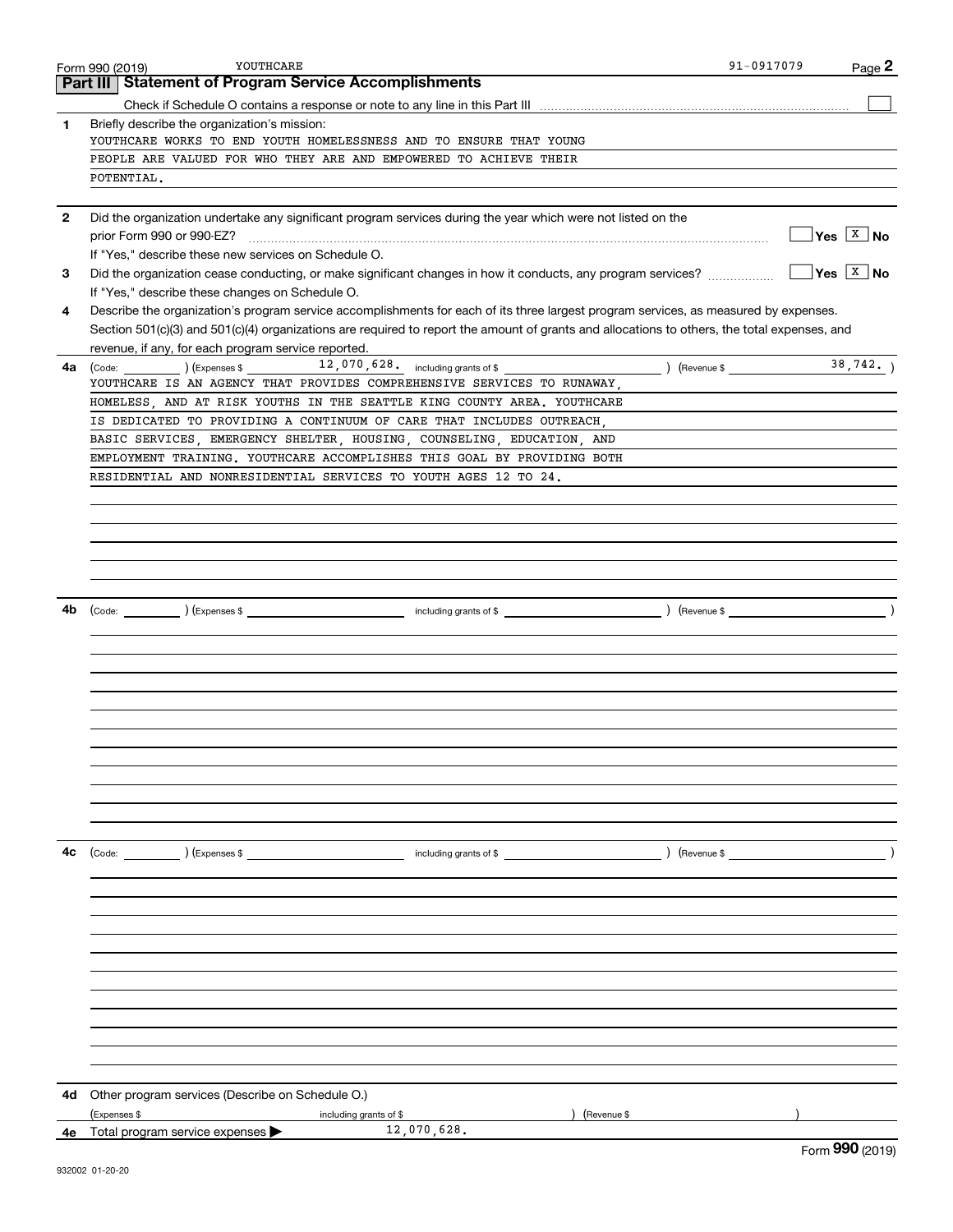|     | YOUTHCARE<br>Form 990 (2019)                                                                                                          | 91-0917079      |     | Page $3$ |
|-----|---------------------------------------------------------------------------------------------------------------------------------------|-----------------|-----|----------|
|     | <b>Checklist of Required Schedules</b><br>  Part IV                                                                                   |                 |     |          |
|     |                                                                                                                                       |                 | Yes | No       |
| 1.  | Is the organization described in section $501(c)(3)$ or $4947(a)(1)$ (other than a private foundation)?                               |                 |     |          |
|     |                                                                                                                                       | 1               | Х   |          |
| 2   |                                                                                                                                       | $\mathbf{2}$    | х   |          |
| 3   | Did the organization engage in direct or indirect political campaign activities on behalf of or in opposition to candidates for       |                 |     |          |
|     |                                                                                                                                       | 3               |     | x        |
| 4   | Section 501(c)(3) organizations. Did the organization engage in lobbying activities, or have a section 501(h) election in effect      |                 |     |          |
|     |                                                                                                                                       | 4               | х   |          |
| 5   | Is the organization a section 501(c)(4), 501(c)(5), or 501(c)(6) organization that receives membership dues, assessments, or          |                 |     |          |
|     |                                                                                                                                       | 5               |     | x        |
| 6   | Did the organization maintain any donor advised funds or any similar funds or accounts for which donors have the right to             |                 |     |          |
|     | provide advice on the distribution or investment of amounts in such funds or accounts? If "Yes," complete Schedule D, Part I          | 6               |     | х        |
| 7   | Did the organization receive or hold a conservation easement, including easements to preserve open space,                             |                 |     |          |
|     |                                                                                                                                       | $\overline{7}$  |     | х        |
| 8   | Did the organization maintain collections of works of art, historical treasures, or other similar assets? If "Yes," complete          |                 |     |          |
|     |                                                                                                                                       | 8               |     | x        |
| 9   | Did the organization report an amount in Part X, line 21, for escrow or custodial account liability, serve as a custodian for         |                 |     |          |
|     | amounts not listed in Part X; or provide credit counseling, debt management, credit repair, or debt negotiation services?             |                 |     |          |
|     |                                                                                                                                       | 9               |     | x        |
| 10  | Did the organization, directly or through a related organization, hold assets in donor-restricted endowments                          |                 |     |          |
|     |                                                                                                                                       | 10              | х   |          |
| 11  | If the organization's answer to any of the following questions is "Yes," then complete Schedule D, Parts VI, VII, VIII, IX, or X      |                 |     |          |
|     | as applicable.                                                                                                                        |                 |     |          |
|     | a Did the organization report an amount for land, buildings, and equipment in Part X, line 10? If "Yes," complete Schedule D,         |                 |     |          |
|     |                                                                                                                                       | 11a             | х   |          |
|     | <b>b</b> Did the organization report an amount for investments - other securities in Part X, line 12, that is 5% or more of its total |                 |     |          |
|     |                                                                                                                                       | 11b             |     | x        |
|     | c Did the organization report an amount for investments - program related in Part X, line 13, that is 5% or more of its total         |                 |     |          |
|     |                                                                                                                                       | 11c             |     | x        |
|     | d Did the organization report an amount for other assets in Part X, line 15, that is 5% or more of its total assets reported in       |                 |     |          |
|     |                                                                                                                                       | 11d             |     | x        |
|     | e Did the organization report an amount for other liabilities in Part X, line 25? If "Yes," complete Schedule D, Part X               | 11e             | х   |          |
|     | f Did the organization's separate or consolidated financial statements for the tax year include a footnote that addresses             |                 |     |          |
|     | the organization's liability for uncertain tax positions under FIN 48 (ASC 740)? If "Yes," complete Schedule D, Part X                | 11f             |     | x        |
|     | 12a Did the organization obtain separate, independent audited financial statements for the tax year? If "Yes," complete               |                 |     |          |
|     |                                                                                                                                       | 12a             | x   |          |
|     | <b>b</b> Was the organization included in consolidated, independent audited financial statements for the tax year?                    |                 |     |          |
|     | If "Yes," and if the organization answered "No" to line 12a, then completing Schedule D, Parts XI and XII is optional                 | 12b             |     | х        |
| 13  |                                                                                                                                       | 13              |     | х        |
| 14a | Did the organization maintain an office, employees, or agents outside of the United States?                                           | 14a             |     | х        |
| b   | Did the organization have aggregate revenues or expenses of more than \$10,000 from grantmaking, fundraising, business,               |                 |     |          |
|     | investment, and program service activities outside the United States, or aggregate foreign investments valued at \$100,000            |                 |     |          |
|     |                                                                                                                                       | 14b             |     | х        |
| 15  | Did the organization report on Part IX, column (A), line 3, more than \$5,000 of grants or other assistance to or for any             |                 |     |          |
|     |                                                                                                                                       | 15              |     | х        |
| 16  | Did the organization report on Part IX, column (A), line 3, more than \$5,000 of aggregate grants or other assistance to              |                 |     |          |
|     |                                                                                                                                       | 16              |     | х        |
| 17  | Did the organization report a total of more than \$15,000 of expenses for professional fundraising services on Part IX,               |                 |     |          |
|     |                                                                                                                                       | 17              | x   |          |
| 18  | Did the organization report more than \$15,000 total of fundraising event gross income and contributions on Part VIII, lines          |                 |     |          |
|     |                                                                                                                                       | 18              | x   |          |
| 19  | Did the organization report more than \$15,000 of gross income from gaming activities on Part VIII, line 9a? If "Yes."                |                 |     |          |
|     |                                                                                                                                       | 19              |     | х        |
| 20a |                                                                                                                                       | 20a             |     | х        |
| b   | If "Yes" to line 20a, did the organization attach a copy of its audited financial statements to this return?                          | 20 <sub>b</sub> |     |          |
| 21  | Did the organization report more than \$5,000 of grants or other assistance to any domestic organization or                           |                 |     |          |
|     |                                                                                                                                       | 21              |     | x        |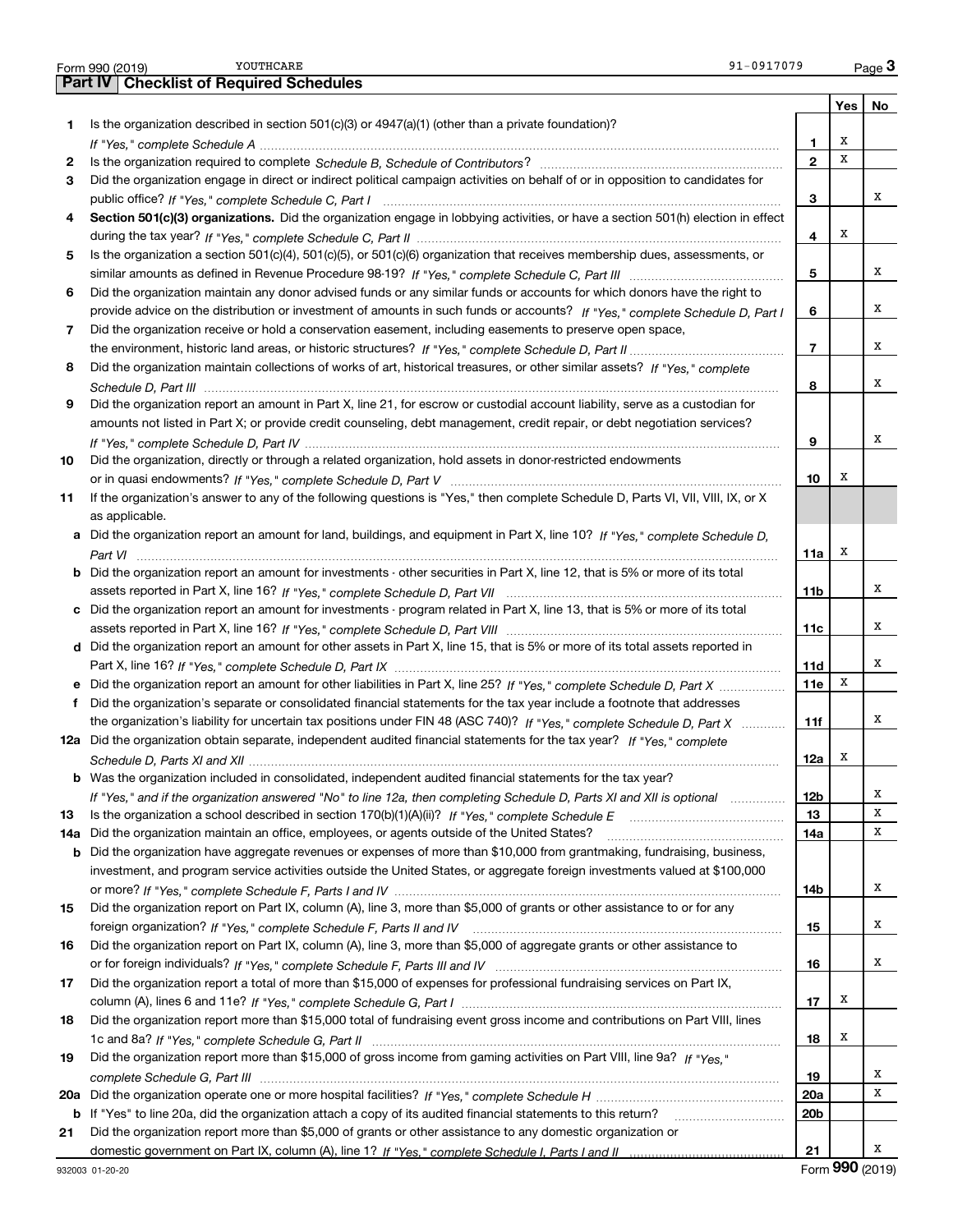|               | YOUTHCARE<br>91-0917079<br>Form 990 (2019)                                                                                   |     |     | Page 4 |
|---------------|------------------------------------------------------------------------------------------------------------------------------|-----|-----|--------|
|               | <b>Part IV   Checklist of Required Schedules</b> (continued)                                                                 |     |     |        |
|               |                                                                                                                              |     | Yes | No     |
| 22            | Did the organization report more than \$5,000 of grants or other assistance to or for domestic individuals on                |     |     |        |
|               |                                                                                                                              | 22  |     | х      |
| 23            | Did the organization answer "Yes" to Part VII, Section A, line 3, 4, or 5 about compensation of the organization's current   |     |     |        |
|               | and former officers, directors, trustees, key employees, and highest compensated employees? If "Yes," complete               |     |     |        |
|               |                                                                                                                              | 23  | х   |        |
|               | 24a Did the organization have a tax-exempt bond issue with an outstanding principal amount of more than \$100,000 as of the  |     |     |        |
|               | last day of the year, that was issued after December 31, 2002? If "Yes," answer lines 24b through 24d and complete           |     |     |        |
|               |                                                                                                                              | 24a |     | х      |
|               | <b>b</b> Did the organization invest any proceeds of tax-exempt bonds beyond a temporary period exception?                   | 24b |     |        |
|               | c Did the organization maintain an escrow account other than a refunding escrow at any time during the year to defease       |     |     |        |
|               |                                                                                                                              | 24c |     |        |
|               |                                                                                                                              | 24d |     |        |
|               | 25a Section 501(c)(3), 501(c)(4), and 501(c)(29) organizations. Did the organization engage in an excess benefit             |     |     |        |
|               |                                                                                                                              | 25a |     | х      |
|               | b Is the organization aware that it engaged in an excess benefit transaction with a disqualified person in a prior year, and |     |     |        |
|               | that the transaction has not been reported on any of the organization's prior Forms 990 or 990-EZ? If "Yes," complete        |     |     |        |
|               | Schedule L, Part I                                                                                                           | 25b |     | х      |
| 26            | Did the organization report any amount on Part X, line 5 or 22, for receivables from or payables to any current              |     |     |        |
|               | or former officer, director, trustee, key employee, creator or founder, substantial contributor, or 35%                      |     |     |        |
|               |                                                                                                                              | 26  |     | х      |
| 27            | Did the organization provide a grant or other assistance to any current or former officer, director, trustee, key employee,  |     |     |        |
|               | creator or founder, substantial contributor or employee thereof, a grant selection committee member, or to a 35% controlled  |     |     |        |
|               | entity (including an employee thereof) or family member of any of these persons? If "Yes," complete Schedule L, Part III     | 27  |     | х      |
| 28            | Was the organization a party to a business transaction with one of the following parties (see Schedule L, Part IV            |     |     |        |
|               | instructions, for applicable filing thresholds, conditions, and exceptions):                                                 |     |     |        |
|               | a A current or former officer, director, trustee, key employee, creator or founder, or substantial contributor? If           |     |     |        |
|               |                                                                                                                              | 28a |     | х      |
|               |                                                                                                                              | 28b |     | х      |
|               | c A 35% controlled entity of one or more individuals and/or organizations described in lines 28a or 28b? If                  |     |     |        |
|               |                                                                                                                              | 28c |     | х      |
| 29            |                                                                                                                              | 29  | Х   |        |
| 30            | Did the organization receive contributions of art, historical treasures, or other similar assets, or qualified conservation  |     |     |        |
|               |                                                                                                                              | 30  |     | х      |
| 31            | Did the organization liquidate, terminate, or dissolve and cease operations? If "Yes," complete Schedule N, Part I           | 31  |     | x      |
|               | Did the organization sell, exchange, dispose of, or transfer more than 25% of its net assets? If "Yes," complete             |     |     |        |
|               |                                                                                                                              | 32  |     | X      |
| 33            | Did the organization own 100% of an entity disregarded as separate from the organization under Regulations                   |     |     |        |
|               |                                                                                                                              | 33  |     | х      |
| 34            | Was the organization related to any tax-exempt or taxable entity? If "Yes," complete Schedule R, Part II, III, or IV, and    |     |     |        |
|               |                                                                                                                              | 34  |     | х      |
|               | 35a Did the organization have a controlled entity within the meaning of section 512(b)(13)?                                  | 35a |     | х      |
|               | b If "Yes" to line 35a, did the organization receive any payment from or engage in any transaction with a controlled entity  |     |     |        |
|               |                                                                                                                              | 35b |     |        |
| 36            | Section 501(c)(3) organizations. Did the organization make any transfers to an exempt non-charitable related organization?   |     |     |        |
|               |                                                                                                                              | 36  |     | х      |
| 37            | Did the organization conduct more than 5% of its activities through an entity that is not a related organization             |     |     |        |
|               |                                                                                                                              | 37  |     | х      |
| 38            | Did the organization complete Schedule O and provide explanations in Schedule O for Part VI, lines 11b and 19?               |     |     |        |
|               | Note: All Form 990 filers are required to complete Schedule O                                                                | 38  | х   |        |
| <b>Part V</b> | <b>Statements Regarding Other IRS Filings and Tax Compliance</b>                                                             |     |     |        |
|               | Check if Schedule O contains a response or note to any line in this Part V                                                   |     |     |        |
|               |                                                                                                                              |     | Yes | No     |
|               | 156<br>1a                                                                                                                    |     |     |        |
| b             | 0<br>Enter the number of Forms W-2G included in line 1a. Enter -0- if not applicable<br>1b                                   |     |     |        |
| c             | Did the organization comply with backup withholding rules for reportable payments to vendors and reportable gaming           |     |     |        |
|               | (gambling) winnings to prize winners?                                                                                        | 1c  |     |        |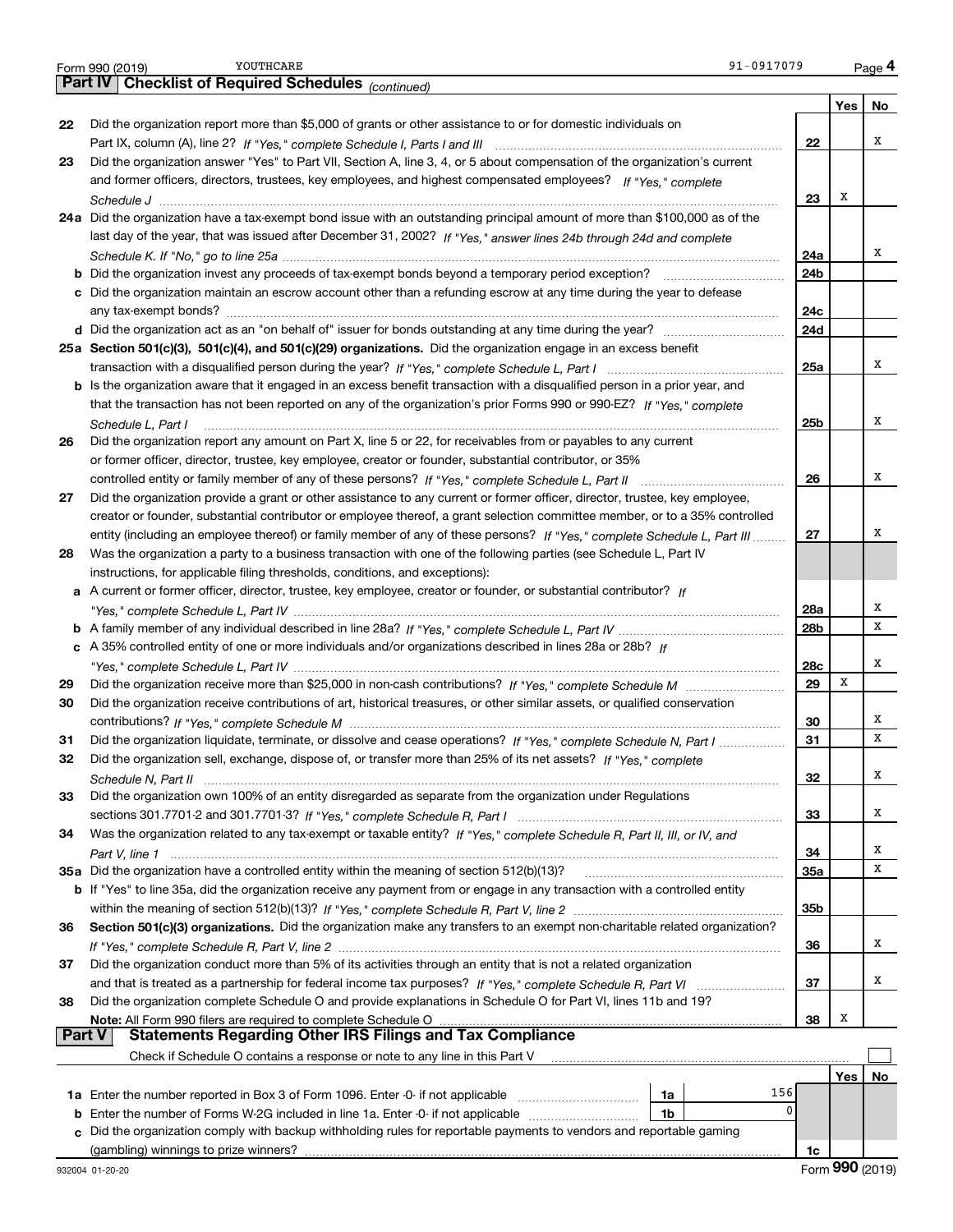|     |                                                                                                        | YOUTHCARE<br>Form 990 (2019)                                                                                                                                                                                                                       | 91-0917079      |                |              | Page $5$ |  |  |  |  |  |  |
|-----|--------------------------------------------------------------------------------------------------------|----------------------------------------------------------------------------------------------------------------------------------------------------------------------------------------------------------------------------------------------------|-----------------|----------------|--------------|----------|--|--|--|--|--|--|
|     | <b>Part V</b>                                                                                          | Statements Regarding Other IRS Filings and Tax Compliance (continued)                                                                                                                                                                              |                 |                |              |          |  |  |  |  |  |  |
|     |                                                                                                        |                                                                                                                                                                                                                                                    |                 |                | Yes          | No       |  |  |  |  |  |  |
|     |                                                                                                        | 2a Enter the number of employees reported on Form W-3, Transmittal of Wage and Tax Statements,                                                                                                                                                     |                 |                |              |          |  |  |  |  |  |  |
|     |                                                                                                        | filed for the calendar year ending with or within the year covered by this return <i>[[[[[[[[[[[[[[]]]]</i> ]]                                                                                                                                     | 488<br>2a       |                |              |          |  |  |  |  |  |  |
|     | 2 <sub>b</sub>                                                                                         |                                                                                                                                                                                                                                                    |                 |                |              |          |  |  |  |  |  |  |
|     |                                                                                                        |                                                                                                                                                                                                                                                    |                 |                |              |          |  |  |  |  |  |  |
|     | 3a<br>3a Did the organization have unrelated business gross income of \$1,000 or more during the year? |                                                                                                                                                                                                                                                    |                 |                |              |          |  |  |  |  |  |  |
|     |                                                                                                        |                                                                                                                                                                                                                                                    |                 | 3 <sub>b</sub> |              |          |  |  |  |  |  |  |
|     |                                                                                                        | 4a At any time during the calendar year, did the organization have an interest in, or a signature or other authority over, a                                                                                                                       |                 |                |              |          |  |  |  |  |  |  |
|     |                                                                                                        | financial account in a foreign country (such as a bank account, securities account, or other financial account)?                                                                                                                                   |                 | 4a             |              | x        |  |  |  |  |  |  |
|     |                                                                                                        | <b>b</b> If "Yes," enter the name of the foreign country $\blacktriangleright$                                                                                                                                                                     |                 |                |              |          |  |  |  |  |  |  |
|     |                                                                                                        | See instructions for filing requirements for FinCEN Form 114, Report of Foreign Bank and Financial Accounts (FBAR).                                                                                                                                |                 |                |              |          |  |  |  |  |  |  |
| 5a  |                                                                                                        | Was the organization a party to a prohibited tax shelter transaction at any time during the tax year?                                                                                                                                              |                 | 5a             |              | X        |  |  |  |  |  |  |
| b   |                                                                                                        |                                                                                                                                                                                                                                                    |                 | 5 <sub>b</sub> |              | x        |  |  |  |  |  |  |
| с   |                                                                                                        |                                                                                                                                                                                                                                                    |                 | 5c             |              |          |  |  |  |  |  |  |
|     |                                                                                                        | 6a Does the organization have annual gross receipts that are normally greater than \$100,000, and did the organization solicit                                                                                                                     |                 |                |              |          |  |  |  |  |  |  |
|     |                                                                                                        | any contributions that were not tax deductible as charitable contributions?                                                                                                                                                                        |                 | 6a             |              | x        |  |  |  |  |  |  |
|     |                                                                                                        | <b>b</b> If "Yes," did the organization include with every solicitation an express statement that such contributions or gifts                                                                                                                      |                 |                |              |          |  |  |  |  |  |  |
|     |                                                                                                        | were not tax deductible?                                                                                                                                                                                                                           |                 | 6b             |              |          |  |  |  |  |  |  |
|     |                                                                                                        |                                                                                                                                                                                                                                                    |                 |                |              |          |  |  |  |  |  |  |
| 7   |                                                                                                        | Organizations that may receive deductible contributions under section 170(c).                                                                                                                                                                      |                 | 7a             |              | x        |  |  |  |  |  |  |
| а   |                                                                                                        | Did the organization receive a payment in excess of \$75 made partly as a contribution and partly for goods and services provided to the payor?<br>If "Yes," did the organization notify the donor of the value of the goods or services provided? |                 | 7b             |              |          |  |  |  |  |  |  |
| b   |                                                                                                        |                                                                                                                                                                                                                                                    |                 |                |              |          |  |  |  |  |  |  |
| c   |                                                                                                        | Did the organization sell, exchange, or otherwise dispose of tangible personal property for which it was required                                                                                                                                  |                 |                |              | x        |  |  |  |  |  |  |
|     |                                                                                                        |                                                                                                                                                                                                                                                    |                 | 7c             |              |          |  |  |  |  |  |  |
|     |                                                                                                        | d If "Yes," indicate the number of Forms 8282 filed during the year [11,111] The set response to the number of Forms 8282 filed during the year                                                                                                    | 7d              |                |              | х        |  |  |  |  |  |  |
| е   |                                                                                                        |                                                                                                                                                                                                                                                    |                 | 7e             |              | x        |  |  |  |  |  |  |
| f   |                                                                                                        | Did the organization, during the year, pay premiums, directly or indirectly, on a personal benefit contract?                                                                                                                                       |                 | 7f             |              |          |  |  |  |  |  |  |
| g   |                                                                                                        | If the organization received a contribution of qualified intellectual property, did the organization file Form 8899 as required?                                                                                                                   |                 | 7g             |              |          |  |  |  |  |  |  |
| h.  |                                                                                                        | If the organization received a contribution of cars, boats, airplanes, or other vehicles, did the organization file a Form 1098-C?                                                                                                                 |                 | 7h             |              |          |  |  |  |  |  |  |
| 8   |                                                                                                        | Sponsoring organizations maintaining donor advised funds. Did a donor advised fund maintained by the                                                                                                                                               |                 |                |              |          |  |  |  |  |  |  |
|     |                                                                                                        | sponsoring organization have excess business holdings at any time during the year?                                                                                                                                                                 |                 | 8              |              |          |  |  |  |  |  |  |
| 9   |                                                                                                        | Sponsoring organizations maintaining donor advised funds.                                                                                                                                                                                          |                 |                |              |          |  |  |  |  |  |  |
| а   |                                                                                                        | Did the sponsoring organization make any taxable distributions under section 4966?                                                                                                                                                                 |                 | 9a             |              |          |  |  |  |  |  |  |
| b   |                                                                                                        |                                                                                                                                                                                                                                                    |                 | 9b             |              |          |  |  |  |  |  |  |
| 10  |                                                                                                        | Section 501(c)(7) organizations. Enter:                                                                                                                                                                                                            |                 |                |              |          |  |  |  |  |  |  |
|     |                                                                                                        |                                                                                                                                                                                                                                                    | 10a             |                |              |          |  |  |  |  |  |  |
|     |                                                                                                        | Gross receipts, included on Form 990, Part VIII, line 12, for public use of club facilities                                                                                                                                                        | 10b             |                |              |          |  |  |  |  |  |  |
| 11  |                                                                                                        | Section 501(c)(12) organizations. Enter:                                                                                                                                                                                                           |                 |                |              |          |  |  |  |  |  |  |
| a   |                                                                                                        | Gross income from members or shareholders                                                                                                                                                                                                          | 11a             |                |              |          |  |  |  |  |  |  |
| b   |                                                                                                        | Gross income from other sources (Do not net amounts due or paid to other sources against                                                                                                                                                           |                 |                |              |          |  |  |  |  |  |  |
|     |                                                                                                        |                                                                                                                                                                                                                                                    | 11b             |                |              |          |  |  |  |  |  |  |
|     |                                                                                                        | 12a Section 4947(a)(1) non-exempt charitable trusts. Is the organization filing Form 990 in lieu of Form 1041?                                                                                                                                     |                 | 12a            |              |          |  |  |  |  |  |  |
|     |                                                                                                        | <b>b</b> If "Yes," enter the amount of tax-exempt interest received or accrued during the year                                                                                                                                                     | 12b             |                |              |          |  |  |  |  |  |  |
| 13  |                                                                                                        | Section 501(c)(29) qualified nonprofit health insurance issuers.                                                                                                                                                                                   |                 |                |              |          |  |  |  |  |  |  |
|     |                                                                                                        | a Is the organization licensed to issue qualified health plans in more than one state?                                                                                                                                                             |                 | 13а            |              |          |  |  |  |  |  |  |
|     |                                                                                                        | Note: See the instructions for additional information the organization must report on Schedule O.                                                                                                                                                  |                 |                |              |          |  |  |  |  |  |  |
| b   |                                                                                                        | Enter the amount of reserves the organization is required to maintain by the states in which the                                                                                                                                                   |                 |                |              |          |  |  |  |  |  |  |
|     |                                                                                                        |                                                                                                                                                                                                                                                    | 13b             |                |              |          |  |  |  |  |  |  |
|     |                                                                                                        |                                                                                                                                                                                                                                                    | 13 <sub>c</sub> |                |              |          |  |  |  |  |  |  |
| 14a |                                                                                                        | Did the organization receive any payments for indoor tanning services during the tax year?                                                                                                                                                         |                 | 14a            |              | x        |  |  |  |  |  |  |
|     |                                                                                                        | <b>b</b> If "Yes," has it filed a Form 720 to report these payments? If "No," provide an explanation on Schedule O                                                                                                                                 |                 | 14b            |              |          |  |  |  |  |  |  |
| 15  |                                                                                                        | Is the organization subject to the section 4960 tax on payment(s) of more than \$1,000,000 in remuneration or                                                                                                                                      |                 |                |              |          |  |  |  |  |  |  |
|     |                                                                                                        |                                                                                                                                                                                                                                                    |                 | 15             |              | х        |  |  |  |  |  |  |
|     |                                                                                                        | If "Yes," see instructions and file Form 4720, Schedule N.                                                                                                                                                                                         |                 |                |              |          |  |  |  |  |  |  |
| 16  |                                                                                                        | Is the organization an educational institution subject to the section 4968 excise tax on net investment income?                                                                                                                                    |                 | 16             |              | х        |  |  |  |  |  |  |
|     |                                                                                                        | If "Yes," complete Form 4720, Schedule O.                                                                                                                                                                                                          |                 |                |              |          |  |  |  |  |  |  |
|     |                                                                                                        |                                                                                                                                                                                                                                                    |                 |                | റററ <i>ം</i> |          |  |  |  |  |  |  |

Form (2019) **990**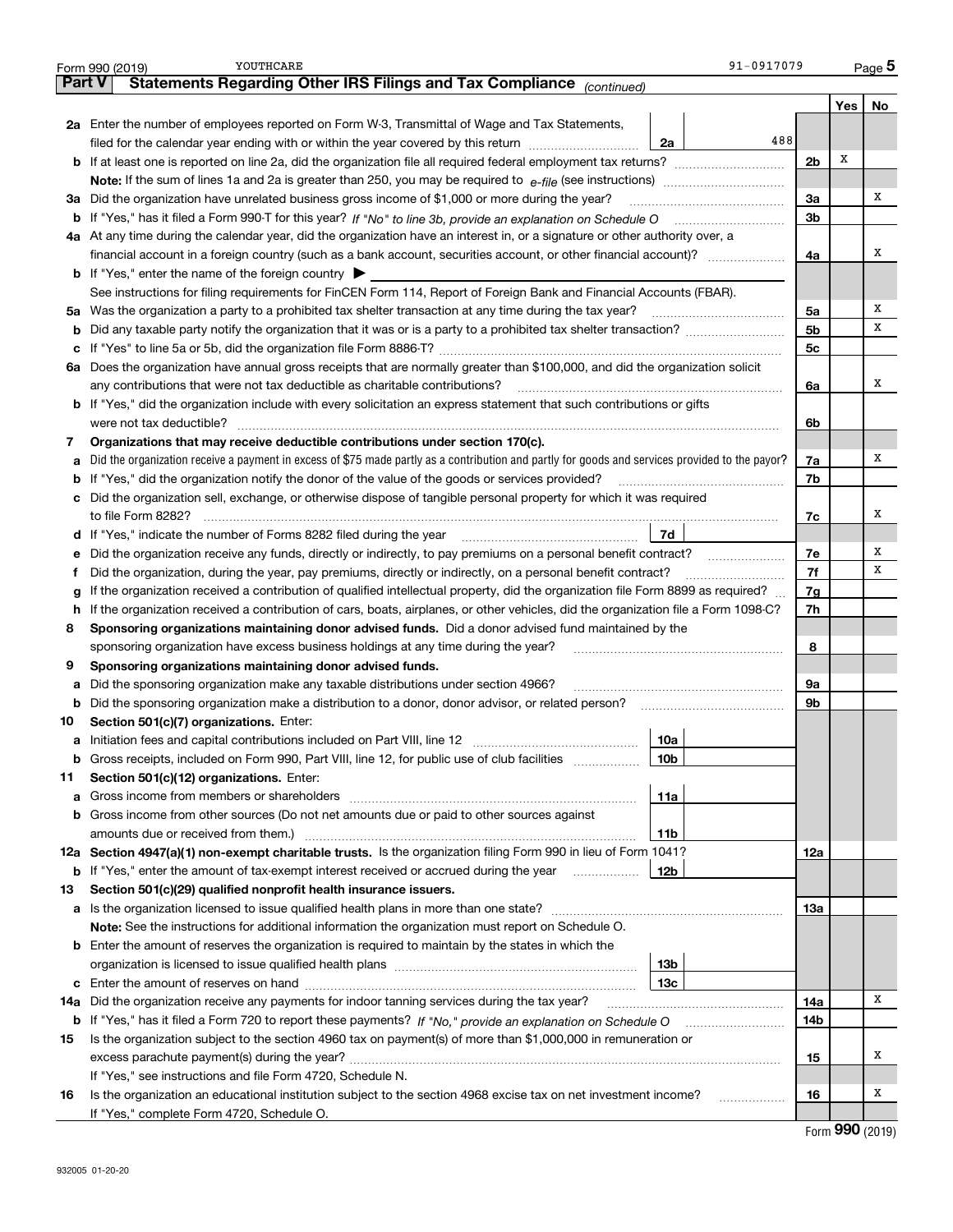|    | 91-0917079<br>YOUTHCARE<br>Form 990 (2019)                                                                                                                                                                                         |                 |     | Page 6  |
|----|------------------------------------------------------------------------------------------------------------------------------------------------------------------------------------------------------------------------------------|-----------------|-----|---------|
|    | <b>Part VI</b><br>Governance, Management, and Disclosure For each "Yes" response to lines 2 through 7b below, and for a "No" response                                                                                              |                 |     |         |
|    | to line 8a, 8b, or 10b below, describe the circumstances, processes, or changes on Schedule O. See instructions.                                                                                                                   |                 |     |         |
|    | Check if Schedule O contains a response or note to any line in this Part VI [11] [12] Check if Schedule O contains a response or note to any line in this Part VI                                                                  |                 |     | X       |
|    | <b>Section A. Governing Body and Management</b>                                                                                                                                                                                    |                 |     |         |
|    |                                                                                                                                                                                                                                    |                 | Yes | No      |
|    | 20<br><b>1a</b> Enter the number of voting members of the governing body at the end of the tax year <i>manumum</i><br>1a                                                                                                           |                 |     |         |
|    | If there are material differences in voting rights among members of the governing body, or if the governing                                                                                                                        |                 |     |         |
|    | body delegated broad authority to an executive committee or similar committee, explain on Schedule O.                                                                                                                              |                 |     |         |
| b  | 20<br>Enter the number of voting members included on line 1a, above, who are independent <i>management</i><br>1b                                                                                                                   |                 |     |         |
| 2  | Did any officer, director, trustee, or key employee have a family relationship or a business relationship with any other                                                                                                           |                 |     |         |
|    | officer, director, trustee, or key employee?                                                                                                                                                                                       | $\mathbf{2}$    |     | х       |
| 3  | Did the organization delegate control over management duties customarily performed by or under the direct supervision                                                                                                              |                 |     |         |
|    | of officers, directors, trustees, or key employees to a management company or other person?                                                                                                                                        | З               | х   |         |
| 4  | Did the organization make any significant changes to its governing documents since the prior Form 990 was filed?                                                                                                                   | 4               |     | х       |
| 5  | Did the organization become aware during the year of a significant diversion of the organization's assets?                                                                                                                         | 5               |     | х       |
| 6  | Did the organization have members or stockholders?                                                                                                                                                                                 | 6               |     | х       |
| 7a | Did the organization have members, stockholders, or other persons who had the power to elect or appoint one or                                                                                                                     |                 |     |         |
|    | more members of the governing body?                                                                                                                                                                                                | 7a              |     | х       |
|    | <b>b</b> Are any governance decisions of the organization reserved to (or subject to approval by) members, stockholders, or                                                                                                        |                 |     |         |
|    | persons other than the governing body?                                                                                                                                                                                             | 7b              |     | х       |
| 8  | Did the organization contemporaneously document the meetings held or written actions undertaken during the year by the following:                                                                                                  |                 |     |         |
| a  | The governing body?                                                                                                                                                                                                                | 8a              | х   |         |
| b  | Each committee with authority to act on behalf of the governing body?                                                                                                                                                              | 8b              | x   |         |
| 9  | Is there any officer, director, trustee, or key employee listed in Part VII, Section A, who cannot be reached at the                                                                                                               |                 |     |         |
|    |                                                                                                                                                                                                                                    | 9               |     | x       |
|    | <b>Section B. Policies</b> (This Section B requests information about policies not required by the Internal Revenue Code.)                                                                                                         |                 |     |         |
|    |                                                                                                                                                                                                                                    |                 | Yes | No<br>х |
|    |                                                                                                                                                                                                                                    | 10a             |     |         |
|    | <b>b</b> If "Yes," did the organization have written policies and procedures governing the activities of such chapters, affiliates,                                                                                                | 10 <sub>b</sub> |     |         |
|    | and branches to ensure their operations are consistent with the organization's exempt purposes?<br>11a Has the organization provided a complete copy of this Form 990 to all members of its governing body before filing the form? | 11a             | х   |         |
|    | <b>b</b> Describe in Schedule O the process, if any, used by the organization to review this Form 990.                                                                                                                             |                 |     |         |
|    |                                                                                                                                                                                                                                    | 12a             | х   |         |
|    | <b>b</b> Were officers, directors, or trustees, and key employees required to disclose annually interests that could give rise to conflicts?                                                                                       | 12 <sub>b</sub> | х   |         |
|    | c Did the organization regularly and consistently monitor and enforce compliance with the policy? If "Yes," describe                                                                                                               |                 |     |         |
|    | in Schedule O how this was done manufactured and continuum and contact the United Schedule O how this was done                                                                                                                     | 12c             | х   |         |
| 13 | Did the organization have a written whistleblower policy?                                                                                                                                                                          | 13              | х   |         |
| 14 | Did the organization have a written document retention and destruction policy?                                                                                                                                                     | 14              | х   |         |
| 15 | Did the process for determining compensation of the following persons include a review and approval by independent                                                                                                                 |                 |     |         |
|    | persons, comparability data, and contemporaneous substantiation of the deliberation and decision?                                                                                                                                  |                 |     |         |
| а  | The organization's CEO, Executive Director, or top management official manufactured content of the organization's CEO, Executive Director, or top management official                                                              | 15a             | х   |         |
| b  | Other officers or key employees of the organization                                                                                                                                                                                | 15b             | х   |         |
|    | If "Yes" to line 15a or 15b, describe the process in Schedule O (see instructions).                                                                                                                                                |                 |     |         |
|    | 16a Did the organization invest in, contribute assets to, or participate in a joint venture or similar arrangement with a                                                                                                          |                 |     |         |
|    | taxable entity during the year?                                                                                                                                                                                                    | 16a             |     | х       |
|    | <b>b</b> If "Yes," did the organization follow a written policy or procedure requiring the organization to evaluate its participation                                                                                              |                 |     |         |
|    | in joint venture arrangements under applicable federal tax law, and take steps to safeguard the organization's                                                                                                                     |                 |     |         |
|    |                                                                                                                                                                                                                                    | 16b             |     |         |
|    | <b>Section C. Disclosure</b>                                                                                                                                                                                                       |                 |     |         |
| 17 | List the states with which a copy of this Form 990 is required to be filed $\triangleright$ <sup>MA</sup>                                                                                                                          |                 |     |         |
| 18 | Section 6104 requires an organization to make its Forms 1023 (1024 or 1024-A, if applicable), 990, and 990-T (Section 501(c)(3)s only) available                                                                                   |                 |     |         |
|    | for public inspection. Indicate how you made these available. Check all that apply.                                                                                                                                                |                 |     |         |
|    | $X$ Own website<br>$X$ Upon request<br>Another's website<br>Other (explain on Schedule O)                                                                                                                                          |                 |     |         |
| 19 | Describe on Schedule O whether (and if so, how) the organization made its governing documents, conflict of interest policy, and financial                                                                                          |                 |     |         |
|    | statements available to the public during the tax year.                                                                                                                                                                            |                 |     |         |
| 20 | State the name, address, and telephone number of the person who possesses the organization's books and records<br>DONAVAN LAM, CPA - 206-267-3080                                                                                  |                 |     |         |
|    | 2500 NE 54TH STREET, SEATTLE, WA 98105-3142                                                                                                                                                                                        |                 |     |         |
|    |                                                                                                                                                                                                                                    |                 |     |         |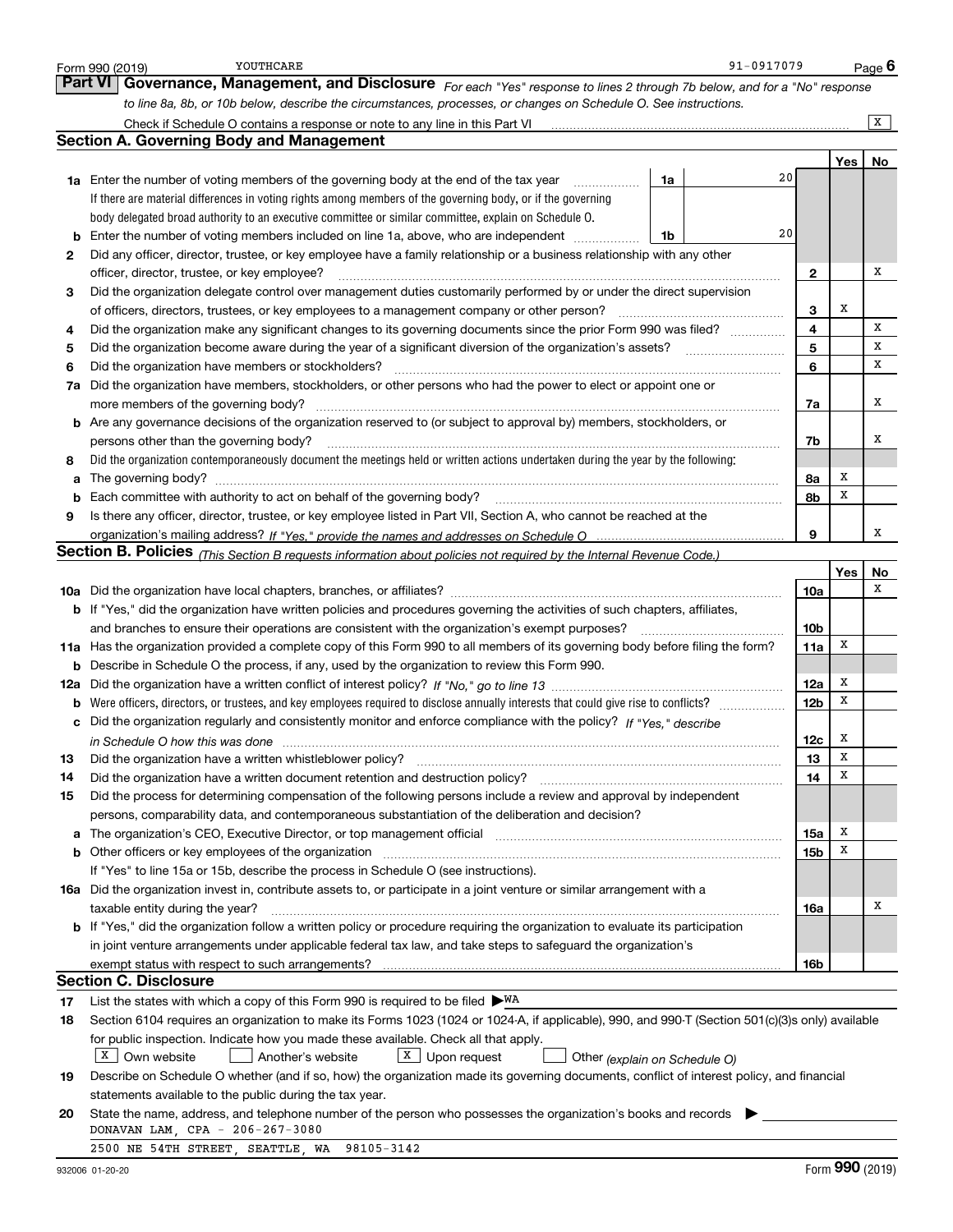| Form 990 (2019) | YOUTHCARE                                                                                                                                                  | 91-0917079<br>Page |  |
|-----------------|------------------------------------------------------------------------------------------------------------------------------------------------------------|--------------------|--|
|                 | Part VII Compensation of Officers, Directors, Trustees, Key Employees, Highest Compensated                                                                 |                    |  |
|                 | <b>Employees, and Independent Contractors</b>                                                                                                              |                    |  |
|                 | Check if Schedule O contains a response or note to any line in this Part VII                                                                               |                    |  |
|                 | Section A. Officers, Directors, Trustees, Key Employees, and Highest Compensated Employees                                                                 |                    |  |
|                 | 1a Complete this table for all persons required to be listed. Report compensation for the calendar year ending with or within the organization's tax year. |                    |  |

**•** List all of the organization's current officers, directors, trustees (whether individuals or organizations), regardless of amount of compensation. Enter -0- in columns (D), (E), and (F) if no compensation was paid.

 $\bullet$  List all of the organization's  $\,$ current key employees, if any. See instructions for definition of "key employee."

**•** List the organization's five current highest compensated employees (other than an officer, director, trustee, or key employee) who received reportable compensation (Box 5 of Form W-2 and/or Box 7 of Form 1099-MISC) of more than \$100,000 from the organization and any related organizations.

**•** List all of the organization's former officers, key employees, and highest compensated employees who received more than \$100,000 of reportable compensation from the organization and any related organizations.

**former directors or trustees**  ¥ List all of the organization's that received, in the capacity as a former director or trustee of the organization, more than \$10,000 of reportable compensation from the organization and any related organizations.

See instructions for the order in which to list the persons above.

Check this box if neither the organization nor any related organization compensated any current officer, director, or trustee.  $\mathcal{L}^{\text{max}}$ 

| (A)                          | (B)                    |                                |                                                                  |         | (C)          |                                 |            | (D)             | (E)                              | (F)                      |
|------------------------------|------------------------|--------------------------------|------------------------------------------------------------------|---------|--------------|---------------------------------|------------|-----------------|----------------------------------|--------------------------|
| Name and title               | Average                | (do not check more than one    | Position                                                         |         |              |                                 | Reportable | Reportable      | Estimated                        |                          |
|                              | hours per              |                                | box, unless person is both an<br>officer and a director/trustee) |         |              |                                 |            | compensation    | compensation                     | amount of                |
|                              | week                   |                                |                                                                  |         |              |                                 |            | from<br>the     | from related                     | other                    |
|                              | (list any<br>hours for |                                |                                                                  |         |              |                                 |            | organization    | organizations<br>(W-2/1099-MISC) | compensation<br>from the |
|                              | related                |                                | trustee                                                          |         |              |                                 |            | (W-2/1099-MISC) |                                  | organization             |
|                              | organizations          |                                |                                                                  |         |              |                                 |            |                 |                                  | and related              |
|                              | below                  | Individual trustee or director | Institutional t                                                  |         | Key employee | Highest compensated<br>employee |            |                 |                                  | organizations            |
|                              | line)                  |                                |                                                                  | Officer |              |                                 | Former     |                 |                                  |                          |
| (1) MELINDA GIOVENGO, PHD    | 40.00                  |                                |                                                                  |         |              |                                 |            |                 |                                  |                          |
| CHIEF EXECUTIVE OFFICER      |                        |                                |                                                                  | X       |              |                                 |            | 168,010.        | 0.                               | 13,463.                  |
| RICHARD HEINE<br>(2)         | 40.00                  |                                |                                                                  |         |              |                                 |            |                 |                                  |                          |
| CHIEF OPERATING OFFICER      |                        |                                |                                                                  | X       |              |                                 |            | 125,812.        | $\mathbf{0}$                     | 10,673.                  |
| JODY WAITS<br>(3)            | 40.00                  |                                |                                                                  |         |              |                                 |            |                 |                                  |                          |
| DEVELOPMENT & COMMS OFFICER  |                        |                                |                                                                  |         |              | X                               |            | 120,146.        | $\mathbf{0}$                     | 6,475.                   |
| DEGALE COOPER<br>(4)         | 40.00                  |                                |                                                                  |         |              |                                 |            |                 |                                  |                          |
| CHIEF PROGRAM OFFICER        |                        |                                |                                                                  |         |              | X                               |            | 112,337.        | $\mathbf{0}$                     | 8,738.                   |
| (5) DINA WILDERSON, PHD      | 40.00                  |                                |                                                                  |         |              |                                 |            |                 |                                  |                          |
| LEARNING & IMPACT OFFICER    |                        |                                |                                                                  |         |              | X                               |            | 107,293.        | 0.                               | 10,954.                  |
| (6)<br>EVELYN CORREA         | 40.00                  |                                |                                                                  |         |              |                                 |            |                 |                                  |                          |
| HUMAN RESOURCE OFFICER       |                        |                                |                                                                  |         |              | х                               |            | 106,844.        | $\mathbf{0}$                     | 10, 189.                 |
| ALYSSA MEHL ALCANTARA<br>(7) | 1.00                   |                                |                                                                  |         |              |                                 |            |                 |                                  |                          |
| <b>DIRECTOR</b>              |                        | X                              |                                                                  |         |              |                                 |            | $\mathbf{0}$    | $\mathbf{0}$                     | $\mathbf{0}$ .           |
| ANN H. JOHNSON<br>(8)        | 1.00                   |                                |                                                                  |         |              |                                 |            |                 |                                  |                          |
| <b>DIRECTOR</b>              |                        | x                              |                                                                  |         |              |                                 |            | 0               | $\mathbf{0}$                     | 0.                       |
| (9) ANN H. WILLIAMS          | 1.00                   |                                |                                                                  |         |              |                                 |            |                 |                                  |                          |
| <b>DIRECTOR</b>              |                        | X                              |                                                                  |         |              |                                 |            | $\mathbf{0}$    | $\mathbf{0}$                     | $\mathbf 0$ .            |
| (10) ANNIE CHAE              | 1.00                   |                                |                                                                  |         |              |                                 |            |                 |                                  |                          |
| <b>DIRECTOR</b>              |                        | x                              |                                                                  |         |              |                                 |            | 0               | $\mathbf{0}$                     | $\mathbf 0$ .            |
| (11) BEAU AUGUST             | 1,00                   |                                |                                                                  |         |              |                                 |            |                 |                                  |                          |
| <b>DIRECTOR</b>              |                        | x                              |                                                                  |         |              |                                 |            | $\mathbf{0}$    | $\mathbf{0}$                     | 0.                       |
| (12) BOBBE BRIDGE            | 1,00                   |                                |                                                                  |         |              |                                 |            |                 |                                  |                          |
| <b>DIRECTOR</b>              |                        | x                              |                                                                  |         |              |                                 |            | $\mathbf{0}$    | $\mathbf{0}$                     | 0.                       |
| (13) CARMEN HUDSON           | 1.00                   |                                |                                                                  |         |              |                                 |            |                 |                                  |                          |
| <b>DIRECTOR</b>              |                        | X                              |                                                                  |         |              |                                 |            | $\mathbf{0}$ .  | $\mathbf{0}$                     | $\mathbf 0$ .            |
| (14) CASSIE WALKER JOHNSON   | 1.00                   |                                |                                                                  |         |              |                                 |            |                 |                                  |                          |
| <b>DIRECTOR</b>              |                        | X                              |                                                                  |         |              |                                 |            | $\mathbf{0}$ .  | $\mathbf{0}$                     | $\mathbf 0$ .            |
| (15) DONTE STEWART           | 1.00                   |                                |                                                                  |         |              |                                 |            |                 |                                  |                          |
| <b>DIRECTOR</b>              |                        | X                              |                                                                  |         |              |                                 |            | $\mathbf{0}$ .  | $\mathbf{0}$                     | $\mathbf 0$ .            |
| (16) ERIN COOMER             | 1.00                   |                                |                                                                  |         |              |                                 |            |                 |                                  |                          |
| <b>SECRETARY</b>             |                        | X                              |                                                                  | X       |              |                                 |            | $\mathbf{0}$ .  | $\mathbf{0}$                     | 0.                       |
| (17) FRANCESCA PERI          | 1.00                   |                                |                                                                  |         |              |                                 |            |                 |                                  |                          |
| <b>DIRECTOR</b>              |                        | X                              |                                                                  |         |              |                                 |            | 0.              | $\mathbf{0}$ .                   | $0$ .                    |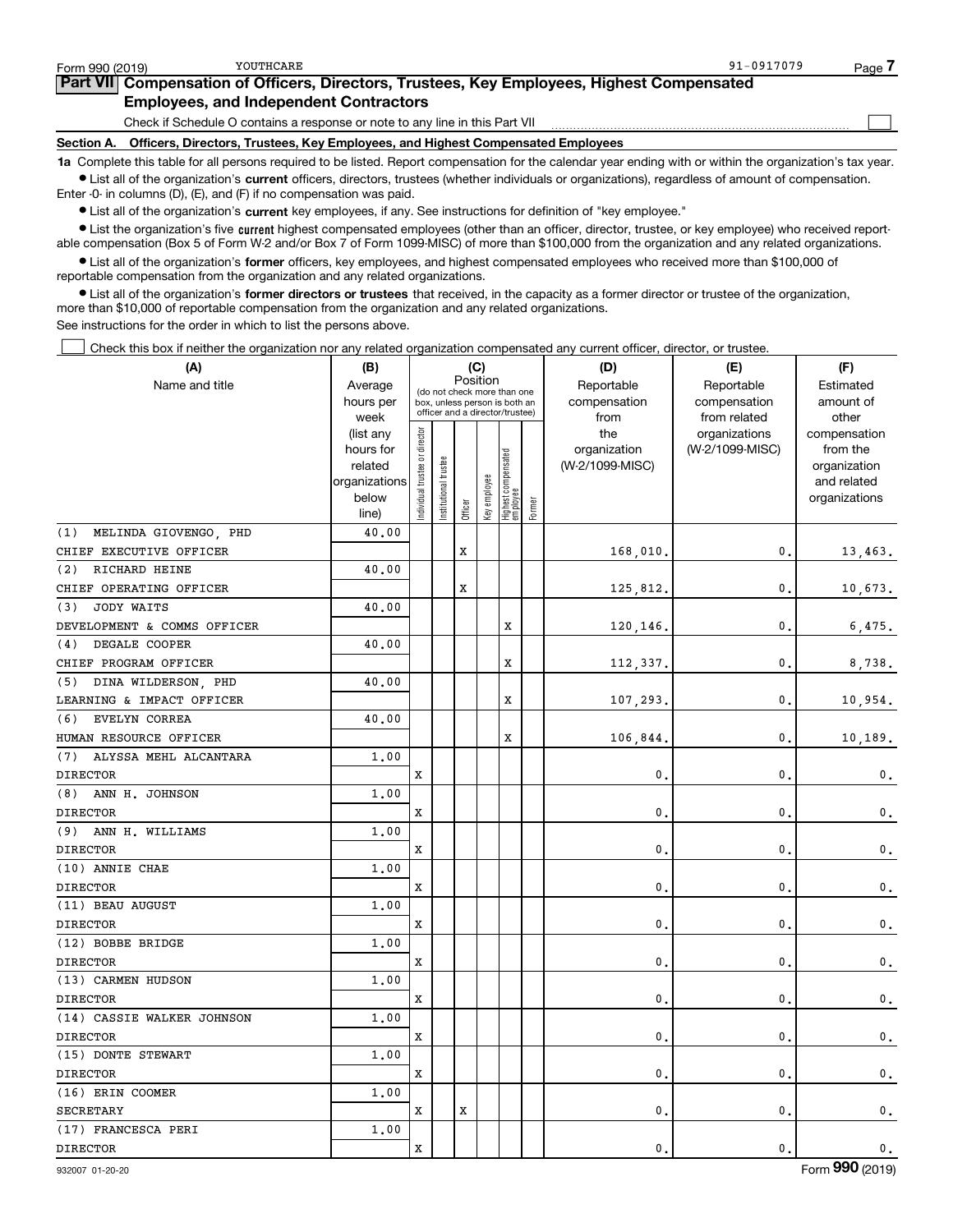| YOUTHCARE<br>Form 990 (2019)                                                                                                                    |                        |                               |                       |         |              |                                                                  |        |                               | 91-0917079                       |                |              |                          | Page 8        |
|-------------------------------------------------------------------------------------------------------------------------------------------------|------------------------|-------------------------------|-----------------------|---------|--------------|------------------------------------------------------------------|--------|-------------------------------|----------------------------------|----------------|--------------|--------------------------|---------------|
| <b>Part VII</b><br>Section A. Officers, Directors, Trustees, Key Employees, and Highest Compensated Employees (continued)                       |                        |                               |                       |         |              |                                                                  |        |                               |                                  |                |              |                          |               |
| (A)                                                                                                                                             | (B)                    |                               |                       |         | (C)          |                                                                  |        | (D)                           | (E)                              |                |              | (F)                      |               |
| Name and title                                                                                                                                  | Average                |                               |                       |         | Position     | (do not check more than one                                      |        | Reportable                    | Reportable                       |                |              | Estimated                |               |
|                                                                                                                                                 | hours per              |                               |                       |         |              | box, unless person is both an<br>officer and a director/trustee) |        | compensation                  | compensation                     |                |              | amount of                |               |
|                                                                                                                                                 | week                   |                               |                       |         |              |                                                                  |        | from                          | from related                     |                |              | other                    |               |
|                                                                                                                                                 | (list any<br>hours for |                               |                       |         |              |                                                                  |        | the<br>organization           | organizations<br>(W-2/1099-MISC) |                |              | compensation<br>from the |               |
|                                                                                                                                                 | related                |                               |                       |         |              |                                                                  |        | (W-2/1099-MISC)               |                                  |                |              | organization             |               |
|                                                                                                                                                 | organizations          |                               |                       |         |              |                                                                  |        |                               |                                  |                |              | and related              |               |
|                                                                                                                                                 | below                  | ndividual trustee or director | Institutional trustee |         |              |                                                                  |        |                               |                                  |                |              | organizations            |               |
|                                                                                                                                                 | line)                  |                               |                       | Officer | Key employee | Highest compensated<br>employee                                  | Former |                               |                                  |                |              |                          |               |
| (18) HUGH STRALEY                                                                                                                               | 1,00                   |                               |                       |         |              |                                                                  |        |                               |                                  |                |              |                          |               |
| <b>DIRECTOR</b>                                                                                                                                 |                        | X                             |                       |         |              |                                                                  |        | 0.                            |                                  | 0              |              |                          | $\mathbf 0$ . |
| (19) J.D. KRITSER                                                                                                                               | 1,00                   |                               |                       |         |              |                                                                  |        |                               |                                  |                |              |                          |               |
| TREASURER                                                                                                                                       |                        | X                             |                       | X       |              |                                                                  |        | 0.                            |                                  | 0              |              |                          | 0.            |
| (20) KAREN F. JONES                                                                                                                             | 1,00                   |                               |                       |         |              |                                                                  |        |                               |                                  |                |              |                          |               |
| BOARD CHAIR                                                                                                                                     |                        | X                             |                       | X       |              |                                                                  |        | 0.                            |                                  | 0              |              |                          | 0.            |
| (21) KEN ROBERTSON                                                                                                                              | 1,00                   |                               |                       |         |              |                                                                  |        |                               |                                  |                |              |                          |               |
| <b>DIRECTOR</b>                                                                                                                                 |                        | X                             |                       |         |              |                                                                  |        | 0.                            |                                  | 0              |              |                          | $\mathbf 0$ . |
| (22) MARK BENNETT                                                                                                                               | 1,00                   |                               |                       |         |              |                                                                  |        |                               |                                  |                |              |                          |               |
| <b>DIRECTOR</b>                                                                                                                                 |                        | X                             |                       |         |              |                                                                  |        | 0.                            |                                  | 0              |              |                          | $\mathbf 0$ . |
| (23) MARK SOLOMON                                                                                                                               | 1,00                   |                               |                       |         |              |                                                                  |        |                               |                                  |                |              |                          |               |
| <b>DIRECTOR</b>                                                                                                                                 |                        | X                             |                       |         |              |                                                                  |        | 0.                            |                                  | 0              |              |                          | $\mathbf 0$ . |
| (24) MARY LOU DICKERSON                                                                                                                         | 1,00                   |                               |                       |         |              |                                                                  |        |                               |                                  |                |              |                          |               |
| <b>DIRECTOR</b>                                                                                                                                 |                        | X                             |                       |         |              |                                                                  |        | 0.                            |                                  | 0              |              |                          | 0.            |
| (25) MATTHEW TURETSKY                                                                                                                           | 1,00                   |                               |                       |         |              |                                                                  |        |                               |                                  |                |              |                          |               |
| <b>DIRECTOR</b>                                                                                                                                 |                        | $\mathbf X$                   |                       |         |              |                                                                  |        | $\mathbf 0$ .                 |                                  | 0              |              |                          | 0.            |
| (26) MELLICIA MARX                                                                                                                              | 1,00                   |                               |                       |         |              |                                                                  |        |                               |                                  |                |              |                          |               |
| <b>DIRECTOR</b>                                                                                                                                 |                        | $\mathbf x$                   |                       |         |              |                                                                  |        | 0.                            |                                  | 0              |              |                          | 0.            |
| 1b Subtotal                                                                                                                                     |                        |                               |                       |         |              |                                                                  |        | 740,442.                      |                                  | $\mathbf{0}$ . |              |                          | 60,492.       |
| c Total from continuation sheets to Part VII, Section A                                                                                         |                        |                               |                       |         |              |                                                                  |        | 0.                            |                                  | $\mathbf{0}$ . |              |                          | 0.            |
|                                                                                                                                                 |                        |                               |                       |         |              |                                                                  |        | 740,442.                      |                                  | $\mathbf{0}$ . |              |                          | 60,492.       |
| Total number of individuals (including but not limited to those listed above) who received more than \$100,000 of reportable<br>2               |                        |                               |                       |         |              |                                                                  |        |                               |                                  |                |              |                          |               |
| compensation from the organization                                                                                                              |                        |                               |                       |         |              |                                                                  |        |                               |                                  |                |              |                          | 6             |
|                                                                                                                                                 |                        |                               |                       |         |              |                                                                  |        |                               |                                  |                |              | Yes                      | No            |
| Did the organization list any former officer, director, trustee, key employee, or highest compensated employee on<br>3                          |                        |                               |                       |         |              |                                                                  |        |                               |                                  |                |              |                          |               |
| line 1a? If "Yes," complete Schedule J for such individual manufactured contained and the 1a? If "Yes," complete Schedule J for such individual |                        |                               |                       |         |              |                                                                  |        |                               |                                  |                | 3            |                          | x             |
| For any individual listed on line 1a, is the sum of reportable compensation and other compensation from the organization<br>4                   |                        |                               |                       |         |              |                                                                  |        |                               |                                  |                |              |                          |               |
|                                                                                                                                                 |                        |                               |                       |         |              |                                                                  |        |                               |                                  |                | 4            | x                        |               |
| Did any person listed on line 1a receive or accrue compensation from any unrelated organization or individual for services<br>5                 |                        |                               |                       |         |              |                                                                  |        |                               |                                  |                |              |                          |               |
|                                                                                                                                                 |                        |                               |                       |         |              |                                                                  |        |                               |                                  |                | 5            |                          | x             |
| <b>Section B. Independent Contractors</b>                                                                                                       |                        |                               |                       |         |              |                                                                  |        |                               |                                  |                |              |                          |               |
| Complete this table for your five highest compensated independent contractors that received more than \$100,000 of compensation from<br>1       |                        |                               |                       |         |              |                                                                  |        |                               |                                  |                |              |                          |               |
| the organization. Report compensation for the calendar year ending with or within the organization's tax year.                                  |                        |                               |                       |         |              |                                                                  |        |                               |                                  |                |              |                          |               |
| (A)                                                                                                                                             |                        |                               |                       |         |              |                                                                  |        | (B)                           |                                  |                |              | (C)                      |               |
| Name and business address                                                                                                                       |                        |                               |                       |         |              |                                                                  |        | Description of services       |                                  |                | Compensation |                          |               |
| RH OFFICETEAM/ACCOUNTEMPS                                                                                                                       |                        |                               |                       |         |              |                                                                  |        |                               |                                  |                |              |                          |               |
| PO BOX 743295, LOS ANGELES, CA 90074                                                                                                            |                        |                               |                       |         |              |                                                                  |        | TEMPORARY STAFFING            |                                  |                |              |                          | 269,898.      |
| JAN GLICK & ASSOCIATES LLC                                                                                                                      |                        |                               |                       |         |              |                                                                  |        | SUBRECIPIENT OF YOUTH & YOUNG |                                  |                |              |                          |               |
| 3143 NE 83RD ST, SEATTLE, WA 98115                                                                                                              |                        |                               |                       |         |              |                                                                  |        | ADULT SVCS                    |                                  |                |              |                          | 117,115.      |
| FRIENDS OF YOUTH                                                                                                                                |                        |                               |                       |         |              |                                                                  |        | SUBRECIPIENT OF YOUTH & YOUNG |                                  |                |              |                          |               |
| 13116 NE 132ND ST, KIRKLAND, WA 98034                                                                                                           |                        |                               |                       |         |              |                                                                  |        | ADULT SVCS                    |                                  |                |              |                          | 113,846.      |
| NEXUS YOUTH AND FAMILIES                                                                                                                        |                        |                               |                       |         |              |                                                                  |        | SUBRECIPIENT OF YOUTH & YOUNG |                                  |                |              |                          |               |
| 1000 AUBURN WAY SOUTH, AUBURN, WA 98002                                                                                                         |                        |                               |                       |         |              |                                                                  |        | ADULT SVCS                    |                                  |                |              |                          | 113,405.      |
|                                                                                                                                                 |                        |                               |                       |         |              |                                                                  |        |                               |                                  |                |              |                          |               |
|                                                                                                                                                 |                        |                               |                       |         |              |                                                                  |        |                               |                                  |                |              |                          |               |
| Total number of independent contractors (including but not limited to those listed above) who received more than<br>2                           |                        |                               |                       |         |              |                                                                  |        |                               |                                  |                |              |                          |               |
| \$100,000 of compensation from the organization                                                                                                 |                        |                               |                       |         |              | 4                                                                |        |                               |                                  |                |              |                          |               |
|                                                                                                                                                 |                        |                               |                       |         |              |                                                                  |        |                               |                                  |                |              |                          |               |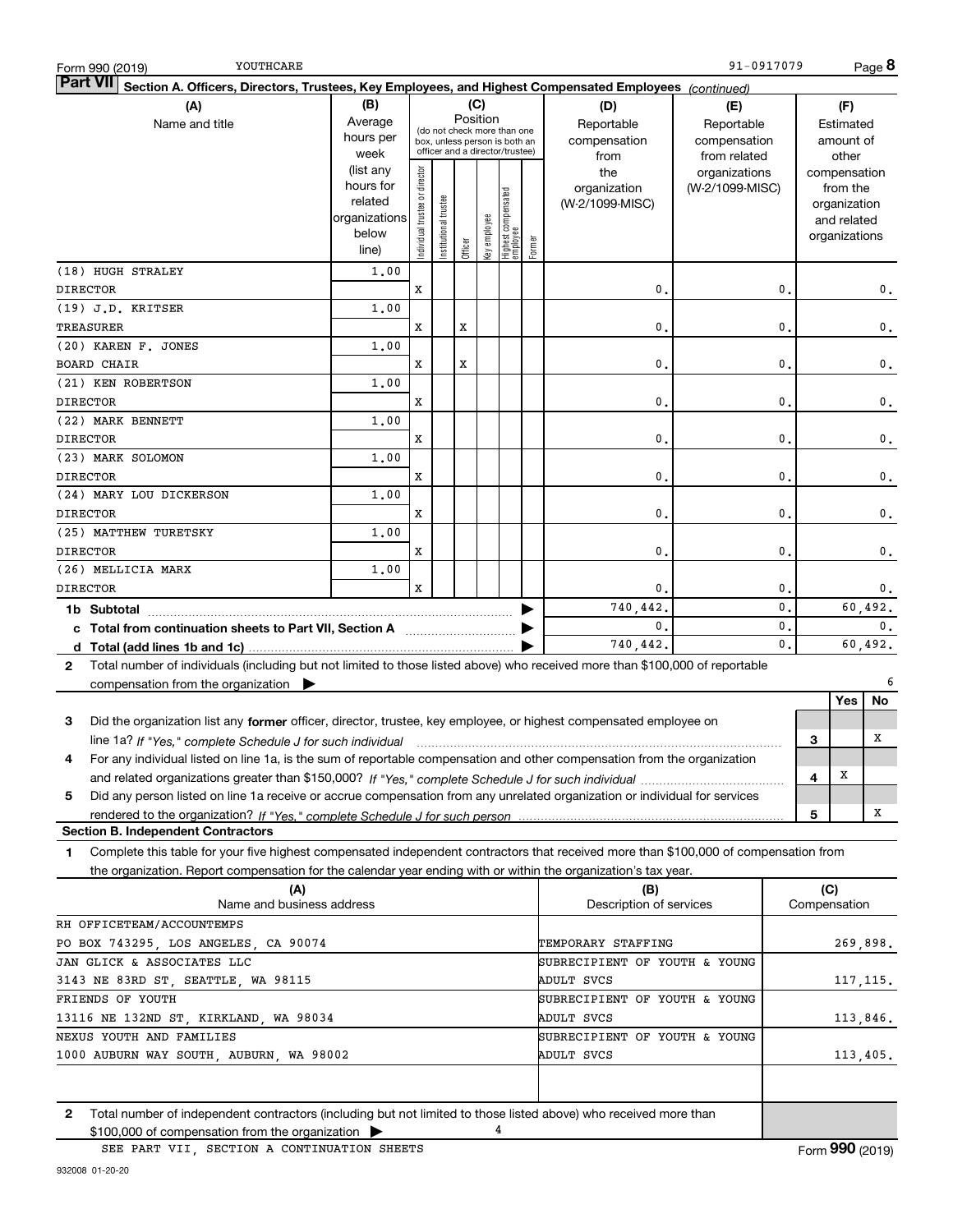| YOUTHCARE<br>Form 990                                                                                                        |                      |                                |                        |             |              |                              |        |                 | 91-0917079      |                             |
|------------------------------------------------------------------------------------------------------------------------------|----------------------|--------------------------------|------------------------|-------------|--------------|------------------------------|--------|-----------------|-----------------|-----------------------------|
| <b>Part VII</b><br>Section A.<br>Officers, Directors, Trustees, Key Employees, and Highest Compensated Employees (continued) |                      |                                |                        |             |              |                              |        |                 |                 |                             |
| (A)                                                                                                                          | (B)                  |                                |                        |             | (C)          |                              |        | (D)             | (E)             | (F)                         |
| Name and title                                                                                                               | Average              | Position                       |                        |             |              |                              |        | Reportable      | Reportable      | Estimated                   |
|                                                                                                                              | hours                |                                | (check all that apply) |             |              |                              |        | compensation    | compensation    | amount of                   |
|                                                                                                                              | per                  |                                |                        |             |              |                              |        | from            | from related    | other                       |
|                                                                                                                              | week                 |                                |                        |             |              |                              |        | the             | organizations   | compensation                |
|                                                                                                                              | (list any            |                                |                        |             |              |                              |        | organization    | (W-2/1099-MISC) | from the                    |
|                                                                                                                              | hours for<br>related |                                |                        |             |              |                              |        | (W-2/1099-MISC) |                 | organization<br>and related |
|                                                                                                                              | organizations        |                                |                        |             |              |                              |        |                 |                 | organizations               |
|                                                                                                                              | below                | Individual trustee or director | Institutional trustee  |             |              | Highest compensated employee |        |                 |                 |                             |
|                                                                                                                              | line)                |                                |                        | Officer     | Key employee |                              | Former |                 |                 |                             |
| (27) PASHTANA RAHMAN                                                                                                         | 1.00                 |                                |                        |             |              |                              |        |                 |                 |                             |
| <b>DIRECTOR</b>                                                                                                              |                      | $\mathbf X$                    |                        |             |              |                              |        | $\mathbf{0}$ .  | $\mathbf{0}$ .  | $\mathbf 0$ .               |
| (28) RICHARD DE SAM LAZARO                                                                                                   | 1.00                 |                                |                        |             |              |                              |        |                 |                 |                             |
| <b>DIRECTOR</b>                                                                                                              |                      | $\mathbf X$                    |                        |             |              |                              |        | $\mathbf{0}$ .  | $\mathbf{0}$ .  | $\mathbf 0$ .               |
| (29) ROBERT W. OVERELL                                                                                                       | 1.00                 |                                |                        |             |              |                              |        |                 |                 |                             |
| <b>DIRECTOR</b>                                                                                                              |                      | $\mathbf x$                    |                        |             |              |                              |        | $\mathbf{0}$ .  | $\mathbf{0}$ .  | $\mathbf 0$ .               |
| (30) STEPHANIE FIANO                                                                                                         | 1.00                 |                                |                        |             |              |                              |        |                 |                 |                             |
| <b>DIRECTOR</b>                                                                                                              |                      | $\mathbf x$                    |                        |             |              |                              |        | $\mathbf{0}$ .  | $\mathbf{0}$ .  | $\mathbf 0$ .               |
| (31) TOM NEARY                                                                                                               | 1.00                 |                                |                        |             |              |                              |        |                 |                 |                             |
| <b>DIRECTOR</b>                                                                                                              |                      | $\mathbf X$                    |                        |             |              |                              |        | $\mathbf{0}$ .  | $\mathbf{0}$ .  | $\mathbf 0$ .               |
| (32) NANCY ISLEY                                                                                                             | 40.00                |                                |                        |             |              |                              |        |                 |                 |                             |
| INTERIM CFO                                                                                                                  |                      |                                |                        | $\mathbf x$ |              |                              |        | $\mathfrak o$ . | $\mathbf{0}$ .  | $\mathbf 0$ .               |
|                                                                                                                              |                      |                                |                        |             |              |                              |        |                 |                 |                             |
|                                                                                                                              |                      |                                |                        |             |              |                              |        |                 |                 |                             |
|                                                                                                                              |                      |                                |                        |             |              |                              |        |                 |                 |                             |
|                                                                                                                              |                      |                                |                        |             |              |                              |        |                 |                 |                             |
|                                                                                                                              |                      |                                |                        |             |              |                              |        |                 |                 |                             |
|                                                                                                                              |                      |                                |                        |             |              |                              |        |                 |                 |                             |
|                                                                                                                              |                      |                                |                        |             |              |                              |        |                 |                 |                             |
|                                                                                                                              |                      |                                |                        |             |              |                              |        |                 |                 |                             |
|                                                                                                                              |                      |                                |                        |             |              |                              |        |                 |                 |                             |
|                                                                                                                              |                      |                                |                        |             |              |                              |        |                 |                 |                             |
|                                                                                                                              |                      |                                |                        |             |              |                              |        |                 |                 |                             |
|                                                                                                                              |                      |                                |                        |             |              |                              |        |                 |                 |                             |
|                                                                                                                              |                      |                                |                        |             |              |                              |        |                 |                 |                             |
|                                                                                                                              |                      |                                |                        |             |              |                              |        |                 |                 |                             |
|                                                                                                                              |                      |                                |                        |             |              |                              |        |                 |                 |                             |
|                                                                                                                              |                      |                                |                        |             |              |                              |        |                 |                 |                             |
|                                                                                                                              |                      |                                |                        |             |              |                              |        |                 |                 |                             |
|                                                                                                                              |                      |                                |                        |             |              |                              |        |                 |                 |                             |
|                                                                                                                              |                      |                                |                        |             |              |                              |        |                 |                 |                             |
|                                                                                                                              |                      |                                |                        |             |              |                              |        |                 |                 |                             |
|                                                                                                                              |                      |                                |                        |             |              |                              |        |                 |                 |                             |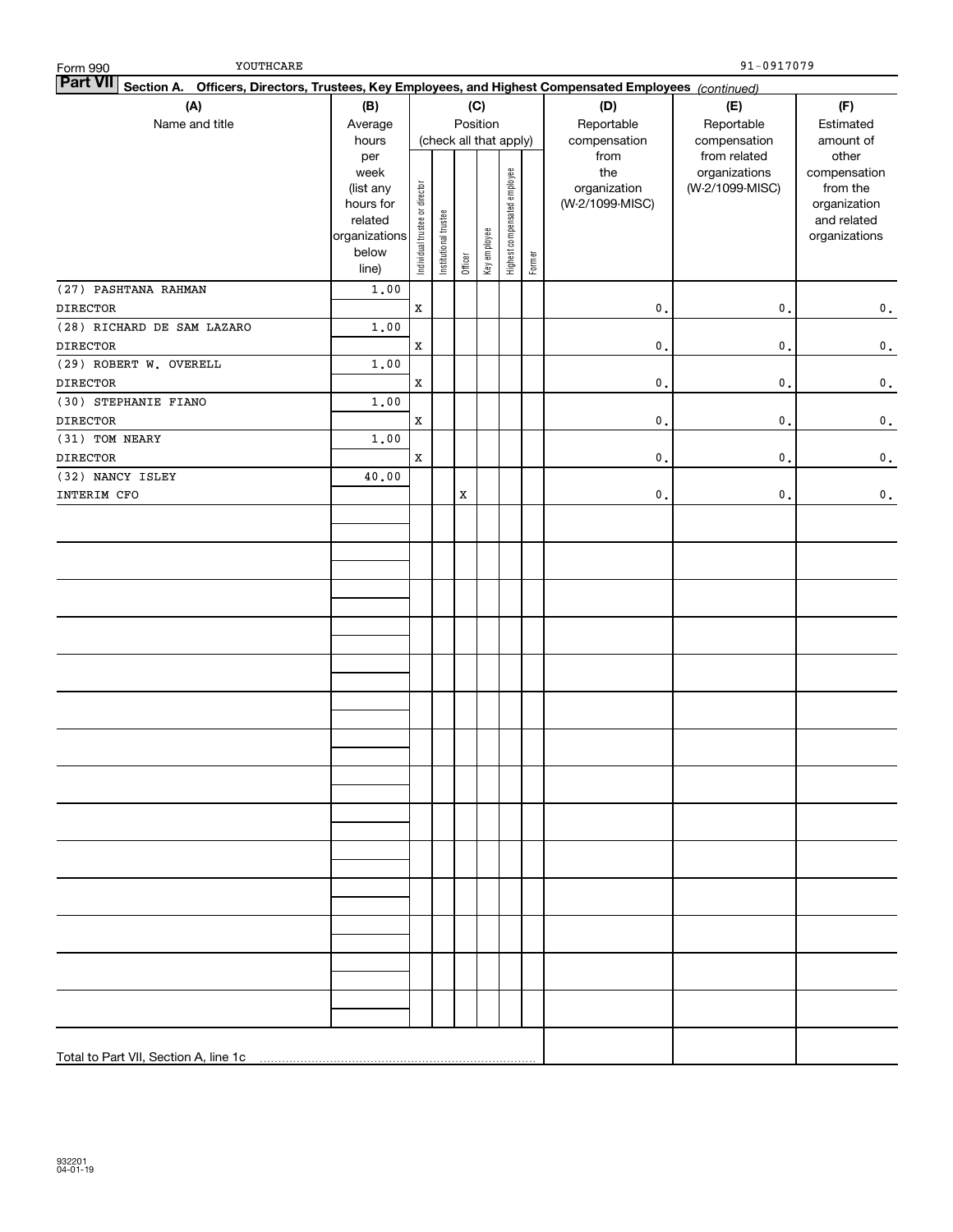|                                                           |                  |                                                            | YOUTHCARE<br>Form 990 (2019)                                                                    |    |                |                 |                      |                      |                                                           | 91-0917079                                      | Page 9                                                          |
|-----------------------------------------------------------|------------------|------------------------------------------------------------|-------------------------------------------------------------------------------------------------|----|----------------|-----------------|----------------------|----------------------|-----------------------------------------------------------|-------------------------------------------------|-----------------------------------------------------------------|
|                                                           | <b>Part VIII</b> |                                                            | <b>Statement of Revenue</b>                                                                     |    |                |                 |                      |                      |                                                           |                                                 |                                                                 |
|                                                           |                  |                                                            | Check if Schedule O contains a response or note to any line in this Part VIII                   |    |                |                 |                      |                      |                                                           |                                                 |                                                                 |
|                                                           |                  |                                                            |                                                                                                 |    |                |                 |                      | (A)<br>Total revenue | $\overline{(B)}$<br>Related or exempt<br>function revenue | $\overline{C}$<br>Unrelated<br>business revenue | (D)<br>Revenue excluded<br>from tax under<br>sections 512 - 514 |
|                                                           |                  |                                                            | 1 a Federated campaigns                                                                         |    | 1a             |                 | 322,500.             |                      |                                                           |                                                 |                                                                 |
|                                                           |                  |                                                            | <b>b</b> Membership dues<br>$\ldots \ldots \ldots \ldots \ldots$                                |    | 1 <sub>b</sub> |                 |                      |                      |                                                           |                                                 |                                                                 |
|                                                           |                  |                                                            | c Fundraising events                                                                            |    | 1 <sub>c</sub> |                 | 780,406.             |                      |                                                           |                                                 |                                                                 |
|                                                           |                  |                                                            | d Related organizations                                                                         |    | 1 <sub>d</sub> |                 |                      |                      |                                                           |                                                 |                                                                 |
|                                                           |                  |                                                            | e Government grants (contributions)                                                             |    | 1e             |                 | 10,893,732.          |                      |                                                           |                                                 |                                                                 |
| Contributions, Gifts, Grants<br>and Other Similar Amounts |                  |                                                            | f All other contributions, gifts, grants, and                                                   |    |                |                 |                      |                      |                                                           |                                                 |                                                                 |
|                                                           |                  |                                                            | similar amounts not included above                                                              |    | 1f             |                 | 4,696,455.           |                      |                                                           |                                                 |                                                                 |
|                                                           |                  |                                                            | g Noncash contributions included in lines 1a-1f                                                 |    |                | $1g$ \$         | 209,752.             |                      |                                                           |                                                 |                                                                 |
|                                                           |                  |                                                            |                                                                                                 |    |                |                 |                      | 16,693,093.          |                                                           |                                                 |                                                                 |
|                                                           |                  |                                                            |                                                                                                 |    |                |                 | <b>Business Code</b> |                      |                                                           |                                                 |                                                                 |
|                                                           | 2a               |                                                            | YOUTH HOUSING RENT                                                                              |    |                |                 | 721310               | 19,592.              | 19,592.                                                   |                                                 |                                                                 |
|                                                           |                  | b                                                          | YOUTH HOUSING FEES                                                                              |    |                |                 | 721310               | 150.                 | 150.                                                      |                                                 |                                                                 |
|                                                           |                  | c                                                          |                                                                                                 |    |                |                 |                      |                      |                                                           |                                                 |                                                                 |
|                                                           |                  | d                                                          | the contract of the contract of the contract of the contract of the contract of the contract of |    |                |                 |                      |                      |                                                           |                                                 |                                                                 |
| Program Service<br>Revenue                                |                  | е                                                          |                                                                                                 |    |                |                 |                      |                      |                                                           |                                                 |                                                                 |
|                                                           |                  |                                                            | f All other program service revenue                                                             |    |                |                 |                      | 19,742.              |                                                           |                                                 |                                                                 |
|                                                           |                  | a                                                          |                                                                                                 |    |                |                 |                      |                      |                                                           |                                                 |                                                                 |
|                                                           |                  | Investment income (including dividends, interest, and<br>з |                                                                                                 |    |                |                 |                      | 240, 285.            |                                                           |                                                 | 240,285.                                                        |
|                                                           | 4                |                                                            | Income from investment of tax-exempt bond proceeds                                              |    |                |                 |                      |                      |                                                           |                                                 |                                                                 |
|                                                           | 5                |                                                            |                                                                                                 |    |                |                 |                      |                      |                                                           |                                                 |                                                                 |
|                                                           |                  |                                                            |                                                                                                 |    | (i) Real       |                 | (ii) Personal        |                      |                                                           |                                                 |                                                                 |
|                                                           |                  |                                                            | 6 a Gross rents                                                                                 | 6а |                | 15,840.         |                      |                      |                                                           |                                                 |                                                                 |
|                                                           |                  |                                                            | <b>b</b> Less: rental expenses                                                                  | 6b |                | 0.              |                      |                      |                                                           |                                                 |                                                                 |
|                                                           |                  |                                                            | c Rental income or (loss)                                                                       | 6c |                | 15,840.         |                      |                      |                                                           |                                                 |                                                                 |
|                                                           |                  |                                                            | d Net rental income or (loss)                                                                   |    |                |                 |                      | 15,840.              |                                                           |                                                 | 15,840.                                                         |
|                                                           |                  |                                                            | <b>7 a</b> Gross amount from sales of                                                           |    | (i) Securities |                 | (ii) Other           |                      |                                                           |                                                 |                                                                 |
|                                                           |                  |                                                            | assets other than inventory                                                                     | 7a |                |                 | 25,508.              |                      |                                                           |                                                 |                                                                 |
|                                                           |                  |                                                            | <b>b</b> Less: cost or other basis                                                              |    |                |                 |                      |                      |                                                           |                                                 |                                                                 |
| wenue                                                     |                  |                                                            | and sales expenses                                                                              | 7b |                |                 | 15,761.              |                      |                                                           |                                                 |                                                                 |
|                                                           |                  |                                                            | c Gain or (loss)                                                                                | 7c |                |                 | 9,747.               |                      |                                                           |                                                 |                                                                 |
|                                                           |                  |                                                            |                                                                                                 |    |                |                 |                      | 9,747.               |                                                           |                                                 | 9,747.                                                          |
| Other R                                                   |                  |                                                            | 8 a Gross income from fundraising events (not                                                   |    |                |                 |                      |                      |                                                           |                                                 |                                                                 |
|                                                           |                  |                                                            | 780,406. of<br>including \$                                                                     |    |                |                 |                      |                      |                                                           |                                                 |                                                                 |
|                                                           |                  |                                                            | contributions reported on line 1c). See                                                         |    |                | 8a              | 45,552.              |                      |                                                           |                                                 |                                                                 |
|                                                           |                  |                                                            | <b>b</b> Less: direct expenses                                                                  |    |                | 8b              | 100,714.             |                      |                                                           |                                                 |                                                                 |
|                                                           |                  |                                                            | c Net income or (loss) from fundraising events                                                  |    |                |                 |                      | $-55, 162.$          |                                                           |                                                 | $-55, 162.$                                                     |
|                                                           |                  |                                                            | 9 a Gross income from gaming activities. See                                                    |    |                |                 |                      |                      |                                                           |                                                 |                                                                 |
|                                                           |                  |                                                            |                                                                                                 |    |                | 9а              |                      |                      |                                                           |                                                 |                                                                 |
|                                                           |                  |                                                            |                                                                                                 |    |                | 9b              |                      |                      |                                                           |                                                 |                                                                 |
|                                                           |                  |                                                            | c Net income or (loss) from gaming activities                                                   |    |                |                 |                      |                      |                                                           |                                                 |                                                                 |
|                                                           |                  |                                                            | 10 a Gross sales of inventory, less returns                                                     |    |                |                 |                      |                      |                                                           |                                                 |                                                                 |
|                                                           |                  |                                                            |                                                                                                 |    |                | 10a             |                      |                      |                                                           |                                                 |                                                                 |
|                                                           |                  |                                                            | <b>b</b> Less: cost of goods sold                                                               |    |                | 10 <sub>b</sub> |                      |                      |                                                           |                                                 |                                                                 |
|                                                           |                  |                                                            | c Net income or (loss) from sales of inventory                                                  |    |                |                 |                      |                      |                                                           |                                                 |                                                                 |
|                                                           |                  |                                                            |                                                                                                 |    |                |                 | <b>Business Code</b> |                      |                                                           |                                                 |                                                                 |
| Miscellaneous<br>Revenue                                  | 11 a             |                                                            | AMERICORPS REIMBURSE                                                                            |    |                |                 | 900099<br>900099     | 19,000.              | 19,000.                                                   |                                                 |                                                                 |
|                                                           |                  | b                                                          | REIMBURSEMENTS                                                                                  |    |                |                 |                      | 3,394.               |                                                           |                                                 | 3,394.                                                          |
|                                                           |                  | с                                                          |                                                                                                 |    |                |                 |                      |                      |                                                           |                                                 |                                                                 |
|                                                           |                  |                                                            |                                                                                                 |    |                |                 |                      | 22,394.              |                                                           |                                                 |                                                                 |
|                                                           | 12               |                                                            | <b>Total revenue.</b> See instructions                                                          |    |                |                 |                      | 16,945,939.          | 38,742.                                                   | 0.                                              | 214,104.                                                        |
|                                                           |                  |                                                            |                                                                                                 |    |                |                 |                      |                      |                                                           |                                                 |                                                                 |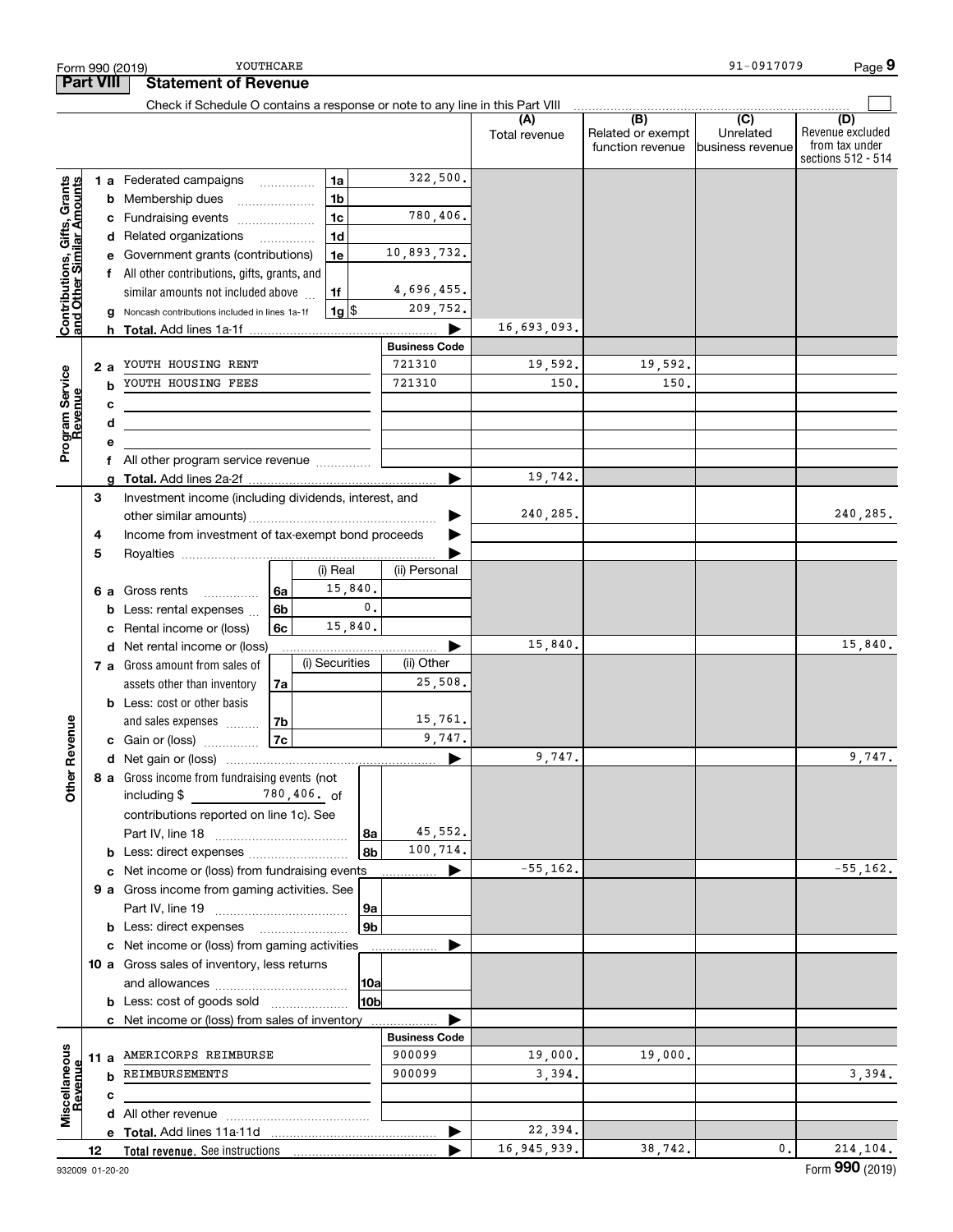**Part IX Statement of Functional Expenses** YOUTHCARE

**10**

|              | Section 501(c)(3) and 501(c)(4) organizations must complete all columns. All other organizations must complete column (A).                                                                                 |                |                                    |                                           |                                |
|--------------|------------------------------------------------------------------------------------------------------------------------------------------------------------------------------------------------------------|----------------|------------------------------------|-------------------------------------------|--------------------------------|
|              | Check if Schedule O contains a response or note to any line in this Part IX                                                                                                                                |                |                                    |                                           |                                |
|              | Do not include amounts reported on lines 6b,<br>7b, 8b, 9b, and 10b of Part VIII.                                                                                                                          | Total expenses | (B)<br>Program service<br>expenses | (C)<br>Management and<br>general expenses | (D)<br>Fundraising<br>expenses |
| 1.           | Grants and other assistance to domestic organizations                                                                                                                                                      |                |                                    |                                           |                                |
|              | and domestic governments. See Part IV, line 21                                                                                                                                                             |                |                                    |                                           |                                |
| $\mathbf{2}$ | Grants and other assistance to domestic                                                                                                                                                                    |                |                                    |                                           |                                |
|              | individuals. See Part IV, line 22                                                                                                                                                                          |                |                                    |                                           |                                |
| 3            | Grants and other assistance to foreign                                                                                                                                                                     |                |                                    |                                           |                                |
|              | organizations, foreign governments, and foreign                                                                                                                                                            |                |                                    |                                           |                                |
|              | individuals. See Part IV, lines 15 and 16                                                                                                                                                                  |                |                                    |                                           |                                |
| 4            | Benefits paid to or for members                                                                                                                                                                            |                |                                    |                                           |                                |
| 5            | Compensation of current officers, directors,                                                                                                                                                               |                |                                    |                                           |                                |
|              |                                                                                                                                                                                                            | 317,957.       |                                    | 317,957.                                  |                                |
| 6            | Compensation not included above to disqualified                                                                                                                                                            |                |                                    |                                           |                                |
|              | persons (as defined under section 4958(f)(1)) and                                                                                                                                                          |                |                                    |                                           |                                |
|              | persons described in section 4958(c)(3)(B)                                                                                                                                                                 |                |                                    |                                           |                                |
| 7            |                                                                                                                                                                                                            | 9,666,437.     | 7,387,638.                         | 1,580,947.                                | 697,852.                       |
| 8            | Pension plan accruals and contributions (include                                                                                                                                                           |                |                                    |                                           |                                |
|              | section 401(k) and 403(b) employer contributions)                                                                                                                                                          | 119,900.       | 75,348.                            | 34,497.                                   | 10,055.                        |
| 9            |                                                                                                                                                                                                            | 1,090,595.     | 910,787.                           | 105,714.                                  | 74,094.                        |
| 10           |                                                                                                                                                                                                            | 1,075,763.     | 880,948.                           | 130,775.                                  | 64,040.                        |
| 11           | Fees for services (nonemployees):                                                                                                                                                                          |                |                                    |                                           |                                |
| a            |                                                                                                                                                                                                            | 20,073.        |                                    | 20,073.                                   |                                |
| b            |                                                                                                                                                                                                            | 63,024.        |                                    | 62,344.                                   | 680.                           |
| c            |                                                                                                                                                                                                            | 60,738.        |                                    | 60,738.                                   |                                |
| d            |                                                                                                                                                                                                            |                |                                    |                                           |                                |
|              | Professional fundraising services. See Part IV, line 17                                                                                                                                                    | 133,089.       |                                    |                                           | 133,089.                       |
| f            | Investment management fees                                                                                                                                                                                 | 40,832.        |                                    | 40,832.                                   |                                |
| a            | Other. (If line 11g amount exceeds 10% of line 25,                                                                                                                                                         |                |                                    |                                           |                                |
|              | column (A) amount, list line 11g expenses on Sch 0.)                                                                                                                                                       | 272,301.       | 29,628.                            | 238,070.                                  | 4,603.                         |
| 12           |                                                                                                                                                                                                            | 54, 143.       | 10,979.                            | 12,857.                                   | 30, 307.                       |
| 13           |                                                                                                                                                                                                            | 424,645.       | 293,155.                           | 67,700.                                   | 63,790.                        |
| 14           |                                                                                                                                                                                                            | 43,379.        | 2,650.                             | 23,019.                                   | 17,710.                        |
| 15           |                                                                                                                                                                                                            |                |                                    |                                           |                                |
| 16           |                                                                                                                                                                                                            | 776,370.       | 634,579.                           | 113,102.                                  | 28,689.                        |
| 17           |                                                                                                                                                                                                            | 176, 211.      | 120,130.                           | 48,289.                                   | 7,792.                         |
| 18           | Payments of travel or entertainment expenses                                                                                                                                                               |                |                                    |                                           |                                |
|              | for any federal, state, or local public officials                                                                                                                                                          |                |                                    |                                           |                                |
| 19           | Conferences, conventions, and meetings                                                                                                                                                                     | 105,394.       | 36,836.                            | 64,544.                                   | 4,014.                         |
| 20           | Interest                                                                                                                                                                                                   | 34,846.        | 17,331.                            | 16, 215.                                  | 1,300.                         |
| 21           |                                                                                                                                                                                                            |                |                                    |                                           |                                |
| 22           | Depreciation, depletion, and amortization                                                                                                                                                                  | 363,095.       | 297, 317.                          | 46,853.                                   | 18,925.                        |
| 23           | Insurance                                                                                                                                                                                                  | 52,725.        | 43,618.                            | 6,067.                                    | 3,040.                         |
| 24           | Other expenses. Itemize expenses not covered<br>above (List miscellaneous expenses on line 24e. If<br>line 24e amount exceeds 10% of line 25, column (A)<br>amount, list line 24e expenses on Schedule O.) |                |                                    |                                           |                                |
| a            | UNRELATED BUSINESS TAX                                                                                                                                                                                     | 14,462.        |                                    | 14,462.                                   |                                |
| b            | CLIENT COSTS                                                                                                                                                                                               | 602,171.       | 591,518.                           | 9.755.                                    | 898.                           |
|              | PROGRAM SUPPLIES                                                                                                                                                                                           | 308,071.       | 308,071.                           |                                           |                                |
| d            | CLIENT FOOD                                                                                                                                                                                                | 247,881.       | 247,038.                           | 300.                                      | 543.                           |
|              | e All other expenses                                                                                                                                                                                       | 245,527.       | 183,057.                           | 51,865.                                   | 10,605.                        |
| 25           | Total functional expenses. Add lines 1 through 24e                                                                                                                                                         | 16,309,629.    | 12,070,628.                        | 3,066,975.                                | 1,172,026.                     |
| 26           | Joint costs. Complete this line only if the organization                                                                                                                                                   |                |                                    |                                           |                                |
|              | reported in column (B) joint costs from a combined                                                                                                                                                         |                |                                    |                                           |                                |
|              | educational campaign and fundraising solicitation.                                                                                                                                                         |                |                                    |                                           |                                |
|              | Check here $\blacktriangleright$<br>if following SOP 98-2 (ASC 958-720)                                                                                                                                    |                |                                    |                                           |                                |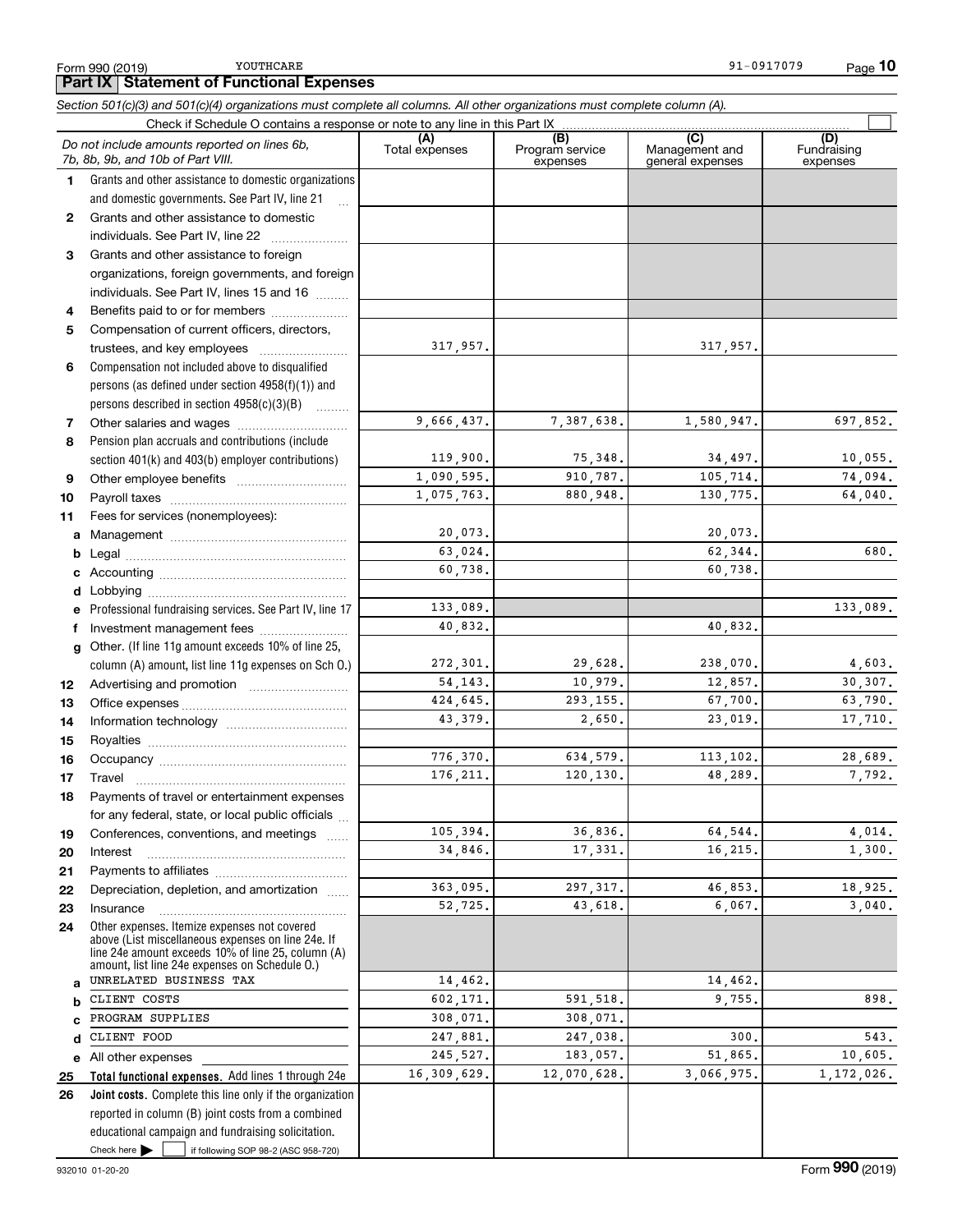|                             |    |                                                                                   |              |              | (A)<br>Beginning of year |                | (B)<br>End of year |
|-----------------------------|----|-----------------------------------------------------------------------------------|--------------|--------------|--------------------------|----------------|--------------------|
|                             | 1. |                                                                                   | 680,568.     | $\mathbf 1$  | 533,532.                 |                |                    |
|                             | 2  |                                                                                   | 6, 187, 253. | $\mathbf{2}$ | 657,941.                 |                |                    |
|                             | з  |                                                                                   |              |              | 3, 274, 508.             | 3              | 3,314,000.         |
|                             | 4  |                                                                                   |              |              |                          | 4              |                    |
|                             | 5  | Loans and other receivables from any current or former officer, director,         |              |              |                          |                |                    |
|                             |    | trustee, key employee, creator or founder, substantial contributor, or 35%        |              |              |                          |                |                    |
|                             |    | controlled entity or family member of any of these persons                        |              |              |                          | 5              |                    |
|                             | 6  | Loans and other receivables from other disqualified persons (as defined           |              |              |                          |                |                    |
|                             |    | under section $4958(f)(1)$ , and persons described in section $4958(c)(3)(B)$     |              |              |                          | 6              |                    |
|                             | 7  |                                                                                   |              |              |                          | $\overline{7}$ |                    |
| Assets                      | 8  |                                                                                   |              |              |                          | 8              |                    |
|                             | 9  | Prepaid expenses and deferred charges                                             |              |              | 92,689.                  | 9              | 194,294.           |
|                             |    | <b>10a</b> Land, buildings, and equipment: cost or other                          |              |              |                          |                |                    |
|                             |    | basis. Complete Part VI of Schedule D  10a                                        |              | 15,706,493.  |                          |                |                    |
|                             |    | <b>b</b> Less: accumulated depreciation                                           |              | 4,508,454.   | 11,468,113.              | 10c            | 11,198,039.        |
|                             |    | $\frac{10b}{100}$                                                                 |              |              | 1,056,401.               |                | 7,901,133.         |
|                             | 11 |                                                                                   |              |              |                          | 11             |                    |
|                             | 12 |                                                                                   |              |              |                          | 12             |                    |
|                             | 13 | Investments - program-related. See Part IV, line 11                               |              |              |                          | 13             |                    |
|                             | 14 |                                                                                   |              |              | 14                       |                |                    |
|                             | 15 |                                                                                   |              | 15           |                          |                |                    |
|                             | 16 |                                                                                   | 22,759,532.  | 16           | 23,798,939.              |                |                    |
|                             | 17 |                                                                                   |              |              | 1, 147, 564.             | 17             | 1,039,725.         |
|                             | 18 |                                                                                   |              | 18           |                          |                |                    |
|                             | 19 |                                                                                   |              |              |                          | 19             |                    |
|                             | 20 |                                                                                   |              |              |                          | 20             |                    |
|                             | 21 | Escrow or custodial account liability. Complete Part IV of Schedule D             |              |              |                          | 21             |                    |
|                             | 22 | Loans and other payables to any current or former officer, director,              |              |              |                          |                |                    |
| Liabilities                 |    | trustee, key employee, creator or founder, substantial contributor, or 35%        |              |              |                          |                |                    |
|                             |    | controlled entity or family member of any of these persons                        |              |              |                          | 22             |                    |
|                             | 23 | Secured mortgages and notes payable to unrelated third parties                    | 380,000.     | 23           | 380,000.                 |                |                    |
|                             | 24 |                                                                                   |              |              |                          | 24             |                    |
|                             | 25 | Other liabilities (including federal income tax, payables to related third        |              |              |                          |                |                    |
|                             |    | parties, and other liabilities not included on lines 17-24). Complete Part X      |              |              |                          |                |                    |
|                             |    | of Schedule D                                                                     |              |              | $111, 484.$ 25           |                | 76,538.            |
|                             | 26 | Total liabilities. Add lines 17 through 25                                        |              |              | 1,639,048.               | 26             | 1,496,263.         |
|                             |    | Organizations that follow FASB ASC 958, check here $\triangleright$ $\frac{X}{X}$ |              |              |                          |                |                    |
|                             |    | and complete lines 27, 28, 32, and 33.                                            |              |              |                          |                |                    |
|                             | 27 | Net assets without donor restrictions                                             | 8,197,902.   | 27           | 7,703,571.               |                |                    |
|                             | 28 |                                                                                   |              | 12,922,582.  | 28                       | 14,599,105.    |                    |
|                             |    | Organizations that do not follow FASB ASC 958, check here $\blacktriangleright$   |              |              |                          |                |                    |
|                             |    | and complete lines 29 through 33.                                                 |              |              |                          |                |                    |
|                             | 29 |                                                                                   |              |              |                          | 29             |                    |
|                             | 30 | Paid-in or capital surplus, or land, building, or equipment fund                  |              |              |                          | 30             |                    |
| Net Assets or Fund Balances | 31 | Retained earnings, endowment, accumulated income, or other funds                  |              | .            |                          | 31             |                    |
|                             | 32 |                                                                                   |              |              | 21, 120, 484.            | 32             | 22, 302, 676.      |
|                             | 33 |                                                                                   |              |              | 22,759,532.              | 33             | 23,798,939.        |

Form (2019) **990**

**Part X Balance Sheet**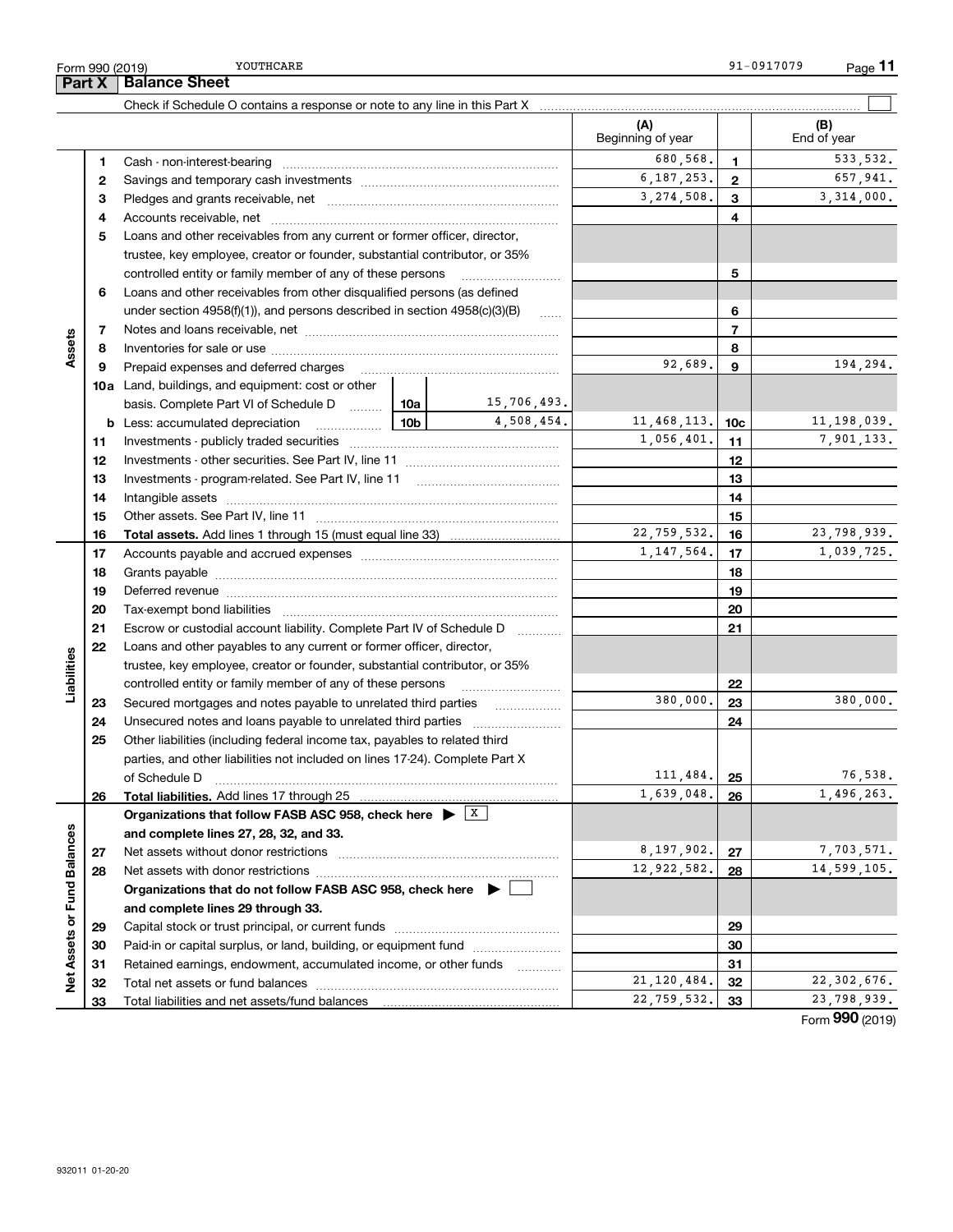|    | YOUTHCARE<br>Form 990 (2019)                                                                                                                                                                                                                                                                                                                                                                                                                                            | 91-0917079     |                |               | Page 12    |
|----|-------------------------------------------------------------------------------------------------------------------------------------------------------------------------------------------------------------------------------------------------------------------------------------------------------------------------------------------------------------------------------------------------------------------------------------------------------------------------|----------------|----------------|---------------|------------|
|    | Part XI<br><b>Reconciliation of Net Assets</b>                                                                                                                                                                                                                                                                                                                                                                                                                          |                |                |               |            |
|    |                                                                                                                                                                                                                                                                                                                                                                                                                                                                         |                |                |               |            |
|    |                                                                                                                                                                                                                                                                                                                                                                                                                                                                         |                |                |               |            |
| 1  | Total revenue (must equal Part VIII, column (A), line 12)                                                                                                                                                                                                                                                                                                                                                                                                               | 1              |                | 16,945,939.   |            |
| 2  |                                                                                                                                                                                                                                                                                                                                                                                                                                                                         | $\mathbf{2}$   |                | 16,309,629.   |            |
| 3  | Revenue less expenses. Subtract line 2 from line 1                                                                                                                                                                                                                                                                                                                                                                                                                      | 3              |                |               | 636,310.   |
| 4  |                                                                                                                                                                                                                                                                                                                                                                                                                                                                         | 4              |                | 21, 120, 484. |            |
| 5  | Net unrealized gains (losses) on investments [11] matter continuum matter is a set of the set of the set of the                                                                                                                                                                                                                                                                                                                                                         | 5              |                |               | 564,795.   |
| 6  |                                                                                                                                                                                                                                                                                                                                                                                                                                                                         | 6              |                |               | $-18,913.$ |
| 7  | Investment expenses www.communication.com/www.communication.com/www.communication.com/www.com                                                                                                                                                                                                                                                                                                                                                                           | $\overline{7}$ |                |               |            |
| 8  | Prior period adjustments<br>$\begin{minipage}{0.5\textwidth} \begin{tabular}{ l l l } \hline \multicolumn{1}{ l l l } \hline \multicolumn{1}{ l l } \multicolumn{1}{ l } \multicolumn{1}{ l } \multicolumn{1}{ l } \multicolumn{1}{ l } \multicolumn{1}{ l } \multicolumn{1}{ l } \multicolumn{1}{ l } \multicolumn{1}{ l } \multicolumn{1}{ l } \multicolumn{1}{ l } \multicolumn{1}{ l } \multicolumn{1}{ l } \multicolumn{1}{ l } \multicolumn{1}{ l } \multicolumn$ | 8              |                |               |            |
| 9  | Other changes in net assets or fund balances (explain on Schedule O)                                                                                                                                                                                                                                                                                                                                                                                                    | 9              |                |               | 0.         |
| 10 | Net assets or fund balances at end of year. Combine lines 3 through 9 (must equal Part X, line 32,                                                                                                                                                                                                                                                                                                                                                                      |                |                |               |            |
|    |                                                                                                                                                                                                                                                                                                                                                                                                                                                                         | 10             |                | 22,302,676.   |            |
|    | Part XII Financial Statements and Reporting                                                                                                                                                                                                                                                                                                                                                                                                                             |                |                |               |            |
|    |                                                                                                                                                                                                                                                                                                                                                                                                                                                                         |                |                |               |            |
|    |                                                                                                                                                                                                                                                                                                                                                                                                                                                                         |                |                | <b>Yes</b>    | No         |
| 1  | $X \vert$ Accrual<br>Accounting method used to prepare the Form 990: <u>June</u> Cash<br>Other                                                                                                                                                                                                                                                                                                                                                                          |                |                |               |            |
|    | If the organization changed its method of accounting from a prior year or checked "Other," explain in Schedule O.                                                                                                                                                                                                                                                                                                                                                       |                |                |               |            |
|    | 2a Were the organization's financial statements compiled or reviewed by an independent accountant?                                                                                                                                                                                                                                                                                                                                                                      |                | 2a             |               | х          |
|    | If "Yes," check a box below to indicate whether the financial statements for the year were compiled or reviewed on a                                                                                                                                                                                                                                                                                                                                                    |                |                |               |            |
|    | separate basis, consolidated basis, or both:                                                                                                                                                                                                                                                                                                                                                                                                                            |                |                |               |            |
|    | Separate basis<br>Consolidated basis<br>Both consolidated and separate basis                                                                                                                                                                                                                                                                                                                                                                                            |                |                |               |            |
|    | <b>b</b> Were the organization's financial statements audited by an independent accountant?                                                                                                                                                                                                                                                                                                                                                                             |                | 2 <sub>b</sub> | х             |            |
|    | If "Yes," check a box below to indicate whether the financial statements for the year were audited on a separate basis,                                                                                                                                                                                                                                                                                                                                                 |                |                |               |            |
|    | consolidated basis, or both:                                                                                                                                                                                                                                                                                                                                                                                                                                            |                |                |               |            |
|    | $X$ Separate basis<br>Consolidated basis<br>Both consolidated and separate basis                                                                                                                                                                                                                                                                                                                                                                                        |                |                |               |            |
|    | c If "Yes" to line 2a or 2b, does the organization have a committee that assumes responsibility for oversight of the audit,                                                                                                                                                                                                                                                                                                                                             |                |                |               |            |
|    |                                                                                                                                                                                                                                                                                                                                                                                                                                                                         |                | 2c             | х             |            |
|    | If the organization changed either its oversight process or selection process during the tax year, explain on Schedule O.                                                                                                                                                                                                                                                                                                                                               |                |                |               |            |
|    | 3a As a result of a federal award, was the organization required to undergo an audit or audits as set forth in the Single Audit                                                                                                                                                                                                                                                                                                                                         |                |                |               |            |
|    |                                                                                                                                                                                                                                                                                                                                                                                                                                                                         |                | Зa             | х             |            |
|    | b If "Yes," did the organization undergo the required audit or audits? If the organization did not undergo the required audit                                                                                                                                                                                                                                                                                                                                           |                |                |               |            |
|    |                                                                                                                                                                                                                                                                                                                                                                                                                                                                         |                | 3b             | X             |            |

Form (2019) **990**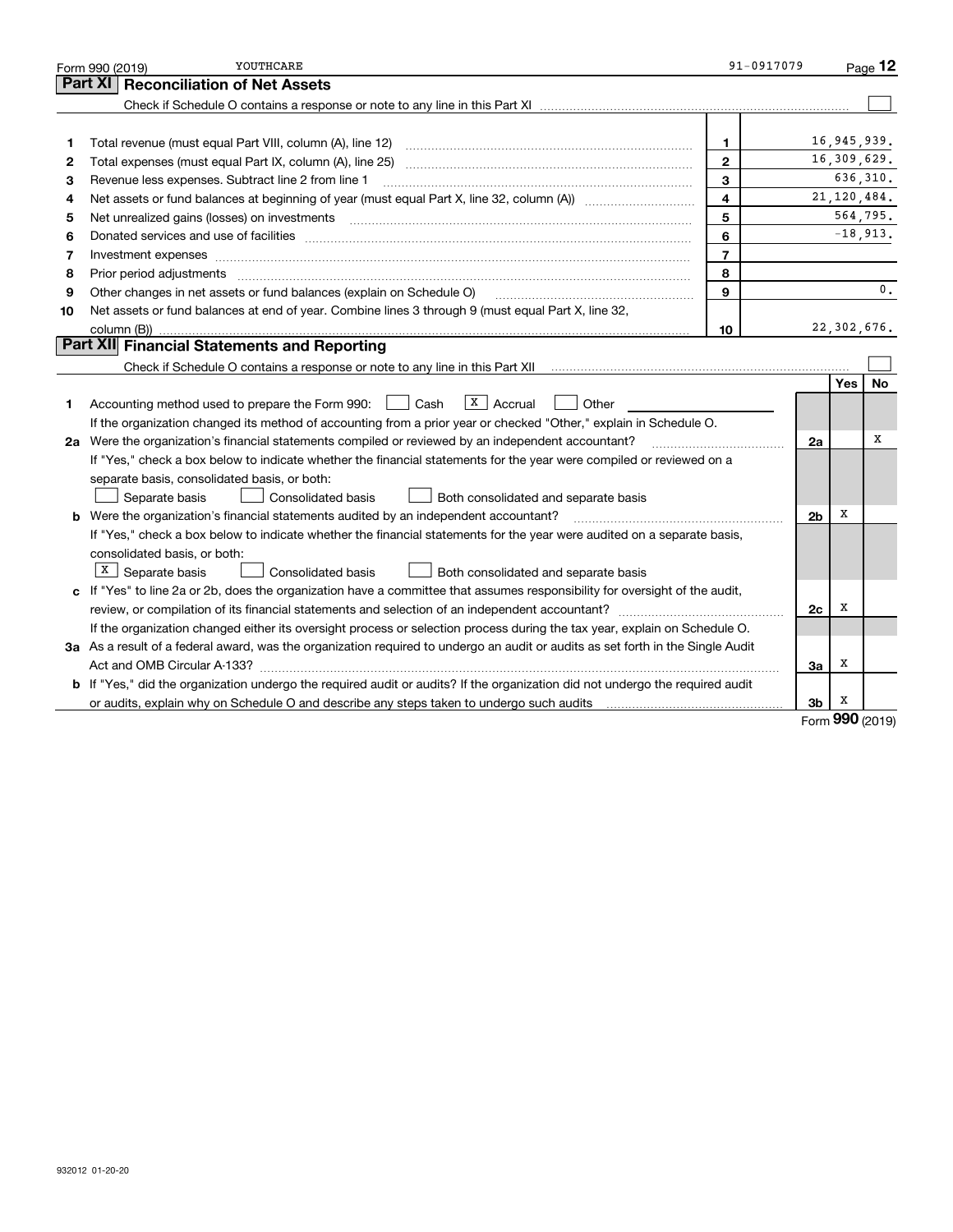**(Form 990 or 990-EZ)**

# **Public Charity Status and Public Support**

**Complete if the organization is a section 501(c)(3) organization or a section 4947(a)(1) nonexempt charitable trust. | Attach to Form 990 or Form 990-EZ.** 

| OMB No 1545-0047                    |
|-------------------------------------|
| 1<br>U.                             |
| <b>Open to Public</b><br>Inspection |

| Department of the Treasury<br>Internal Revenue Service |   |                          |                                               |                                                                          | Attach to Form 990 or Form 990-EZ.<br>$\triangleright$ Go to www.irs.gov/Form990 for instructions and the latest information.                                                                                            |     |                                                                |                            |  | <b>Open to Public</b><br>Inspection   |
|--------------------------------------------------------|---|--------------------------|-----------------------------------------------|--------------------------------------------------------------------------|--------------------------------------------------------------------------------------------------------------------------------------------------------------------------------------------------------------------------|-----|----------------------------------------------------------------|----------------------------|--|---------------------------------------|
|                                                        |   | Name of the organization |                                               |                                                                          |                                                                                                                                                                                                                          |     |                                                                |                            |  | <b>Employer identification number</b> |
|                                                        |   |                          | YOUTHCARE                                     |                                                                          |                                                                                                                                                                                                                          |     |                                                                |                            |  | 91-0917079                            |
| Part I                                                 |   |                          |                                               |                                                                          | Reason for Public Charity Status (All organizations must complete this part.) See instructions.                                                                                                                          |     |                                                                |                            |  |                                       |
|                                                        |   |                          |                                               |                                                                          | The organization is not a private foundation because it is: (For lines 1 through 12, check only one box.)                                                                                                                |     |                                                                |                            |  |                                       |
| 1                                                      |   |                          |                                               |                                                                          | A church, convention of churches, or association of churches described in section 170(b)(1)(A)(i).                                                                                                                       |     |                                                                |                            |  |                                       |
| 2                                                      |   |                          |                                               |                                                                          | A school described in section 170(b)(1)(A)(ii). (Attach Schedule E (Form 990 or 990-EZ).)                                                                                                                                |     |                                                                |                            |  |                                       |
| 3                                                      |   |                          |                                               |                                                                          | A hospital or a cooperative hospital service organization described in section 170(b)(1)(A)(iii).                                                                                                                        |     |                                                                |                            |  |                                       |
| 4                                                      |   |                          |                                               |                                                                          | A medical research organization operated in conjunction with a hospital described in section 170(b)(1)(A)(iii). Enter the hospital's name,                                                                               |     |                                                                |                            |  |                                       |
|                                                        |   | city, and state:         |                                               |                                                                          |                                                                                                                                                                                                                          |     |                                                                |                            |  |                                       |
| 5                                                      |   |                          |                                               |                                                                          | An organization operated for the benefit of a college or university owned or operated by a governmental unit described in                                                                                                |     |                                                                |                            |  |                                       |
|                                                        |   |                          |                                               | section 170(b)(1)(A)(iv). (Complete Part II.)                            |                                                                                                                                                                                                                          |     |                                                                |                            |  |                                       |
| 6                                                      |   |                          |                                               |                                                                          | A federal, state, or local government or governmental unit described in section 170(b)(1)(A)(v).                                                                                                                         |     |                                                                |                            |  |                                       |
| $\overline{7}$                                         | X |                          |                                               |                                                                          | An organization that normally receives a substantial part of its support from a governmental unit or from the general public described in                                                                                |     |                                                                |                            |  |                                       |
|                                                        |   |                          |                                               | section 170(b)(1)(A)(vi). (Complete Part II.)                            |                                                                                                                                                                                                                          |     |                                                                |                            |  |                                       |
| 8                                                      |   |                          |                                               |                                                                          | A community trust described in section 170(b)(1)(A)(vi). (Complete Part II.)                                                                                                                                             |     |                                                                |                            |  |                                       |
| 9                                                      |   |                          |                                               |                                                                          | An agricultural research organization described in section 170(b)(1)(A)(ix) operated in conjunction with a land-grant college                                                                                            |     |                                                                |                            |  |                                       |
|                                                        |   |                          |                                               |                                                                          | or university or a non-land-grant college of agriculture (see instructions). Enter the name, city, and state of the college or                                                                                           |     |                                                                |                            |  |                                       |
|                                                        |   | university:              |                                               |                                                                          |                                                                                                                                                                                                                          |     |                                                                |                            |  |                                       |
| 10                                                     |   |                          |                                               |                                                                          | An organization that normally receives: (1) more than 33 1/3% of its support from contributions, membership fees, and gross receipts from                                                                                |     |                                                                |                            |  |                                       |
|                                                        |   |                          |                                               |                                                                          | activities related to its exempt functions - subject to certain exceptions, and (2) no more than 33 1/3% of its support from gross investment                                                                            |     |                                                                |                            |  |                                       |
|                                                        |   |                          |                                               |                                                                          | income and unrelated business taxable income (less section 511 tax) from businesses acquired by the organization after June 30, 1975.                                                                                    |     |                                                                |                            |  |                                       |
|                                                        |   |                          |                                               | See section 509(a)(2). (Complete Part III.)                              |                                                                                                                                                                                                                          |     |                                                                |                            |  |                                       |
| 11                                                     |   |                          |                                               |                                                                          | An organization organized and operated exclusively to test for public safety. See section 509(a)(4).                                                                                                                     |     |                                                                |                            |  |                                       |
| 12                                                     |   |                          |                                               |                                                                          | An organization organized and operated exclusively for the benefit of, to perform the functions of, or to carry out the purposes of one or                                                                               |     |                                                                |                            |  |                                       |
|                                                        |   |                          |                                               |                                                                          | more publicly supported organizations described in section 509(a)(1) or section 509(a)(2). See section 509(a)(3). Check the box in                                                                                       |     |                                                                |                            |  |                                       |
|                                                        |   |                          |                                               |                                                                          | lines 12a through 12d that describes the type of supporting organization and complete lines 12e, 12f, and 12g.                                                                                                           |     |                                                                |                            |  |                                       |
| а                                                      |   |                          |                                               |                                                                          | Type I. A supporting organization operated, supervised, or controlled by its supported organization(s), typically by giving                                                                                              |     |                                                                |                            |  |                                       |
|                                                        |   |                          |                                               |                                                                          | the supported organization(s) the power to regularly appoint or elect a majority of the directors or trustees of the supporting                                                                                          |     |                                                                |                            |  |                                       |
|                                                        |   |                          |                                               | organization. You must complete Part IV, Sections A and B.               |                                                                                                                                                                                                                          |     |                                                                |                            |  |                                       |
| b                                                      |   |                          |                                               |                                                                          | Type II. A supporting organization supervised or controlled in connection with its supported organization(s), by having                                                                                                  |     |                                                                |                            |  |                                       |
|                                                        |   |                          |                                               |                                                                          | control or management of the supporting organization vested in the same persons that control or manage the supported                                                                                                     |     |                                                                |                            |  |                                       |
|                                                        |   |                          |                                               | organization(s). You must complete Part IV, Sections A and C.            |                                                                                                                                                                                                                          |     |                                                                |                            |  |                                       |
| с                                                      |   |                          |                                               |                                                                          | Type III functionally integrated. A supporting organization operated in connection with, and functionally integrated with,                                                                                               |     |                                                                |                            |  |                                       |
|                                                        |   |                          |                                               |                                                                          | its supported organization(s) (see instructions). You must complete Part IV, Sections A, D, and E.                                                                                                                       |     |                                                                |                            |  |                                       |
| d                                                      |   |                          |                                               |                                                                          | Type III non-functionally integrated. A supporting organization operated in connection with its supported organization(s)                                                                                                |     |                                                                |                            |  |                                       |
|                                                        |   |                          |                                               |                                                                          | that is not functionally integrated. The organization generally must satisfy a distribution requirement and an attentiveness<br>requirement (see instructions). You must complete Part IV, Sections A and D, and Part V. |     |                                                                |                            |  |                                       |
|                                                        |   |                          |                                               |                                                                          | Check this box if the organization received a written determination from the IRS that it is a Type I, Type II, Type III                                                                                                  |     |                                                                |                            |  |                                       |
| е                                                      |   |                          |                                               |                                                                          | functionally integrated, or Type III non-functionally integrated supporting organization.                                                                                                                                |     |                                                                |                            |  |                                       |
|                                                        |   |                          | f Enter the number of supported organizations |                                                                          |                                                                                                                                                                                                                          |     |                                                                |                            |  |                                       |
|                                                        |   |                          |                                               | g Provide the following information about the supported organization(s). |                                                                                                                                                                                                                          |     |                                                                |                            |  |                                       |
|                                                        |   | (i) Name of supported    |                                               | (ii) EIN                                                                 | (iii) Type of organization                                                                                                                                                                                               |     | (iv) Is the organization listed<br>in your governing document? | (v) Amount of monetary     |  | (vi) Amount of other                  |
|                                                        |   | organization             |                                               |                                                                          | (described on lines 1-10<br>above (see instructions))                                                                                                                                                                    | Yes | No                                                             | support (see instructions) |  | support (see instructions)            |
|                                                        |   |                          |                                               |                                                                          |                                                                                                                                                                                                                          |     |                                                                |                            |  |                                       |
|                                                        |   |                          |                                               |                                                                          |                                                                                                                                                                                                                          |     |                                                                |                            |  |                                       |
|                                                        |   |                          |                                               |                                                                          |                                                                                                                                                                                                                          |     |                                                                |                            |  |                                       |
|                                                        |   |                          |                                               |                                                                          |                                                                                                                                                                                                                          |     |                                                                |                            |  |                                       |
|                                                        |   |                          |                                               |                                                                          |                                                                                                                                                                                                                          |     |                                                                |                            |  |                                       |
|                                                        |   |                          |                                               |                                                                          |                                                                                                                                                                                                                          |     |                                                                |                            |  |                                       |
|                                                        |   |                          |                                               |                                                                          |                                                                                                                                                                                                                          |     |                                                                |                            |  |                                       |
|                                                        |   |                          |                                               |                                                                          |                                                                                                                                                                                                                          |     |                                                                |                            |  |                                       |
|                                                        |   |                          |                                               |                                                                          |                                                                                                                                                                                                                          |     |                                                                |                            |  |                                       |
|                                                        |   |                          |                                               |                                                                          |                                                                                                                                                                                                                          |     |                                                                |                            |  |                                       |
| Total                                                  |   |                          |                                               |                                                                          |                                                                                                                                                                                                                          |     |                                                                |                            |  |                                       |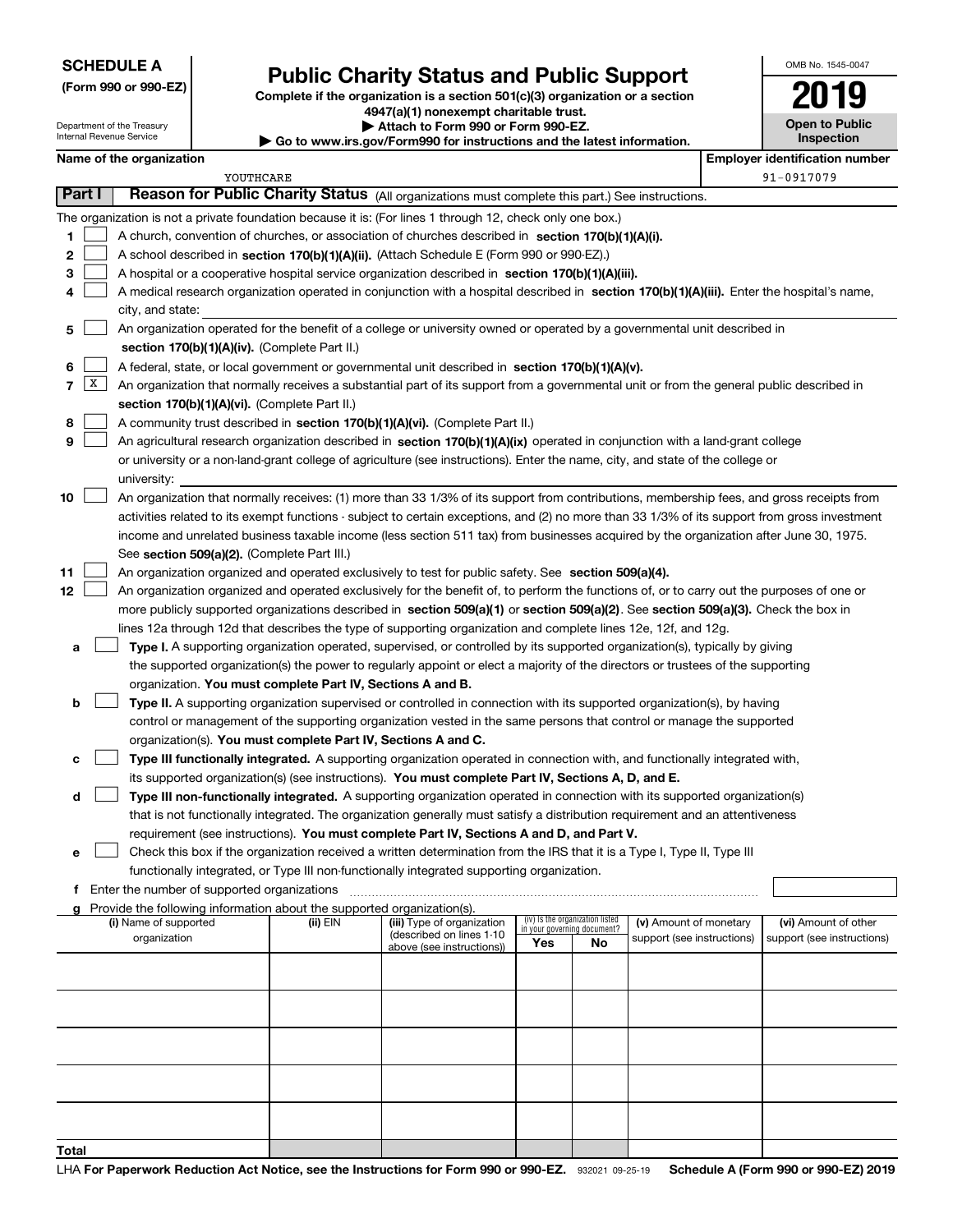#### Schedule A (Form 990 or 990-EZ) 2019 Page YOUTHCARE

(Complete only if you checked the box on line 5, 7, or 8 of Part I or if the organization failed to qualify under Part III. If the organization fails to qualify under the tests listed below, please complete Part III.) **Part II Support Schedule for Organizations Described in Sections 170(b)(1)(A)(iv) and 170(b)(1)(A)(vi)**

#### **6** Public support. Subtract line 5 from line 4. **Calendar year (or fiscal year beginning in)**  | **Calendar year (or fiscal year beginning in) | (a)** 2015 **| (b)** 2016 **| (c)** 2017 **| (d)** 2018 **| (e)** 2019 **| (f) 1**Gifts, grants, contributions, and **2**Tax revenues levied for the organ-**3**The value of services or facilities **4 Total.** Add lines 1 through 3  $\quad$ **5** The portion of total contributions **(a)** 2015 **(b)** 2016 **(c)** 2017 **(d)** 2018 **(e)** 2019 **(f)** Total **7** Amounts from line 4  $\ldots$  **Amounts 8**Gross income from interest, **9** Net income from unrelated business **10** Other income. Do not include gain **11Total support.**  Add lines 7 through 10 **12**Gross receipts from related activities, etc. (see instructions) ~~~~~~~~~~~~~~~~~~~~~~~ **13** First five years. If the Form 990 is for the organization's first, second, third, fourth, or fifth tax year as a section 501(c)(3) **12stop here** organization, check this box and | **141514** Public support percentage for 2019 (line 6, column (f) divided by line 11, column (f))  $\ldots$  $\ldots$  $\ldots$  $\ldots$  $\ldots$  $\ldots$ **15** Public support percentage from 2018 Schedule A, Part II, line 14 ~~~~~~~~~~~~~~~~~~~~~**16a 33 1/3% support test - 2019.** If the organization did not check the box on line 13, and line 14 is 33 1/3% or more, check this box and **17a 10% -facts-and-circumstances test - 2019. If the organization did not check a box on line 13, 16a, or 16b, and line 14 is 10% or more,** 18 Private foundation. If the organization did not check a box on line 13, 16a, 16b, 17a, or 17b, check this box and see instructions ......... **b** 33 1/3% support test - 2018. If the organization did not check a box on line 13 or 16a, and line 15 is 33 1/3% or more, check this box **b 10% -facts-and-circumstances test - 2018.** If the organization did not check a box on line 13, 16a, 16b, or 17a, and line 15 is 10% or **stop here.**  The organization qualifies as a publicly supported organization ~~~~~~~~~~~~~~~~~~~~~~~~~~~~~~ | **stop here.**  and The organization qualifies as a publicly supported organization ~~~~~~~~~~~~~~~~~~~~~~~~~~~~ | and if the organization meets the "facts-and-circumstances" test, check this box and stop here. Explain in Part VI how the organization more, and if the organization meets the "facts-and-circumstances" test, check this box and **stop here.** Explain in Part VI how the (a) 2015 15 **| (b)** 2016 **| (c)** 2017 **| (d)** 2018 **| (e)** 2019 **| (f)** Total membership fees received. (Do not include any "unusual grants.") ization's benefit and either paid to or expended on its behalf ~~~~furnished by a governmental unit to the organization without charge by each person (other than a governmental unit or publicly supported organization) included on line 1 that exceeds 2% of the amount shown on line 11, column (f) <sub>……………………………</sub>… (a) 2015 dividends, payments received on securities loans, rents, royalties, and income from similar sources activities, whether or not the business is regularly carried on <sup>~</sup> or loss from the sale of capital assets (Explain in Part VI.)  $\ldots$ % $\ldots$  | 15 | 93.39 % meets the "facts-and-circumstances" test. The organization qualifies as a publicly supported organization ~~~~~~~~~~~~~~~ | organization meets the "facts-and-circumstances" test. The organization qualifies as a publicly supported organization **Section A. Public Support Section B. Total Support Section C. Computation of Public Support Percentage**  $\mathcal{L}^{\text{max}}$  $\boxed{\mathbf{X}}$  $\mathcal{L}^{\text{max}}$  $\mathcal{L}^{\text{max}}$  $\mathcal{L}^{\text{max}}$  $\mathcal{L}^{\text{max}}$ 10,333,545. 10,333,545. 13,822,126. 13,822,126. 14,644,448. 22,336,643. 16,693,093. 77,829,855. 14,644,448. 22,336,643. 16,693,093. 77,829,855. 4,435,591. 73,394,264. 10,333,545. 13,822,126. 14,644,448. 22,336,643. 16,693,093. 77,829,855. 314. $23,067.$   $32,082.$   $48,038.$   $256,125.$   $359,626.$ 5,422. 994. 2,166. 18,991. 3,394. 30,967. 78,220,448. 136,626. 93.8393.39

**Schedule A (Form 990 or 990-EZ) 2019**

91-0917079

**2**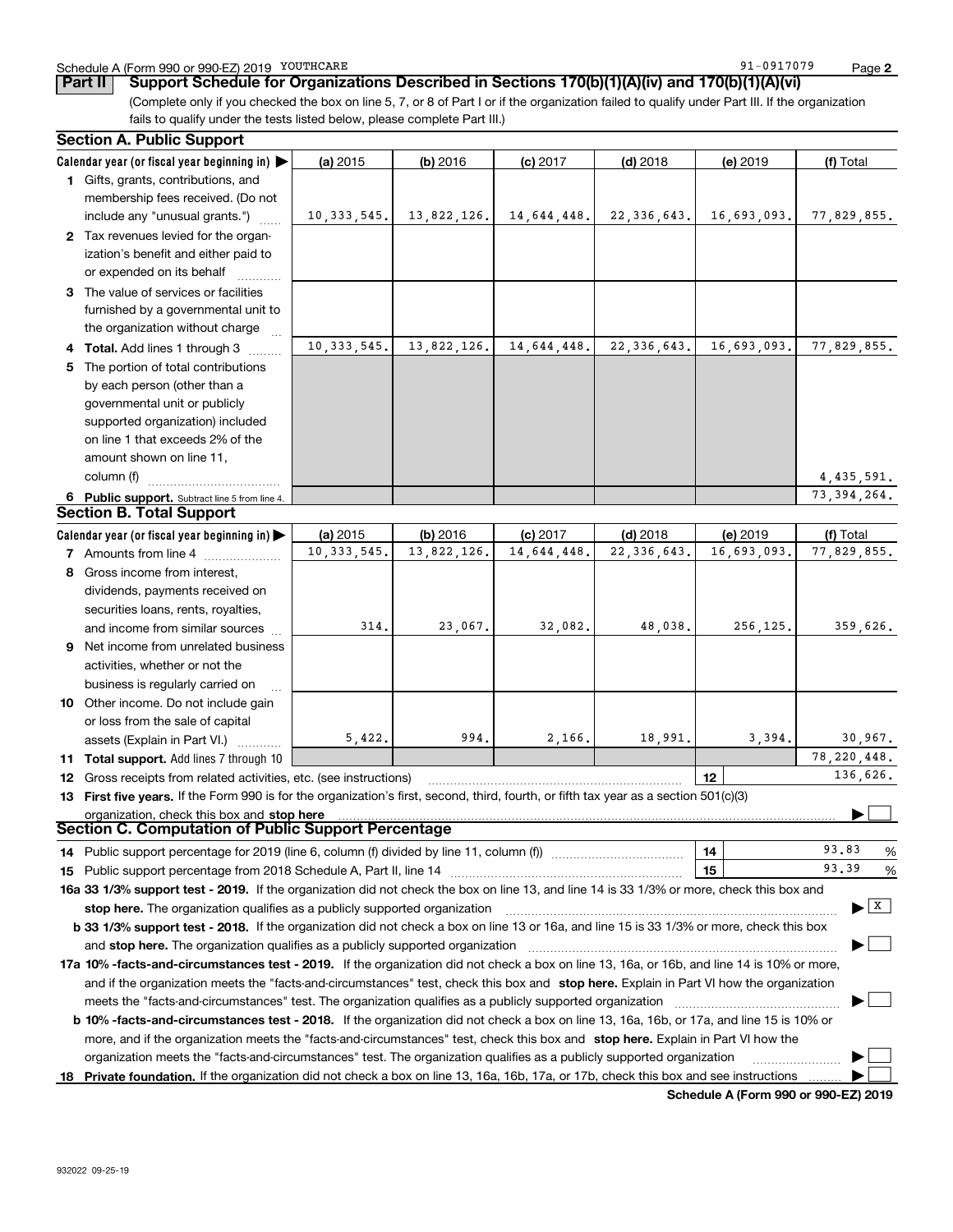# **Part III Support Schedule for Organizations Described in Section 509(a)(2)**

(Complete only if you checked the box on line 10 of Part I or if the organization failed to qualify under Part II. If the organization fails to qualify under the tests listed below, please complete Part II.)

| <b>Section A. Public Support</b>                                                                                                                                                                                              |          |          |                 |                                       |    |          |             |   |
|-------------------------------------------------------------------------------------------------------------------------------------------------------------------------------------------------------------------------------|----------|----------|-----------------|---------------------------------------|----|----------|-------------|---|
| Calendar year (or fiscal year beginning in) $\blacktriangleright$                                                                                                                                                             | (a) 2015 | (b) 2016 | $(c)$ 2017      | $(d)$ 2018                            |    | (e) 2019 | (f) Total   |   |
| 1 Gifts, grants, contributions, and                                                                                                                                                                                           |          |          |                 |                                       |    |          |             |   |
| membership fees received. (Do not                                                                                                                                                                                             |          |          |                 |                                       |    |          |             |   |
| include any "unusual grants.")                                                                                                                                                                                                |          |          |                 |                                       |    |          |             |   |
| <b>2</b> Gross receipts from admissions,                                                                                                                                                                                      |          |          |                 |                                       |    |          |             |   |
| merchandise sold or services per-                                                                                                                                                                                             |          |          |                 |                                       |    |          |             |   |
| formed, or facilities furnished in                                                                                                                                                                                            |          |          |                 |                                       |    |          |             |   |
| any activity that is related to the<br>organization's tax-exempt purpose                                                                                                                                                      |          |          |                 |                                       |    |          |             |   |
| 3 Gross receipts from activities that                                                                                                                                                                                         |          |          |                 |                                       |    |          |             |   |
| are not an unrelated trade or bus-                                                                                                                                                                                            |          |          |                 |                                       |    |          |             |   |
| iness under section 513                                                                                                                                                                                                       |          |          |                 |                                       |    |          |             |   |
|                                                                                                                                                                                                                               |          |          |                 |                                       |    |          |             |   |
| 4 Tax revenues levied for the organ-                                                                                                                                                                                          |          |          |                 |                                       |    |          |             |   |
| ization's benefit and either paid to                                                                                                                                                                                          |          |          |                 |                                       |    |          |             |   |
| or expended on its behalf<br>.                                                                                                                                                                                                |          |          |                 |                                       |    |          |             |   |
| 5 The value of services or facilities                                                                                                                                                                                         |          |          |                 |                                       |    |          |             |   |
| furnished by a governmental unit to                                                                                                                                                                                           |          |          |                 |                                       |    |          |             |   |
| the organization without charge                                                                                                                                                                                               |          |          |                 |                                       |    |          |             |   |
| <b>6 Total.</b> Add lines 1 through 5                                                                                                                                                                                         |          |          |                 |                                       |    |          |             |   |
| 7a Amounts included on lines 1, 2, and                                                                                                                                                                                        |          |          |                 |                                       |    |          |             |   |
| 3 received from disqualified persons                                                                                                                                                                                          |          |          |                 |                                       |    |          |             |   |
| <b>b</b> Amounts included on lines 2 and 3 received                                                                                                                                                                           |          |          |                 |                                       |    |          |             |   |
| from other than disqualified persons that<br>exceed the greater of \$5,000 or 1% of the                                                                                                                                       |          |          |                 |                                       |    |          |             |   |
| amount on line 13 for the year                                                                                                                                                                                                |          |          |                 |                                       |    |          |             |   |
| c Add lines 7a and 7b                                                                                                                                                                                                         |          |          |                 |                                       |    |          |             |   |
| 8 Public support. (Subtract line 7c from line 6.)                                                                                                                                                                             |          |          |                 |                                       |    |          |             |   |
| <b>Section B. Total Support</b>                                                                                                                                                                                               |          |          |                 |                                       |    |          |             |   |
| Calendar year (or fiscal year beginning in) $\blacktriangleright$                                                                                                                                                             | (a) 2015 | (b) 2016 | <b>(c)</b> 2017 | $(d)$ 2018                            |    | (e) 2019 | (f) Total   |   |
| 9 Amounts from line 6                                                                                                                                                                                                         |          |          |                 |                                       |    |          |             |   |
| 10a Gross income from interest,                                                                                                                                                                                               |          |          |                 |                                       |    |          |             |   |
| dividends, payments received on                                                                                                                                                                                               |          |          |                 |                                       |    |          |             |   |
| securities loans, rents, royalties,<br>and income from similar sources                                                                                                                                                        |          |          |                 |                                       |    |          |             |   |
| <b>b</b> Unrelated business taxable income                                                                                                                                                                                    |          |          |                 |                                       |    |          |             |   |
| (less section 511 taxes) from businesses                                                                                                                                                                                      |          |          |                 |                                       |    |          |             |   |
| acquired after June 30, 1975                                                                                                                                                                                                  |          |          |                 |                                       |    |          |             |   |
| c Add lines 10a and 10b                                                                                                                                                                                                       |          |          |                 |                                       |    |          |             |   |
| 11 Net income from unrelated business                                                                                                                                                                                         |          |          |                 |                                       |    |          |             |   |
| activities not included in line 10b.                                                                                                                                                                                          |          |          |                 |                                       |    |          |             |   |
| whether or not the business is                                                                                                                                                                                                |          |          |                 |                                       |    |          |             |   |
| regularly carried on<br>12 Other income. Do not include gain                                                                                                                                                                  |          |          |                 |                                       |    |          |             |   |
| or loss from the sale of capital                                                                                                                                                                                              |          |          |                 |                                       |    |          |             |   |
| assets (Explain in Part VI.)                                                                                                                                                                                                  |          |          |                 |                                       |    |          |             |   |
| <b>13</b> Total support. (Add lines 9, 10c, 11, and 12.)                                                                                                                                                                      |          |          |                 |                                       |    |          |             |   |
| 14 First five years. If the Form 990 is for the organization's first, second, third, fourth, or fifth tax year as a section 501(c)(3) organization,                                                                           |          |          |                 |                                       |    |          |             |   |
| check this box and stop here with the continuum control to the change of the state of the state of the change of the change of the change of the change of the change of the change of the change of the change of the change |          |          |                 |                                       |    |          |             |   |
| <b>Section C. Computation of Public Support Percentage</b>                                                                                                                                                                    |          |          |                 |                                       |    |          |             |   |
| 15 Public support percentage for 2019 (line 8, column (f), divided by line 13, column (f))                                                                                                                                    |          |          |                 | <u> 1986 - Jan Barbarat, martin a</u> | 15 |          |             | % |
| 16 Public support percentage from 2018 Schedule A, Part III, line 15                                                                                                                                                          |          |          |                 |                                       | 16 |          |             | % |
| <b>Section D. Computation of Investment Income Percentage</b>                                                                                                                                                                 |          |          |                 |                                       |    |          |             |   |
|                                                                                                                                                                                                                               |          |          |                 |                                       | 17 |          |             | % |
| <b>18</b> Investment income percentage from <b>2018</b> Schedule A, Part III, line 17                                                                                                                                         |          |          |                 |                                       | 18 |          |             | % |
| 19a 33 1/3% support tests - 2019. If the organization did not check the box on line 14, and line 15 is more than 33 1/3%, and line 17 is not                                                                                  |          |          |                 |                                       |    |          |             |   |
| more than 33 1/3%, check this box and stop here. The organization qualifies as a publicly supported organization                                                                                                              |          |          |                 |                                       |    |          | $\sim$<br>▶ |   |
| b 33 1/3% support tests - 2018. If the organization did not check a box on line 14 or line 19a, and line 16 is more than 33 1/3%, and                                                                                         |          |          |                 |                                       |    |          |             |   |
| line 18 is not more than 33 1/3%, check this box and stop here. The organization qualifies as a publicly supported organization                                                                                               |          |          |                 |                                       |    |          |             |   |
|                                                                                                                                                                                                                               |          |          |                 |                                       |    |          |             |   |

**Schedule A (Form 990 or 990-EZ) 2019**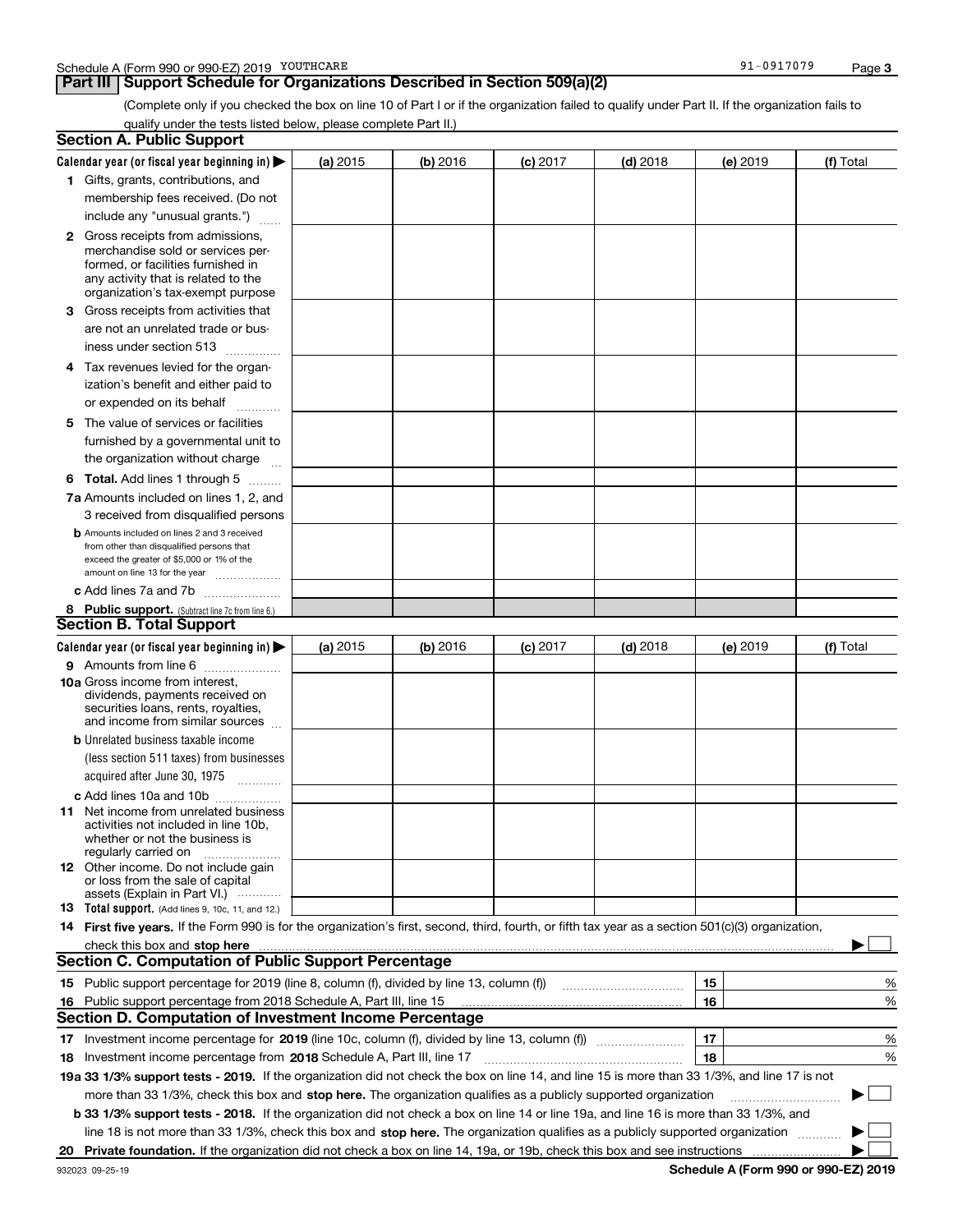**1**

**2**

**3a**

**3b**

**3c**

**4a**

**4b**

**4c**

**5a**

**5b5c**

**6**

**7**

**8**

**9a**

**9b**

**9c**

**10a**

**10b**

**YesNo**

## **Part IV Supporting Organizations**

(Complete only if you checked a box in line 12 on Part I. If you checked 12a of Part I, complete Sections A and B. If you checked 12b of Part I, complete Sections A and C. If you checked 12c of Part I, complete Sections A, D, and E. If you checked 12d of Part I, complete Sections A and D, and complete Part V.)

#### **Section A. All Supporting Organizations**

- **1** Are all of the organization's supported organizations listed by name in the organization's governing documents? If "No," describe in **Part VI** how the supported organizations are designated. If designated by *class or purpose, describe the designation. If historic and continuing relationship, explain.*
- **2** Did the organization have any supported organization that does not have an IRS determination of status under section 509(a)(1) or (2)? If "Yes," explain in Part VI how the organization determined that the supported *organization was described in section 509(a)(1) or (2).*
- **3a** Did the organization have a supported organization described in section 501(c)(4), (5), or (6)? If "Yes," answer *(b) and (c) below.*
- **b** Did the organization confirm that each supported organization qualified under section 501(c)(4), (5), or (6) and satisfied the public support tests under section 509(a)(2)? If "Yes," describe in **Part VI** when and how the *organization made the determination.*
- **c**Did the organization ensure that all support to such organizations was used exclusively for section 170(c)(2)(B) purposes? If "Yes," explain in **Part VI** what controls the organization put in place to ensure such use.
- **4a***If* Was any supported organization not organized in the United States ("foreign supported organization")? *"Yes," and if you checked 12a or 12b in Part I, answer (b) and (c) below.*
- **b** Did the organization have ultimate control and discretion in deciding whether to make grants to the foreign supported organization? If "Yes," describe in **Part VI** how the organization had such control and discretion *despite being controlled or supervised by or in connection with its supported organizations.*
- **c** Did the organization support any foreign supported organization that does not have an IRS determination under sections 501(c)(3) and 509(a)(1) or (2)? If "Yes," explain in **Part VI** what controls the organization used *to ensure that all support to the foreign supported organization was used exclusively for section 170(c)(2)(B) purposes.*
- **5a***If "Yes,"* Did the organization add, substitute, or remove any supported organizations during the tax year? answer (b) and (c) below (if applicable). Also, provide detail in **Part VI,** including (i) the names and EIN *numbers of the supported organizations added, substituted, or removed; (ii) the reasons for each such action; (iii) the authority under the organization's organizing document authorizing such action; and (iv) how the action was accomplished (such as by amendment to the organizing document).*
- **b** Type I or Type II only. Was any added or substituted supported organization part of a class already designated in the organization's organizing document?
- **cSubstitutions only.**  Was the substitution the result of an event beyond the organization's control?
- **6** Did the organization provide support (whether in the form of grants or the provision of services or facilities) to **Part VI.** *If "Yes," provide detail in* support or benefit one or more of the filing organization's supported organizations? anyone other than (i) its supported organizations, (ii) individuals that are part of the charitable class benefited by one or more of its supported organizations, or (iii) other supporting organizations that also
- **7**Did the organization provide a grant, loan, compensation, or other similar payment to a substantial contributor *If "Yes," complete Part I of Schedule L (Form 990 or 990-EZ).* regard to a substantial contributor? (as defined in section 4958(c)(3)(C)), a family member of a substantial contributor, or a 35% controlled entity with
- **8** Did the organization make a loan to a disqualified person (as defined in section 4958) not described in line 7? *If "Yes," complete Part I of Schedule L (Form 990 or 990-EZ).*
- **9a** Was the organization controlled directly or indirectly at any time during the tax year by one or more in section 509(a)(1) or (2))? If "Yes," *provide detail in* <code>Part VI.</code> disqualified persons as defined in section 4946 (other than foundation managers and organizations described
- **b** Did one or more disqualified persons (as defined in line 9a) hold a controlling interest in any entity in which the supporting organization had an interest? If "Yes," provide detail in P**art VI**.
- **c**Did a disqualified person (as defined in line 9a) have an ownership interest in, or derive any personal benefit from, assets in which the supporting organization also had an interest? If "Yes," provide detail in P**art VI.**
- **10a** Was the organization subject to the excess business holdings rules of section 4943 because of section supporting organizations)? If "Yes," answer 10b below. 4943(f) (regarding certain Type II supporting organizations, and all Type III non-functionally integrated
- **b** Did the organization have any excess business holdings in the tax year? (Use Schedule C, Form 4720, to *determine whether the organization had excess business holdings.)*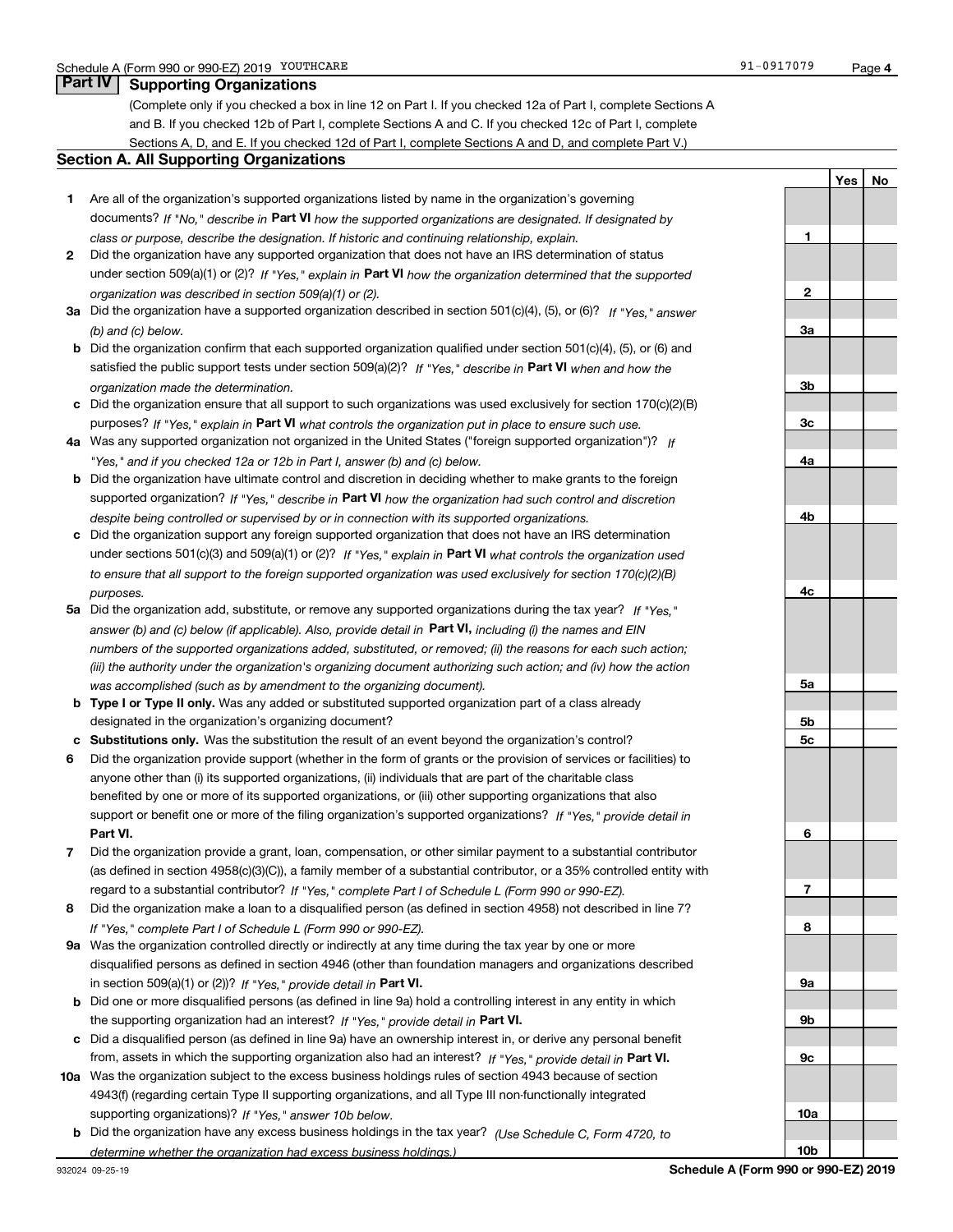|    |                                                                                                                                   |     | Yes $ $ | No |
|----|-----------------------------------------------------------------------------------------------------------------------------------|-----|---------|----|
| 11 | Has the organization accepted a gift or contribution from any of the following persons?                                           |     |         |    |
|    | a A person who directly or indirectly controls, either alone or together with persons described in (b) and (c)                    |     |         |    |
|    | below, the governing body of a supported organization?                                                                            | 11a |         |    |
|    | <b>b</b> A family member of a person described in (a) above?                                                                      | 11b |         |    |
|    | c A 35% controlled entity of a person described in (a) or (b) above? If "Yes" to a, b, or c, provide detail in Part VI.           | 11c |         |    |
|    | <b>Section B. Type I Supporting Organizations</b>                                                                                 |     |         |    |
|    |                                                                                                                                   |     | Yes     | No |
| 1  | Did the directors, trustees, or membership of one or more supported organizations have the power to                               |     |         |    |
|    | regularly appoint or elect at least a majority of the organization's directors or trustees at all times during the                |     |         |    |
|    | tax year? If "No," describe in Part VI how the supported organization(s) effectively operated, supervised, or                     |     |         |    |
|    | controlled the organization's activities. If the organization had more than one supported organization,                           |     |         |    |
|    | describe how the powers to appoint and/or remove directors or trustees were allocated among the supported                         |     |         |    |
|    | organizations and what conditions or restrictions, if any, applied to such powers during the tax year.                            | 1   |         |    |
| 2  | Did the organization operate for the benefit of any supported organization other than the supported                               |     |         |    |
|    | organization(s) that operated, supervised, or controlled the supporting organization? If "Yes," explain in                        |     |         |    |
|    | Part VI how providing such benefit carried out the purposes of the supported organization(s) that operated,                       |     |         |    |
|    |                                                                                                                                   | 2   |         |    |
|    | supervised, or controlled the supporting organization.<br><b>Section C. Type II Supporting Organizations</b>                      |     |         |    |
|    |                                                                                                                                   |     | Yes     | No |
|    |                                                                                                                                   |     |         |    |
| 1  | Were a majority of the organization's directors or trustees during the tax year also a majority of the directors                  |     |         |    |
|    | or trustees of each of the organization's supported organization(s)? If "No." describe in Part VI how control                     |     |         |    |
|    | or management of the supporting organization was vested in the same persons that controlled or managed                            |     |         |    |
|    | the supported organization(s).<br>Section D. All Type III Supporting Organizations                                                | 1   |         |    |
|    |                                                                                                                                   |     |         |    |
|    |                                                                                                                                   |     | Yes     | No |
| 1  | Did the organization provide to each of its supported organizations, by the last day of the fifth month of the                    |     |         |    |
|    | organization's tax year, (i) a written notice describing the type and amount of support provided during the prior tax             |     |         |    |
|    | year, (ii) a copy of the Form 990 that was most recently filed as of the date of notification, and (iii) copies of the            |     |         |    |
|    | organization's governing documents in effect on the date of notification, to the extent not previously provided?                  | 1   |         |    |
| 2  | Were any of the organization's officers, directors, or trustees either (i) appointed or elected by the supported                  |     |         |    |
|    | organization(s) or (ii) serving on the governing body of a supported organization? If "No," explain in Part VI how                |     |         |    |
|    | the organization maintained a close and continuous working relationship with the supported organization(s).                       | 2   |         |    |
| 3  | By reason of the relationship described in (2), did the organization's supported organizations have a                             |     |         |    |
|    | significant voice in the organization's investment policies and in directing the use of the organization's                        |     |         |    |
|    | income or assets at all times during the tax year? If "Yes," describe in Part VI the role the organization's                      |     |         |    |
|    | supported organizations played in this regard.                                                                                    | З   |         |    |
|    | Section E. Type III Functionally Integrated Supporting Organizations                                                              |     |         |    |
| 1  | Check the box next to the method that the organization used to satisfy the Integral Part Test during the year (see instructions). |     |         |    |
| a  | The organization satisfied the Activities Test. Complete line 2 below.                                                            |     |         |    |
| b  | The organization is the parent of each of its supported organizations. Complete line 3 below.                                     |     |         |    |
| c  | The organization supported a governmental entity. Describe in Part VI how you supported a government entity (see instructions)    |     |         |    |
| 2  | Activities Test. Answer (a) and (b) below.                                                                                        |     | Yes     | No |
| a  | Did substantially all of the organization's activities during the tax year directly further the exempt purposes of                |     |         |    |
|    | the supported organization(s) to which the organization was responsive? If "Yes," then in Part VI identify                        |     |         |    |
|    | those supported organizations and explain how these activities directly furthered their exempt purposes,                          |     |         |    |
|    | how the organization was responsive to those supported organizations, and how the organization determined                         |     |         |    |
|    | that these activities constituted substantially all of its activities.                                                            | 2a  |         |    |
|    | <b>b</b> Did the activities described in (a) constitute activities that, but for the organization's involvement, one or more      |     |         |    |
|    | of the organization's supported organization(s) would have been engaged in? If "Yes," explain in Part VI the                      |     |         |    |
|    | reasons for the organization's position that its supported organization(s) would have engaged in these                            |     |         |    |
|    | activities but for the organization's involvement.                                                                                | 2b  |         |    |
| З  | Parent of Supported Organizations. Answer (a) and (b) below.                                                                      |     |         |    |
| а  | Did the organization have the power to regularly appoint or elect a majority of the officers, directors, or                       |     |         |    |
|    | trustees of each of the supported organizations? Provide details in Part VI.                                                      | За  |         |    |
|    | b Did the organization exercise a substantial degree of direction over the policies, programs, and activities of each             |     |         |    |
|    | of its supported organizations? If "Yes." describe in Part VI the role played by the organization in this regard.                 | 3b  |         |    |
|    |                                                                                                                                   |     |         |    |

**Schedule A (Form 990 or 990-EZ) 2019**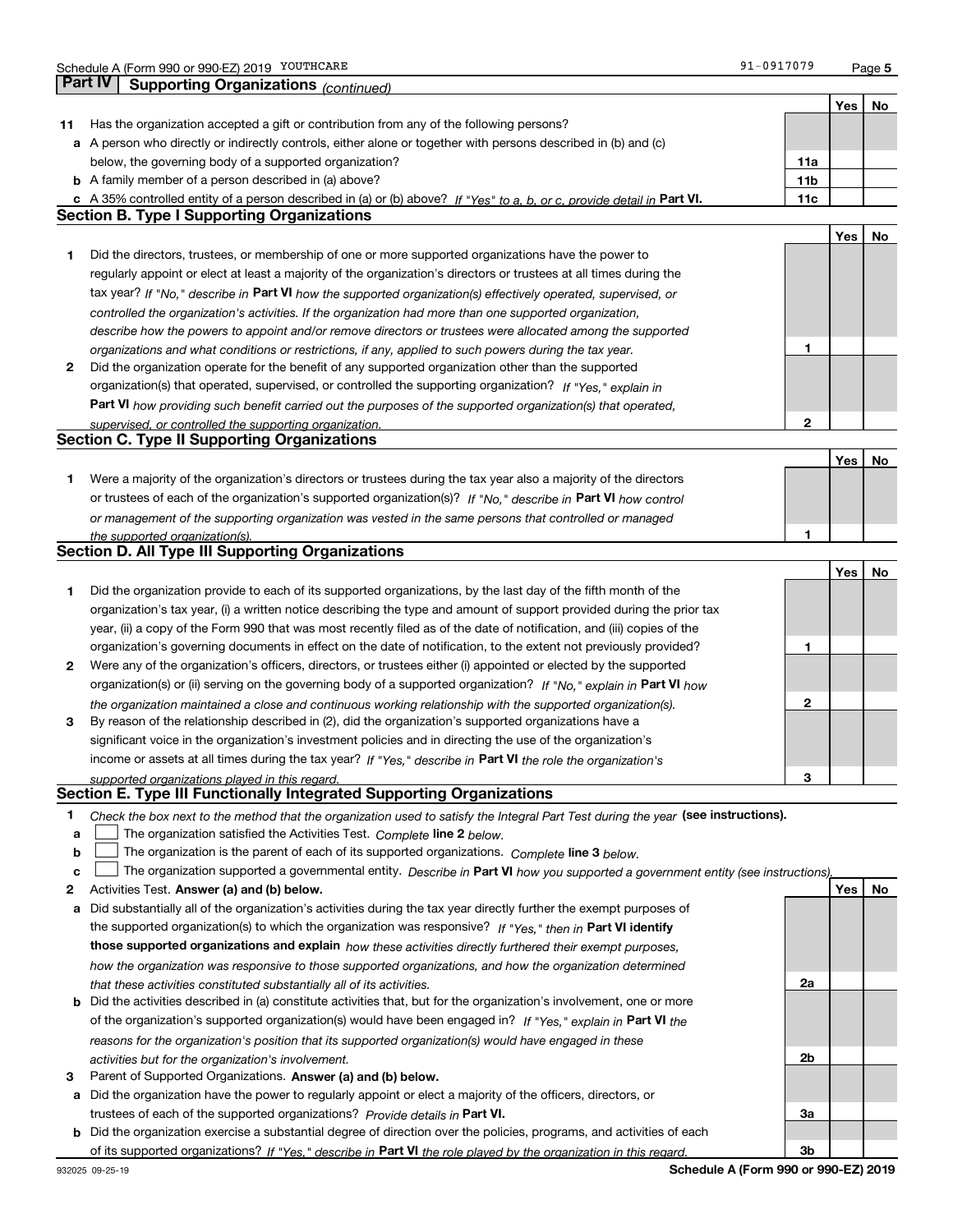| 0917079<br>YOUTHCARE<br>۰ ه<br>e A (Form 990 or 990-EZ) 2019<br>Schedule A | Page |  |
|----------------------------------------------------------------------------|------|--|
|----------------------------------------------------------------------------|------|--|

|              | <b>Part V</b><br>Type III Non-Functionally Integrated 509(a)(3) Supporting Organizations                                                          |                |                |                                |
|--------------|---------------------------------------------------------------------------------------------------------------------------------------------------|----------------|----------------|--------------------------------|
| 1.           | Check here if the organization satisfied the Integral Part Test as a qualifying trust on Nov. 20, 1970 (explain in Part VI). See instructions. Al |                |                |                                |
|              | other Type III non-functionally integrated supporting organizations must complete Sections A through E.                                           |                |                |                                |
|              | Section A - Adjusted Net Income                                                                                                                   |                | (A) Prior Year | (B) Current Year<br>(optional) |
| 1            | Net short-term capital gain                                                                                                                       | 1              |                |                                |
| $\mathbf{2}$ | Recoveries of prior-year distributions                                                                                                            | $\mathbf{2}$   |                |                                |
| 3            | Other gross income (see instructions)                                                                                                             | 3              |                |                                |
| 4            | Add lines 1 through 3.                                                                                                                            | 4              |                |                                |
| 5            | Depreciation and depletion                                                                                                                        | 5              |                |                                |
| 6            | Portion of operating expenses paid or incurred for production or                                                                                  |                |                |                                |
|              | collection of gross income or for management, conservation, or                                                                                    |                |                |                                |
|              | maintenance of property held for production of income (see instructions)                                                                          | 6              |                |                                |
| 7            | Other expenses (see instructions)                                                                                                                 | $\overline{7}$ |                |                                |
| 8            | <b>Adjusted Net Income</b> (subtract lines 5, 6, and 7 from line 4)                                                                               | 8              |                |                                |
|              | <b>Section B - Minimum Asset Amount</b>                                                                                                           |                | (A) Prior Year | (B) Current Year<br>(optional) |
| 1            | Aggregate fair market value of all non-exempt-use assets (see                                                                                     |                |                |                                |
|              | instructions for short tax year or assets held for part of year):                                                                                 |                |                |                                |
|              | a Average monthly value of securities                                                                                                             | 1a             |                |                                |
|              | <b>b</b> Average monthly cash balances                                                                                                            | 1b             |                |                                |
|              | c Fair market value of other non-exempt-use assets                                                                                                | 1 <sub>c</sub> |                |                                |
|              | <b>d</b> Total (add lines 1a, 1b, and 1c)                                                                                                         | 1d             |                |                                |
|              | <b>e</b> Discount claimed for blockage or other                                                                                                   |                |                |                                |
|              | factors (explain in detail in Part VI):                                                                                                           |                |                |                                |
| $\mathbf{2}$ | Acquisition indebtedness applicable to non-exempt-use assets                                                                                      | $\mathbf{2}$   |                |                                |
| 3            | Subtract line 2 from line 1d.                                                                                                                     | 3              |                |                                |
| 4            | Cash deemed held for exempt use. Enter 1-1/2% of line 3 (for greater amount,                                                                      |                |                |                                |
|              | see instructions).                                                                                                                                | 4              |                |                                |
| 5            | Net value of non-exempt-use assets (subtract line 4 from line 3)                                                                                  | 5              |                |                                |
| 6            | Multiply line 5 by .035.                                                                                                                          | 6              |                |                                |
| 7            | Recoveries of prior-year distributions                                                                                                            | $\overline{7}$ |                |                                |
| 8            | Minimum Asset Amount (add line 7 to line 6)                                                                                                       | 8              |                |                                |
|              | <b>Section C - Distributable Amount</b>                                                                                                           |                |                | <b>Current Year</b>            |
| 1            | Adjusted net income for prior year (from Section A, line 8, Column A)                                                                             | 1              |                |                                |
| 2            | Enter 85% of line 1.                                                                                                                              | $\mathbf{2}$   |                |                                |
| з            | Minimum asset amount for prior year (from Section B, line 8, Column A)                                                                            | 3              |                |                                |
| 4            | Enter greater of line 2 or line 3.                                                                                                                | 4              |                |                                |
| 5            | Income tax imposed in prior year                                                                                                                  | 5              |                |                                |
| 6            | <b>Distributable Amount.</b> Subtract line 5 from line 4, unless subject to                                                                       |                |                |                                |
|              | emergency temporary reduction (see instructions).                                                                                                 | 6              |                |                                |

**7**Check here if the current year is the organization's first as a non-functionally integrated Type III supporting organization (see instructions).

**Schedule A (Form 990 or 990-EZ) 2019**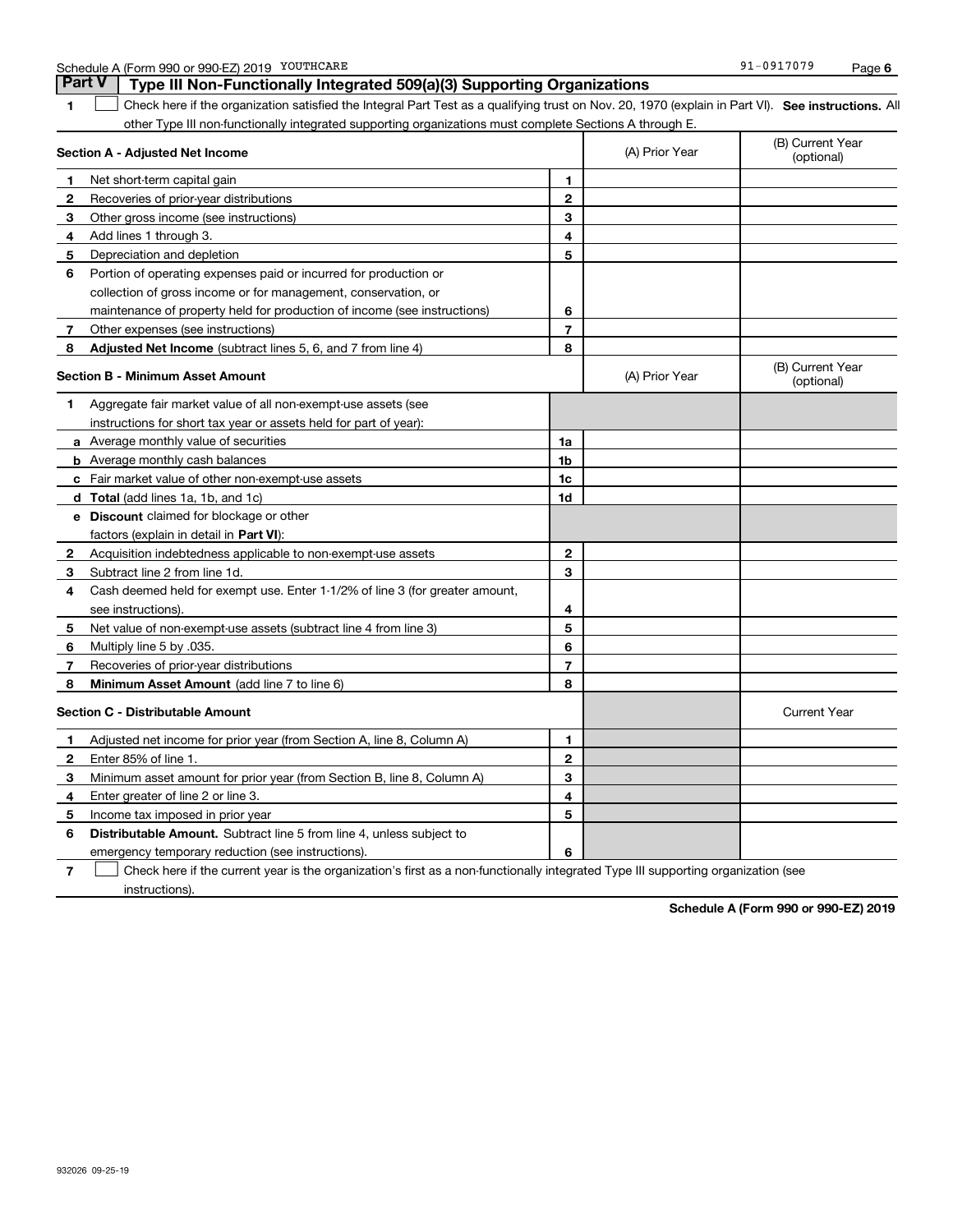| Part V | Type III Non-Functionally Integrated 509(a)(3) Supporting Organizations                    |                             | (continued)                           |                                                |  |  |  |  |
|--------|--------------------------------------------------------------------------------------------|-----------------------------|---------------------------------------|------------------------------------------------|--|--|--|--|
|        | Section D - Distributions                                                                  |                             |                                       | <b>Current Year</b>                            |  |  |  |  |
| 1      | Amounts paid to supported organizations to accomplish exempt purposes                      |                             |                                       |                                                |  |  |  |  |
| 2      | Amounts paid to perform activity that directly furthers exempt purposes of supported       |                             |                                       |                                                |  |  |  |  |
|        | organizations, in excess of income from activity                                           |                             |                                       |                                                |  |  |  |  |
| З      | Administrative expenses paid to accomplish exempt purposes of supported organizations      |                             |                                       |                                                |  |  |  |  |
| 4      | Amounts paid to acquire exempt-use assets                                                  |                             |                                       |                                                |  |  |  |  |
| 5      | Qualified set-aside amounts (prior IRS approval required)                                  |                             |                                       |                                                |  |  |  |  |
| 6      | Other distributions (describe in Part VI). See instructions.                               |                             |                                       |                                                |  |  |  |  |
| 7      | Total annual distributions. Add lines 1 through 6.                                         |                             |                                       |                                                |  |  |  |  |
| 8      | Distributions to attentive supported organizations to which the organization is responsive |                             |                                       |                                                |  |  |  |  |
|        | (provide details in Part VI). See instructions.                                            |                             |                                       |                                                |  |  |  |  |
| 9      | Distributable amount for 2019 from Section C, line 6                                       |                             |                                       |                                                |  |  |  |  |
| 10     | Line 8 amount divided by line 9 amount                                                     |                             |                                       |                                                |  |  |  |  |
|        |                                                                                            | (i)                         | (ii)                                  | (iii)                                          |  |  |  |  |
|        | <b>Section E - Distribution Allocations</b> (see instructions)                             | <b>Excess Distributions</b> | <b>Underdistributions</b><br>Pre-2019 | <b>Distributable</b><br><b>Amount for 2019</b> |  |  |  |  |
| 1.     | Distributable amount for 2019 from Section C, line 6                                       |                             |                                       |                                                |  |  |  |  |
| 2      | Underdistributions, if any, for years prior to 2019 (reason-                               |                             |                                       |                                                |  |  |  |  |
|        | able cause required-explain in Part VI). See instructions.                                 |                             |                                       |                                                |  |  |  |  |
| з      | Excess distributions carryover, if any, to 2019                                            |                             |                                       |                                                |  |  |  |  |
|        | <b>a</b> From 2014                                                                         |                             |                                       |                                                |  |  |  |  |
|        | <b>b</b> From 2015                                                                         |                             |                                       |                                                |  |  |  |  |
|        | $c$ From 2016                                                                              |                             |                                       |                                                |  |  |  |  |
|        | d From 2017                                                                                |                             |                                       |                                                |  |  |  |  |
|        | e From 2018                                                                                |                             |                                       |                                                |  |  |  |  |
| f      | <b>Total</b> of lines 3a through e                                                         |                             |                                       |                                                |  |  |  |  |
|        | <b>g</b> Applied to underdistributions of prior years                                      |                             |                                       |                                                |  |  |  |  |
|        | <b>h</b> Applied to 2019 distributable amount                                              |                             |                                       |                                                |  |  |  |  |
|        | Carryover from 2014 not applied (see instructions)                                         |                             |                                       |                                                |  |  |  |  |
|        | Remainder. Subtract lines 3g, 3h, and 3i from 3f.                                          |                             |                                       |                                                |  |  |  |  |
| 4      | Distributions for 2019 from Section D,                                                     |                             |                                       |                                                |  |  |  |  |
|        | line $7:$                                                                                  |                             |                                       |                                                |  |  |  |  |
|        | <b>a</b> Applied to underdistributions of prior years                                      |                             |                                       |                                                |  |  |  |  |
|        | <b>b</b> Applied to 2019 distributable amount                                              |                             |                                       |                                                |  |  |  |  |
| c      | Remainder. Subtract lines 4a and 4b from 4.                                                |                             |                                       |                                                |  |  |  |  |
| 5      | Remaining underdistributions for years prior to 2019, if                                   |                             |                                       |                                                |  |  |  |  |
|        | any. Subtract lines 3g and 4a from line 2. For result greater                              |                             |                                       |                                                |  |  |  |  |
|        | than zero, explain in Part VI. See instructions.                                           |                             |                                       |                                                |  |  |  |  |
| 6      | Remaining underdistributions for 2019. Subtract lines 3h                                   |                             |                                       |                                                |  |  |  |  |
|        | and 4b from line 1. For result greater than zero, explain in                               |                             |                                       |                                                |  |  |  |  |
|        | Part VI. See instructions.                                                                 |                             |                                       |                                                |  |  |  |  |
|        | Excess distributions carryover to 2020. Add lines 3j                                       |                             |                                       |                                                |  |  |  |  |
| 7      | and 4c.                                                                                    |                             |                                       |                                                |  |  |  |  |
|        |                                                                                            |                             |                                       |                                                |  |  |  |  |
| 8      | Breakdown of line 7:<br>a Excess from 2015                                                 |                             |                                       |                                                |  |  |  |  |
|        |                                                                                            |                             |                                       |                                                |  |  |  |  |
|        | b Excess from 2016                                                                         |                             |                                       |                                                |  |  |  |  |
|        | c Excess from 2017                                                                         |                             |                                       |                                                |  |  |  |  |
|        | d Excess from 2018                                                                         |                             |                                       |                                                |  |  |  |  |
|        | e Excess from 2019                                                                         |                             |                                       |                                                |  |  |  |  |

**Schedule A (Form 990 or 990-EZ) 2019**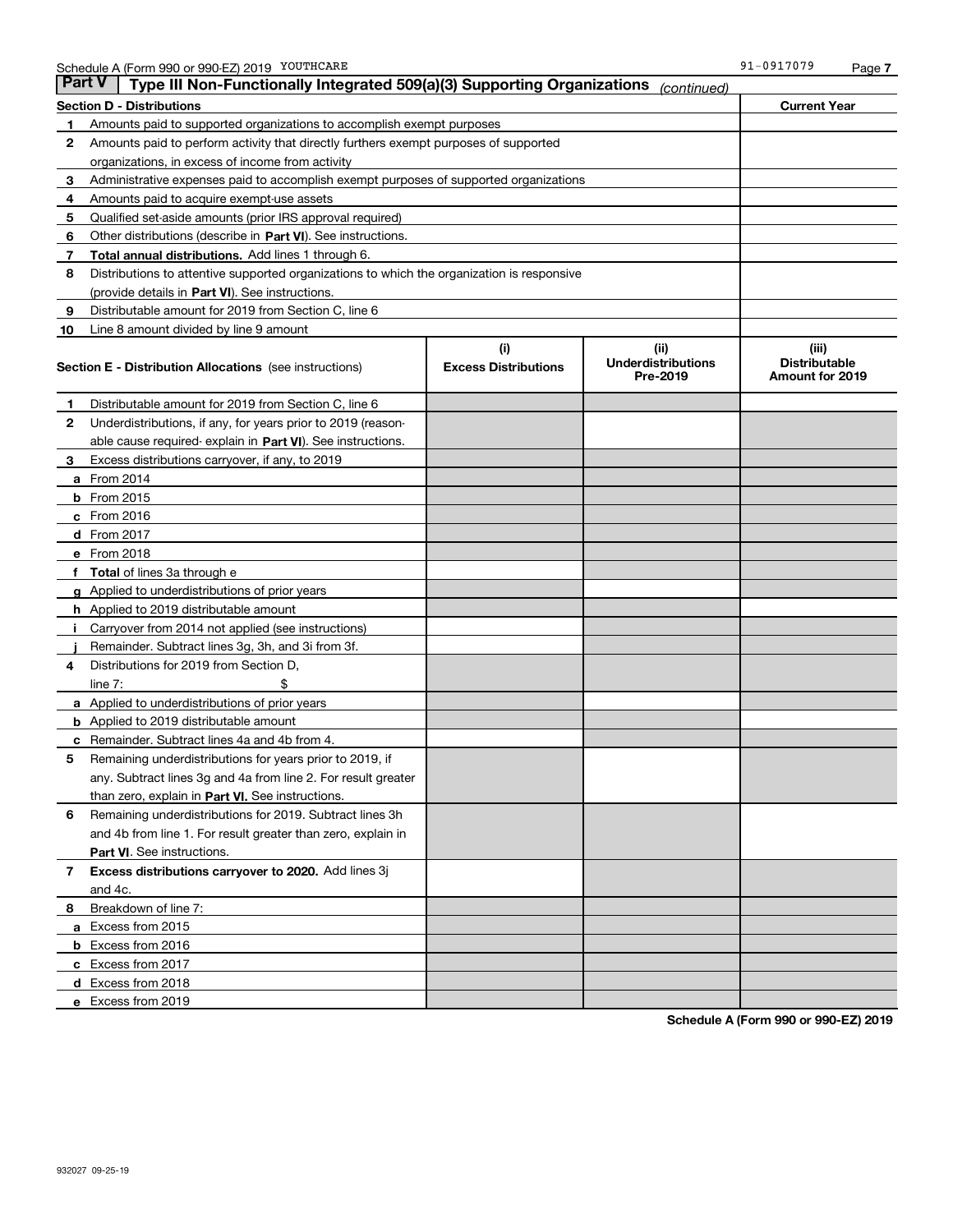Part VI | Supplemental Information. Provide the explanations required by Part II, line 10; Part II, line 17a or 17b; Part III, line 12; Part IV, Section A, lines 1, 2, 3b, 3c, 4b, 4c, 5a, 6, 9a, 9b, 9c, 11a, 11b, and 11c; Part IV, Section B, lines 1 and 2; Part IV, Section C, line 1; Part IV, Section D, lines 2 and 3; Part IV, Section E, lines 1c, 2a, 2b, 3a, and 3b; Part V, line 1; Part V, Section B, line 1e; Part V, Section D, lines 5, 6, and 8; and Part V, Section E, lines 2, 5, and 6. Also complete this part for any additional information. (See instructions.)

SCHEDULE A, PART II, LINE 10, EXPLANATION FOR OTHER INCOME:

| REIMBURSEMENTS             |
|----------------------------|
| 2015 AMOUNT: \$<br>3,060.  |
| 2016 AMOUNT: \$<br>46.     |
| 2017 AMOUNT: \$<br>2,155.  |
| 2018 AMOUNT: \$<br>17,517. |
| 2019 AMOUNT: \$<br>3,394.  |
|                            |
| REFUNDS AND REBATES        |
| 2017 AMOUNT: \$<br>11.     |
| 2018 AMOUNT: \$<br>10.     |
|                            |
| LEGAL SETTLEMENT           |
| 2015 AMOUNT: \$<br>144.    |
|                            |
| FLEX PLAN FORFEITURE       |
| 2015 AMOUNT: \$<br>2,218.  |
| 2016 AMOUNT: \$<br>948.    |
|                            |
| HOPE CENTER EASEMENT       |
| 2018 AMOUNT: \$<br>1,464.  |
|                            |
|                            |
|                            |
|                            |
|                            |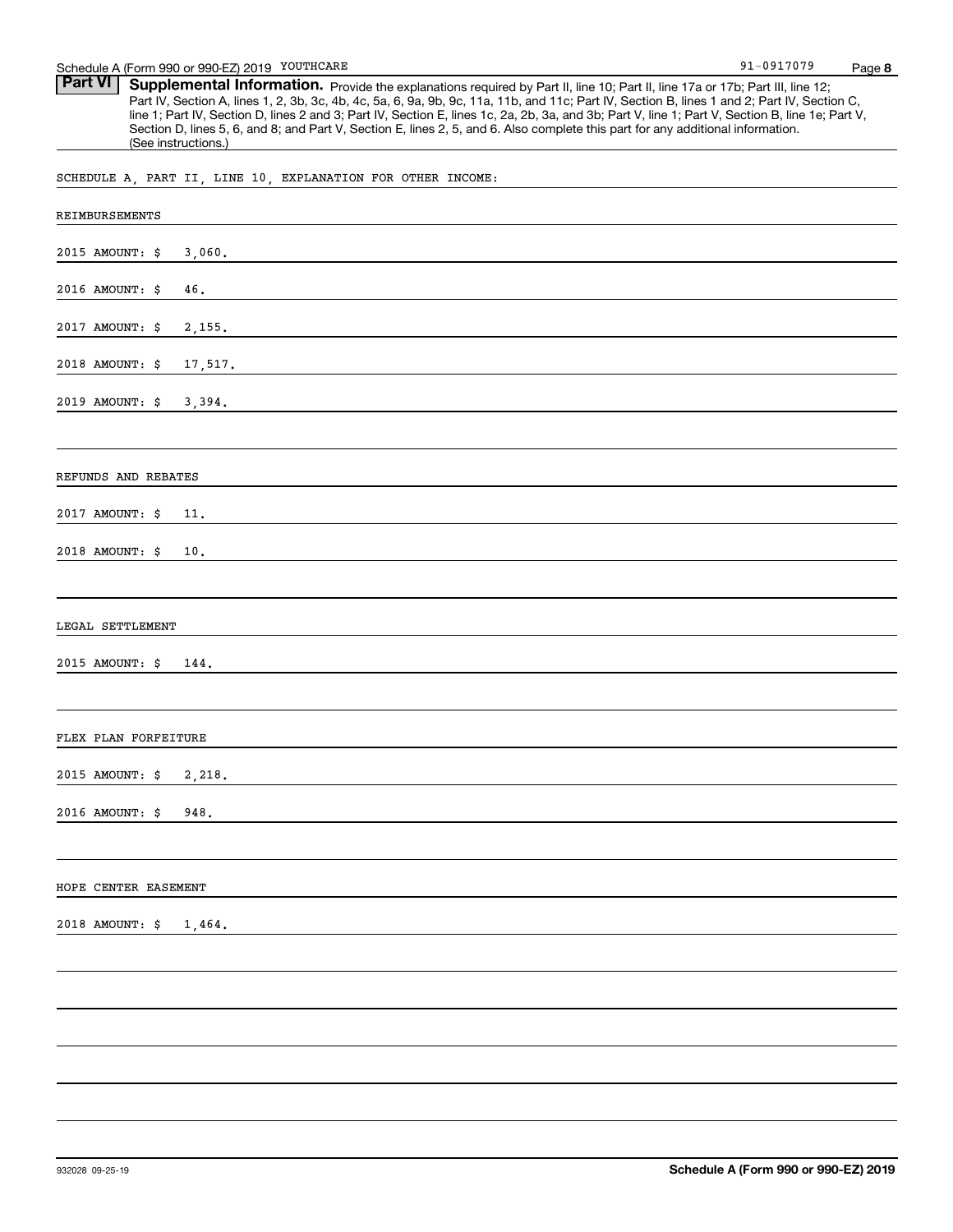Department of the Treasury Internal Revenue Service **(Form 990, 990-EZ, or 990-PF)**

Name of the organization

**Organization type** (check one):

\*\* PUBLIC DISCLOSURE COPY \*\*

# **Schedule B Schedule of Contributors**

**| Attach to Form 990, Form 990-EZ, or Form 990-PF. | Go to www.irs.gov/Form990 for the latest information.** OMB No. 1545-0047

**2019**

**Employer identification number**

| ₹E | 91-0917079 |
|----|------------|

| ' ¤اس<br>CΖ<br>L<br>r<br>. . |
|------------------------------|
|                              |

| Filers of:         | Section:                                                                  |  |
|--------------------|---------------------------------------------------------------------------|--|
| Form 990 or 990-FZ | X  <br>$501(c)$ ( $3$ ) (enter number) organization                       |  |
|                    | 4947(a)(1) nonexempt charitable trust not treated as a private foundation |  |
|                    | 527 political organization                                                |  |
| Form 990-PF        | 501(c)(3) exempt private foundation                                       |  |
|                    | 4947(a)(1) nonexempt charitable trust treated as a private foundation     |  |
|                    | 501(c)(3) taxable private foundation                                      |  |

Check if your organization is covered by the **General Rule** or a **Special Rule. Note:**  Only a section 501(c)(7), (8), or (10) organization can check boxes for both the General Rule and a Special Rule. See instructions.

#### **General Rule**

 $\mathcal{L}^{\text{max}}$ 

For an organization filing Form 990, 990-EZ, or 990-PF that received, during the year, contributions totaling \$5,000 or more (in money or property) from any one contributor. Complete Parts I and II. See instructions for determining a contributor's total contributions.

#### **Special Rules**

any one contributor, during the year, total contributions of the greater of  $\,$  (1) \$5,000; or **(2)** 2% of the amount on (i) Form 990, Part VIII, line 1h;  $\overline{X}$  For an organization described in section 501(c)(3) filing Form 990 or 990-EZ that met the 33 1/3% support test of the regulations under sections 509(a)(1) and 170(b)(1)(A)(vi), that checked Schedule A (Form 990 or 990-EZ), Part II, line 13, 16a, or 16b, and that received from or (ii) Form 990-EZ, line 1. Complete Parts I and II.

year, total contributions of more than \$1,000 *exclusively* for religious, charitable, scientific, literary, or educational purposes, or for the For an organization described in section 501(c)(7), (8), or (10) filing Form 990 or 990-EZ that received from any one contributor, during the prevention of cruelty to children or animals. Complete Parts I, II, and III.  $\mathcal{L}^{\text{max}}$ 

purpose. Don't complete any of the parts unless the **General Rule** applies to this organization because it received *nonexclusively* year, contributions <sub>exclusively</sub> for religious, charitable, etc., purposes, but no such contributions totaled more than \$1,000. If this box is checked, enter here the total contributions that were received during the year for an  $\;$ exclusively religious, charitable, etc., For an organization described in section 501(c)(7), (8), or (10) filing Form 990 or 990-EZ that received from any one contributor, during the religious, charitable, etc., contributions totaling \$5,000 or more during the year  $\Box$ — $\Box$   $\Box$  $\mathcal{L}^{\text{max}}$ 

**Caution:**  An organization that isn't covered by the General Rule and/or the Special Rules doesn't file Schedule B (Form 990, 990-EZ, or 990-PF),  **must** but it answer "No" on Part IV, line 2, of its Form 990; or check the box on line H of its Form 990-EZ or on its Form 990-PF, Part I, line 2, to certify that it doesn't meet the filing requirements of Schedule B (Form 990, 990-EZ, or 990-PF).

**For Paperwork Reduction Act Notice, see the instructions for Form 990, 990-EZ, or 990-PF. Schedule B (Form 990, 990-EZ, or 990-PF) (2019)** LHA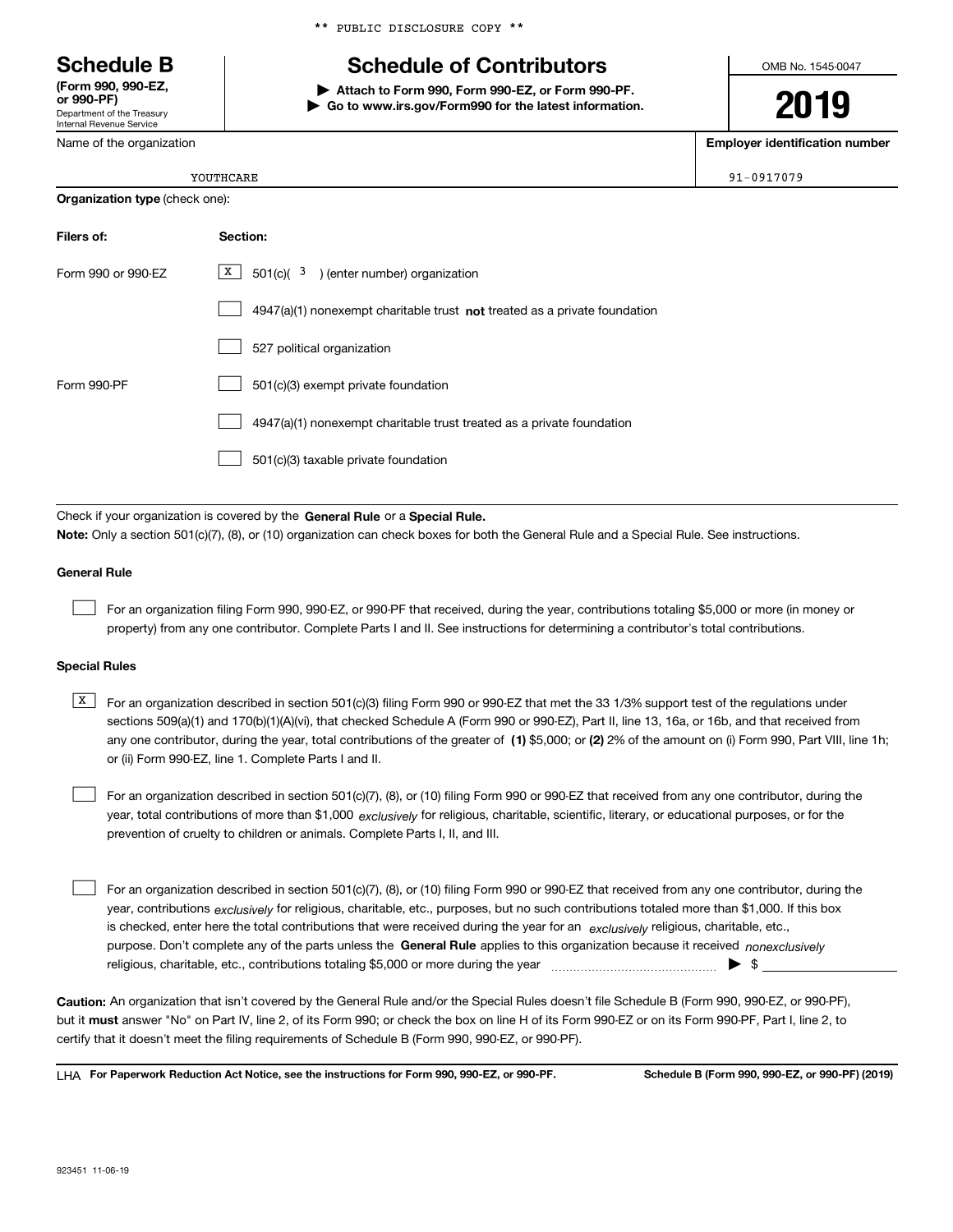| . 990-EZ. or 990-PF) (2019)<br>Schedule B (Form 990, | Page |
|------------------------------------------------------|------|
|------------------------------------------------------|------|

**YOUTHCARE** 

| o esta | U'I'HCA<br>. . |  |
|--------|----------------|--|
|        |                |  |

|                | Schedule B (Form 990, 990-EZ, or 990-PF) (2019)                                                |                                   | Page 2                                                                                |
|----------------|------------------------------------------------------------------------------------------------|-----------------------------------|---------------------------------------------------------------------------------------|
|                | Name of organization                                                                           |                                   | <b>Employer identification number</b>                                                 |
| YOUTHCARE      |                                                                                                |                                   | 91-0917079                                                                            |
| Part I         | Contributors (see instructions). Use duplicate copies of Part I if additional space is needed. |                                   |                                                                                       |
| (a)<br>No.     | (b)<br>Name, address, and ZIP + 4                                                              | (c)<br><b>Total contributions</b> | (d)<br>Type of contribution                                                           |
| $\mathbf{1}$   |                                                                                                | 3, 295, 323.<br>\$                | X<br>Person<br>Payroll<br>Noncash<br>(Complete Part II for<br>noncash contributions.) |
| (a)<br>No.     | (b)<br>Name, address, and ZIP + 4                                                              | (c)<br><b>Total contributions</b> | (d)<br>Type of contribution                                                           |
| $\overline{a}$ |                                                                                                | 2,452,892.<br>\$                  | х<br>Person<br>Payroll<br>Noncash<br>(Complete Part II for<br>noncash contributions.) |
| (a)<br>No.     | (b)<br>Name, address, and ZIP + 4                                                              | (c)<br><b>Total contributions</b> | (d)<br>Type of contribution                                                           |
| 3              |                                                                                                | 1,844,468.<br>\$                  | x<br>Person<br>Payroll<br>Noncash<br>(Complete Part II for<br>noncash contributions.) |
| (a)<br>No.     | (b)<br>Name, address, and ZIP + 4                                                              | (c)<br><b>Total contributions</b> | (d)<br>Type of contribution                                                           |
| 4              |                                                                                                | 1,527,396.<br>\$                  | х<br>Person<br>Payroll<br>Noncash<br>(Complete Part II for<br>noncash contributions.) |
| (a)<br>No.     | (b)<br>Name, address, and ZIP + 4                                                              | (c)<br><b>Total contributions</b> | (d)<br>Type of contribution                                                           |
| 5              |                                                                                                | 1,000,000.<br>\$                  | x<br>Person<br>Payroll<br>Noncash<br>(Complete Part II for<br>noncash contributions.) |
| (a)<br>No.     | (b)<br>Name, address, and ZIP + 4                                                              | (c)<br><b>Total contributions</b> | (d)<br>Type of contribution                                                           |
| 6              |                                                                                                | 686,662.<br>\$                    | x<br>Person<br>Payroll<br>Noncash<br>(Complete Part II for<br>noncash contributions.) |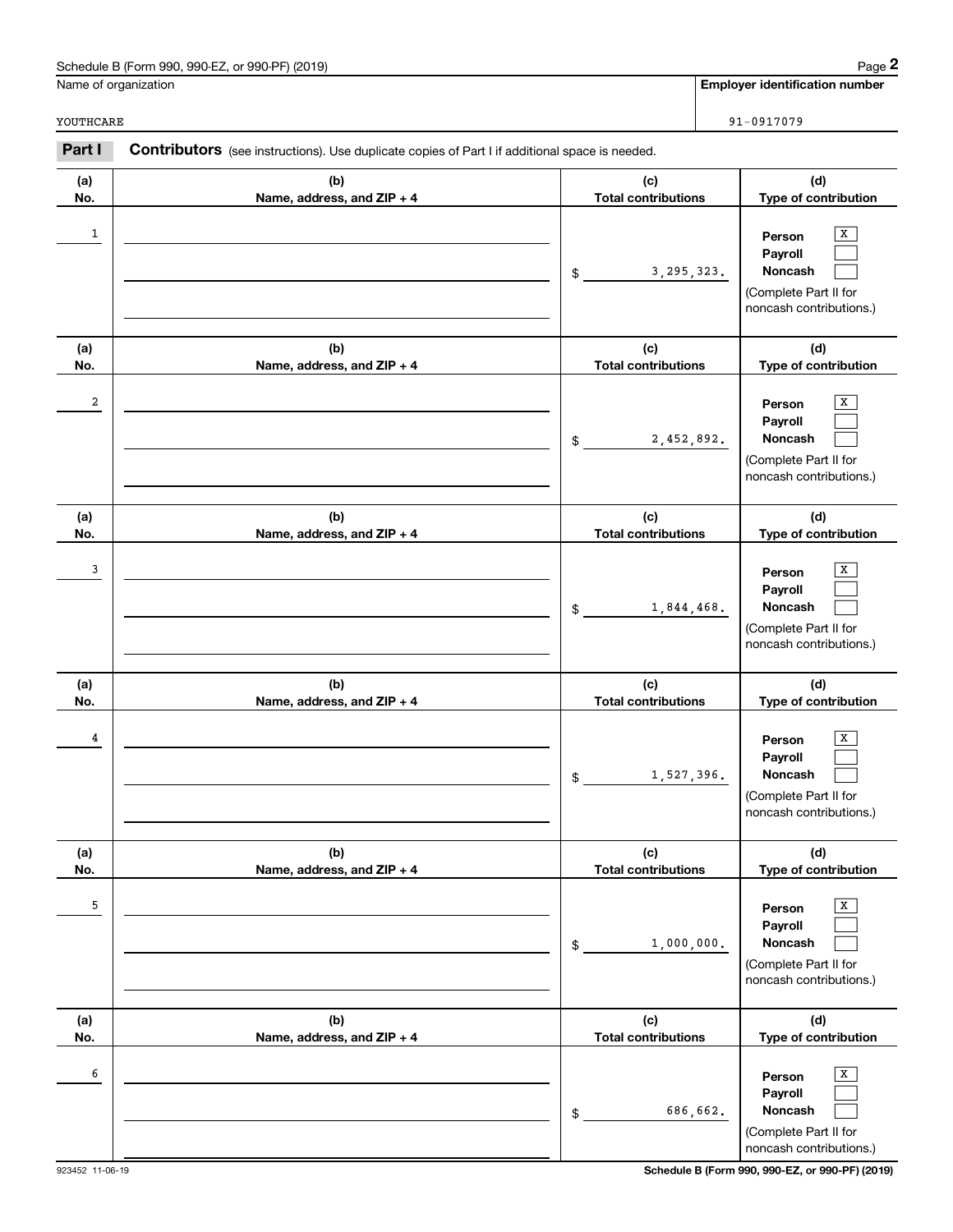| Schedule B (Form 990, 990-EZ, or 990-PF) (2019) | Page |
|-------------------------------------------------|------|
|-------------------------------------------------|------|

|            | Schedule B (Form 990, 990-EZ, or 990-PF) (2019)                                                |                                   | Page 2                                                                                                   |
|------------|------------------------------------------------------------------------------------------------|-----------------------------------|----------------------------------------------------------------------------------------------------------|
|            | Name of organization                                                                           |                                   | <b>Employer identification number</b>                                                                    |
| YOUTHCARE  |                                                                                                |                                   | 91-0917079                                                                                               |
| Part I     | Contributors (see instructions). Use duplicate copies of Part I if additional space is needed. |                                   |                                                                                                          |
| (a)<br>No. | (b)<br>Name, address, and ZIP + 4                                                              | (c)<br><b>Total contributions</b> | (d)<br>Type of contribution                                                                              |
| 7          |                                                                                                | 375,000.<br>\$                    | х<br>Person<br>Payroll<br>Noncash<br>(Complete Part II for<br>noncash contributions.)                    |
| (a)        | (b)                                                                                            | (c)                               | (d)                                                                                                      |
| No.        | Name, address, and ZIP + 4                                                                     | <b>Total contributions</b><br>\$  | Type of contribution<br>Person<br>Payroll<br>Noncash<br>(Complete Part II for<br>noncash contributions.) |
| (a)<br>No. | (b)<br>Name, address, and ZIP + 4                                                              | (c)<br><b>Total contributions</b> | (d)<br>Type of contribution                                                                              |
|            |                                                                                                | \$                                | Person<br>Payroll<br>Noncash<br>(Complete Part II for<br>noncash contributions.)                         |
| (a)<br>No. | (b)<br>Name, address, and ZIP + 4                                                              | (c)<br><b>Total contributions</b> | (d)<br>Type of contribution                                                                              |
|            |                                                                                                | \$                                | Person<br>Payroll<br>Noncash<br>(Complete Part II for<br>noncash contributions.)                         |
| (a)<br>No. | (b)<br>Name, address, and ZIP + 4                                                              | (c)<br><b>Total contributions</b> | (d)<br>Type of contribution                                                                              |
|            |                                                                                                | \$                                | Person<br>Payroll<br>Noncash<br>(Complete Part II for<br>noncash contributions.)                         |
| (a)<br>No. | (b)<br>Name, address, and ZIP + 4                                                              | (c)<br><b>Total contributions</b> | (d)<br>Type of contribution                                                                              |
|            |                                                                                                | \$                                | Person<br>Payroll<br>Noncash<br>(Complete Part II for<br>noncash contributions.)                         |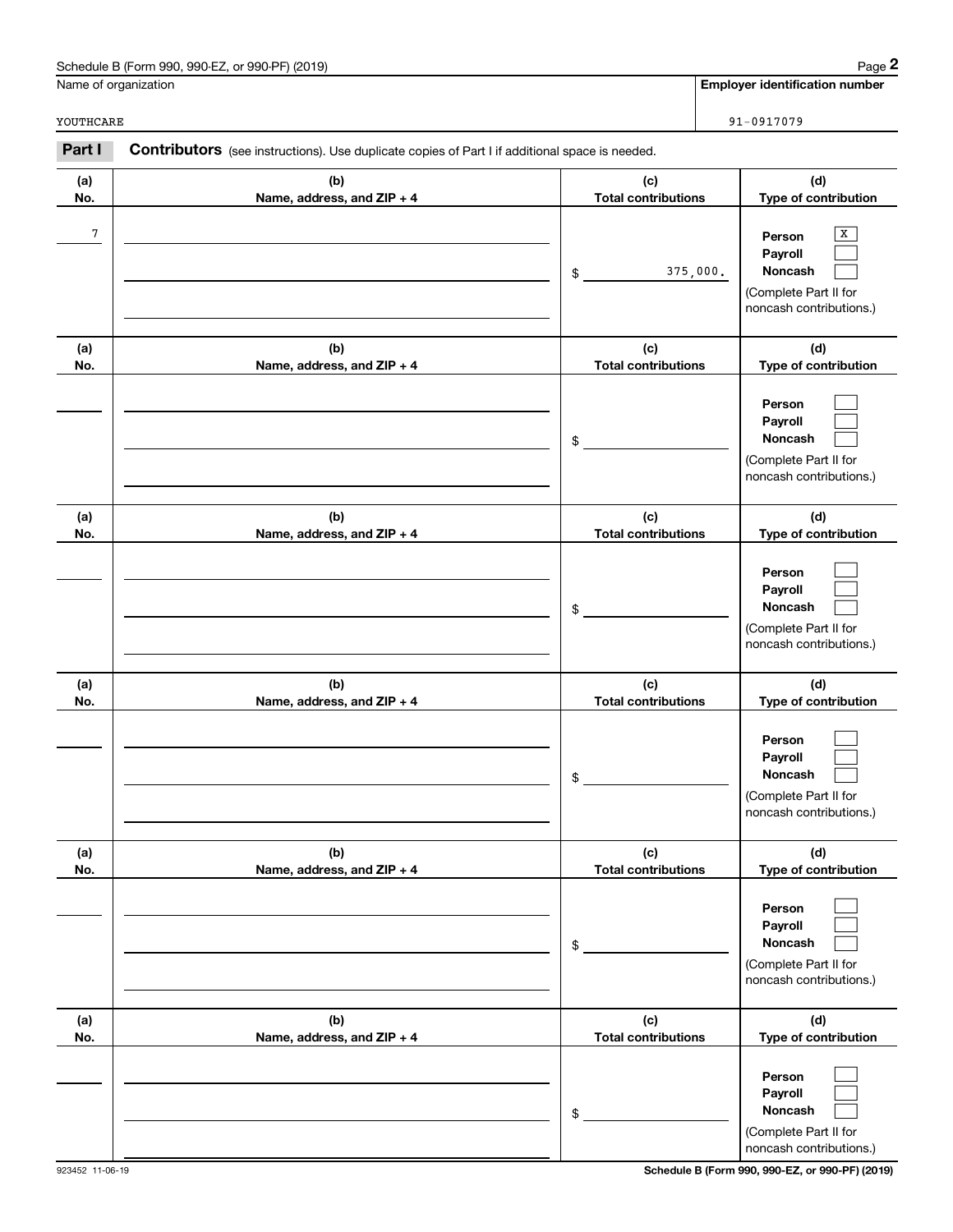| Schedule B (Form 990, 990-EZ, or 990-PF) (2019) | Page |
|-------------------------------------------------|------|
|-------------------------------------------------|------|

|                              | Schedule B (Form 990, 990-EZ, or 990-PF) (2019)                                                     |                                                 | Page 3                                |
|------------------------------|-----------------------------------------------------------------------------------------------------|-------------------------------------------------|---------------------------------------|
|                              | Name of organization                                                                                |                                                 | <b>Employer identification number</b> |
| YOUTHCARE                    |                                                                                                     |                                                 | 91-0917079                            |
| Part II                      | Noncash Property (see instructions). Use duplicate copies of Part II if additional space is needed. |                                                 |                                       |
| (a)<br>No.<br>from<br>Part I | (b)<br>Description of noncash property given                                                        | (c)<br>FMV (or estimate)<br>(See instructions.) | (d)<br>Date received                  |
|                              |                                                                                                     | \$                                              |                                       |
| (a)<br>No.<br>from<br>Part I | (b)<br>Description of noncash property given                                                        | (c)<br>FMV (or estimate)<br>(See instructions.) | (d)<br>Date received                  |
|                              |                                                                                                     | \$                                              |                                       |
| (a)<br>No.<br>from<br>Part I | (b)<br>Description of noncash property given                                                        | (c)<br>FMV (or estimate)<br>(See instructions.) | (d)<br>Date received                  |
|                              |                                                                                                     | \$                                              |                                       |
| (a)<br>No.<br>from<br>Part I | (b)<br>Description of noncash property given                                                        | (c)<br>FMV (or estimate)<br>(See instructions.) | (d)<br>Date received                  |
|                              |                                                                                                     | \$                                              |                                       |
| (a)<br>No.<br>from<br>Part I | (b)<br>Description of noncash property given                                                        | (c)<br>FMV (or estimate)<br>(See instructions.) | (d)<br>Date received                  |
|                              |                                                                                                     | \$                                              |                                       |
| (a)<br>No.<br>from<br>Part I | (b)<br>Description of noncash property given                                                        | (c)<br>FMV (or estimate)<br>(See instructions.) | (d)<br>Date received                  |
|                              |                                                                                                     |                                                 |                                       |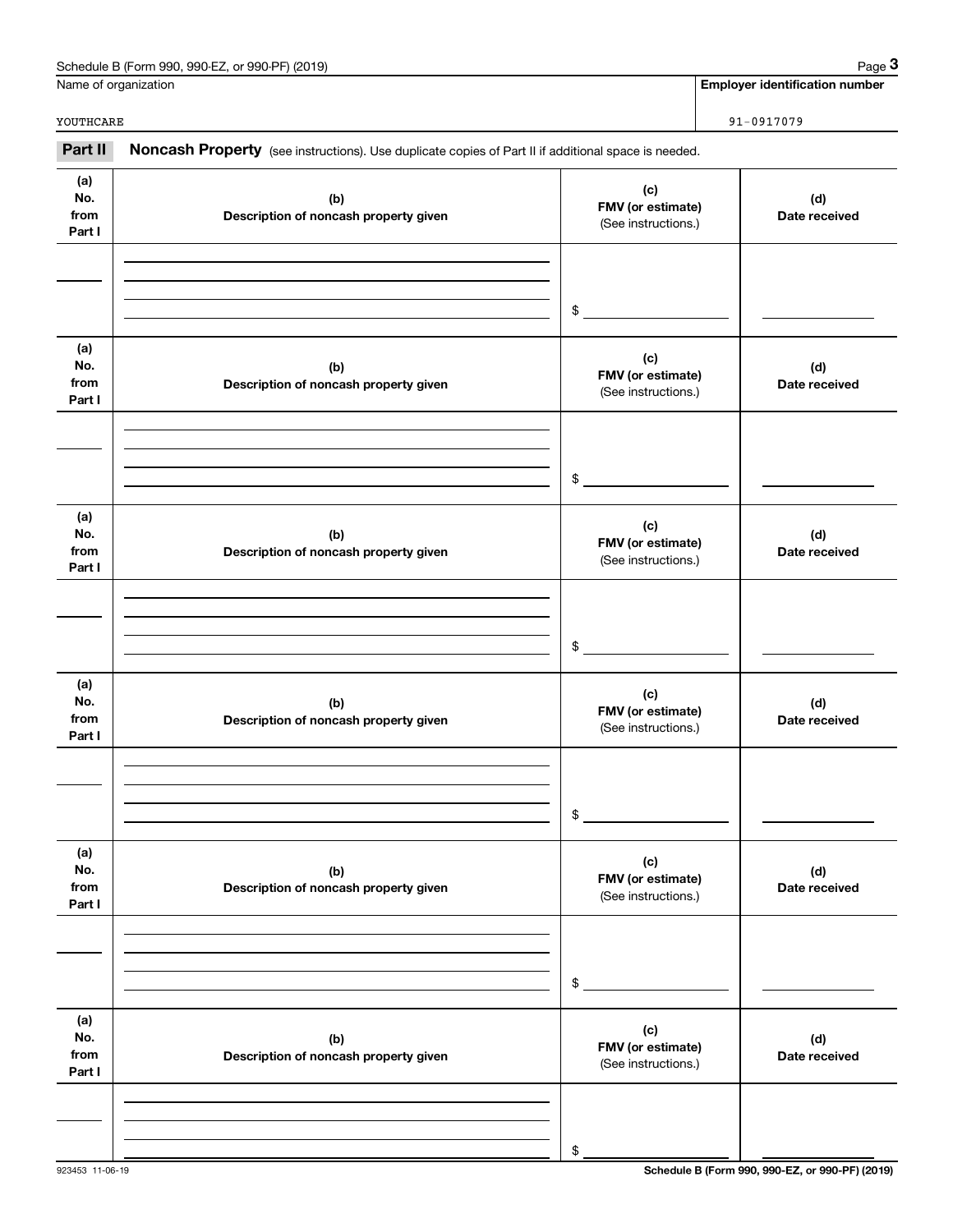|                           | Schedule B (Form 990, 990-EZ, or 990-PF) (2019)                                                                                                                                                                                                      |                      | Page 4                                                                                                                                                                       |  |
|---------------------------|------------------------------------------------------------------------------------------------------------------------------------------------------------------------------------------------------------------------------------------------------|----------------------|------------------------------------------------------------------------------------------------------------------------------------------------------------------------------|--|
| Name of organization      |                                                                                                                                                                                                                                                      |                      | <b>Employer identification number</b>                                                                                                                                        |  |
|                           |                                                                                                                                                                                                                                                      |                      |                                                                                                                                                                              |  |
| YOUTHCARE<br>Part III     |                                                                                                                                                                                                                                                      |                      | 91-0917079<br>Exclusively religious, charitable, etc., contributions to organizations described in section 501(c)(7), (8), or (10) that total more than \$1,000 for the year |  |
|                           | from any one contributor. Complete columns (a) through (e) and the following line entry. For organizations                                                                                                                                           |                      |                                                                                                                                                                              |  |
|                           | completing Part III, enter the total of exclusively religious, charitable, etc., contributions of \$1,000 or less for the year. (Enter this info. once.) $\blacktriangleright$ \$<br>Use duplicate copies of Part III if additional space is needed. |                      |                                                                                                                                                                              |  |
| (a) No.<br>from<br>Part I | (b) Purpose of gift                                                                                                                                                                                                                                  | (c) Use of gift      | (d) Description of how gift is held                                                                                                                                          |  |
|                           |                                                                                                                                                                                                                                                      |                      |                                                                                                                                                                              |  |
|                           |                                                                                                                                                                                                                                                      |                      |                                                                                                                                                                              |  |
|                           |                                                                                                                                                                                                                                                      | (e) Transfer of gift |                                                                                                                                                                              |  |
|                           | Transferee's name, address, and $ZIP + 4$                                                                                                                                                                                                            |                      | Relationship of transferor to transferee                                                                                                                                     |  |
|                           |                                                                                                                                                                                                                                                      |                      |                                                                                                                                                                              |  |
|                           |                                                                                                                                                                                                                                                      |                      |                                                                                                                                                                              |  |
| (a) No.<br>from<br>Part I | (b) Purpose of gift                                                                                                                                                                                                                                  | (c) Use of gift      | (d) Description of how gift is held                                                                                                                                          |  |
|                           |                                                                                                                                                                                                                                                      |                      |                                                                                                                                                                              |  |
|                           |                                                                                                                                                                                                                                                      |                      |                                                                                                                                                                              |  |
|                           | (e) Transfer of gift                                                                                                                                                                                                                                 |                      |                                                                                                                                                                              |  |
|                           | Transferee's name, address, and $ZIP + 4$                                                                                                                                                                                                            |                      | Relationship of transferor to transferee                                                                                                                                     |  |
|                           |                                                                                                                                                                                                                                                      |                      |                                                                                                                                                                              |  |
|                           |                                                                                                                                                                                                                                                      |                      |                                                                                                                                                                              |  |
| (a) No.<br>from           |                                                                                                                                                                                                                                                      |                      |                                                                                                                                                                              |  |
| Part I                    | (b) Purpose of gift                                                                                                                                                                                                                                  | (c) Use of gift      | (d) Description of how gift is held                                                                                                                                          |  |
|                           |                                                                                                                                                                                                                                                      |                      |                                                                                                                                                                              |  |
|                           |                                                                                                                                                                                                                                                      |                      |                                                                                                                                                                              |  |
|                           | (e) Transfer of gift                                                                                                                                                                                                                                 |                      |                                                                                                                                                                              |  |
|                           |                                                                                                                                                                                                                                                      |                      |                                                                                                                                                                              |  |
|                           | Transferee's name, address, and ZIP + 4                                                                                                                                                                                                              |                      | Relationship of transferor to transferee                                                                                                                                     |  |
|                           |                                                                                                                                                                                                                                                      |                      |                                                                                                                                                                              |  |
|                           |                                                                                                                                                                                                                                                      |                      |                                                                                                                                                                              |  |
| (a) No.<br>from<br>Part I | (b) Purpose of gift                                                                                                                                                                                                                                  | (c) Use of gift      | (d) Description of how gift is held                                                                                                                                          |  |
|                           |                                                                                                                                                                                                                                                      |                      |                                                                                                                                                                              |  |
|                           |                                                                                                                                                                                                                                                      |                      |                                                                                                                                                                              |  |
|                           | (e) Transfer of gift                                                                                                                                                                                                                                 |                      |                                                                                                                                                                              |  |
|                           | Transferee's name, address, and $ZIP + 4$                                                                                                                                                                                                            |                      | Relationship of transferor to transferee                                                                                                                                     |  |
|                           |                                                                                                                                                                                                                                                      |                      |                                                                                                                                                                              |  |
|                           |                                                                                                                                                                                                                                                      |                      |                                                                                                                                                                              |  |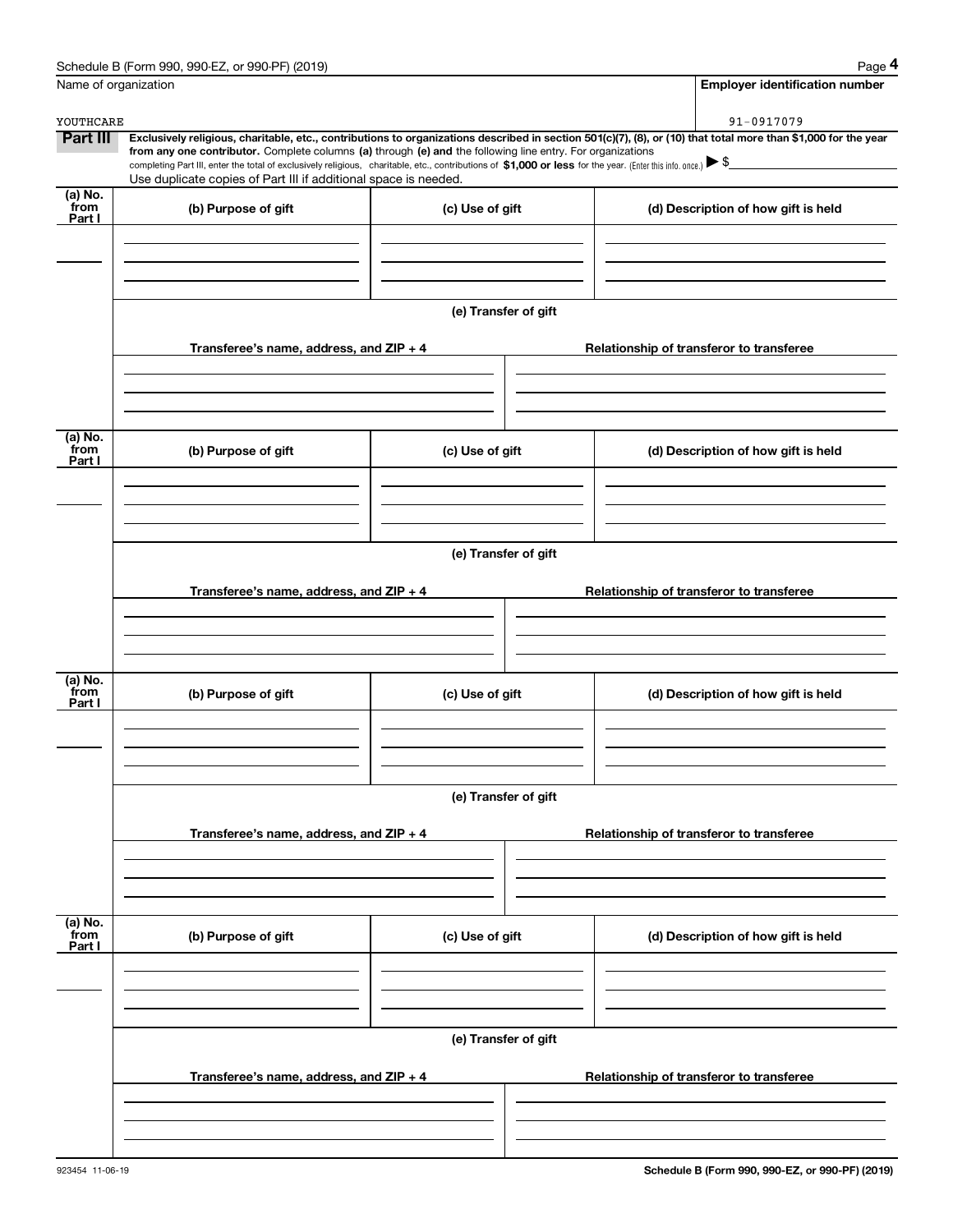### **SCHEDULE C**

**(Form 990 or 990-EZ)**

# **Political Campaign and Lobbying Activities**

**For Organizations Exempt From Income Tax Under section 501(c) and section 527** ▶ Complete if the organization is described below. ▶ Attach to Form 990 or Form 990-EZ.

Department of the Treasury Internal Revenue Service

**| Go to www.irs.gov/Form990 for instructions and the latest information.**

**Open to Public Inspection2019**

OMB No. 1545-0047

#### **If the organization answered "Yes," on Form 990, Part IV, line 3, or Form 990-EZ, Part V, line 46 (Political Campaign Activities), then**

- Section 501(c)(3) organizations: Complete Parts I-A and B. Do not complete Part I-C.
- ¥ Section 501(c) (other than section 501(c)(3)) organizations: Complete Parts I-A and C below. Do not complete Part I-B.
- Section 527 organizations: Complete Part I-A only.

#### **If the organization answered "Yes," on Form 990, Part IV, line 4, or Form 990-EZ, Part VI, line 47 (Lobbying Activities), then**

- Section 501(c)(3) organizations that have filed Form 5768 (election under section 501(h)): Complete Part II-A. Do not complete Part II-B.
- ¥ Section 501(c)(3) organizations that have NOT filed Form 5768 (election under section 501(h)): Complete Part II-B. Do not complete Part II-A.

#### **If the organization answered "Yes," on Form 990, Part IV, line 5 (Proxy Tax) (see separate instructions) or Form 990-EZ, Part V, line 35c (Proxy Tax) (see separate instructions), then**

● Section 501(c)(4), (5), or (6) organizations: Complete Part III.

| Name of organization                                                                                                                                                                                                          |                                                                                                                                                                                                                                                                                                                                                                                                   |           |                                                                             | <b>Employer identification number</b>                                                                                                                       |
|-------------------------------------------------------------------------------------------------------------------------------------------------------------------------------------------------------------------------------|---------------------------------------------------------------------------------------------------------------------------------------------------------------------------------------------------------------------------------------------------------------------------------------------------------------------------------------------------------------------------------------------------|-----------|-----------------------------------------------------------------------------|-------------------------------------------------------------------------------------------------------------------------------------------------------------|
| YOUTHCARE                                                                                                                                                                                                                     |                                                                                                                                                                                                                                                                                                                                                                                                   |           |                                                                             | 91-0917079                                                                                                                                                  |
| Part I-A                                                                                                                                                                                                                      | Complete if the organization is exempt under section 501(c) or is a section 527 organization.                                                                                                                                                                                                                                                                                                     |           |                                                                             |                                                                                                                                                             |
| 1 Provide a description of the organization's direct and indirect political campaign activities in Part IV.<br>3 Volunteer hours for political campaign activities [11] [12] Content and Marian Marian Ann Marian Marian Mari |                                                                                                                                                                                                                                                                                                                                                                                                   |           |                                                                             |                                                                                                                                                             |
| Part I-B                                                                                                                                                                                                                      | Complete if the organization is exempt under section 501(c)(3).                                                                                                                                                                                                                                                                                                                                   |           |                                                                             |                                                                                                                                                             |
| <b>b</b> If "Yes," describe in Part IV.                                                                                                                                                                                       |                                                                                                                                                                                                                                                                                                                                                                                                   |           |                                                                             | Yes<br>No<br>Yes<br><b>No</b>                                                                                                                               |
| Part I-C   Complete if the organization is exempt under section 501(c), except section 501(c)(3).                                                                                                                             |                                                                                                                                                                                                                                                                                                                                                                                                   |           |                                                                             |                                                                                                                                                             |
| 2 Enter the amount of the filing organization's funds contributed to other organizations for section 527<br>3 Total exempt function expenditures. Add lines 1 and 2. Enter here and on Form 1120-POL,                         |                                                                                                                                                                                                                                                                                                                                                                                                   |           |                                                                             | $\blacktriangleright$ \$                                                                                                                                    |
|                                                                                                                                                                                                                               |                                                                                                                                                                                                                                                                                                                                                                                                   |           |                                                                             |                                                                                                                                                             |
| 4 Did the filing organization file Form 1120-POL for this year?                                                                                                                                                               |                                                                                                                                                                                                                                                                                                                                                                                                   |           |                                                                             | Yes<br><b>No</b>                                                                                                                                            |
| 5 Enter the names, addresses and employer identification number (EIN) of all section 527 political organizations to which the filing organization                                                                             | made payments. For each organization listed, enter the amount paid from the filing organization's funds. Also enter the amount of political<br>contributions received that were promptly and directly delivered to a separate political organization, such as a separate segregated fund or a<br>political action committee (PAC). If additional space is needed, provide information in Part IV. |           |                                                                             |                                                                                                                                                             |
| (a) Name                                                                                                                                                                                                                      | (b) Address                                                                                                                                                                                                                                                                                                                                                                                       | $(c)$ EIN | (d) Amount paid from<br>filing organization's<br>funds. If none, enter -0-. | (e) Amount of political<br>contributions received and<br>promptly and directly<br>delivered to a separate<br>political organization.<br>If none, enter -0-. |
|                                                                                                                                                                                                                               |                                                                                                                                                                                                                                                                                                                                                                                                   |           |                                                                             |                                                                                                                                                             |
|                                                                                                                                                                                                                               |                                                                                                                                                                                                                                                                                                                                                                                                   |           |                                                                             |                                                                                                                                                             |
|                                                                                                                                                                                                                               |                                                                                                                                                                                                                                                                                                                                                                                                   |           |                                                                             |                                                                                                                                                             |
|                                                                                                                                                                                                                               |                                                                                                                                                                                                                                                                                                                                                                                                   |           |                                                                             |                                                                                                                                                             |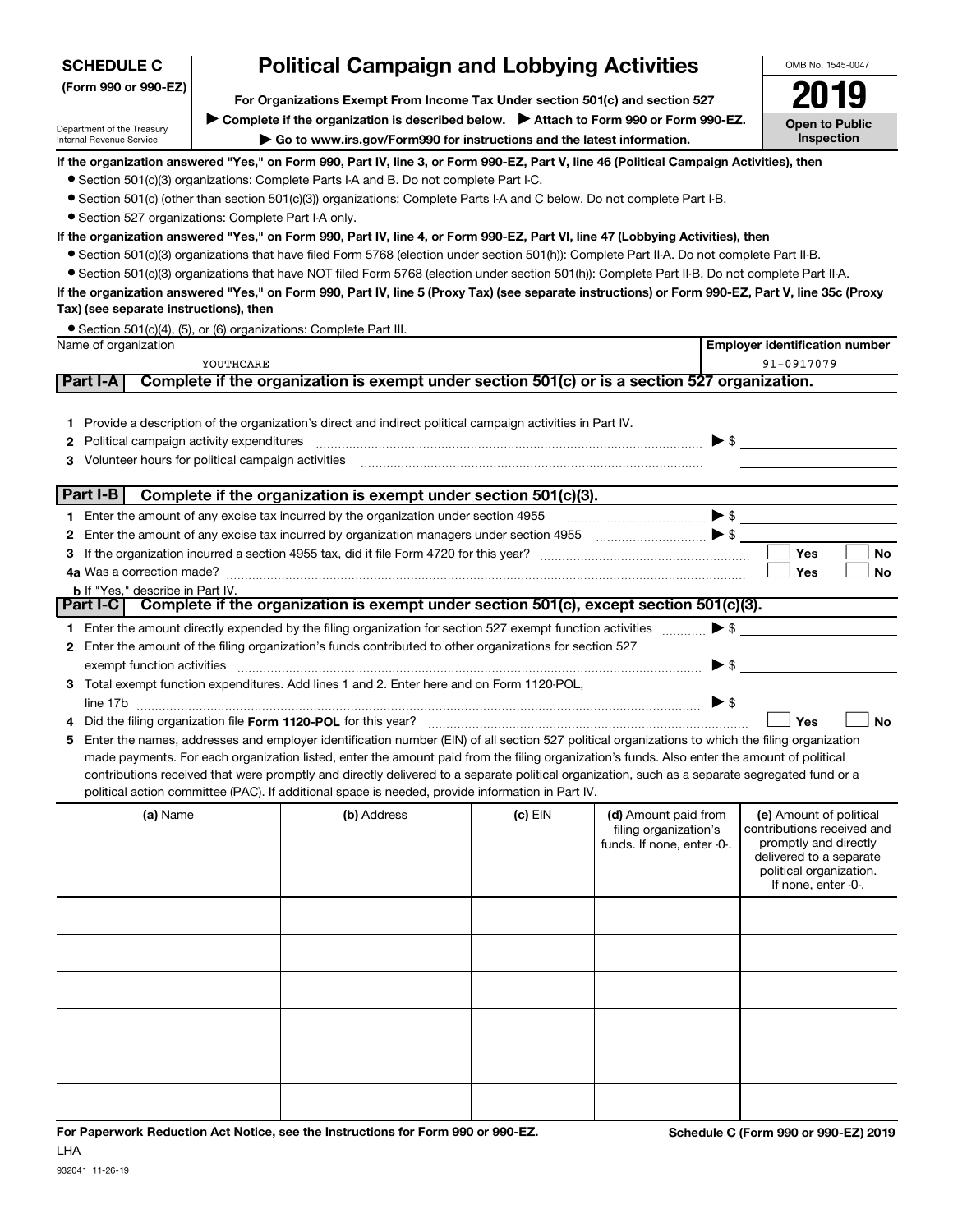| Schedule C (Form 990 or 990-EZ) 2019 YOUTHCARE                                                                           |          |                                        |                                                           |                                                                                                                                   |                          | 91-0917079           | Page 2 |
|--------------------------------------------------------------------------------------------------------------------------|----------|----------------------------------------|-----------------------------------------------------------|-----------------------------------------------------------------------------------------------------------------------------------|--------------------------|----------------------|--------|
| Complete if the organization is exempt under section 501(c)(3) and filed Form 5768 (election under<br>Part II-A          |          |                                        |                                                           |                                                                                                                                   |                          |                      |        |
| section 501(h)).                                                                                                         |          |                                        |                                                           |                                                                                                                                   |                          |                      |        |
| A Check $\blacktriangleright$                                                                                            |          |                                        |                                                           | if the filing organization belongs to an affiliated group (and list in Part IV each affiliated group member's name, address, EIN, |                          |                      |        |
| expenses, and share of excess lobbying expenditures).                                                                    |          |                                        |                                                           |                                                                                                                                   |                          |                      |        |
| if the filing organization checked box A and "limited control" provisions apply.<br><b>B</b> Check $\blacktriangleright$ |          |                                        |                                                           |                                                                                                                                   |                          |                      |        |
|                                                                                                                          |          | <b>Limits on Lobbying Expenditures</b> |                                                           |                                                                                                                                   | (a) Filing               | (b) Affiliated group |        |
|                                                                                                                          |          |                                        | (The term "expenditures" means amounts paid or incurred.) |                                                                                                                                   | organization's<br>totals | totals               |        |
| 1a Total lobbying expenditures to influence public opinion (grassroots lobbying)                                         |          |                                        |                                                           |                                                                                                                                   |                          |                      |        |
| <b>b</b> Total lobbying expenditures to influence a legislative body (direct lobbying)                                   |          |                                        |                                                           |                                                                                                                                   |                          |                      |        |
|                                                                                                                          |          |                                        |                                                           |                                                                                                                                   |                          |                      |        |
| d Other exempt purpose expenditures                                                                                      |          |                                        |                                                           |                                                                                                                                   |                          |                      |        |
|                                                                                                                          |          |                                        |                                                           |                                                                                                                                   |                          |                      |        |
| f Lobbying nontaxable amount. Enter the amount from the following table in both columns.                                 |          |                                        |                                                           |                                                                                                                                   |                          |                      |        |
| If the amount on line 1e, column $(a)$ or $(b)$ is:                                                                      |          |                                        | The lobbying nontaxable amount is:                        |                                                                                                                                   |                          |                      |        |
| Not over \$500,000                                                                                                       |          |                                        | 20% of the amount on line 1e.                             |                                                                                                                                   |                          |                      |        |
| Over \$500,000 but not over \$1,000,000                                                                                  |          |                                        | \$100,000 plus 15% of the excess over \$500,000.          |                                                                                                                                   |                          |                      |        |
| Over \$1,000,000 but not over \$1,500,000                                                                                |          |                                        | \$175,000 plus 10% of the excess over \$1,000,000.        |                                                                                                                                   |                          |                      |        |
| Over \$1,500,000 but not over \$17,000,000                                                                               |          |                                        | \$225,000 plus 5% of the excess over \$1,500,000.         |                                                                                                                                   |                          |                      |        |
| Over \$17,000,000                                                                                                        |          | \$1.000.000.                           |                                                           |                                                                                                                                   |                          |                      |        |
|                                                                                                                          |          |                                        |                                                           |                                                                                                                                   |                          |                      |        |
| g Grassroots nontaxable amount (enter 25% of line 1f)                                                                    |          |                                        |                                                           |                                                                                                                                   |                          |                      |        |
| <b>h</b> Subtract line 1g from line 1a. If zero or less, enter 0-                                                        |          |                                        |                                                           |                                                                                                                                   |                          |                      |        |
| i Subtract line 1f from line 1c. If zero or less, enter 0                                                                |          |                                        |                                                           |                                                                                                                                   |                          |                      |        |
| If there is an amount other than zero on either line 1h or line 1i, did the organization file Form 4720                  |          |                                        |                                                           |                                                                                                                                   |                          |                      |        |
| reporting section 4911 tax for this year?                                                                                |          |                                        |                                                           |                                                                                                                                   |                          | Yes                  | No     |
|                                                                                                                          |          |                                        | 4-Year Averaging Period Under Section 501(h)              |                                                                                                                                   |                          |                      |        |
| (Some organizations that made a section 501(h) election do not have to complete all of the five columns below.           |          |                                        | See the separate instructions for lines 2a through 2f.)   |                                                                                                                                   |                          |                      |        |
|                                                                                                                          |          |                                        | Lobbying Expenditures During 4-Year Averaging Period      |                                                                                                                                   |                          |                      |        |
|                                                                                                                          |          |                                        |                                                           |                                                                                                                                   |                          |                      |        |
| Calendar year<br>(or fiscal year beginning in)                                                                           | (a) 2016 |                                        | (b) $2017$                                                | $(c)$ 2018                                                                                                                        | $(d)$ 2019               | (e) Total            |        |
|                                                                                                                          |          |                                        |                                                           |                                                                                                                                   |                          |                      |        |
|                                                                                                                          |          |                                        |                                                           |                                                                                                                                   |                          |                      |        |
| 2a Lobbying nontaxable amount                                                                                            |          |                                        |                                                           |                                                                                                                                   |                          |                      |        |
| <b>b</b> Lobbying ceiling amount                                                                                         |          |                                        |                                                           |                                                                                                                                   |                          |                      |        |
| (150% of line 2a, column(e))                                                                                             |          |                                        |                                                           |                                                                                                                                   |                          |                      |        |
|                                                                                                                          |          |                                        |                                                           |                                                                                                                                   |                          |                      |        |
| c Total lobbying expenditures                                                                                            |          |                                        |                                                           |                                                                                                                                   |                          |                      |        |
|                                                                                                                          |          |                                        |                                                           |                                                                                                                                   |                          |                      |        |
| d Grassroots nontaxable amount                                                                                           |          |                                        |                                                           |                                                                                                                                   |                          |                      |        |
| e Grassroots ceiling amount<br>(150% of line 2d, column (e))                                                             |          |                                        |                                                           |                                                                                                                                   |                          |                      |        |
|                                                                                                                          |          |                                        |                                                           |                                                                                                                                   |                          |                      |        |
|                                                                                                                          |          |                                        |                                                           |                                                                                                                                   |                          |                      |        |
| f Grassroots lobbying expenditures                                                                                       |          |                                        |                                                           |                                                                                                                                   |                          |                      |        |

**Schedule C (Form 990 or 990-EZ) 2019**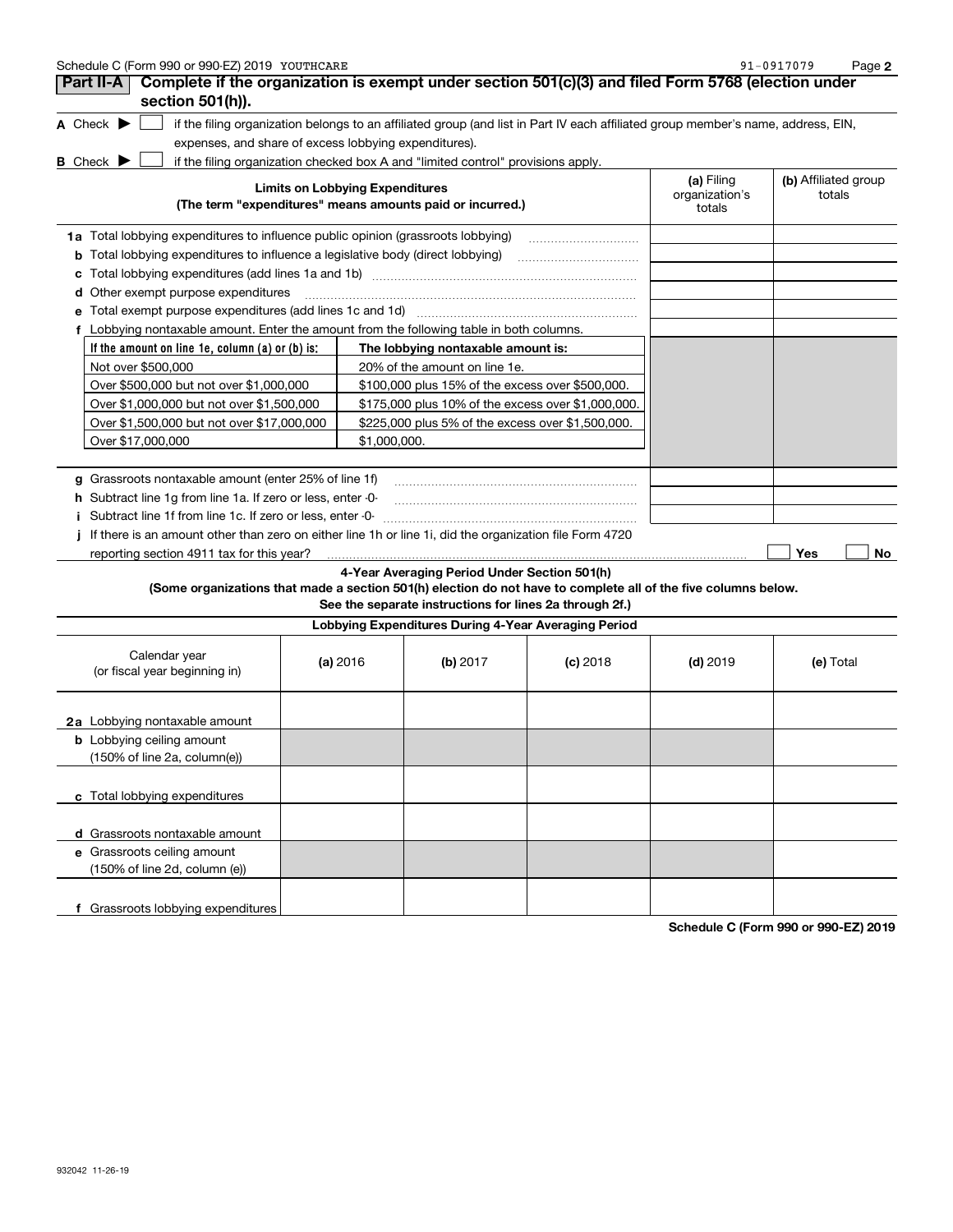### **Part II-B Complete if the organization is exempt under section 501(c)(3) and has NOT filed Form 5768 (election under section 501(h)).**

| For each "Yes" response on lines 1a through 1i below, provide in Part IV a detailed description |                                                                                                                                                                                                                                                  | (a) |                | (b)    |        |
|-------------------------------------------------------------------------------------------------|--------------------------------------------------------------------------------------------------------------------------------------------------------------------------------------------------------------------------------------------------|-----|----------------|--------|--------|
|                                                                                                 | of the lobbying activity.                                                                                                                                                                                                                        | Yes | No             | Amount |        |
| 1                                                                                               | During the year, did the filing organization attempt to influence foreign, national, state, or<br>local legislation, including any attempt to influence public opinion on a legislative matter<br>or referendum, through the use of:             |     |                |        |        |
|                                                                                                 |                                                                                                                                                                                                                                                  |     | х              |        |        |
|                                                                                                 | <b>b</b> Paid staff or management (include compensation in expenses reported on lines 1c through 1i)?                                                                                                                                            | x   |                |        |        |
|                                                                                                 |                                                                                                                                                                                                                                                  | x   |                |        | 30.    |
|                                                                                                 |                                                                                                                                                                                                                                                  |     | х              |        |        |
|                                                                                                 | e Publications, or published or broadcast statements?                                                                                                                                                                                            |     | X              |        |        |
|                                                                                                 | f Grants to other organizations for lobbying purposes?                                                                                                                                                                                           |     | х              |        |        |
| g                                                                                               | Direct contact with legislators, their staffs, government officials, or a legislative body?                                                                                                                                                      | X   |                |        | 1,500. |
|                                                                                                 | h Rallies, demonstrations, seminars, conventions, speeches, lectures, or any similar means?                                                                                                                                                      | X   |                |        |        |
|                                                                                                 | <i>i</i> Other activities?                                                                                                                                                                                                                       |     | х              |        |        |
|                                                                                                 |                                                                                                                                                                                                                                                  |     |                |        | 1,530. |
|                                                                                                 | 2a Did the activities in line 1 cause the organization to be not described in section 501(c)(3)?                                                                                                                                                 |     | x              |        |        |
|                                                                                                 |                                                                                                                                                                                                                                                  |     |                |        |        |
|                                                                                                 | c If "Yes," enter the amount of any tax incurred by organization managers under section 4912                                                                                                                                                     |     |                |        |        |
|                                                                                                 | d If the filing organization incurred a section 4912 tax, did it file Form 4720 for this year?                                                                                                                                                   |     |                |        |        |
|                                                                                                 | Complete if the organization is exempt under section 501(c)(4), section 501(c)(5), or section<br><b>Part III-A</b>                                                                                                                               |     |                |        |        |
|                                                                                                 | $501(c)(6)$ .                                                                                                                                                                                                                                    |     |                |        |        |
|                                                                                                 |                                                                                                                                                                                                                                                  |     |                | Yes    | No     |
| 1.                                                                                              |                                                                                                                                                                                                                                                  |     | 1              |        |        |
| 2                                                                                               |                                                                                                                                                                                                                                                  |     | $\overline{2}$ |        |        |
| з                                                                                               | Did the organization agree to carry over lobbying and political campaign activity expenditures from the prior year?                                                                                                                              |     | 3              |        |        |
|                                                                                                 | Complete if the organization is exempt under section 501(c)(4), section 501(c)(5), or section<br> Part III-B  <br>501(c)(6) and if either (a) BOTH Part III-A, lines 1 and 2, are answered "No" OR (b) Part III-A, line 3, is<br>answered "Yes." |     |                |        |        |
| 1                                                                                               | Dues, assessments and similar amounts from members [11] matter continuum matter assessments and similar amounts from members [11] matter continuum matter assessments and similar amounts from members [11] matter and the sta                   |     | 1              |        |        |
| 2                                                                                               | Section 162(e) nondeductible lobbying and political expenditures (do not include amounts of political                                                                                                                                            |     |                |        |        |
|                                                                                                 | expenses for which the section 527(f) tax was paid).                                                                                                                                                                                             |     |                |        |        |
|                                                                                                 |                                                                                                                                                                                                                                                  |     | 2a             |        |        |
|                                                                                                 | <b>b</b> Carryover from last year 2000 minimum construction contracts and construct the construction of the construction of the construction of the construction of the construction of the construction of the construction of the              |     | 2b             |        |        |
| c                                                                                               |                                                                                                                                                                                                                                                  |     | 2c             |        |        |
|                                                                                                 | Aggregate amount reported in section 6033(e)(1)(A) notices of nondeductible section 162(e) dues                                                                                                                                                  |     | 3              |        |        |
| 4                                                                                               | If notices were sent and the amount on line 2c exceeds the amount on line 3, what portion of the excess                                                                                                                                          |     |                |        |        |
|                                                                                                 | does the organization agree to carryover to the reasonable estimate of nondeductible lobbying and political                                                                                                                                      |     |                |        |        |
|                                                                                                 | expenditure next year?                                                                                                                                                                                                                           |     | 4              |        |        |
| Taxable amount of lobbying and political expenditures (see instructions)<br>5                   |                                                                                                                                                                                                                                                  |     |                |        |        |
| <b>Part IV</b>                                                                                  | <b>Supplemental Information</b>                                                                                                                                                                                                                  |     | 5              |        |        |
|                                                                                                 | Provide the descriptions required for Part I-A, line 1; Part I-B, line 4; Part I-C, line 5; Part II-A (affiliated group list); Part II-A, lines 1 and 2 (see                                                                                     |     |                |        |        |
|                                                                                                 | instructions); and Part II-B, line 1. Also, complete this part for any additional information.<br>PART II-B, LINE 1, LOBBYING ACTIVITIES:                                                                                                        |     |                |        |        |

#### LOBBYING ACTIVITIES INCLUDE SOCIAL MEDIA MANAGEMENT AND RALLYING AT

CITY HALL.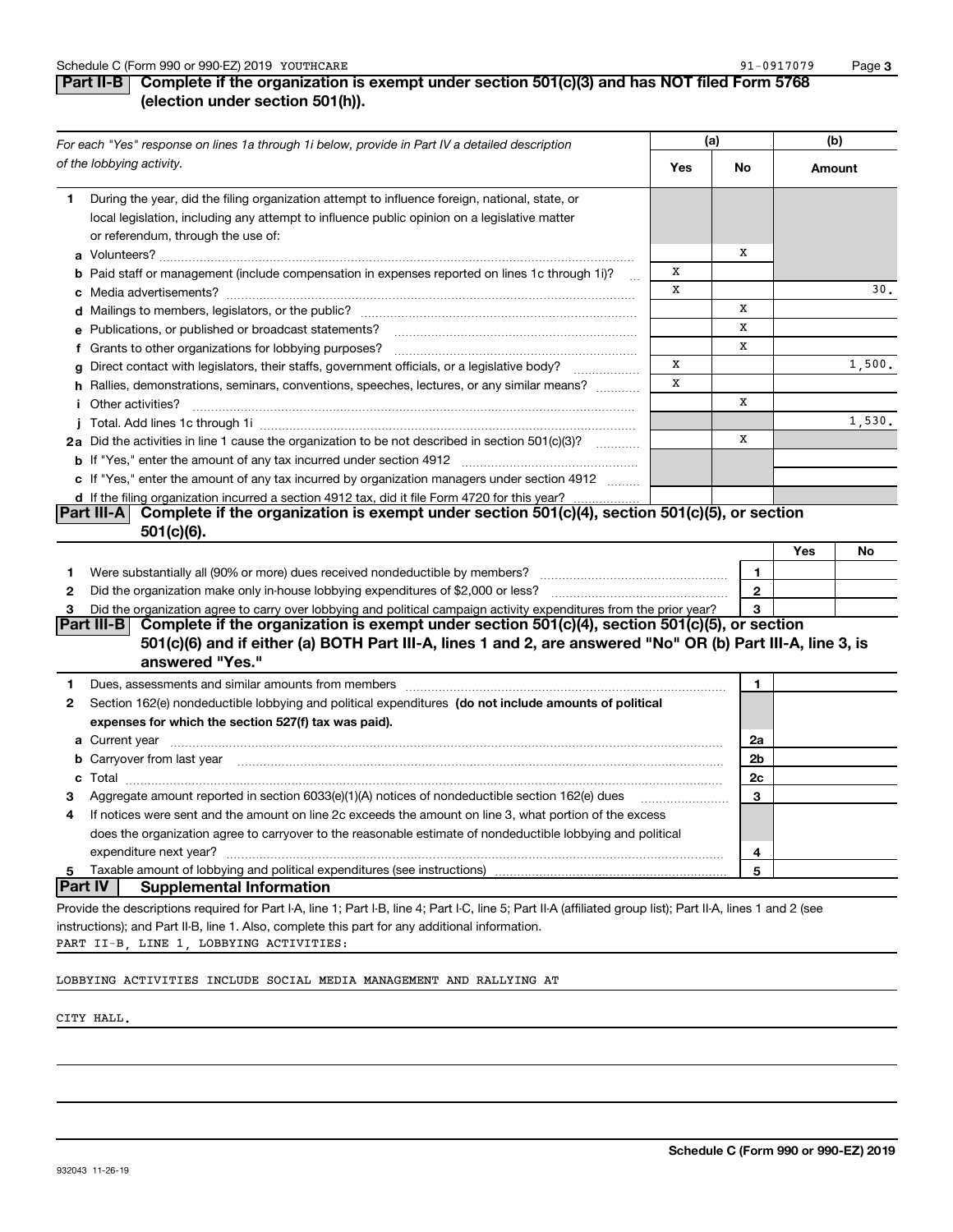Department of the Treasury Internal Revenue Service

# **SCHEDULE D Supplemental Financial Statements**

(Form 990)<br>
Pepartment of the Treasury<br>
Department of the Treasury<br>
Department of the Treasury<br>
Department of the Treasury<br> **Co to www.irs.gov/Form990 for instructions and the latest information.**<br> **Co to www.irs.gov/Form9** 

OMB No. 1545-0047 **Open to Public Inspection 2019**

| Go to www.irs.gov/Form990 for instructions and the latest infor |  |
|-----------------------------------------------------------------|--|
|                                                                 |  |

|                | Name of the organization<br>YOUTHCARE                                                                                                                             |                         | <b>Employer identification number</b><br>91-0917079  |
|----------------|-------------------------------------------------------------------------------------------------------------------------------------------------------------------|-------------------------|------------------------------------------------------|
| Part I         | Organizations Maintaining Donor Advised Funds or Other Similar Funds or Accounts. Complete if the                                                                 |                         |                                                      |
|                | organization answered "Yes" on Form 990, Part IV, line 6.                                                                                                         |                         |                                                      |
|                |                                                                                                                                                                   | (a) Donor advised funds | (b) Funds and other accounts                         |
| 1.             |                                                                                                                                                                   |                         |                                                      |
| 2              | Aggregate value of contributions to (during year)                                                                                                                 |                         |                                                      |
| 3              | Aggregate value of grants from (during year)                                                                                                                      |                         |                                                      |
| 4              |                                                                                                                                                                   |                         |                                                      |
| 5              | Did the organization inform all donors and donor advisors in writing that the assets held in donor advised funds                                                  |                         |                                                      |
|                |                                                                                                                                                                   |                         | Yes<br>No                                            |
| 6              | Did the organization inform all grantees, donors, and donor advisors in writing that grant funds can be used only                                                 |                         |                                                      |
|                | for charitable purposes and not for the benefit of the donor or donor advisor, or for any other purpose conferring                                                |                         |                                                      |
|                |                                                                                                                                                                   |                         | Yes<br>No                                            |
| <b>Part II</b> | Conservation Easements. Complete if the organization answered "Yes" on Form 990, Part IV, line 7.                                                                 |                         |                                                      |
| 1              | Purpose(s) of conservation easements held by the organization (check all that apply).                                                                             |                         |                                                      |
|                | Preservation of land for public use (for example, recreation or education)                                                                                        |                         | Preservation of a historically important land area   |
|                | Protection of natural habitat                                                                                                                                     |                         | Preservation of a certified historic structure       |
|                | Preservation of open space                                                                                                                                        |                         |                                                      |
| 2              | Complete lines 2a through 2d if the organization held a qualified conservation contribution in the form of a conservation easement on the last                    |                         |                                                      |
|                | day of the tax year.                                                                                                                                              |                         | Held at the End of the Tax Year                      |
| a              | Total number of conservation easements                                                                                                                            |                         | 2a                                                   |
|                | <b>b</b> Total acreage restricted by conservation easements                                                                                                       |                         | 2 <sub>b</sub>                                       |
| с              |                                                                                                                                                                   |                         | 2c                                                   |
|                | d Number of conservation easements included in (c) acquired after 7/25/06, and not on a historic structure                                                        |                         |                                                      |
|                |                                                                                                                                                                   |                         | 2d                                                   |
| з              | Number of conservation easements modified, transferred, released, extinguished, or terminated by the organization during the tax                                  |                         |                                                      |
|                | $year \blacktriangleright$                                                                                                                                        |                         |                                                      |
| 4              | Number of states where property subject to conservation easement is located >                                                                                     |                         |                                                      |
| 5              | Does the organization have a written policy regarding the periodic monitoring, inspection, handling of                                                            |                         |                                                      |
|                | violations, and enforcement of the conservation easements it holds?                                                                                               |                         | Yes<br><b>No</b>                                     |
| 6              | Staff and volunteer hours devoted to monitoring, inspecting, handling of violations, and enforcing conservation easements during the year                         |                         |                                                      |
|                |                                                                                                                                                                   |                         |                                                      |
| 7.             | Amount of expenses incurred in monitoring, inspecting, handling of violations, and enforcing conservation easements during the year                               |                         |                                                      |
|                | ▶ \$                                                                                                                                                              |                         |                                                      |
| 8              | Does each conservation easement reported on line 2(d) above satisfy the requirements of section 170(h)(4)(B)(i)                                                   |                         |                                                      |
|                |                                                                                                                                                                   |                         | Yes<br>No                                            |
|                | In Part XIII, describe how the organization reports conservation easements in its revenue and expense statement and                                               |                         |                                                      |
|                | balance sheet, and include, if applicable, the text of the footnote to the organization's financial statements that describes the                                 |                         |                                                      |
|                | organization's accounting for conservation easements.<br>Organizations Maintaining Collections of Art, Historical Treasures, or Other Similar Assets.<br>Part III |                         |                                                      |
|                | Complete if the organization answered "Yes" on Form 990, Part IV, line 8.                                                                                         |                         |                                                      |
|                |                                                                                                                                                                   |                         |                                                      |
|                | 1a If the organization elected, as permitted under FASB ASC 958, not to report in its revenue statement and balance sheet works                                   |                         |                                                      |
|                | of art, historical treasures, or other similar assets held for public exhibition, education, or research in furtherance of public                                 |                         |                                                      |
|                | service, provide in Part XIII the text of the footnote to its financial statements that describes these items.                                                    |                         |                                                      |
|                | <b>b</b> If the organization elected, as permitted under FASB ASC 958, to report in its revenue statement and balance sheet works of                              |                         |                                                      |
|                | art, historical treasures, or other similar assets held for public exhibition, education, or research in furtherance of public service,                           |                         |                                                      |
|                | provide the following amounts relating to these items:                                                                                                            |                         |                                                      |
|                |                                                                                                                                                                   |                         | $\blacktriangleright$ \$                             |
|                | (ii) Assets included in Form 990, Part X                                                                                                                          |                         | $\blacktriangleright$ \$                             |
| 2              | If the organization received or held works of art, historical treasures, or other similar assets for financial gain, provide                                      |                         |                                                      |
|                | the following amounts required to be reported under FASB ASC 958 relating to these items:                                                                         |                         |                                                      |
|                |                                                                                                                                                                   |                         | $\blacktriangleright$ \$<br>$\blacktriangleright$ \$ |
|                |                                                                                                                                                                   |                         |                                                      |

932051 10-02-19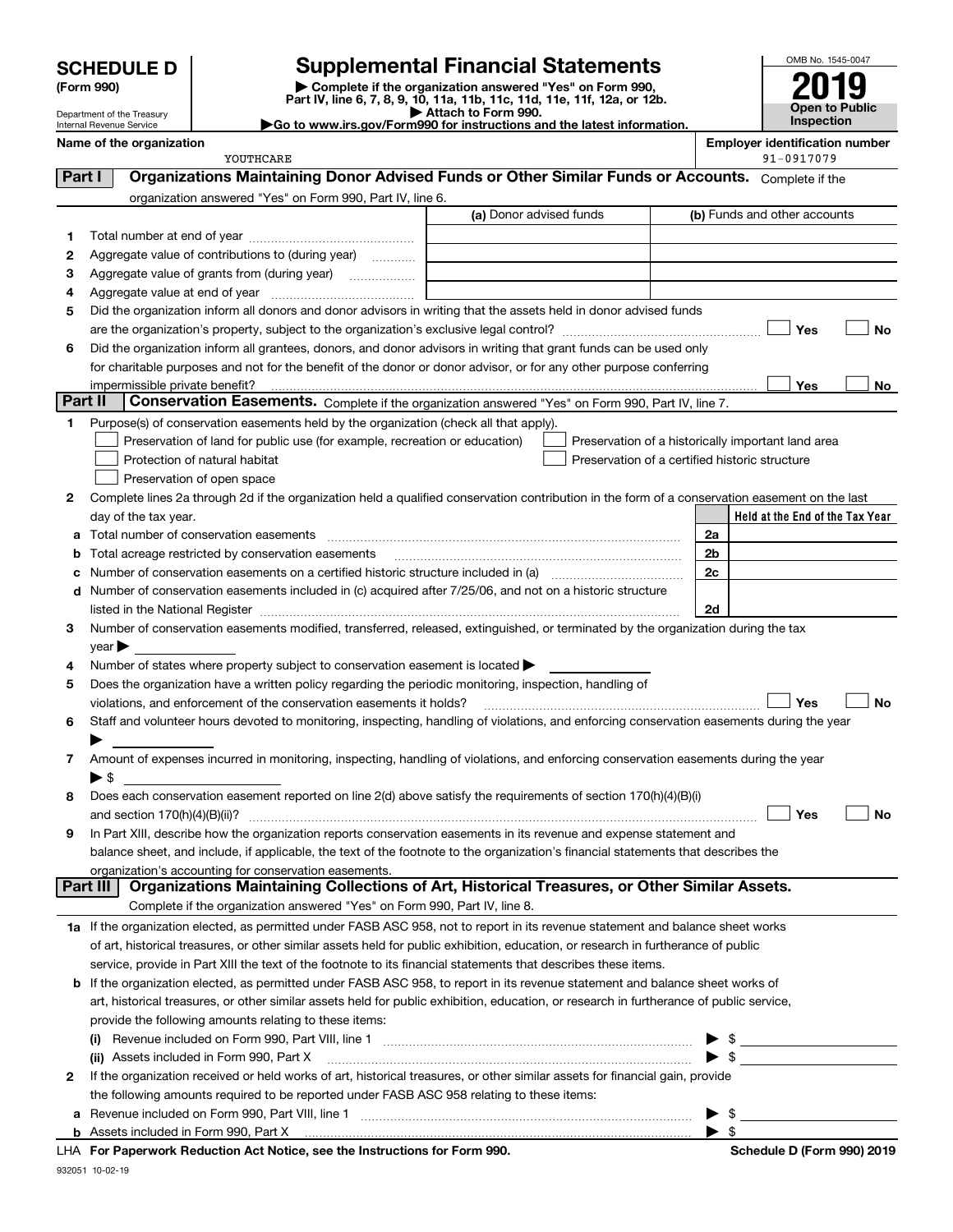| Organizations Maintaining Collections of Art, Historical Treasures, or Other Similar Assets<br>Part II<br>(continued)<br>Using the organization's acquisition, accession, and other records, check any of the following that make significant use of its<br>3<br>collection items (check all that apply):<br>Public exhibition<br>Loan or exchange program<br>a<br>d<br>Scholarly research<br>Other and the control of the control of the control of the control of the control of the control of the control of the control of the control of the control of the control of the control of the control of the control of th<br>b<br>е<br>Preservation for future generations<br>c<br>Provide a description of the organization's collections and explain how they further the organization's exempt purpose in Part XIII.<br>4<br>During the year, did the organization solicit or receive donations of art, historical treasures, or other similar assets<br>5<br>to be sold to raise funds rather than to be maintained as part of the organization's collection?<br>Yes<br><b>Part IV</b><br>Escrow and Custodial Arrangements. Complete if the organization answered "Yes" on Form 990, Part IV, line 9, or<br>reported an amount on Form 990, Part X, line 21.<br>1a Is the organization an agent, trustee, custodian or other intermediary for contributions or other assets not included<br>Yes<br>No<br>b If "Yes," explain the arrangement in Part XIII and complete the following table:<br>Amount<br>Beginning balance <b>contract to the contract of the contract of the contract of the contract of the contract of t</b><br>1c<br>c<br>Additions during the year manufactured and an annual contract of the year manufactured and all the year manufactured and all the year manufactured and all the year manufactured and all the year manufactured and all the yea<br>1d<br>Distributions during the year measurements are all the set of the set of the set of the set of the set of the set of the set of the set of the set of the set of the set of the set of the set of the set of the set of the se<br>1e<br>е<br>1f<br>f<br>2a Did the organization include an amount on Form 990, Part X, line 21, for escrow or custodial account liability?<br><b>Yes</b><br>No<br><b>b</b> If "Yes," explain the arrangement in Part XIII. Check here if the explanation has been provided on Part XIII<br><b>Part V</b><br>Endowment Funds. Complete if the organization answered "Yes" on Form 990, Part IV, line 10.<br>(d) Three years back  <br>(a) Current year<br>(b) Prior year<br>(c) Two years back<br>(e) Four years back<br>500,028.<br>6,547,167.<br>597,995.<br>524,342.<br>500,235.<br>Beginning of year balance <i>manumman</i><br>1a<br>6,000,000.<br>b<br>690,166.<br>$-50,828.$<br>76,676.<br>25,747.<br>207.<br>Net investment earnings, gains, and losses<br>d<br>e Other expenditures for facilities<br>and programs<br>3,023.<br>1,640.<br>Ť.<br>7,237,333.<br>6,547,167.<br>597,995.<br>524,342.<br>500, 235.<br>End of year balance<br>g<br>Provide the estimated percentage of the current year end balance (line 1g, column (a)) held as:<br>2<br>.00<br>Board designated or quasi-endowment ><br>%<br>89.81<br>Permanent endowment ><br>%<br>10.19%<br>Term endowment $\blacktriangleright$<br>c<br>The percentages on lines 2a, 2b, and 2c should equal 100%.<br>3a Are there endowment funds not in the possession of the organization that are held and administered for the organization<br>Yes<br>No<br>by:<br>х<br>(i)<br>3a(i)<br>х<br>3a(ii)<br>3b<br>Describe in Part XIII the intended uses of the organization's endowment funds.<br><b>Part VI</b><br>Land, Buildings, and Equipment.<br>Complete if the organization answered "Yes" on Form 990, Part IV, line 11a. See Form 990, Part X, line 10.<br>Description of property<br>(a) Cost or other<br>(b) Cost or other<br>(c) Accumulated<br>(d) Book value<br>basis (investment)<br>basis (other)<br>depreciation<br>3,656,624.<br>3,656,624.<br>11, 307, 731.<br>4,027,108.<br>7,280,623.<br>b<br>320,683.<br>260,892.<br>59,791.<br>421,455.<br>220,454.<br>201,001.<br>11, 198, 039. | YOUTHCARE<br>Schedule D (Form 990) 2019 |  |  |  | 91-0917079 |  | $Page$ 2 |
|--------------------------------------------------------------------------------------------------------------------------------------------------------------------------------------------------------------------------------------------------------------------------------------------------------------------------------------------------------------------------------------------------------------------------------------------------------------------------------------------------------------------------------------------------------------------------------------------------------------------------------------------------------------------------------------------------------------------------------------------------------------------------------------------------------------------------------------------------------------------------------------------------------------------------------------------------------------------------------------------------------------------------------------------------------------------------------------------------------------------------------------------------------------------------------------------------------------------------------------------------------------------------------------------------------------------------------------------------------------------------------------------------------------------------------------------------------------------------------------------------------------------------------------------------------------------------------------------------------------------------------------------------------------------------------------------------------------------------------------------------------------------------------------------------------------------------------------------------------------------------------------------------------------------------------------------------------------------------------------------------------------------------------------------------------------------------------------------------------------------------------------------------------------------------------------------------------------------------------------------------------------------------------------------------------------------------------------------------------------------------------------------------------------------------------------------------------------------------------------------------------------------------------------------------------------------------------------------------------------------------------------------------------------------------------------------------------------------------------------------------------------------------------------------------------------------------------------------------------------------------------------------------------------------------------------------------------------------------------------------------------------------------------------------------------------------------------------------------------------------------------------------------------------------------------------------------------------------------------------------------------------------------------------------------------------------------------------------------------------------------------------------------------------------------------------------------------------------------------------------------------------------------------------------------------------------------------------------------------------------------------------------------------------------------------------------------------------------------------------------------------------------------------------------------------------------------------------------------------------------------------------------------------------------------------------------------------------------------------------------------------------------------------------------------------------------------------------------------------------------------------------------------------------------------------------------------|-----------------------------------------|--|--|--|------------|--|----------|
|                                                                                                                                                                                                                                                                                                                                                                                                                                                                                                                                                                                                                                                                                                                                                                                                                                                                                                                                                                                                                                                                                                                                                                                                                                                                                                                                                                                                                                                                                                                                                                                                                                                                                                                                                                                                                                                                                                                                                                                                                                                                                                                                                                                                                                                                                                                                                                                                                                                                                                                                                                                                                                                                                                                                                                                                                                                                                                                                                                                                                                                                                                                                                                                                                                                                                                                                                                                                                                                                                                                                                                                                                                                                                                                                                                                                                                                                                                                                                                                                                                                                                                                                                                                                  |                                         |  |  |  |            |  |          |
|                                                                                                                                                                                                                                                                                                                                                                                                                                                                                                                                                                                                                                                                                                                                                                                                                                                                                                                                                                                                                                                                                                                                                                                                                                                                                                                                                                                                                                                                                                                                                                                                                                                                                                                                                                                                                                                                                                                                                                                                                                                                                                                                                                                                                                                                                                                                                                                                                                                                                                                                                                                                                                                                                                                                                                                                                                                                                                                                                                                                                                                                                                                                                                                                                                                                                                                                                                                                                                                                                                                                                                                                                                                                                                                                                                                                                                                                                                                                                                                                                                                                                                                                                                                                  |                                         |  |  |  |            |  |          |
|                                                                                                                                                                                                                                                                                                                                                                                                                                                                                                                                                                                                                                                                                                                                                                                                                                                                                                                                                                                                                                                                                                                                                                                                                                                                                                                                                                                                                                                                                                                                                                                                                                                                                                                                                                                                                                                                                                                                                                                                                                                                                                                                                                                                                                                                                                                                                                                                                                                                                                                                                                                                                                                                                                                                                                                                                                                                                                                                                                                                                                                                                                                                                                                                                                                                                                                                                                                                                                                                                                                                                                                                                                                                                                                                                                                                                                                                                                                                                                                                                                                                                                                                                                                                  |                                         |  |  |  |            |  |          |
|                                                                                                                                                                                                                                                                                                                                                                                                                                                                                                                                                                                                                                                                                                                                                                                                                                                                                                                                                                                                                                                                                                                                                                                                                                                                                                                                                                                                                                                                                                                                                                                                                                                                                                                                                                                                                                                                                                                                                                                                                                                                                                                                                                                                                                                                                                                                                                                                                                                                                                                                                                                                                                                                                                                                                                                                                                                                                                                                                                                                                                                                                                                                                                                                                                                                                                                                                                                                                                                                                                                                                                                                                                                                                                                                                                                                                                                                                                                                                                                                                                                                                                                                                                                                  |                                         |  |  |  |            |  |          |
|                                                                                                                                                                                                                                                                                                                                                                                                                                                                                                                                                                                                                                                                                                                                                                                                                                                                                                                                                                                                                                                                                                                                                                                                                                                                                                                                                                                                                                                                                                                                                                                                                                                                                                                                                                                                                                                                                                                                                                                                                                                                                                                                                                                                                                                                                                                                                                                                                                                                                                                                                                                                                                                                                                                                                                                                                                                                                                                                                                                                                                                                                                                                                                                                                                                                                                                                                                                                                                                                                                                                                                                                                                                                                                                                                                                                                                                                                                                                                                                                                                                                                                                                                                                                  |                                         |  |  |  |            |  |          |
|                                                                                                                                                                                                                                                                                                                                                                                                                                                                                                                                                                                                                                                                                                                                                                                                                                                                                                                                                                                                                                                                                                                                                                                                                                                                                                                                                                                                                                                                                                                                                                                                                                                                                                                                                                                                                                                                                                                                                                                                                                                                                                                                                                                                                                                                                                                                                                                                                                                                                                                                                                                                                                                                                                                                                                                                                                                                                                                                                                                                                                                                                                                                                                                                                                                                                                                                                                                                                                                                                                                                                                                                                                                                                                                                                                                                                                                                                                                                                                                                                                                                                                                                                                                                  |                                         |  |  |  |            |  |          |
|                                                                                                                                                                                                                                                                                                                                                                                                                                                                                                                                                                                                                                                                                                                                                                                                                                                                                                                                                                                                                                                                                                                                                                                                                                                                                                                                                                                                                                                                                                                                                                                                                                                                                                                                                                                                                                                                                                                                                                                                                                                                                                                                                                                                                                                                                                                                                                                                                                                                                                                                                                                                                                                                                                                                                                                                                                                                                                                                                                                                                                                                                                                                                                                                                                                                                                                                                                                                                                                                                                                                                                                                                                                                                                                                                                                                                                                                                                                                                                                                                                                                                                                                                                                                  |                                         |  |  |  |            |  |          |
|                                                                                                                                                                                                                                                                                                                                                                                                                                                                                                                                                                                                                                                                                                                                                                                                                                                                                                                                                                                                                                                                                                                                                                                                                                                                                                                                                                                                                                                                                                                                                                                                                                                                                                                                                                                                                                                                                                                                                                                                                                                                                                                                                                                                                                                                                                                                                                                                                                                                                                                                                                                                                                                                                                                                                                                                                                                                                                                                                                                                                                                                                                                                                                                                                                                                                                                                                                                                                                                                                                                                                                                                                                                                                                                                                                                                                                                                                                                                                                                                                                                                                                                                                                                                  |                                         |  |  |  |            |  |          |
|                                                                                                                                                                                                                                                                                                                                                                                                                                                                                                                                                                                                                                                                                                                                                                                                                                                                                                                                                                                                                                                                                                                                                                                                                                                                                                                                                                                                                                                                                                                                                                                                                                                                                                                                                                                                                                                                                                                                                                                                                                                                                                                                                                                                                                                                                                                                                                                                                                                                                                                                                                                                                                                                                                                                                                                                                                                                                                                                                                                                                                                                                                                                                                                                                                                                                                                                                                                                                                                                                                                                                                                                                                                                                                                                                                                                                                                                                                                                                                                                                                                                                                                                                                                                  |                                         |  |  |  |            |  | No       |
|                                                                                                                                                                                                                                                                                                                                                                                                                                                                                                                                                                                                                                                                                                                                                                                                                                                                                                                                                                                                                                                                                                                                                                                                                                                                                                                                                                                                                                                                                                                                                                                                                                                                                                                                                                                                                                                                                                                                                                                                                                                                                                                                                                                                                                                                                                                                                                                                                                                                                                                                                                                                                                                                                                                                                                                                                                                                                                                                                                                                                                                                                                                                                                                                                                                                                                                                                                                                                                                                                                                                                                                                                                                                                                                                                                                                                                                                                                                                                                                                                                                                                                                                                                                                  |                                         |  |  |  |            |  |          |
|                                                                                                                                                                                                                                                                                                                                                                                                                                                                                                                                                                                                                                                                                                                                                                                                                                                                                                                                                                                                                                                                                                                                                                                                                                                                                                                                                                                                                                                                                                                                                                                                                                                                                                                                                                                                                                                                                                                                                                                                                                                                                                                                                                                                                                                                                                                                                                                                                                                                                                                                                                                                                                                                                                                                                                                                                                                                                                                                                                                                                                                                                                                                                                                                                                                                                                                                                                                                                                                                                                                                                                                                                                                                                                                                                                                                                                                                                                                                                                                                                                                                                                                                                                                                  |                                         |  |  |  |            |  |          |
|                                                                                                                                                                                                                                                                                                                                                                                                                                                                                                                                                                                                                                                                                                                                                                                                                                                                                                                                                                                                                                                                                                                                                                                                                                                                                                                                                                                                                                                                                                                                                                                                                                                                                                                                                                                                                                                                                                                                                                                                                                                                                                                                                                                                                                                                                                                                                                                                                                                                                                                                                                                                                                                                                                                                                                                                                                                                                                                                                                                                                                                                                                                                                                                                                                                                                                                                                                                                                                                                                                                                                                                                                                                                                                                                                                                                                                                                                                                                                                                                                                                                                                                                                                                                  |                                         |  |  |  |            |  |          |
|                                                                                                                                                                                                                                                                                                                                                                                                                                                                                                                                                                                                                                                                                                                                                                                                                                                                                                                                                                                                                                                                                                                                                                                                                                                                                                                                                                                                                                                                                                                                                                                                                                                                                                                                                                                                                                                                                                                                                                                                                                                                                                                                                                                                                                                                                                                                                                                                                                                                                                                                                                                                                                                                                                                                                                                                                                                                                                                                                                                                                                                                                                                                                                                                                                                                                                                                                                                                                                                                                                                                                                                                                                                                                                                                                                                                                                                                                                                                                                                                                                                                                                                                                                                                  |                                         |  |  |  |            |  |          |
|                                                                                                                                                                                                                                                                                                                                                                                                                                                                                                                                                                                                                                                                                                                                                                                                                                                                                                                                                                                                                                                                                                                                                                                                                                                                                                                                                                                                                                                                                                                                                                                                                                                                                                                                                                                                                                                                                                                                                                                                                                                                                                                                                                                                                                                                                                                                                                                                                                                                                                                                                                                                                                                                                                                                                                                                                                                                                                                                                                                                                                                                                                                                                                                                                                                                                                                                                                                                                                                                                                                                                                                                                                                                                                                                                                                                                                                                                                                                                                                                                                                                                                                                                                                                  |                                         |  |  |  |            |  |          |
|                                                                                                                                                                                                                                                                                                                                                                                                                                                                                                                                                                                                                                                                                                                                                                                                                                                                                                                                                                                                                                                                                                                                                                                                                                                                                                                                                                                                                                                                                                                                                                                                                                                                                                                                                                                                                                                                                                                                                                                                                                                                                                                                                                                                                                                                                                                                                                                                                                                                                                                                                                                                                                                                                                                                                                                                                                                                                                                                                                                                                                                                                                                                                                                                                                                                                                                                                                                                                                                                                                                                                                                                                                                                                                                                                                                                                                                                                                                                                                                                                                                                                                                                                                                                  |                                         |  |  |  |            |  |          |
|                                                                                                                                                                                                                                                                                                                                                                                                                                                                                                                                                                                                                                                                                                                                                                                                                                                                                                                                                                                                                                                                                                                                                                                                                                                                                                                                                                                                                                                                                                                                                                                                                                                                                                                                                                                                                                                                                                                                                                                                                                                                                                                                                                                                                                                                                                                                                                                                                                                                                                                                                                                                                                                                                                                                                                                                                                                                                                                                                                                                                                                                                                                                                                                                                                                                                                                                                                                                                                                                                                                                                                                                                                                                                                                                                                                                                                                                                                                                                                                                                                                                                                                                                                                                  |                                         |  |  |  |            |  |          |
|                                                                                                                                                                                                                                                                                                                                                                                                                                                                                                                                                                                                                                                                                                                                                                                                                                                                                                                                                                                                                                                                                                                                                                                                                                                                                                                                                                                                                                                                                                                                                                                                                                                                                                                                                                                                                                                                                                                                                                                                                                                                                                                                                                                                                                                                                                                                                                                                                                                                                                                                                                                                                                                                                                                                                                                                                                                                                                                                                                                                                                                                                                                                                                                                                                                                                                                                                                                                                                                                                                                                                                                                                                                                                                                                                                                                                                                                                                                                                                                                                                                                                                                                                                                                  |                                         |  |  |  |            |  |          |
|                                                                                                                                                                                                                                                                                                                                                                                                                                                                                                                                                                                                                                                                                                                                                                                                                                                                                                                                                                                                                                                                                                                                                                                                                                                                                                                                                                                                                                                                                                                                                                                                                                                                                                                                                                                                                                                                                                                                                                                                                                                                                                                                                                                                                                                                                                                                                                                                                                                                                                                                                                                                                                                                                                                                                                                                                                                                                                                                                                                                                                                                                                                                                                                                                                                                                                                                                                                                                                                                                                                                                                                                                                                                                                                                                                                                                                                                                                                                                                                                                                                                                                                                                                                                  |                                         |  |  |  |            |  |          |
|                                                                                                                                                                                                                                                                                                                                                                                                                                                                                                                                                                                                                                                                                                                                                                                                                                                                                                                                                                                                                                                                                                                                                                                                                                                                                                                                                                                                                                                                                                                                                                                                                                                                                                                                                                                                                                                                                                                                                                                                                                                                                                                                                                                                                                                                                                                                                                                                                                                                                                                                                                                                                                                                                                                                                                                                                                                                                                                                                                                                                                                                                                                                                                                                                                                                                                                                                                                                                                                                                                                                                                                                                                                                                                                                                                                                                                                                                                                                                                                                                                                                                                                                                                                                  |                                         |  |  |  |            |  |          |
|                                                                                                                                                                                                                                                                                                                                                                                                                                                                                                                                                                                                                                                                                                                                                                                                                                                                                                                                                                                                                                                                                                                                                                                                                                                                                                                                                                                                                                                                                                                                                                                                                                                                                                                                                                                                                                                                                                                                                                                                                                                                                                                                                                                                                                                                                                                                                                                                                                                                                                                                                                                                                                                                                                                                                                                                                                                                                                                                                                                                                                                                                                                                                                                                                                                                                                                                                                                                                                                                                                                                                                                                                                                                                                                                                                                                                                                                                                                                                                                                                                                                                                                                                                                                  |                                         |  |  |  |            |  |          |
|                                                                                                                                                                                                                                                                                                                                                                                                                                                                                                                                                                                                                                                                                                                                                                                                                                                                                                                                                                                                                                                                                                                                                                                                                                                                                                                                                                                                                                                                                                                                                                                                                                                                                                                                                                                                                                                                                                                                                                                                                                                                                                                                                                                                                                                                                                                                                                                                                                                                                                                                                                                                                                                                                                                                                                                                                                                                                                                                                                                                                                                                                                                                                                                                                                                                                                                                                                                                                                                                                                                                                                                                                                                                                                                                                                                                                                                                                                                                                                                                                                                                                                                                                                                                  |                                         |  |  |  |            |  |          |
|                                                                                                                                                                                                                                                                                                                                                                                                                                                                                                                                                                                                                                                                                                                                                                                                                                                                                                                                                                                                                                                                                                                                                                                                                                                                                                                                                                                                                                                                                                                                                                                                                                                                                                                                                                                                                                                                                                                                                                                                                                                                                                                                                                                                                                                                                                                                                                                                                                                                                                                                                                                                                                                                                                                                                                                                                                                                                                                                                                                                                                                                                                                                                                                                                                                                                                                                                                                                                                                                                                                                                                                                                                                                                                                                                                                                                                                                                                                                                                                                                                                                                                                                                                                                  |                                         |  |  |  |            |  |          |
|                                                                                                                                                                                                                                                                                                                                                                                                                                                                                                                                                                                                                                                                                                                                                                                                                                                                                                                                                                                                                                                                                                                                                                                                                                                                                                                                                                                                                                                                                                                                                                                                                                                                                                                                                                                                                                                                                                                                                                                                                                                                                                                                                                                                                                                                                                                                                                                                                                                                                                                                                                                                                                                                                                                                                                                                                                                                                                                                                                                                                                                                                                                                                                                                                                                                                                                                                                                                                                                                                                                                                                                                                                                                                                                                                                                                                                                                                                                                                                                                                                                                                                                                                                                                  |                                         |  |  |  |            |  |          |
|                                                                                                                                                                                                                                                                                                                                                                                                                                                                                                                                                                                                                                                                                                                                                                                                                                                                                                                                                                                                                                                                                                                                                                                                                                                                                                                                                                                                                                                                                                                                                                                                                                                                                                                                                                                                                                                                                                                                                                                                                                                                                                                                                                                                                                                                                                                                                                                                                                                                                                                                                                                                                                                                                                                                                                                                                                                                                                                                                                                                                                                                                                                                                                                                                                                                                                                                                                                                                                                                                                                                                                                                                                                                                                                                                                                                                                                                                                                                                                                                                                                                                                                                                                                                  |                                         |  |  |  |            |  |          |
|                                                                                                                                                                                                                                                                                                                                                                                                                                                                                                                                                                                                                                                                                                                                                                                                                                                                                                                                                                                                                                                                                                                                                                                                                                                                                                                                                                                                                                                                                                                                                                                                                                                                                                                                                                                                                                                                                                                                                                                                                                                                                                                                                                                                                                                                                                                                                                                                                                                                                                                                                                                                                                                                                                                                                                                                                                                                                                                                                                                                                                                                                                                                                                                                                                                                                                                                                                                                                                                                                                                                                                                                                                                                                                                                                                                                                                                                                                                                                                                                                                                                                                                                                                                                  |                                         |  |  |  |            |  |          |
|                                                                                                                                                                                                                                                                                                                                                                                                                                                                                                                                                                                                                                                                                                                                                                                                                                                                                                                                                                                                                                                                                                                                                                                                                                                                                                                                                                                                                                                                                                                                                                                                                                                                                                                                                                                                                                                                                                                                                                                                                                                                                                                                                                                                                                                                                                                                                                                                                                                                                                                                                                                                                                                                                                                                                                                                                                                                                                                                                                                                                                                                                                                                                                                                                                                                                                                                                                                                                                                                                                                                                                                                                                                                                                                                                                                                                                                                                                                                                                                                                                                                                                                                                                                                  |                                         |  |  |  |            |  |          |
|                                                                                                                                                                                                                                                                                                                                                                                                                                                                                                                                                                                                                                                                                                                                                                                                                                                                                                                                                                                                                                                                                                                                                                                                                                                                                                                                                                                                                                                                                                                                                                                                                                                                                                                                                                                                                                                                                                                                                                                                                                                                                                                                                                                                                                                                                                                                                                                                                                                                                                                                                                                                                                                                                                                                                                                                                                                                                                                                                                                                                                                                                                                                                                                                                                                                                                                                                                                                                                                                                                                                                                                                                                                                                                                                                                                                                                                                                                                                                                                                                                                                                                                                                                                                  |                                         |  |  |  |            |  |          |
|                                                                                                                                                                                                                                                                                                                                                                                                                                                                                                                                                                                                                                                                                                                                                                                                                                                                                                                                                                                                                                                                                                                                                                                                                                                                                                                                                                                                                                                                                                                                                                                                                                                                                                                                                                                                                                                                                                                                                                                                                                                                                                                                                                                                                                                                                                                                                                                                                                                                                                                                                                                                                                                                                                                                                                                                                                                                                                                                                                                                                                                                                                                                                                                                                                                                                                                                                                                                                                                                                                                                                                                                                                                                                                                                                                                                                                                                                                                                                                                                                                                                                                                                                                                                  |                                         |  |  |  |            |  |          |
|                                                                                                                                                                                                                                                                                                                                                                                                                                                                                                                                                                                                                                                                                                                                                                                                                                                                                                                                                                                                                                                                                                                                                                                                                                                                                                                                                                                                                                                                                                                                                                                                                                                                                                                                                                                                                                                                                                                                                                                                                                                                                                                                                                                                                                                                                                                                                                                                                                                                                                                                                                                                                                                                                                                                                                                                                                                                                                                                                                                                                                                                                                                                                                                                                                                                                                                                                                                                                                                                                                                                                                                                                                                                                                                                                                                                                                                                                                                                                                                                                                                                                                                                                                                                  |                                         |  |  |  |            |  |          |
|                                                                                                                                                                                                                                                                                                                                                                                                                                                                                                                                                                                                                                                                                                                                                                                                                                                                                                                                                                                                                                                                                                                                                                                                                                                                                                                                                                                                                                                                                                                                                                                                                                                                                                                                                                                                                                                                                                                                                                                                                                                                                                                                                                                                                                                                                                                                                                                                                                                                                                                                                                                                                                                                                                                                                                                                                                                                                                                                                                                                                                                                                                                                                                                                                                                                                                                                                                                                                                                                                                                                                                                                                                                                                                                                                                                                                                                                                                                                                                                                                                                                                                                                                                                                  |                                         |  |  |  |            |  |          |
|                                                                                                                                                                                                                                                                                                                                                                                                                                                                                                                                                                                                                                                                                                                                                                                                                                                                                                                                                                                                                                                                                                                                                                                                                                                                                                                                                                                                                                                                                                                                                                                                                                                                                                                                                                                                                                                                                                                                                                                                                                                                                                                                                                                                                                                                                                                                                                                                                                                                                                                                                                                                                                                                                                                                                                                                                                                                                                                                                                                                                                                                                                                                                                                                                                                                                                                                                                                                                                                                                                                                                                                                                                                                                                                                                                                                                                                                                                                                                                                                                                                                                                                                                                                                  |                                         |  |  |  |            |  |          |
|                                                                                                                                                                                                                                                                                                                                                                                                                                                                                                                                                                                                                                                                                                                                                                                                                                                                                                                                                                                                                                                                                                                                                                                                                                                                                                                                                                                                                                                                                                                                                                                                                                                                                                                                                                                                                                                                                                                                                                                                                                                                                                                                                                                                                                                                                                                                                                                                                                                                                                                                                                                                                                                                                                                                                                                                                                                                                                                                                                                                                                                                                                                                                                                                                                                                                                                                                                                                                                                                                                                                                                                                                                                                                                                                                                                                                                                                                                                                                                                                                                                                                                                                                                                                  |                                         |  |  |  |            |  |          |
|                                                                                                                                                                                                                                                                                                                                                                                                                                                                                                                                                                                                                                                                                                                                                                                                                                                                                                                                                                                                                                                                                                                                                                                                                                                                                                                                                                                                                                                                                                                                                                                                                                                                                                                                                                                                                                                                                                                                                                                                                                                                                                                                                                                                                                                                                                                                                                                                                                                                                                                                                                                                                                                                                                                                                                                                                                                                                                                                                                                                                                                                                                                                                                                                                                                                                                                                                                                                                                                                                                                                                                                                                                                                                                                                                                                                                                                                                                                                                                                                                                                                                                                                                                                                  |                                         |  |  |  |            |  |          |
|                                                                                                                                                                                                                                                                                                                                                                                                                                                                                                                                                                                                                                                                                                                                                                                                                                                                                                                                                                                                                                                                                                                                                                                                                                                                                                                                                                                                                                                                                                                                                                                                                                                                                                                                                                                                                                                                                                                                                                                                                                                                                                                                                                                                                                                                                                                                                                                                                                                                                                                                                                                                                                                                                                                                                                                                                                                                                                                                                                                                                                                                                                                                                                                                                                                                                                                                                                                                                                                                                                                                                                                                                                                                                                                                                                                                                                                                                                                                                                                                                                                                                                                                                                                                  |                                         |  |  |  |            |  |          |
|                                                                                                                                                                                                                                                                                                                                                                                                                                                                                                                                                                                                                                                                                                                                                                                                                                                                                                                                                                                                                                                                                                                                                                                                                                                                                                                                                                                                                                                                                                                                                                                                                                                                                                                                                                                                                                                                                                                                                                                                                                                                                                                                                                                                                                                                                                                                                                                                                                                                                                                                                                                                                                                                                                                                                                                                                                                                                                                                                                                                                                                                                                                                                                                                                                                                                                                                                                                                                                                                                                                                                                                                                                                                                                                                                                                                                                                                                                                                                                                                                                                                                                                                                                                                  |                                         |  |  |  |            |  |          |
|                                                                                                                                                                                                                                                                                                                                                                                                                                                                                                                                                                                                                                                                                                                                                                                                                                                                                                                                                                                                                                                                                                                                                                                                                                                                                                                                                                                                                                                                                                                                                                                                                                                                                                                                                                                                                                                                                                                                                                                                                                                                                                                                                                                                                                                                                                                                                                                                                                                                                                                                                                                                                                                                                                                                                                                                                                                                                                                                                                                                                                                                                                                                                                                                                                                                                                                                                                                                                                                                                                                                                                                                                                                                                                                                                                                                                                                                                                                                                                                                                                                                                                                                                                                                  |                                         |  |  |  |            |  |          |
|                                                                                                                                                                                                                                                                                                                                                                                                                                                                                                                                                                                                                                                                                                                                                                                                                                                                                                                                                                                                                                                                                                                                                                                                                                                                                                                                                                                                                                                                                                                                                                                                                                                                                                                                                                                                                                                                                                                                                                                                                                                                                                                                                                                                                                                                                                                                                                                                                                                                                                                                                                                                                                                                                                                                                                                                                                                                                                                                                                                                                                                                                                                                                                                                                                                                                                                                                                                                                                                                                                                                                                                                                                                                                                                                                                                                                                                                                                                                                                                                                                                                                                                                                                                                  |                                         |  |  |  |            |  |          |
|                                                                                                                                                                                                                                                                                                                                                                                                                                                                                                                                                                                                                                                                                                                                                                                                                                                                                                                                                                                                                                                                                                                                                                                                                                                                                                                                                                                                                                                                                                                                                                                                                                                                                                                                                                                                                                                                                                                                                                                                                                                                                                                                                                                                                                                                                                                                                                                                                                                                                                                                                                                                                                                                                                                                                                                                                                                                                                                                                                                                                                                                                                                                                                                                                                                                                                                                                                                                                                                                                                                                                                                                                                                                                                                                                                                                                                                                                                                                                                                                                                                                                                                                                                                                  |                                         |  |  |  |            |  |          |
|                                                                                                                                                                                                                                                                                                                                                                                                                                                                                                                                                                                                                                                                                                                                                                                                                                                                                                                                                                                                                                                                                                                                                                                                                                                                                                                                                                                                                                                                                                                                                                                                                                                                                                                                                                                                                                                                                                                                                                                                                                                                                                                                                                                                                                                                                                                                                                                                                                                                                                                                                                                                                                                                                                                                                                                                                                                                                                                                                                                                                                                                                                                                                                                                                                                                                                                                                                                                                                                                                                                                                                                                                                                                                                                                                                                                                                                                                                                                                                                                                                                                                                                                                                                                  |                                         |  |  |  |            |  |          |
|                                                                                                                                                                                                                                                                                                                                                                                                                                                                                                                                                                                                                                                                                                                                                                                                                                                                                                                                                                                                                                                                                                                                                                                                                                                                                                                                                                                                                                                                                                                                                                                                                                                                                                                                                                                                                                                                                                                                                                                                                                                                                                                                                                                                                                                                                                                                                                                                                                                                                                                                                                                                                                                                                                                                                                                                                                                                                                                                                                                                                                                                                                                                                                                                                                                                                                                                                                                                                                                                                                                                                                                                                                                                                                                                                                                                                                                                                                                                                                                                                                                                                                                                                                                                  |                                         |  |  |  |            |  |          |
|                                                                                                                                                                                                                                                                                                                                                                                                                                                                                                                                                                                                                                                                                                                                                                                                                                                                                                                                                                                                                                                                                                                                                                                                                                                                                                                                                                                                                                                                                                                                                                                                                                                                                                                                                                                                                                                                                                                                                                                                                                                                                                                                                                                                                                                                                                                                                                                                                                                                                                                                                                                                                                                                                                                                                                                                                                                                                                                                                                                                                                                                                                                                                                                                                                                                                                                                                                                                                                                                                                                                                                                                                                                                                                                                                                                                                                                                                                                                                                                                                                                                                                                                                                                                  |                                         |  |  |  |            |  |          |
|                                                                                                                                                                                                                                                                                                                                                                                                                                                                                                                                                                                                                                                                                                                                                                                                                                                                                                                                                                                                                                                                                                                                                                                                                                                                                                                                                                                                                                                                                                                                                                                                                                                                                                                                                                                                                                                                                                                                                                                                                                                                                                                                                                                                                                                                                                                                                                                                                                                                                                                                                                                                                                                                                                                                                                                                                                                                                                                                                                                                                                                                                                                                                                                                                                                                                                                                                                                                                                                                                                                                                                                                                                                                                                                                                                                                                                                                                                                                                                                                                                                                                                                                                                                                  |                                         |  |  |  |            |  |          |
|                                                                                                                                                                                                                                                                                                                                                                                                                                                                                                                                                                                                                                                                                                                                                                                                                                                                                                                                                                                                                                                                                                                                                                                                                                                                                                                                                                                                                                                                                                                                                                                                                                                                                                                                                                                                                                                                                                                                                                                                                                                                                                                                                                                                                                                                                                                                                                                                                                                                                                                                                                                                                                                                                                                                                                                                                                                                                                                                                                                                                                                                                                                                                                                                                                                                                                                                                                                                                                                                                                                                                                                                                                                                                                                                                                                                                                                                                                                                                                                                                                                                                                                                                                                                  |                                         |  |  |  |            |  |          |
|                                                                                                                                                                                                                                                                                                                                                                                                                                                                                                                                                                                                                                                                                                                                                                                                                                                                                                                                                                                                                                                                                                                                                                                                                                                                                                                                                                                                                                                                                                                                                                                                                                                                                                                                                                                                                                                                                                                                                                                                                                                                                                                                                                                                                                                                                                                                                                                                                                                                                                                                                                                                                                                                                                                                                                                                                                                                                                                                                                                                                                                                                                                                                                                                                                                                                                                                                                                                                                                                                                                                                                                                                                                                                                                                                                                                                                                                                                                                                                                                                                                                                                                                                                                                  |                                         |  |  |  |            |  |          |
|                                                                                                                                                                                                                                                                                                                                                                                                                                                                                                                                                                                                                                                                                                                                                                                                                                                                                                                                                                                                                                                                                                                                                                                                                                                                                                                                                                                                                                                                                                                                                                                                                                                                                                                                                                                                                                                                                                                                                                                                                                                                                                                                                                                                                                                                                                                                                                                                                                                                                                                                                                                                                                                                                                                                                                                                                                                                                                                                                                                                                                                                                                                                                                                                                                                                                                                                                                                                                                                                                                                                                                                                                                                                                                                                                                                                                                                                                                                                                                                                                                                                                                                                                                                                  |                                         |  |  |  |            |  |          |
|                                                                                                                                                                                                                                                                                                                                                                                                                                                                                                                                                                                                                                                                                                                                                                                                                                                                                                                                                                                                                                                                                                                                                                                                                                                                                                                                                                                                                                                                                                                                                                                                                                                                                                                                                                                                                                                                                                                                                                                                                                                                                                                                                                                                                                                                                                                                                                                                                                                                                                                                                                                                                                                                                                                                                                                                                                                                                                                                                                                                                                                                                                                                                                                                                                                                                                                                                                                                                                                                                                                                                                                                                                                                                                                                                                                                                                                                                                                                                                                                                                                                                                                                                                                                  |                                         |  |  |  |            |  |          |
|                                                                                                                                                                                                                                                                                                                                                                                                                                                                                                                                                                                                                                                                                                                                                                                                                                                                                                                                                                                                                                                                                                                                                                                                                                                                                                                                                                                                                                                                                                                                                                                                                                                                                                                                                                                                                                                                                                                                                                                                                                                                                                                                                                                                                                                                                                                                                                                                                                                                                                                                                                                                                                                                                                                                                                                                                                                                                                                                                                                                                                                                                                                                                                                                                                                                                                                                                                                                                                                                                                                                                                                                                                                                                                                                                                                                                                                                                                                                                                                                                                                                                                                                                                                                  |                                         |  |  |  |            |  |          |
|                                                                                                                                                                                                                                                                                                                                                                                                                                                                                                                                                                                                                                                                                                                                                                                                                                                                                                                                                                                                                                                                                                                                                                                                                                                                                                                                                                                                                                                                                                                                                                                                                                                                                                                                                                                                                                                                                                                                                                                                                                                                                                                                                                                                                                                                                                                                                                                                                                                                                                                                                                                                                                                                                                                                                                                                                                                                                                                                                                                                                                                                                                                                                                                                                                                                                                                                                                                                                                                                                                                                                                                                                                                                                                                                                                                                                                                                                                                                                                                                                                                                                                                                                                                                  |                                         |  |  |  |            |  |          |
|                                                                                                                                                                                                                                                                                                                                                                                                                                                                                                                                                                                                                                                                                                                                                                                                                                                                                                                                                                                                                                                                                                                                                                                                                                                                                                                                                                                                                                                                                                                                                                                                                                                                                                                                                                                                                                                                                                                                                                                                                                                                                                                                                                                                                                                                                                                                                                                                                                                                                                                                                                                                                                                                                                                                                                                                                                                                                                                                                                                                                                                                                                                                                                                                                                                                                                                                                                                                                                                                                                                                                                                                                                                                                                                                                                                                                                                                                                                                                                                                                                                                                                                                                                                                  |                                         |  |  |  |            |  |          |
|                                                                                                                                                                                                                                                                                                                                                                                                                                                                                                                                                                                                                                                                                                                                                                                                                                                                                                                                                                                                                                                                                                                                                                                                                                                                                                                                                                                                                                                                                                                                                                                                                                                                                                                                                                                                                                                                                                                                                                                                                                                                                                                                                                                                                                                                                                                                                                                                                                                                                                                                                                                                                                                                                                                                                                                                                                                                                                                                                                                                                                                                                                                                                                                                                                                                                                                                                                                                                                                                                                                                                                                                                                                                                                                                                                                                                                                                                                                                                                                                                                                                                                                                                                                                  |                                         |  |  |  |            |  |          |

**Schedule D (Form 990) 2019**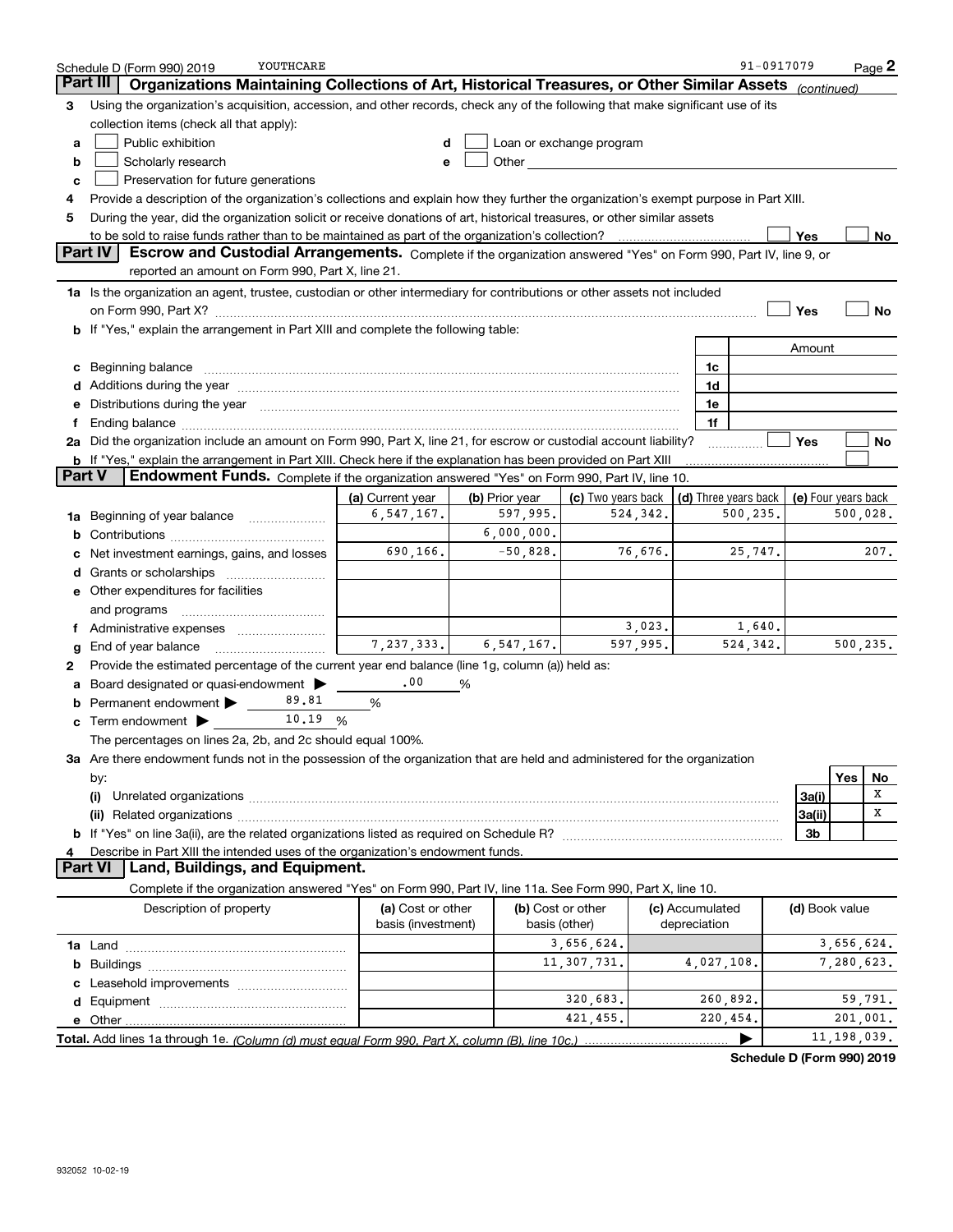### **Part VII Investments - Other Securities.**

Complete if the organization answered "Yes" on Form 990, Part IV, line 11b. See Form 990, Part X, line 12.

| (a) Description of security or category (including name of security)                          | (b) Book value | (c) Method of valuation: Cost or end-of-year market value |
|-----------------------------------------------------------------------------------------------|----------------|-----------------------------------------------------------|
| (1) Financial derivatives                                                                     |                |                                                           |
| (2) Closely held equity interests                                                             |                |                                                           |
| $(3)$ Other                                                                                   |                |                                                           |
| (A)                                                                                           |                |                                                           |
| (B)                                                                                           |                |                                                           |
| (C)                                                                                           |                |                                                           |
| (D)                                                                                           |                |                                                           |
| (E)                                                                                           |                |                                                           |
| (F)                                                                                           |                |                                                           |
| (G)                                                                                           |                |                                                           |
| (H)                                                                                           |                |                                                           |
| <b>Total.</b> (Col. (b) must equal Form 990, Part X, col. (B) line 12.) $\blacktriangleright$ |                |                                                           |

#### **Part VIII Investments - Program Related.**

Complete if the organization answered "Yes" on Form 990, Part IV, line 11c. See Form 990, Part X, line 13.

| (a) Description of investment                                                                 | (b) Book value | (c) Method of valuation: Cost or end-of-year market value |
|-----------------------------------------------------------------------------------------------|----------------|-----------------------------------------------------------|
| (1)                                                                                           |                |                                                           |
| (2)                                                                                           |                |                                                           |
| $\frac{1}{2}$                                                                                 |                |                                                           |
| (4)                                                                                           |                |                                                           |
| $\left(5\right)$                                                                              |                |                                                           |
| (6)                                                                                           |                |                                                           |
| (7)                                                                                           |                |                                                           |
| (8)                                                                                           |                |                                                           |
| (9)                                                                                           |                |                                                           |
| <b>Total.</b> (Col. (b) must equal Form 990, Part X, col. (B) line 13.) $\blacktriangleright$ |                |                                                           |

#### **Part IX Other Assets.**

Complete if the organization answered "Yes" on Form 990, Part IV, line 11d. See Form 990, Part X, line 15.

| (a) Description                                                                                                   | (b) Book value |
|-------------------------------------------------------------------------------------------------------------------|----------------|
| (1)                                                                                                               |                |
| (2)                                                                                                               |                |
| (3)                                                                                                               |                |
| (4)                                                                                                               |                |
| (5)                                                                                                               |                |
| (6)                                                                                                               |                |
| (7)                                                                                                               |                |
| (8)                                                                                                               |                |
| (9)                                                                                                               |                |
|                                                                                                                   |                |
| <b>Other Liabilities.</b><br>Part X                                                                               |                |
| Complete if the organization answered "Yes" on Form 990, Part IV, line 11e or 11f. See Form 990, Part X, line 25. |                |

| 1.  | (a) Description of liability | (b) Book value |
|-----|------------------------------|----------------|
| (1) | Federal income taxes         |                |
| (2) | CAPITAL LEASE OBLIGATION     | 76,538.        |
| (3) |                              |                |
| (4) |                              |                |
| (5) |                              |                |
| (6) |                              |                |
| (7) |                              |                |
| (8) |                              |                |
| (9) |                              |                |
|     |                              | 76,538.        |

**Total.**  *(Column (b) must equal Form 990, Part X, col. (B) line 25.)*

**2.** Liability for uncertain tax positions. In Part XIII, provide the text of the footnote to the organization's financial statements that reports the organization's liability for uncertain tax positions under FASB ASC 740. Check here if the text of the footnote has been provided in Part XIII

 $\mathcal{L}^{\text{max}}$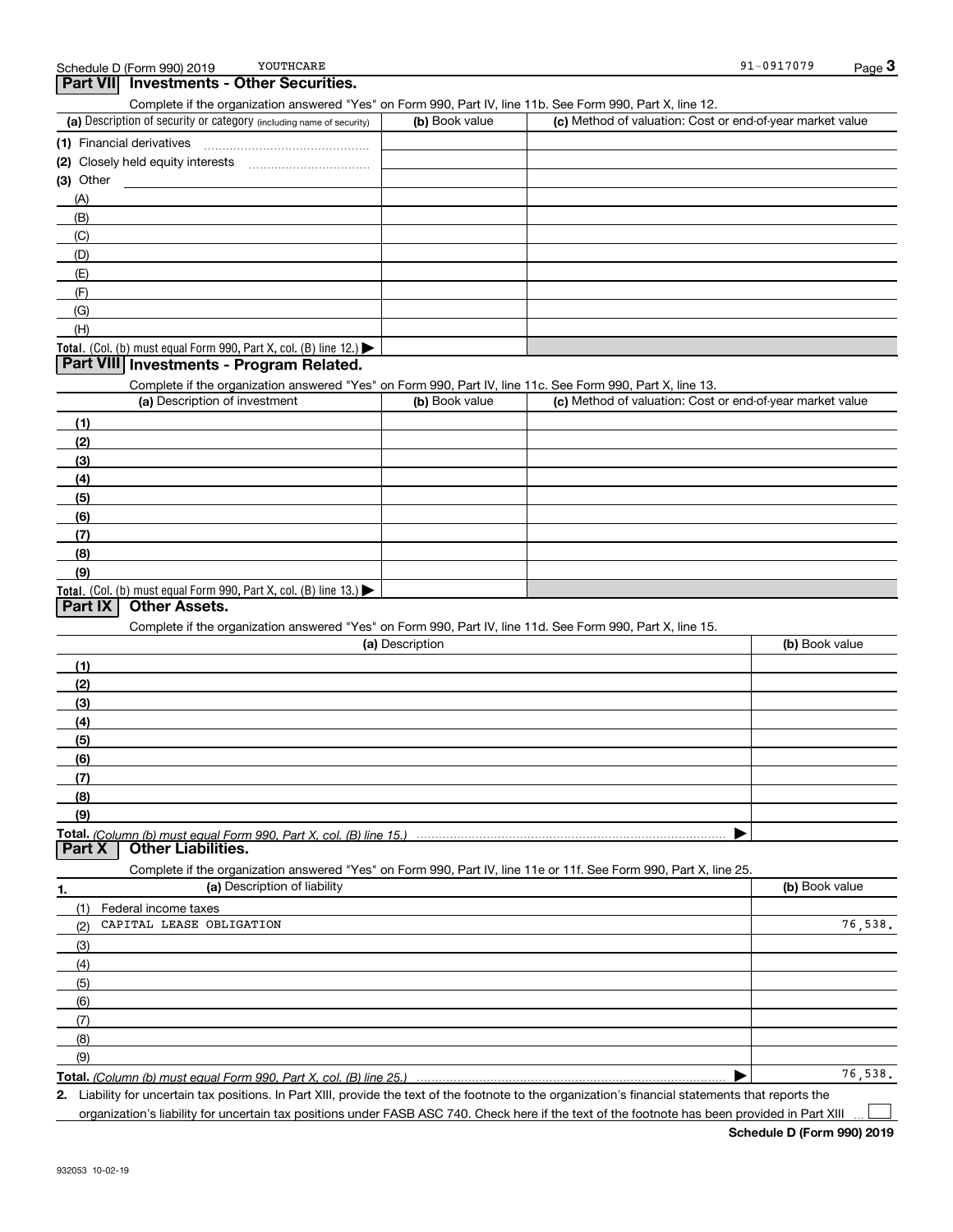|    | a Net unrealized gains (losses) on investments [111] [12] Net unrealized gains (losses) on investments [11] $\cdot$ | 2a             | 564,795.   |                |                            |
|----|---------------------------------------------------------------------------------------------------------------------|----------------|------------|----------------|----------------------------|
| b  |                                                                                                                     | 2 <sub>b</sub> | 68,771.    |                |                            |
| с  |                                                                                                                     | 2c             |            |                |                            |
| d  |                                                                                                                     | 2d             | $-40,832.$ |                |                            |
| е  | Add lines 2a through 2d                                                                                             |                |            | 2e             | 592,734.                   |
| з  |                                                                                                                     |                |            | 3              | 16,957,343.                |
| 4  | Amounts included on Form 990, Part VIII, line 12, but not on line 1:                                                |                |            |                |                            |
| а  |                                                                                                                     | 4a             |            |                |                            |
| b  |                                                                                                                     | 4b             | $-11,404.$ |                |                            |
|    | c Add lines 4a and 4b                                                                                               |                |            | 4c             | $-11,404.$                 |
| 5  |                                                                                                                     |                |            | 5              | 16,945,939.                |
|    | Part XII   Reconciliation of Expenses per Audited Financial Statements With Expenses per Return.                    |                |            |                |                            |
|    | Complete if the organization answered "Yes" on Form 990, Part IV, line 12a.                                         |                |            |                |                            |
| 1  |                                                                                                                     |                |            | $\blacksquare$ | 16,367,885.                |
| 2  | Amounts included on line 1 but not on Form 990, Part IX, line 25:                                                   |                |            |                |                            |
| а  |                                                                                                                     | 2a             | 87,684.    |                |                            |
| b  |                                                                                                                     | 2 <sub>b</sub> |            |                |                            |
| с  |                                                                                                                     | 2 <sub>c</sub> |            |                |                            |
| d  |                                                                                                                     | 2d             | 11,404.    |                |                            |
|    | e Add lines 2a through 2d                                                                                           |                |            | 2e             | 99,088.                    |
| з  |                                                                                                                     |                |            | 3              | 16, 268, 797.              |
| 4  | Amounts included on Form 990, Part IX, line 25, but not on line 1:                                                  |                |            |                |                            |
| а  |                                                                                                                     | 4a             | 40,832.    |                |                            |
| b  | Other (Describe in Part XIII.) <b>Construction Contract Construction</b> [100]                                      | 4b             |            |                |                            |
|    | c Add lines 4a and 4b                                                                                               |                |            | 4c             | 40,832.                    |
| 5. |                                                                                                                     |                |            | 5              | 16,309,629.                |
|    | Part XIII Supplemental Information.                                                                                 |                |            |                |                            |
|    | PART V, LINE 4:<br>THE ENDOWMENT FUND WAS ESTABLISHED FOR GENERAL SUPPORT OF OPERATIONS.                            |                |            |                |                            |
|    | PART XI, LINE 2D - OTHER ADJUSTMENTS:                                                                               |                |            |                |                            |
|    | INVESTMENT EXPENSES                                                                                                 | $-40,832.$     |            |                |                            |
|    | PART XI, LINE 4B - OTHER ADJUSTMENTS:                                                                               |                |            |                |                            |
|    | SPECIAL EVENT DEDUCTIONS                                                                                            | $-11,404.$     |            |                |                            |
|    | PART XII, LINE 2D - OTHER ADJUSTMENTS:                                                                              |                |            |                |                            |
|    | SPECIAL EVENT DEDUCTIONS                                                                                            | 11,404.        |            |                |                            |
|    | 932054 10-02-19                                                                                                     |                |            |                | Schedule D (Form 990) 2019 |
|    |                                                                                                                     |                |            |                |                            |

Schedule D (Form 990) 2019 YOUTHCARE Page 4

**Part XI Reconciliation of Revenue per Audited Financial Statements With Revenue per Return.** 

**1**

91-0917079

17,550,077.

**1**Total revenue, gains, and other support per audited financial statements **2**Amounts included on line 1 but not on Form 990, Part VIII, line 12:

YOUTHCARE

Complete if the organization answered "Yes" on Form 990, Part IV, line 12a.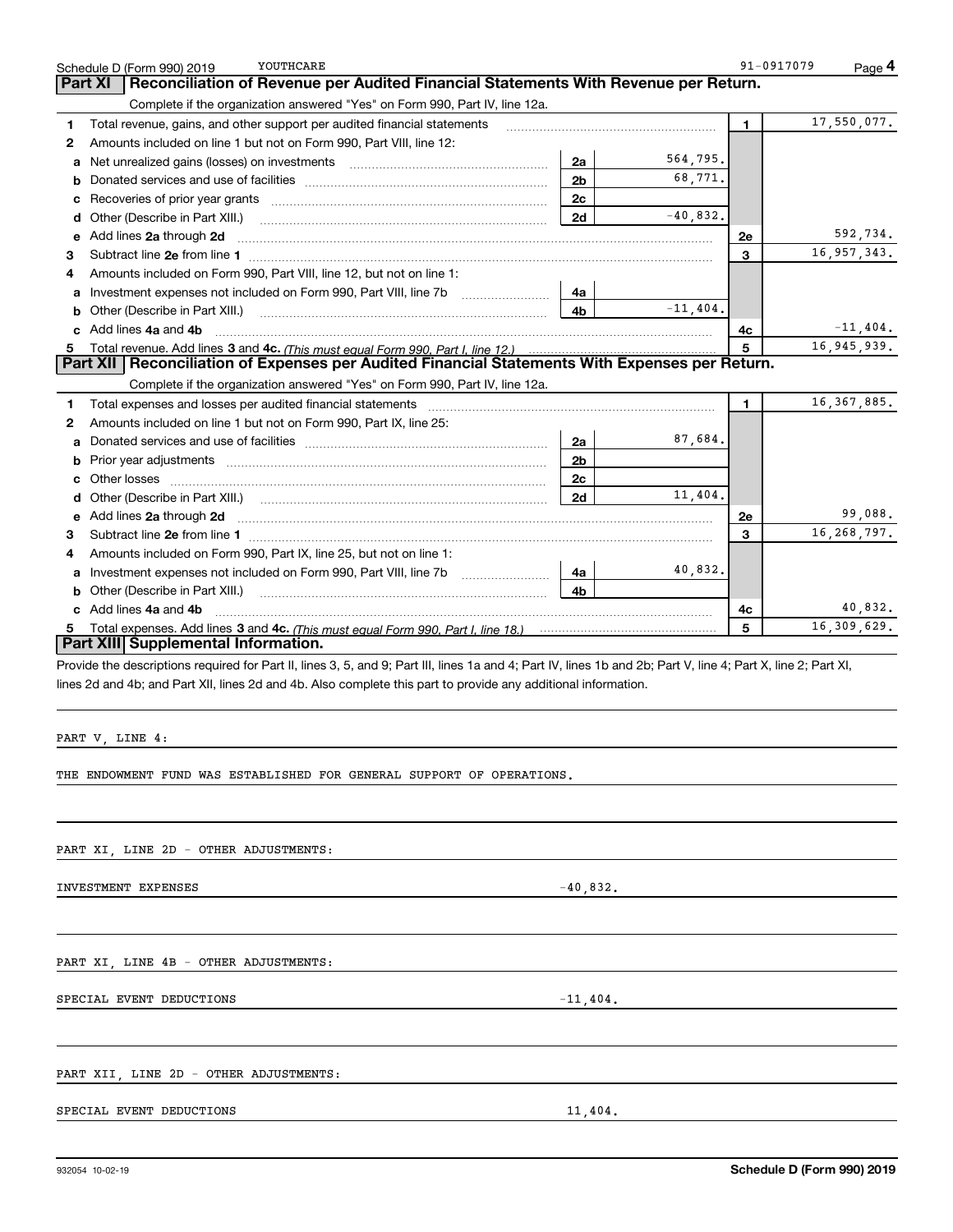| <b>Part XIII Supplemental Information</b> (continued) |  |  |  |
|-------------------------------------------------------|--|--|--|
|                                                       |  |  |  |
|                                                       |  |  |  |
|                                                       |  |  |  |
|                                                       |  |  |  |
|                                                       |  |  |  |
|                                                       |  |  |  |
|                                                       |  |  |  |
|                                                       |  |  |  |
|                                                       |  |  |  |
|                                                       |  |  |  |
|                                                       |  |  |  |
|                                                       |  |  |  |
|                                                       |  |  |  |
|                                                       |  |  |  |
|                                                       |  |  |  |
|                                                       |  |  |  |
|                                                       |  |  |  |
|                                                       |  |  |  |
|                                                       |  |  |  |
|                                                       |  |  |  |
|                                                       |  |  |  |
|                                                       |  |  |  |
|                                                       |  |  |  |
|                                                       |  |  |  |
|                                                       |  |  |  |
|                                                       |  |  |  |
|                                                       |  |  |  |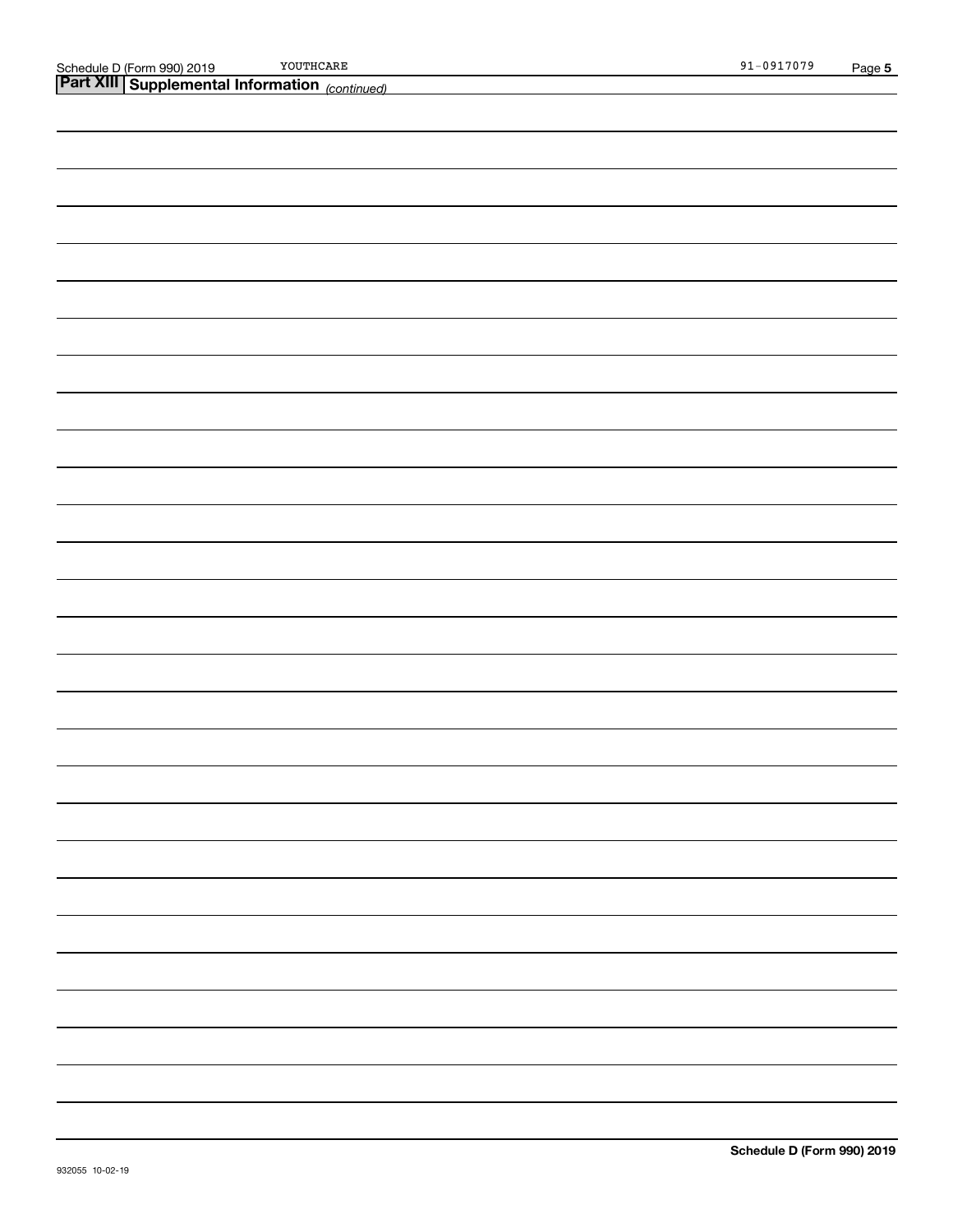| <b>SCHEDULE G</b>                                                                                                                                                |                                                                                                                                                                                                                                                                     | <b>Supplemental Information Regarding Fundraising or Gaming Activities</b>                                                                                                                                                                                                                                                                                                                                                                                                                                                                                               |     |    |                                                                            |                                                         |            | OMB No. 1545-0047                                   |
|------------------------------------------------------------------------------------------------------------------------------------------------------------------|---------------------------------------------------------------------------------------------------------------------------------------------------------------------------------------------------------------------------------------------------------------------|--------------------------------------------------------------------------------------------------------------------------------------------------------------------------------------------------------------------------------------------------------------------------------------------------------------------------------------------------------------------------------------------------------------------------------------------------------------------------------------------------------------------------------------------------------------------------|-----|----|----------------------------------------------------------------------------|---------------------------------------------------------|------------|-----------------------------------------------------|
| (Form 990 or 990-EZ)                                                                                                                                             | Complete if the organization answered "Yes" on Form 990, Part IV, line 17, 18, or 19, or if the<br>organization entered more than \$15,000 on Form 990-EZ, line 6a.                                                                                                 |                                                                                                                                                                                                                                                                                                                                                                                                                                                                                                                                                                          |     |    |                                                                            |                                                         |            |                                                     |
| Department of the Treasury                                                                                                                                       |                                                                                                                                                                                                                                                                     | Attach to Form 990 or Form 990-EZ.                                                                                                                                                                                                                                                                                                                                                                                                                                                                                                                                       |     |    |                                                                            |                                                         |            | <b>Open to Public</b>                               |
| Internal Revenue Service<br>Name of the organization                                                                                                             |                                                                                                                                                                                                                                                                     | Go to www.irs.gov/Form990 for instructions and the latest information.                                                                                                                                                                                                                                                                                                                                                                                                                                                                                                   |     |    |                                                                            |                                                         |            | Inspection<br><b>Employer identification number</b> |
|                                                                                                                                                                  | YOUTHCARE                                                                                                                                                                                                                                                           |                                                                                                                                                                                                                                                                                                                                                                                                                                                                                                                                                                          |     |    |                                                                            |                                                         | 91-0917079 |                                                     |
| Part I                                                                                                                                                           |                                                                                                                                                                                                                                                                     | Fundraising Activities. Complete if the organization answered "Yes" on Form 990, Part IV, line 17. Form 990-EZ filers are not                                                                                                                                                                                                                                                                                                                                                                                                                                            |     |    |                                                                            |                                                         |            |                                                     |
|                                                                                                                                                                  | required to complete this part.                                                                                                                                                                                                                                     |                                                                                                                                                                                                                                                                                                                                                                                                                                                                                                                                                                          |     |    |                                                                            |                                                         |            |                                                     |
| x<br>Mail solicitations<br>a<br>  x<br>b<br>Phone solicitations<br>c<br>  x<br>In-person solicitations<br>d<br>compensated at least \$5,000 by the organization. | Internet and email solicitations                                                                                                                                                                                                                                    | 1 Indicate whether the organization raised funds through any of the following activities. Check all that apply.<br>$e$   X  <br>X<br>f<br>Special fundraising events<br>$g \mid X$<br>2 a Did the organization have a written or oral agreement with any individual (including officers, directors, trustees, or<br>key employees listed in Form 990, Part VII) or entity in connection with professional fundraising services?<br>b If "Yes," list the 10 highest paid individuals or entities (fundraisers) pursuant to agreements under which the fundraiser is to be |     |    | Solicitation of non-government grants<br>Solicitation of government grants |                                                         | Yes        | x<br><b>No</b>                                      |
|                                                                                                                                                                  |                                                                                                                                                                                                                                                                     |                                                                                                                                                                                                                                                                                                                                                                                                                                                                                                                                                                          |     |    |                                                                            |                                                         |            |                                                     |
|                                                                                                                                                                  | (v) Amount paid<br>(iii) Did<br>fundraiser<br>(i) Name and address of individual<br>(iv) Gross receipts<br>to (or retained by)<br>(ii) Activity<br>have custody<br>from activity<br>or entity (fundraiser)<br>or control of<br>listed in col. (i)<br>contributions? |                                                                                                                                                                                                                                                                                                                                                                                                                                                                                                                                                                          |     |    | fundraiser                                                                 | (vi) Amount paid<br>to (or retained by)<br>organization |            |                                                     |
| CAMPBELL & COMPANY - 1200 6TH                                                                                                                                    |                                                                                                                                                                                                                                                                     | GENERAL FUNDRAISING                                                                                                                                                                                                                                                                                                                                                                                                                                                                                                                                                      | Yes | No |                                                                            |                                                         |            |                                                     |
| AVE #600, SEATTLE, WA 98101                                                                                                                                      |                                                                                                                                                                                                                                                                     | CONSULTING                                                                                                                                                                                                                                                                                                                                                                                                                                                                                                                                                               |     | X  | 0                                                                          |                                                         | 97,684.    | 0.                                                  |
|                                                                                                                                                                  |                                                                                                                                                                                                                                                                     |                                                                                                                                                                                                                                                                                                                                                                                                                                                                                                                                                                          |     |    |                                                                            |                                                         |            |                                                     |
|                                                                                                                                                                  |                                                                                                                                                                                                                                                                     |                                                                                                                                                                                                                                                                                                                                                                                                                                                                                                                                                                          |     |    |                                                                            |                                                         |            |                                                     |
|                                                                                                                                                                  |                                                                                                                                                                                                                                                                     |                                                                                                                                                                                                                                                                                                                                                                                                                                                                                                                                                                          |     |    |                                                                            |                                                         |            |                                                     |
|                                                                                                                                                                  |                                                                                                                                                                                                                                                                     |                                                                                                                                                                                                                                                                                                                                                                                                                                                                                                                                                                          |     |    |                                                                            |                                                         |            |                                                     |
|                                                                                                                                                                  |                                                                                                                                                                                                                                                                     |                                                                                                                                                                                                                                                                                                                                                                                                                                                                                                                                                                          |     |    |                                                                            |                                                         |            |                                                     |
|                                                                                                                                                                  |                                                                                                                                                                                                                                                                     |                                                                                                                                                                                                                                                                                                                                                                                                                                                                                                                                                                          |     |    |                                                                            |                                                         |            |                                                     |
|                                                                                                                                                                  |                                                                                                                                                                                                                                                                     |                                                                                                                                                                                                                                                                                                                                                                                                                                                                                                                                                                          |     |    |                                                                            |                                                         |            |                                                     |
|                                                                                                                                                                  |                                                                                                                                                                                                                                                                     |                                                                                                                                                                                                                                                                                                                                                                                                                                                                                                                                                                          |     |    |                                                                            |                                                         |            |                                                     |
|                                                                                                                                                                  |                                                                                                                                                                                                                                                                     |                                                                                                                                                                                                                                                                                                                                                                                                                                                                                                                                                                          |     |    |                                                                            |                                                         |            |                                                     |
|                                                                                                                                                                  |                                                                                                                                                                                                                                                                     |                                                                                                                                                                                                                                                                                                                                                                                                                                                                                                                                                                          |     |    |                                                                            |                                                         |            |                                                     |
|                                                                                                                                                                  |                                                                                                                                                                                                                                                                     |                                                                                                                                                                                                                                                                                                                                                                                                                                                                                                                                                                          |     |    |                                                                            |                                                         |            |                                                     |
|                                                                                                                                                                  |                                                                                                                                                                                                                                                                     |                                                                                                                                                                                                                                                                                                                                                                                                                                                                                                                                                                          |     |    |                                                                            |                                                         |            |                                                     |
|                                                                                                                                                                  |                                                                                                                                                                                                                                                                     |                                                                                                                                                                                                                                                                                                                                                                                                                                                                                                                                                                          |     |    |                                                                            |                                                         |            |                                                     |
|                                                                                                                                                                  |                                                                                                                                                                                                                                                                     |                                                                                                                                                                                                                                                                                                                                                                                                                                                                                                                                                                          |     |    |                                                                            |                                                         |            |                                                     |
| Total                                                                                                                                                            |                                                                                                                                                                                                                                                                     |                                                                                                                                                                                                                                                                                                                                                                                                                                                                                                                                                                          |     |    |                                                                            |                                                         | 97,684.    |                                                     |
| or licensing                                                                                                                                                     |                                                                                                                                                                                                                                                                     | 3 List all states in which the organization is registered or licensed to solicit contributions or has been notified it is exempt from registration                                                                                                                                                                                                                                                                                                                                                                                                                       |     |    |                                                                            |                                                         |            |                                                     |
| WA                                                                                                                                                               |                                                                                                                                                                                                                                                                     |                                                                                                                                                                                                                                                                                                                                                                                                                                                                                                                                                                          |     |    |                                                                            |                                                         |            |                                                     |
|                                                                                                                                                                  |                                                                                                                                                                                                                                                                     |                                                                                                                                                                                                                                                                                                                                                                                                                                                                                                                                                                          |     |    |                                                                            |                                                         |            |                                                     |
|                                                                                                                                                                  |                                                                                                                                                                                                                                                                     |                                                                                                                                                                                                                                                                                                                                                                                                                                                                                                                                                                          |     |    |                                                                            |                                                         |            |                                                     |
|                                                                                                                                                                  |                                                                                                                                                                                                                                                                     |                                                                                                                                                                                                                                                                                                                                                                                                                                                                                                                                                                          |     |    |                                                                            |                                                         |            |                                                     |
|                                                                                                                                                                  |                                                                                                                                                                                                                                                                     |                                                                                                                                                                                                                                                                                                                                                                                                                                                                                                                                                                          |     |    |                                                                            |                                                         |            |                                                     |
|                                                                                                                                                                  |                                                                                                                                                                                                                                                                     |                                                                                                                                                                                                                                                                                                                                                                                                                                                                                                                                                                          |     |    |                                                                            |                                                         |            |                                                     |
|                                                                                                                                                                  |                                                                                                                                                                                                                                                                     |                                                                                                                                                                                                                                                                                                                                                                                                                                                                                                                                                                          |     |    |                                                                            |                                                         |            |                                                     |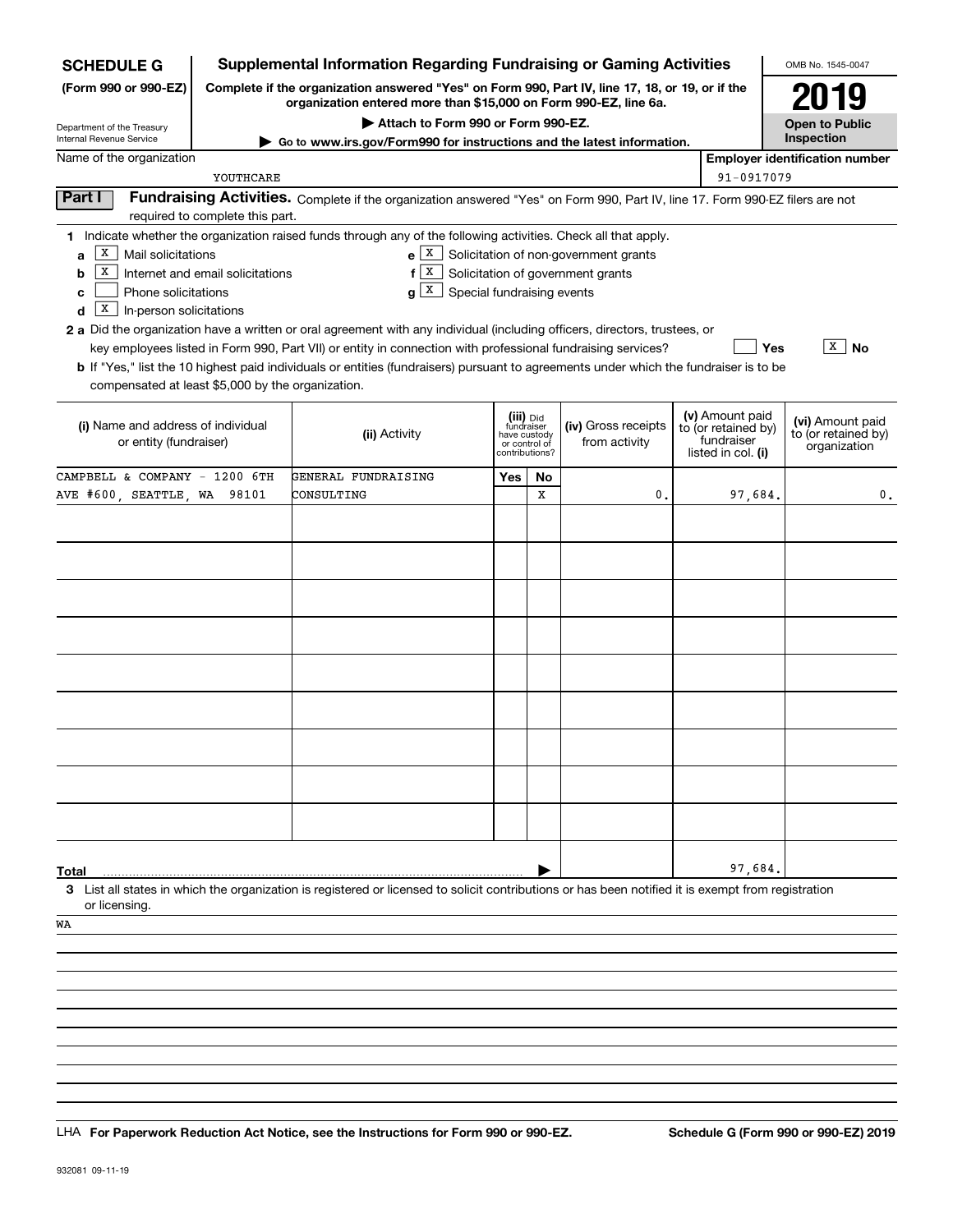#### Schedule G (Form 990 or 990-EZ) 2019 Page YOUTHCARE

**2** 91-0917079

**Part II** | Fundraising Events. Complete if the organization answered "Yes" on Form 990, Part IV, line 18, or reported more than \$15,000 of fundraising event contributions and gross income on Form 990-EZ, lines 1 and 6b. List events with gross receipts greater than \$5,000.

|                 |                                                                                                                      |                                                              | (a) Event #1<br>LUNCHEON | (b) Event $#2$ | (c) Other events<br><b>NONE</b> | (d) Total events<br>(add col. (a) through<br>col. (c) |  |  |
|-----------------|----------------------------------------------------------------------------------------------------------------------|--------------------------------------------------------------|--------------------------|----------------|---------------------------------|-------------------------------------------------------|--|--|
|                 |                                                                                                                      |                                                              | (event type)             | (event type)   | (total number)                  |                                                       |  |  |
| Revenue         |                                                                                                                      |                                                              | 825,958.                 |                |                                 | 825,958.                                              |  |  |
|                 | 2                                                                                                                    | Less: Contributions                                          | 780,406.                 |                |                                 | 780,406.                                              |  |  |
|                 | 3                                                                                                                    | Gross income (line 1 minus line 2)                           | 45,552.                  |                |                                 | 45,552.                                               |  |  |
|                 | 4                                                                                                                    |                                                              |                          |                |                                 |                                                       |  |  |
|                 | 5                                                                                                                    |                                                              |                          |                |                                 |                                                       |  |  |
|                 |                                                                                                                      |                                                              | 21, 137.                 |                |                                 | 21, 137.                                              |  |  |
| Direct Expenses |                                                                                                                      | Food and beverages                                           | 67,673.                  |                |                                 | 67,673.                                               |  |  |
|                 | 8                                                                                                                    |                                                              |                          |                |                                 |                                                       |  |  |
|                 | 9                                                                                                                    |                                                              | 11,904.                  |                |                                 | 11,904.                                               |  |  |
|                 | 10                                                                                                                   | Direct expense summary. Add lines 4 through 9 in column (d)  |                          |                |                                 | 100, 714.                                             |  |  |
|                 | 11                                                                                                                   | Net income summary. Subtract line 10 from line 3, column (d) |                          |                |                                 | $-55, 162.$                                           |  |  |
|                 | Part III<br>Gaming. Complete if the organization answered "Yes" on Form 990, Part IV, line 19, or reported more than |                                                              |                          |                |                                 |                                                       |  |  |

\$15,000 on Form 990-EZ, line 6a.

|                 |    |                                                                                                           | (a) Bingo | (b) Pull tabs/instant<br>bingo/progressive bingo | (c) Other gaming | (d) Total gaming (add<br>col. (a) through col. (c)) |
|-----------------|----|-----------------------------------------------------------------------------------------------------------|-----------|--------------------------------------------------|------------------|-----------------------------------------------------|
| Revenue         | 1. |                                                                                                           |           |                                                  |                  |                                                     |
|                 |    |                                                                                                           |           |                                                  |                  |                                                     |
|                 | 2  |                                                                                                           |           |                                                  |                  |                                                     |
| Direct Expenses | 3  |                                                                                                           |           |                                                  |                  |                                                     |
|                 | 4  |                                                                                                           |           |                                                  |                  |                                                     |
|                 | 5  |                                                                                                           |           |                                                  |                  |                                                     |
|                 |    |                                                                                                           | %         | Yes $\qquad \qquad \qquad$<br>%                  | Yes<br>%         |                                                     |
|                 | 6  |                                                                                                           | <b>No</b> | <b>No</b>                                        | <b>No</b>        |                                                     |
|                 |    | Direct expense summary. Add lines 2 through 5 in column (d)                                               |           |                                                  | ▶                |                                                     |
|                 | 8  |                                                                                                           |           |                                                  |                  |                                                     |
| 9               |    | Enter the state(s) in which the organization conducts gaming activities:                                  |           |                                                  |                  |                                                     |
|                 |    |                                                                                                           |           |                                                  |                  | Yes<br><b>No</b>                                    |
|                 |    |                                                                                                           |           |                                                  |                  |                                                     |
|                 |    |                                                                                                           |           |                                                  |                  |                                                     |
|                 |    | 10a Were any of the organization's gaming licenses revoked, suspended, or terminated during the tax year? |           |                                                  |                  | Yes<br><b>No</b>                                    |
|                 |    |                                                                                                           |           |                                                  |                  |                                                     |
|                 |    |                                                                                                           |           |                                                  |                  |                                                     |
|                 |    |                                                                                                           |           |                                                  |                  |                                                     |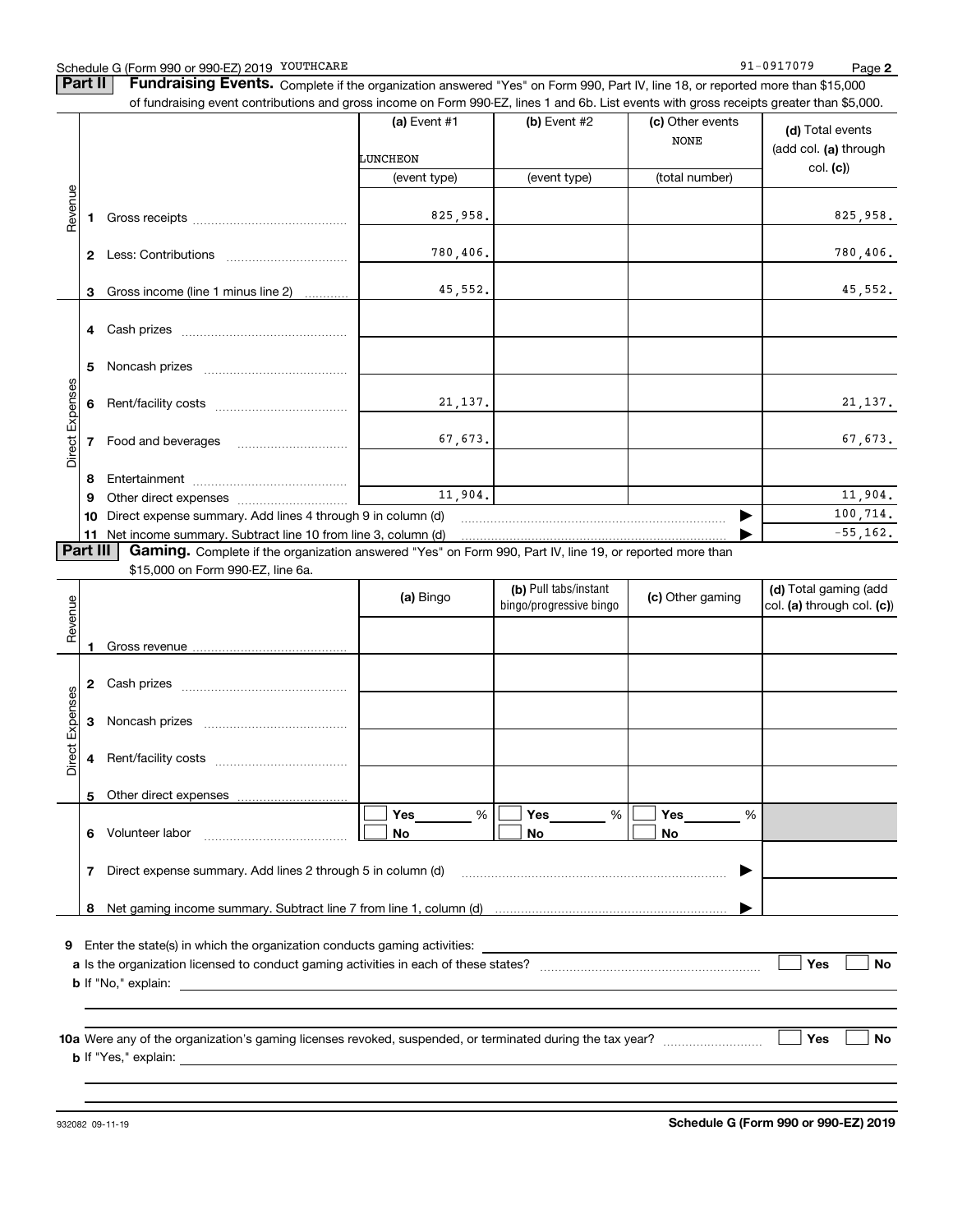| Schedule G (Form 990 or 990-EZ) 2019 YOUTHCARE                                                                                                                                                                                                                                                                 | 91-0917079  |     | Page 3               |
|----------------------------------------------------------------------------------------------------------------------------------------------------------------------------------------------------------------------------------------------------------------------------------------------------------------|-------------|-----|----------------------|
|                                                                                                                                                                                                                                                                                                                | │ Yes       |     | No                   |
| 12 Is the organization a grantor, beneficiary or trustee of a trust, or a member of a partnership or other entity formed                                                                                                                                                                                       |             |     |                      |
|                                                                                                                                                                                                                                                                                                                | $\vert$ Yes |     | No                   |
| 13 Indicate the percentage of gaming activity conducted in:                                                                                                                                                                                                                                                    |             |     |                      |
|                                                                                                                                                                                                                                                                                                                | 13а         |     | %                    |
| <b>b</b> An outside facility <b>contained and the contract of the contract of the contract of the contract of the contract of the contract of the contract of the contract of the contract of the contract of the contract of the con</b>                                                                      | 13b         |     | $\frac{0}{0}$        |
| 14 Enter the name and address of the person who prepares the organization's gaming/special events books and records:                                                                                                                                                                                           |             |     |                      |
| Name $\sum_{n=1}^{\infty}$ and $\sum_{n=1}^{\infty}$ and $\sum_{n=1}^{\infty}$ and $\sum_{n=1}^{\infty}$ and $\sum_{n=1}^{\infty}$ and $\sum_{n=1}^{\infty}$ and $\sum_{n=1}^{\infty}$ and $\sum_{n=1}^{\infty}$ and $\sum_{n=1}^{\infty}$ and $\sum_{n=1}^{\infty}$ and $\sum_{n=1}^{\infty}$ and $\sum_{n=1$ |             |     |                      |
|                                                                                                                                                                                                                                                                                                                |             |     |                      |
| 15a Does the organization have a contract with a third party from whom the organization receives gaming revenue?                                                                                                                                                                                               |             | Yes | No                   |
|                                                                                                                                                                                                                                                                                                                |             |     |                      |
| c If "Yes," enter name and address of the third party:                                                                                                                                                                                                                                                         |             |     |                      |
| Name $\sum_{n=1}^{\infty}$                                                                                                                                                                                                                                                                                     |             |     |                      |
|                                                                                                                                                                                                                                                                                                                |             |     |                      |
| <b>16</b> Gaming manager information:                                                                                                                                                                                                                                                                          |             |     |                      |
|                                                                                                                                                                                                                                                                                                                |             |     |                      |
|                                                                                                                                                                                                                                                                                                                |             |     |                      |
| Gaming manager compensation > \$                                                                                                                                                                                                                                                                               |             |     |                      |
|                                                                                                                                                                                                                                                                                                                |             |     |                      |
|                                                                                                                                                                                                                                                                                                                |             |     |                      |
| Employee<br>Director/officer<br>Independent contractor                                                                                                                                                                                                                                                         |             |     |                      |
| 17 Mandatory distributions:                                                                                                                                                                                                                                                                                    |             |     |                      |
| a Is the organization required under state law to make charitable distributions from the gaming proceeds to                                                                                                                                                                                                    |             |     |                      |
| retain the state gaming license?                                                                                                                                                                                                                                                                               |             |     | $\Box$ Yes $\Box$ No |
| <b>b</b> Enter the amount of distributions required under state law to be distributed to other exempt organizations or spent in the                                                                                                                                                                            |             |     |                      |
| organization's own exempt activities during the tax year $\triangleright$ \$                                                                                                                                                                                                                                   |             |     |                      |
| <b>Part IV</b><br>Supplemental Information. Provide the explanations required by Part I, line 2b, columns (iii) and (v); and Part III, lines 9, 9b, 10b,<br>15b, 15c, 16, and 17b, as applicable. Also provide any additional information. See instructions.                                                   |             |     |                      |
| SCHEDULE G, PART I, LINE 2B, LIST OF TEN HIGHEST PAID FUNDRAISERS:                                                                                                                                                                                                                                             |             |     |                      |
|                                                                                                                                                                                                                                                                                                                |             |     |                      |
|                                                                                                                                                                                                                                                                                                                |             |     |                      |
| (I) NAME OF FUNDRAISER: CAMPBELL & COMPANY                                                                                                                                                                                                                                                                     |             |     |                      |
| (I) ADDRESS OF FUNDRAISER: 1200 6TH AVE #600, SEATTLE, WA<br>98101                                                                                                                                                                                                                                             |             |     |                      |
|                                                                                                                                                                                                                                                                                                                |             |     |                      |
| PART I, LINE 2B, COLUMN (V):                                                                                                                                                                                                                                                                                   |             |     |                      |
| GENERAL FUNDRAISING CONSULTING                                                                                                                                                                                                                                                                                 |             |     |                      |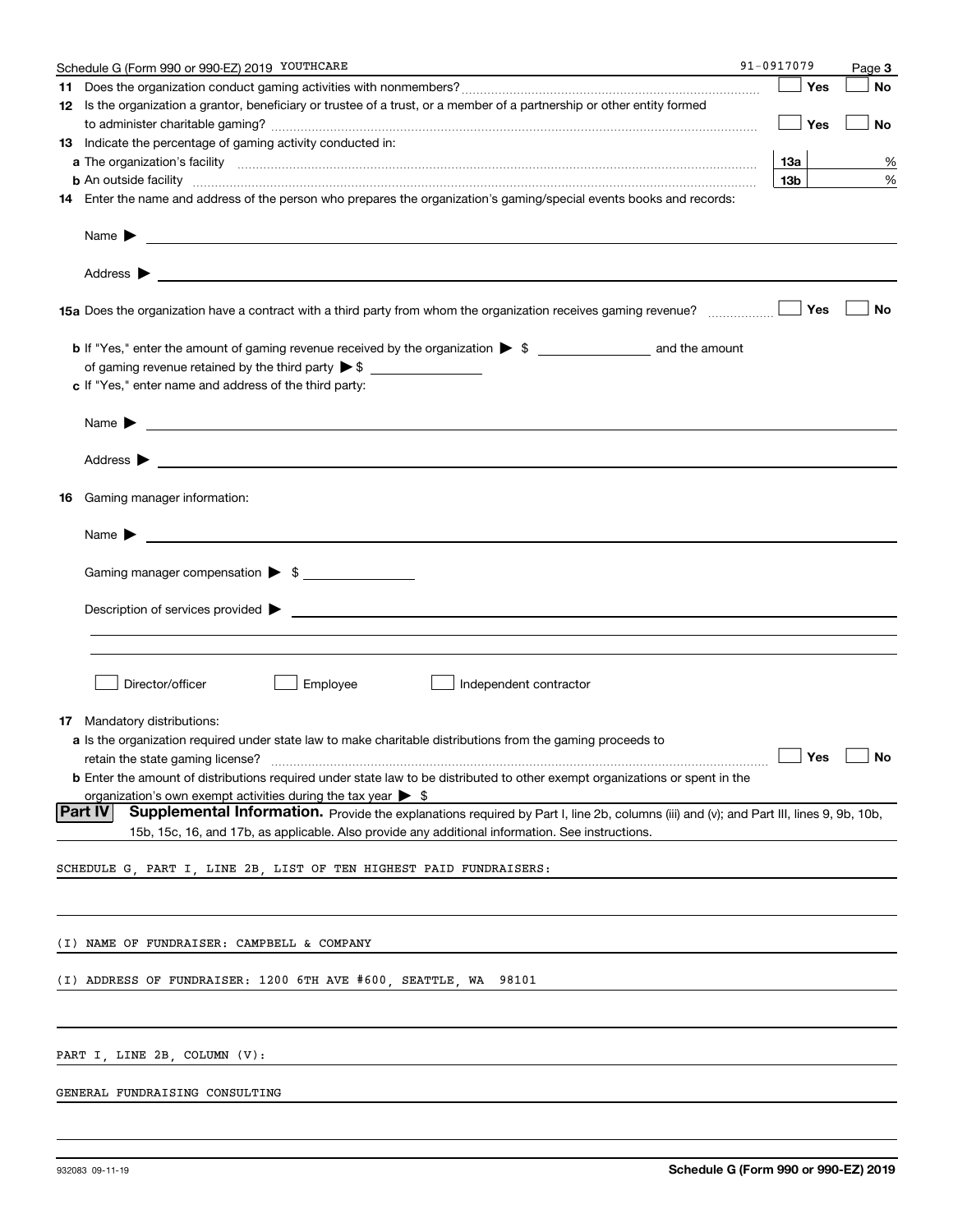| <b>Part IV   Supplemental Information</b> (continued) |
|-------------------------------------------------------|
|                                                       |
|                                                       |
|                                                       |
|                                                       |
|                                                       |
|                                                       |
|                                                       |
|                                                       |
|                                                       |
|                                                       |
|                                                       |
|                                                       |
|                                                       |
|                                                       |
|                                                       |
|                                                       |
|                                                       |
|                                                       |
|                                                       |
|                                                       |
|                                                       |
|                                                       |
|                                                       |
|                                                       |
|                                                       |
|                                                       |
|                                                       |
|                                                       |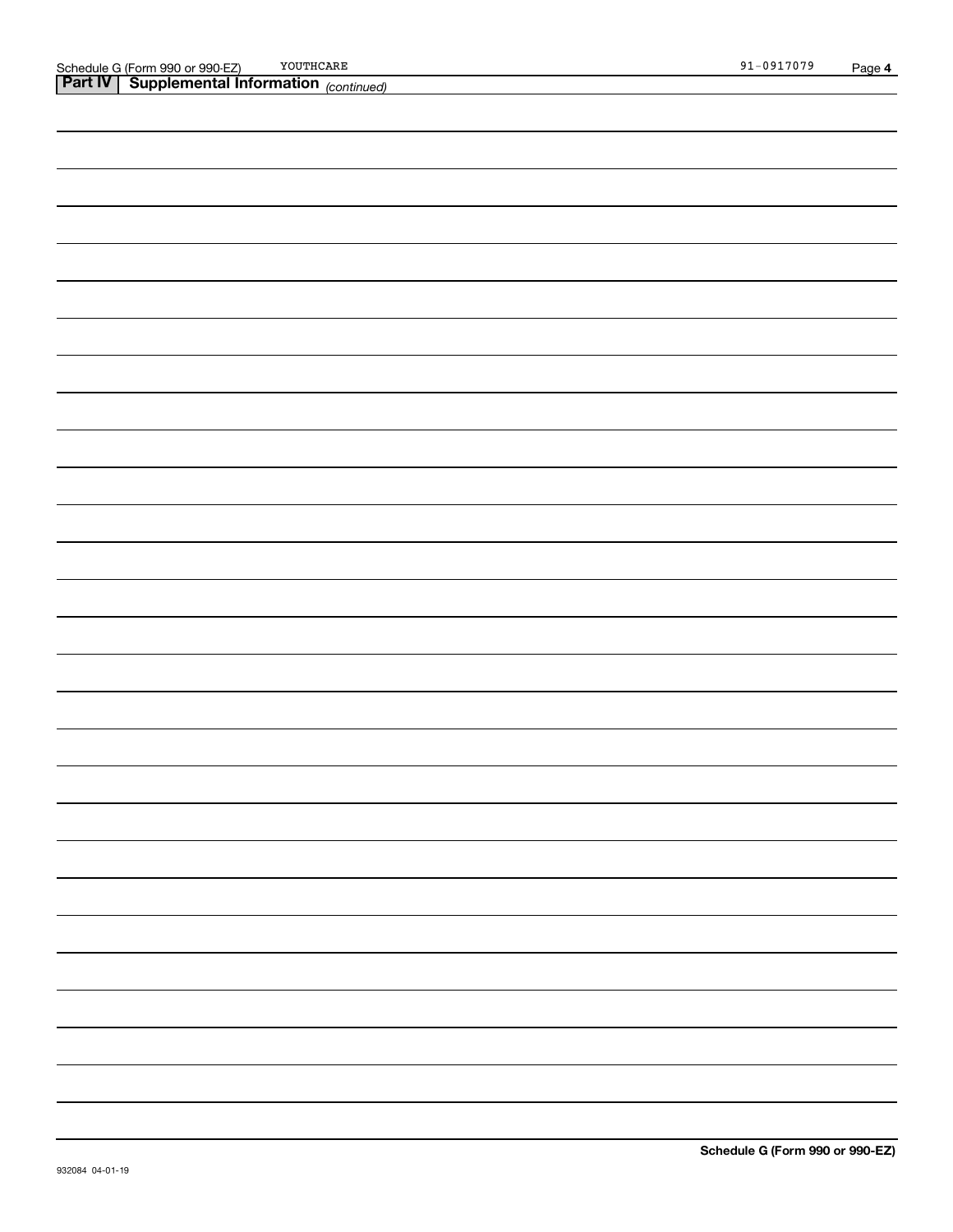|    | <b>Compensation Information</b><br><b>SCHEDULE J</b>                                                                                                                                                 |                                                                                                              |                                                                                                                                                                                                                                      |                                       | OMB No. 1545-0047          |     |    |  |  |
|----|------------------------------------------------------------------------------------------------------------------------------------------------------------------------------------------------------|--------------------------------------------------------------------------------------------------------------|--------------------------------------------------------------------------------------------------------------------------------------------------------------------------------------------------------------------------------------|---------------------------------------|----------------------------|-----|----|--|--|
|    | (Form 990)                                                                                                                                                                                           |                                                                                                              | For certain Officers, Directors, Trustees, Key Employees, and Highest                                                                                                                                                                |                                       | 2019                       |     |    |  |  |
|    |                                                                                                                                                                                                      |                                                                                                              | <b>Compensated Employees</b>                                                                                                                                                                                                         |                                       |                            |     |    |  |  |
|    | Department of the Treasury                                                                                                                                                                           |                                                                                                              | Complete if the organization answered "Yes" on Form 990, Part IV, line 23.<br>Attach to Form 990.                                                                                                                                    |                                       | <b>Open to Public</b>      |     |    |  |  |
|    | Internal Revenue Service                                                                                                                                                                             |                                                                                                              | ► Go to www.irs.gov/Form990 for instructions and the latest information.                                                                                                                                                             |                                       | Inspection                 |     |    |  |  |
|    | Name of the organization                                                                                                                                                                             |                                                                                                              |                                                                                                                                                                                                                                      | <b>Employer identification number</b> |                            |     |    |  |  |
|    |                                                                                                                                                                                                      | YOUTHCARE                                                                                                    |                                                                                                                                                                                                                                      |                                       | 91-0917079                 |     |    |  |  |
|    | Part I                                                                                                                                                                                               | <b>Questions Regarding Compensation</b>                                                                      |                                                                                                                                                                                                                                      |                                       |                            |     |    |  |  |
|    |                                                                                                                                                                                                      |                                                                                                              |                                                                                                                                                                                                                                      |                                       |                            | Yes | No |  |  |
|    |                                                                                                                                                                                                      |                                                                                                              | Check the appropriate box(es) if the organization provided any of the following to or for a person listed on Form 990,                                                                                                               |                                       |                            |     |    |  |  |
|    |                                                                                                                                                                                                      | Part VII, Section A, line 1a. Complete Part III to provide any relevant information regarding these items.   |                                                                                                                                                                                                                                      |                                       |                            |     |    |  |  |
|    | First-class or charter travel<br>Housing allowance or residence for personal use                                                                                                                     |                                                                                                              |                                                                                                                                                                                                                                      |                                       |                            |     |    |  |  |
|    | Travel for companions<br>Payments for business use of personal residence                                                                                                                             |                                                                                                              |                                                                                                                                                                                                                                      |                                       |                            |     |    |  |  |
|    |                                                                                                                                                                                                      | Tax indemnification and gross-up payments                                                                    | Health or social club dues or initiation fees                                                                                                                                                                                        |                                       |                            |     |    |  |  |
|    |                                                                                                                                                                                                      | Discretionary spending account                                                                               | Personal services (such as maid, chauffeur, chef)                                                                                                                                                                                    |                                       |                            |     |    |  |  |
|    |                                                                                                                                                                                                      |                                                                                                              |                                                                                                                                                                                                                                      |                                       |                            |     |    |  |  |
|    |                                                                                                                                                                                                      |                                                                                                              | <b>b</b> If any of the boxes on line 1a are checked, did the organization follow a written policy regarding payment or                                                                                                               |                                       |                            |     |    |  |  |
|    |                                                                                                                                                                                                      |                                                                                                              | reimbursement or provision of all of the expenses described above? If "No," complete Part III to explain                                                                                                                             |                                       | 1b                         |     |    |  |  |
| 2  |                                                                                                                                                                                                      |                                                                                                              | Did the organization require substantiation prior to reimbursing or allowing expenses incurred by all directors,                                                                                                                     |                                       |                            |     |    |  |  |
|    |                                                                                                                                                                                                      |                                                                                                              |                                                                                                                                                                                                                                      |                                       | $\mathbf{2}$               |     |    |  |  |
|    |                                                                                                                                                                                                      |                                                                                                              |                                                                                                                                                                                                                                      |                                       |                            |     |    |  |  |
| з  | Indicate which, if any, of the following the organization used to establish the compensation of the organization's                                                                                   |                                                                                                              |                                                                                                                                                                                                                                      |                                       |                            |     |    |  |  |
|    | CEO/Executive Director. Check all that apply. Do not check any boxes for methods used by a related organization to<br>establish compensation of the CEO/Executive Director, but explain in Part III. |                                                                                                              |                                                                                                                                                                                                                                      |                                       |                            |     |    |  |  |
|    | Compensation committee<br>X  <br>Written employment contract                                                                                                                                         |                                                                                                              |                                                                                                                                                                                                                                      |                                       |                            |     |    |  |  |
|    | х<br>X                                                                                                                                                                                               |                                                                                                              |                                                                                                                                                                                                                                      |                                       |                            |     |    |  |  |
|    | Compensation survey or study<br>Independent compensation consultant<br>Form 990 of other organizations<br>Approval by the board or compensation committee                                            |                                                                                                              |                                                                                                                                                                                                                                      |                                       |                            |     |    |  |  |
|    |                                                                                                                                                                                                      |                                                                                                              |                                                                                                                                                                                                                                      |                                       |                            |     |    |  |  |
| 4  |                                                                                                                                                                                                      | During the year, did any person listed on Form 990, Part VII, Section A, line 1a, with respect to the filing |                                                                                                                                                                                                                                      |                                       |                            |     |    |  |  |
|    | organization or a related organization:                                                                                                                                                              |                                                                                                              |                                                                                                                                                                                                                                      |                                       |                            |     |    |  |  |
| а  |                                                                                                                                                                                                      | Receive a severance payment or change-of-control payment?                                                    |                                                                                                                                                                                                                                      |                                       | 4a                         |     | Х  |  |  |
| b  |                                                                                                                                                                                                      |                                                                                                              |                                                                                                                                                                                                                                      |                                       | 4b                         |     | х  |  |  |
|    |                                                                                                                                                                                                      |                                                                                                              |                                                                                                                                                                                                                                      |                                       | 4c                         |     | х  |  |  |
|    | If "Yes" to any of lines 4a-c, list the persons and provide the applicable amounts for each item in Part III.                                                                                        |                                                                                                              |                                                                                                                                                                                                                                      |                                       |                            |     |    |  |  |
|    |                                                                                                                                                                                                      |                                                                                                              |                                                                                                                                                                                                                                      |                                       |                            |     |    |  |  |
|    |                                                                                                                                                                                                      | Only section 501(c)(3), 501(c)(4), and 501(c)(29) organizations must complete lines 5-9.                     |                                                                                                                                                                                                                                      |                                       |                            |     |    |  |  |
| 5  |                                                                                                                                                                                                      |                                                                                                              | For persons listed on Form 990, Part VII, Section A, line 1a, did the organization pay or accrue any compensation                                                                                                                    |                                       |                            |     |    |  |  |
|    | contingent on the revenues of:                                                                                                                                                                       |                                                                                                              |                                                                                                                                                                                                                                      |                                       |                            |     |    |  |  |
| a  |                                                                                                                                                                                                      |                                                                                                              | The organization? <b>With the contract of the contract of the contract of the contract of the contract of the contract of the contract of the contract of the contract of the contract of the contract of the contract of the co</b> |                                       | 5a                         |     | Х  |  |  |
|    |                                                                                                                                                                                                      |                                                                                                              |                                                                                                                                                                                                                                      |                                       | 5b                         |     | X  |  |  |
|    |                                                                                                                                                                                                      | If "Yes" on line 5a or 5b, describe in Part III.                                                             |                                                                                                                                                                                                                                      |                                       |                            |     |    |  |  |
| 6. |                                                                                                                                                                                                      |                                                                                                              | For persons listed on Form 990, Part VII, Section A, line 1a, did the organization pay or accrue any compensation                                                                                                                    |                                       |                            |     |    |  |  |
|    | contingent on the net earnings of:                                                                                                                                                                   |                                                                                                              |                                                                                                                                                                                                                                      |                                       |                            |     |    |  |  |
| a  |                                                                                                                                                                                                      |                                                                                                              |                                                                                                                                                                                                                                      |                                       | 6a                         |     | Х  |  |  |
|    |                                                                                                                                                                                                      |                                                                                                              |                                                                                                                                                                                                                                      |                                       | 6b                         |     | X  |  |  |
|    |                                                                                                                                                                                                      | If "Yes" on line 6a or 6b, describe in Part III.                                                             |                                                                                                                                                                                                                                      |                                       |                            |     |    |  |  |
|    |                                                                                                                                                                                                      |                                                                                                              | 7 For persons listed on Form 990, Part VII, Section A, line 1a, did the organization provide any nonfixed payments                                                                                                                   |                                       |                            |     |    |  |  |
|    |                                                                                                                                                                                                      |                                                                                                              |                                                                                                                                                                                                                                      |                                       | 7                          | Х   |    |  |  |
| 8  |                                                                                                                                                                                                      |                                                                                                              | Were any amounts reported on Form 990, Part VII, paid or accrued pursuant to a contract that was subject to the                                                                                                                      |                                       |                            |     |    |  |  |
|    |                                                                                                                                                                                                      | initial contract exception described in Regulations section 53.4958-4(a)(3)? If "Yes," describe in Part III  |                                                                                                                                                                                                                                      |                                       | 8                          |     | х  |  |  |
| 9  |                                                                                                                                                                                                      | If "Yes" on line 8, did the organization also follow the rebuttable presumption procedure described in       |                                                                                                                                                                                                                                      |                                       |                            |     |    |  |  |
|    |                                                                                                                                                                                                      |                                                                                                              |                                                                                                                                                                                                                                      |                                       | 9                          |     |    |  |  |
|    |                                                                                                                                                                                                      | LHA For Paperwork Reduction Act Notice, see the Instructions for Form 990.                                   |                                                                                                                                                                                                                                      |                                       | Schedule J (Form 990) 2019 |     |    |  |  |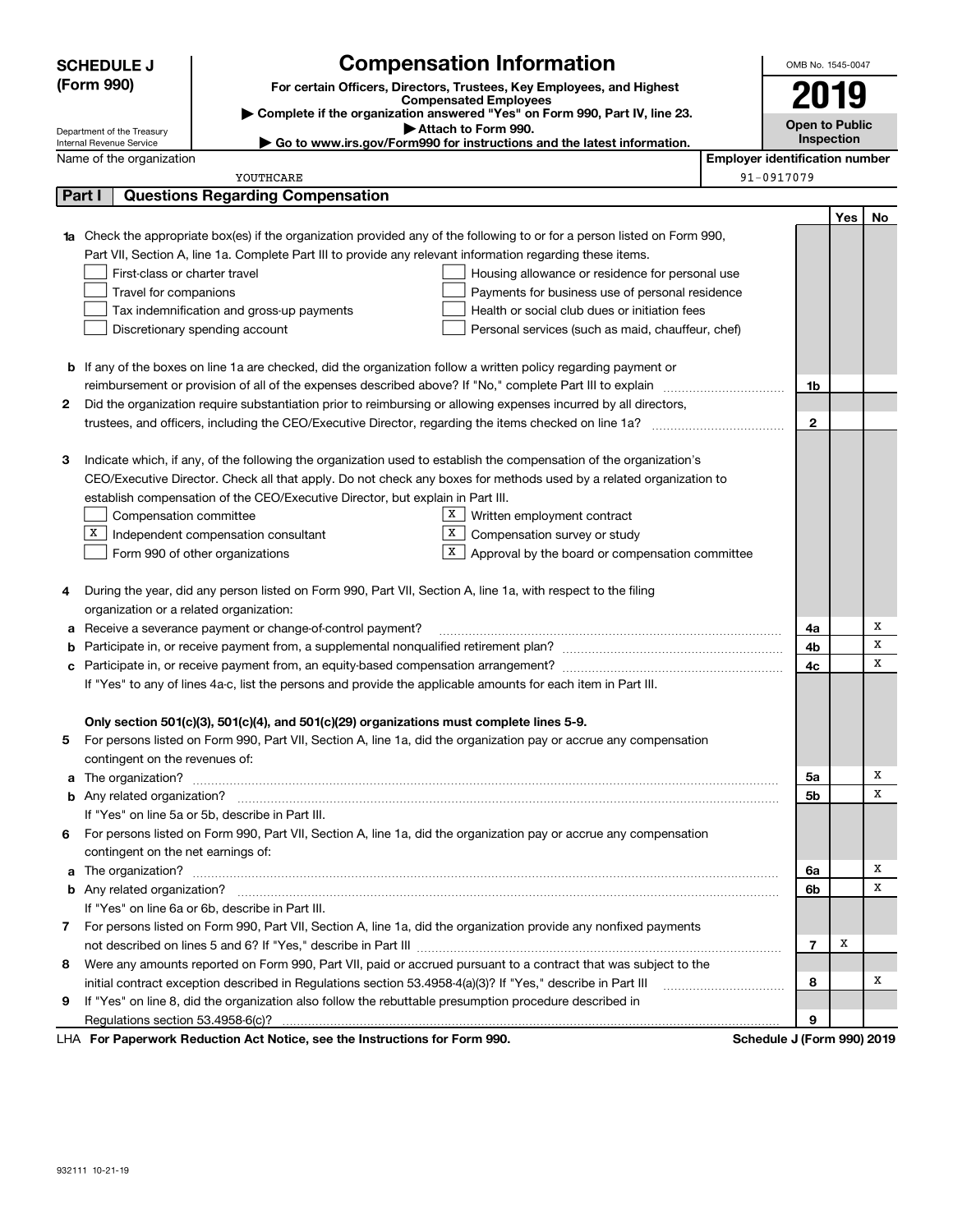#### 91-0917079

# **Part II Officers, Directors, Trustees, Key Employees, and Highest Compensated Employees.**  Schedule J (Form 990) 2019 Page Use duplicate copies if additional space is needed.

For each individual whose compensation must be reported on Schedule J, report compensation from the organization on row (i) and from related organizations, described in the instructions, on row (ii). Do not list any individuals that aren't listed on Form 990, Part VII.

**Note:**  The sum of columns (B)(i)-(iii) for each listed individual must equal the total amount of Form 990, Part VII, Section A, line 1a, applicable column (D) and (E) amounts for that individual.

| (A) Name and Title           |                              |                                                                                                    | (B) Breakdown of W-2 and/or 1099-MISC compensation |               | (C) Retirement and             | (D) Nontaxable  | (E) Total of columns | (F) Compensation                                           |  |
|------------------------------|------------------------------|----------------------------------------------------------------------------------------------------|----------------------------------------------------|---------------|--------------------------------|-----------------|----------------------|------------------------------------------------------------|--|
|                              |                              | (i) Base<br>(ii) Bonus &<br>(iii) Other<br>incentive<br>reportable<br>compensation<br>compensation |                                                    | compensation  | other deferred<br>compensation | benefits        | $(B)(i)-(D)$         | in column (B)<br>reported as deferred<br>on prior Form 990 |  |
| MELINDA GIOVENGO, PHD<br>(1) | (i)                          | 164,510.                                                                                           | 3,500.                                             | $\mathbf 0$ . | 6,802.                         | 6,661.          | 181,473.             | $\mathbf 0$ .                                              |  |
| CHIEF EXECUTIVE OFFICER      | <u>(ii)</u>                  | $\mathbf 0$ .                                                                                      | $\mathsf{0}$ .                                     | $\mathbf 0$ . | $\mathfrak o$ .                | $\mathfrak o$ . | $\mathfrak o$ .      | $\mathbf 0$ .                                              |  |
|                              | $\qquad \qquad \textbf{(i)}$ |                                                                                                    |                                                    |               |                                |                 |                      |                                                            |  |
|                              | <u>(ii)</u>                  |                                                                                                    |                                                    |               |                                |                 |                      |                                                            |  |
|                              | $(\sf{i})$                   |                                                                                                    |                                                    |               |                                |                 |                      |                                                            |  |
|                              | (ii)                         |                                                                                                    |                                                    |               |                                |                 |                      |                                                            |  |
|                              | (i)                          |                                                                                                    |                                                    |               |                                |                 |                      |                                                            |  |
|                              | <u>(ii)</u>                  |                                                                                                    |                                                    |               |                                |                 |                      |                                                            |  |
|                              | (i)                          |                                                                                                    |                                                    |               |                                |                 |                      |                                                            |  |
|                              | <u>(ii)</u>                  |                                                                                                    |                                                    |               |                                |                 |                      |                                                            |  |
|                              | (i)                          |                                                                                                    |                                                    |               |                                |                 |                      |                                                            |  |
|                              | <u>(ii)</u>                  |                                                                                                    |                                                    |               |                                |                 |                      |                                                            |  |
|                              | (i)                          |                                                                                                    |                                                    |               |                                |                 |                      |                                                            |  |
|                              | (ii)                         |                                                                                                    |                                                    |               |                                |                 |                      |                                                            |  |
|                              | (i)                          |                                                                                                    |                                                    |               |                                |                 |                      |                                                            |  |
|                              | <u>(ii)</u>                  |                                                                                                    |                                                    |               |                                |                 |                      |                                                            |  |
|                              | (i)                          |                                                                                                    |                                                    |               |                                |                 |                      |                                                            |  |
|                              | <u>(ii)</u>                  |                                                                                                    |                                                    |               |                                |                 |                      |                                                            |  |
|                              | (i)                          |                                                                                                    |                                                    |               |                                |                 |                      |                                                            |  |
|                              | <u>(ii)</u>                  |                                                                                                    |                                                    |               |                                |                 |                      |                                                            |  |
|                              | (i)                          |                                                                                                    |                                                    |               |                                |                 |                      |                                                            |  |
|                              | <u>(ii)</u>                  |                                                                                                    |                                                    |               |                                |                 |                      |                                                            |  |
|                              | (i)<br>(ii)                  |                                                                                                    |                                                    |               |                                |                 |                      |                                                            |  |
|                              | (i)                          |                                                                                                    |                                                    |               |                                |                 |                      |                                                            |  |
|                              | <u>(ii)</u>                  |                                                                                                    |                                                    |               |                                |                 |                      |                                                            |  |
|                              | (i)                          |                                                                                                    |                                                    |               |                                |                 |                      |                                                            |  |
|                              | <u>(ii)</u>                  |                                                                                                    |                                                    |               |                                |                 |                      |                                                            |  |
|                              | (i)                          |                                                                                                    |                                                    |               |                                |                 |                      |                                                            |  |
|                              | <u>(ii)</u>                  |                                                                                                    |                                                    |               |                                |                 |                      |                                                            |  |
|                              | (i)                          |                                                                                                    |                                                    |               |                                |                 |                      |                                                            |  |
|                              | $\overline{}}$               |                                                                                                    |                                                    |               |                                |                 |                      |                                                            |  |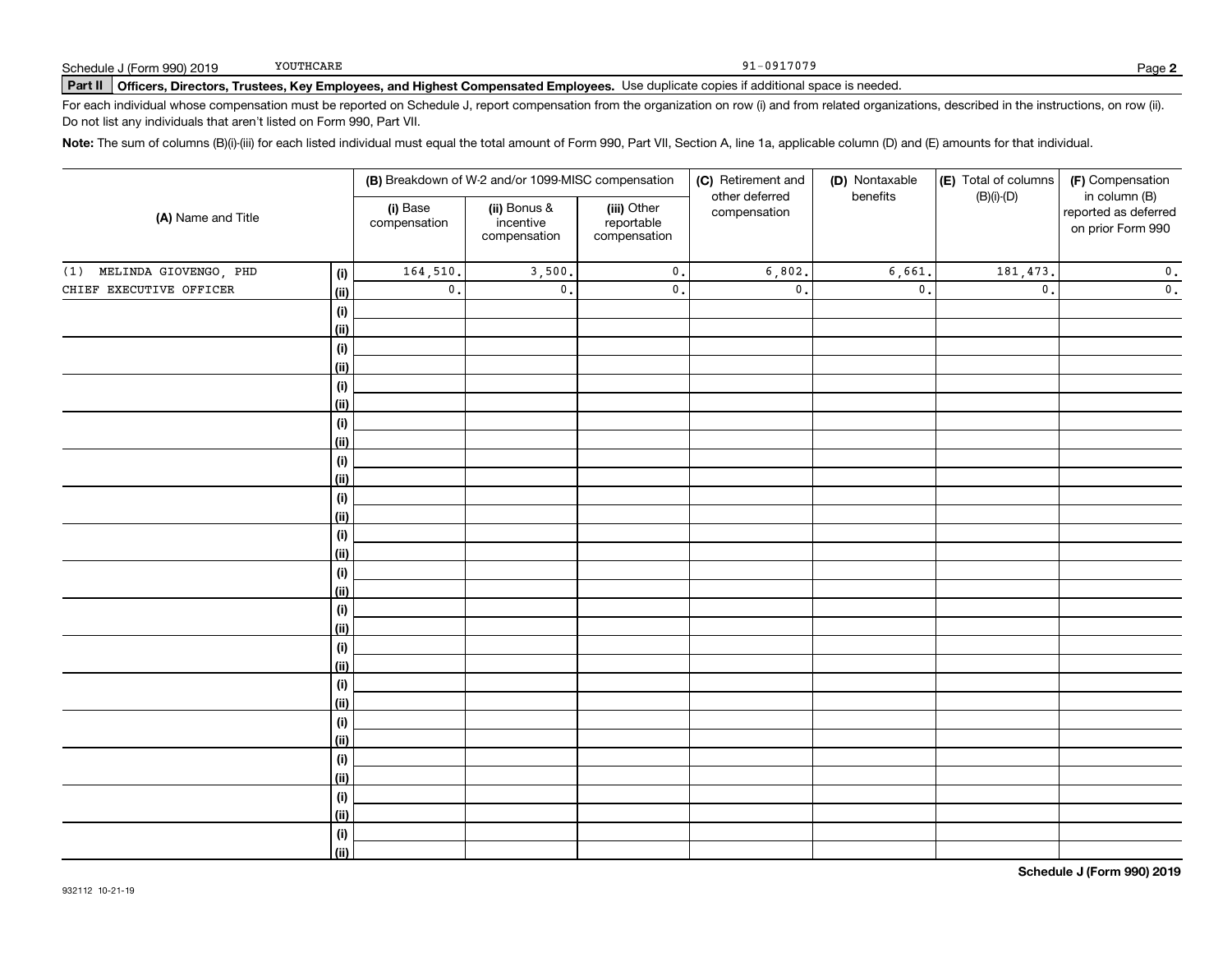## **Part III Supplemental Information**

Schedule J (Form 990) 2019 YOUTHCARE<br>Part III Supplemental Information<br>Provide the information, explanation, or descriptions required for Part I, lines 1a, 1b, 3, 4a, 4b, 4c, 5a, 5b, 6a, 6b, 7, and 8, and for Part II. Also

PART I, LINE 7:

MELINDA GIOVENGO, CHIEF EXECUTIVE OFFICER, RECEIVED A PERFORMANCE BONUS IN

2019 AS APPROVED BY THE BOARD OF DIRECTORS.

**Schedule J (Form 990) 2019**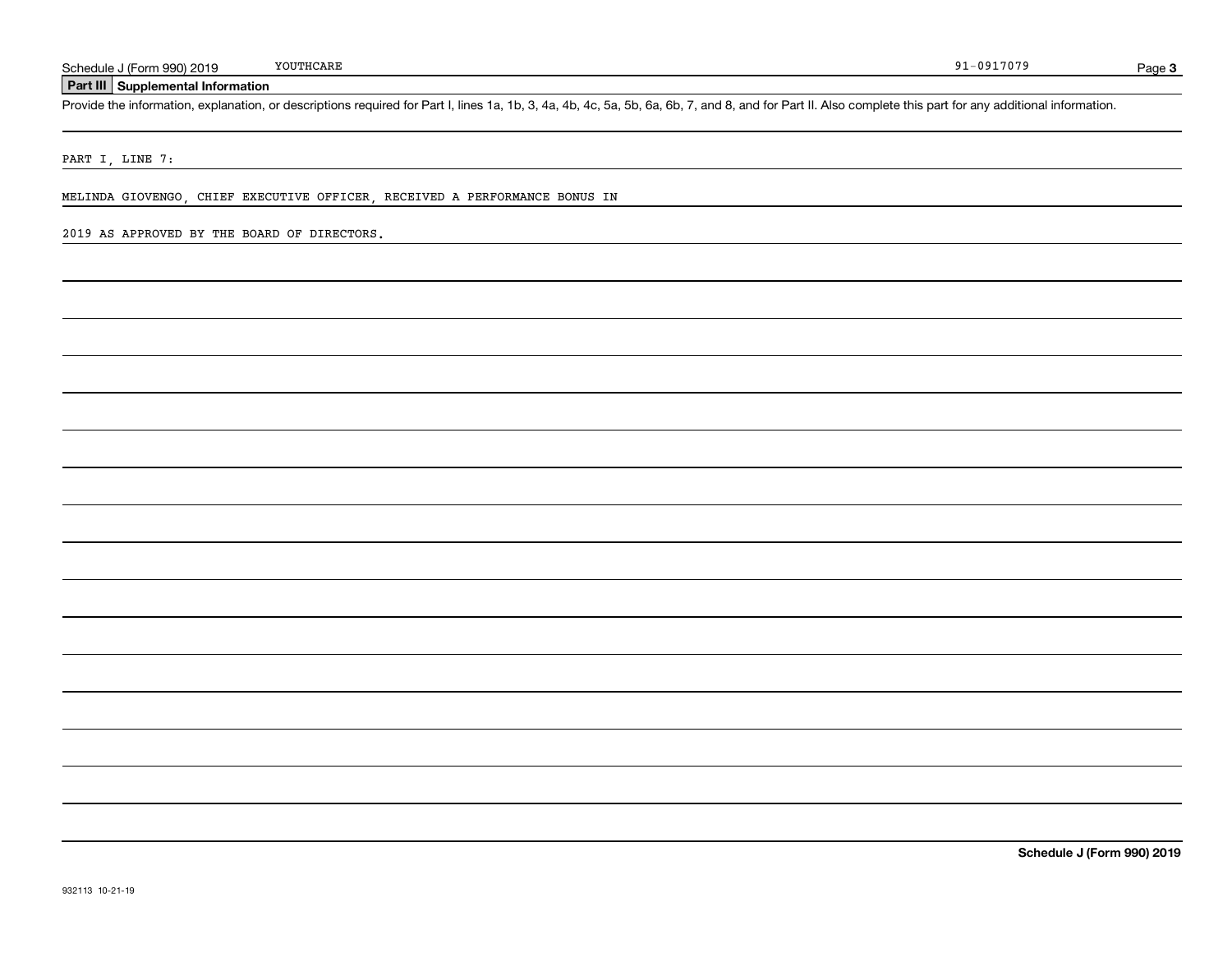### **SCHEDULE M (Form 990)**

# **Noncash Contributions**

OMB No. 1545-0047

Department of the Treasury Internal Revenue Service

**Complete if the organizations answered "Yes" on Form 990, Part IV, lines 29 or 30.** <sup>J</sup>**2019 Attach to Form 990.** J

 **Go to www.irs.gov/Form990 for instructions and the latest information.** J



| Name of the organization |  |
|--------------------------|--|
|                          |  |

**Employer identification number**

|        | YOUTHCARE<br>91-0917079                                                                                                                                                                                                                                                                                                                                                                                                    |                               |                                      |                                                                                                       |                                                              |            |             |    |
|--------|----------------------------------------------------------------------------------------------------------------------------------------------------------------------------------------------------------------------------------------------------------------------------------------------------------------------------------------------------------------------------------------------------------------------------|-------------------------------|--------------------------------------|-------------------------------------------------------------------------------------------------------|--------------------------------------------------------------|------------|-------------|----|
| Part I | <b>Types of Property</b>                                                                                                                                                                                                                                                                                                                                                                                                   |                               |                                      |                                                                                                       |                                                              |            |             |    |
|        |                                                                                                                                                                                                                                                                                                                                                                                                                            | (a)<br>Check if<br>applicable | (b)<br>Number of<br>contributions or | (c)<br>Noncash contribution<br>amounts reported on<br>litems contributed Form 990, Part VIII, line 1g | (d)<br>Method of determining<br>noncash contribution amounts |            |             |    |
| 1.     |                                                                                                                                                                                                                                                                                                                                                                                                                            |                               |                                      |                                                                                                       |                                                              |            |             |    |
| 2      |                                                                                                                                                                                                                                                                                                                                                                                                                            |                               |                                      |                                                                                                       |                                                              |            |             |    |
| 3      | Art - Fractional interests                                                                                                                                                                                                                                                                                                                                                                                                 |                               |                                      |                                                                                                       |                                                              |            |             |    |
| 4      |                                                                                                                                                                                                                                                                                                                                                                                                                            |                               |                                      |                                                                                                       |                                                              |            |             |    |
| 5      | Clothing and household goods                                                                                                                                                                                                                                                                                                                                                                                               |                               |                                      |                                                                                                       |                                                              |            |             |    |
| 6      |                                                                                                                                                                                                                                                                                                                                                                                                                            |                               |                                      |                                                                                                       |                                                              |            |             |    |
| 7      |                                                                                                                                                                                                                                                                                                                                                                                                                            |                               |                                      |                                                                                                       |                                                              |            |             |    |
| 8      |                                                                                                                                                                                                                                                                                                                                                                                                                            |                               |                                      |                                                                                                       |                                                              |            |             |    |
| 9      | Securities - Publicly traded                                                                                                                                                                                                                                                                                                                                                                                               | X                             | 16                                   |                                                                                                       | 209,752. FAIR MARKET VALUE                                   |            |             |    |
| 10     | Securities - Closely held stock                                                                                                                                                                                                                                                                                                                                                                                            |                               |                                      |                                                                                                       |                                                              |            |             |    |
| 11     | Securities - Partnership, LLC, or                                                                                                                                                                                                                                                                                                                                                                                          |                               |                                      |                                                                                                       |                                                              |            |             |    |
|        |                                                                                                                                                                                                                                                                                                                                                                                                                            |                               |                                      |                                                                                                       |                                                              |            |             |    |
| 12     | Securities - Miscellaneous                                                                                                                                                                                                                                                                                                                                                                                                 |                               |                                      |                                                                                                       |                                                              |            |             |    |
| 13     | Qualified conservation contribution -                                                                                                                                                                                                                                                                                                                                                                                      |                               |                                      |                                                                                                       |                                                              |            |             |    |
|        |                                                                                                                                                                                                                                                                                                                                                                                                                            |                               |                                      |                                                                                                       |                                                              |            |             |    |
| 14     | Qualified conservation contribution - Other                                                                                                                                                                                                                                                                                                                                                                                |                               |                                      |                                                                                                       |                                                              |            |             |    |
| 15     | Real estate - Residential                                                                                                                                                                                                                                                                                                                                                                                                  |                               |                                      |                                                                                                       |                                                              |            |             |    |
| 16     |                                                                                                                                                                                                                                                                                                                                                                                                                            |                               |                                      |                                                                                                       |                                                              |            |             |    |
| 17     |                                                                                                                                                                                                                                                                                                                                                                                                                            |                               |                                      |                                                                                                       |                                                              |            |             |    |
| 18     |                                                                                                                                                                                                                                                                                                                                                                                                                            |                               |                                      |                                                                                                       |                                                              |            |             |    |
| 19     |                                                                                                                                                                                                                                                                                                                                                                                                                            |                               |                                      |                                                                                                       |                                                              |            |             |    |
| 20     | Drugs and medical supplies                                                                                                                                                                                                                                                                                                                                                                                                 |                               |                                      |                                                                                                       |                                                              |            |             |    |
| 21     |                                                                                                                                                                                                                                                                                                                                                                                                                            |                               |                                      |                                                                                                       |                                                              |            |             |    |
| 22     |                                                                                                                                                                                                                                                                                                                                                                                                                            |                               |                                      |                                                                                                       |                                                              |            |             |    |
| 23     |                                                                                                                                                                                                                                                                                                                                                                                                                            |                               |                                      |                                                                                                       |                                                              |            |             |    |
| 24     |                                                                                                                                                                                                                                                                                                                                                                                                                            |                               |                                      |                                                                                                       |                                                              |            |             |    |
| 25     | Other $\blacktriangleright$<br>$\left(\begin{array}{ccc}\n&\n&\n\end{array}\right)$                                                                                                                                                                                                                                                                                                                                        |                               |                                      |                                                                                                       |                                                              |            |             |    |
| 26     | $\left(\begin{array}{ccc} \rule{0pt}{2.5ex} & \rule{0pt}{2.5ex} & \rule{0pt}{2.5ex} & \rule{0pt}{2.5ex} & \rule{0pt}{2.5ex} & \rule{0pt}{2.5ex} & \rule{0pt}{2.5ex} & \rule{0pt}{2.5ex} & \rule{0pt}{2.5ex} & \rule{0pt}{2.5ex} & \rule{0pt}{2.5ex} & \rule{0pt}{2.5ex} & \rule{0pt}{2.5ex} & \rule{0pt}{2.5ex} & \rule{0pt}{2.5ex} & \rule{0pt}{2.5ex} & \rule{0pt}{2.5ex} & \rule{0pt}{2$<br>Other $\blacktriangleright$ |                               |                                      |                                                                                                       |                                                              |            |             |    |
| 27     | $($ $)$<br>Other $\blacktriangleright$                                                                                                                                                                                                                                                                                                                                                                                     |                               |                                      |                                                                                                       |                                                              |            |             |    |
| 28     | Other $\blacktriangleright$                                                                                                                                                                                                                                                                                                                                                                                                |                               |                                      |                                                                                                       |                                                              |            |             |    |
| 29     | Number of Forms 8283 received by the organization during the tax year for contributions                                                                                                                                                                                                                                                                                                                                    |                               |                                      |                                                                                                       |                                                              |            |             |    |
|        | for which the organization completed Form 8283, Part IV, Donee Acknowledgement                                                                                                                                                                                                                                                                                                                                             |                               |                                      | 29                                                                                                    |                                                              |            | 0           |    |
|        |                                                                                                                                                                                                                                                                                                                                                                                                                            |                               |                                      |                                                                                                       |                                                              |            | $Yes \vert$ | No |
|        | 30a During the year, did the organization receive by contribution any property reported in Part I, lines 1 through 28, that it                                                                                                                                                                                                                                                                                             |                               |                                      |                                                                                                       |                                                              |            |             |    |
|        | must hold for at least three years from the date of the initial contribution, and which isn't required to be used for                                                                                                                                                                                                                                                                                                      |                               |                                      |                                                                                                       |                                                              |            |             |    |
|        | exempt purposes for the entire holding period?                                                                                                                                                                                                                                                                                                                                                                             |                               |                                      |                                                                                                       |                                                              | <b>30a</b> |             | х  |
|        | <b>b</b> If "Yes," describe the arrangement in Part II.                                                                                                                                                                                                                                                                                                                                                                    |                               |                                      |                                                                                                       |                                                              |            |             |    |
| 31     | Does the organization have a gift acceptance policy that requires the review of any nonstandard contributions?                                                                                                                                                                                                                                                                                                             |                               |                                      |                                                                                                       |                                                              | 31         | Х           |    |
|        | 32a Does the organization hire or use third parties or related organizations to solicit, process, or sell noncash                                                                                                                                                                                                                                                                                                          |                               |                                      |                                                                                                       |                                                              |            |             |    |
|        | contributions?                                                                                                                                                                                                                                                                                                                                                                                                             |                               |                                      |                                                                                                       |                                                              | 32a        |             | х  |
|        | b If "Yes," describe in Part II.                                                                                                                                                                                                                                                                                                                                                                                           |                               |                                      |                                                                                                       |                                                              |            |             |    |
| 33     | If the organization didn't report an amount in column (c) for a type of property for which column (a) is checked,                                                                                                                                                                                                                                                                                                          |                               |                                      |                                                                                                       |                                                              |            |             |    |
|        | describe in Part II.                                                                                                                                                                                                                                                                                                                                                                                                       |                               |                                      |                                                                                                       |                                                              |            |             |    |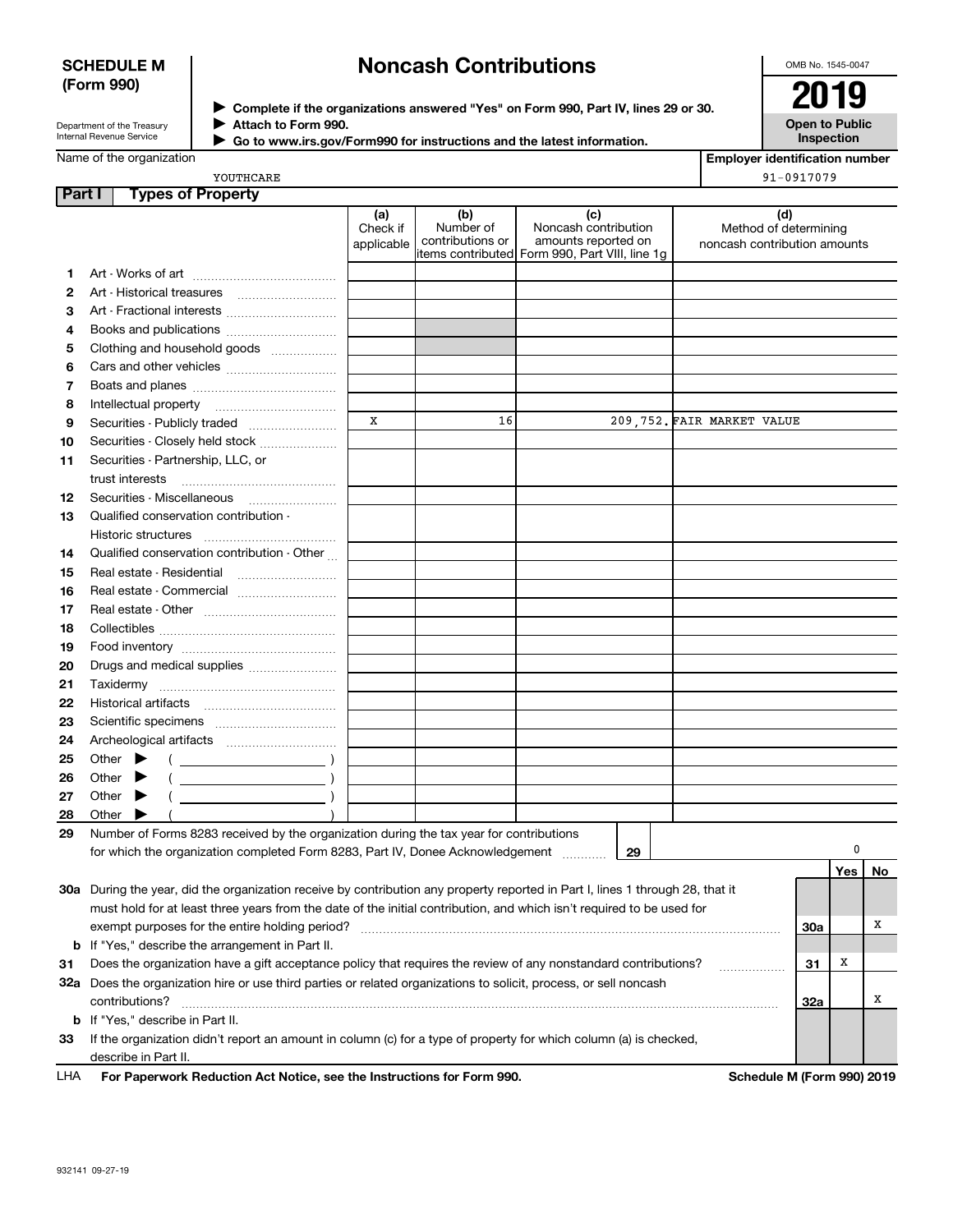Part II | Supplemental Information. Provide the information required by Part I, lines 30b, 32b, and 33, and whether the organization is reporting in Part I, column (b), the number of contributions, the number of items received, or a combination of both. Also complete this part for any additional information.

SCHEDULE M, PART I, COLUMN (B):

THE AMOUNT IN COLUMN B REPRESENTS THE NUMBER OF ITEMS RECEIVED.

**2**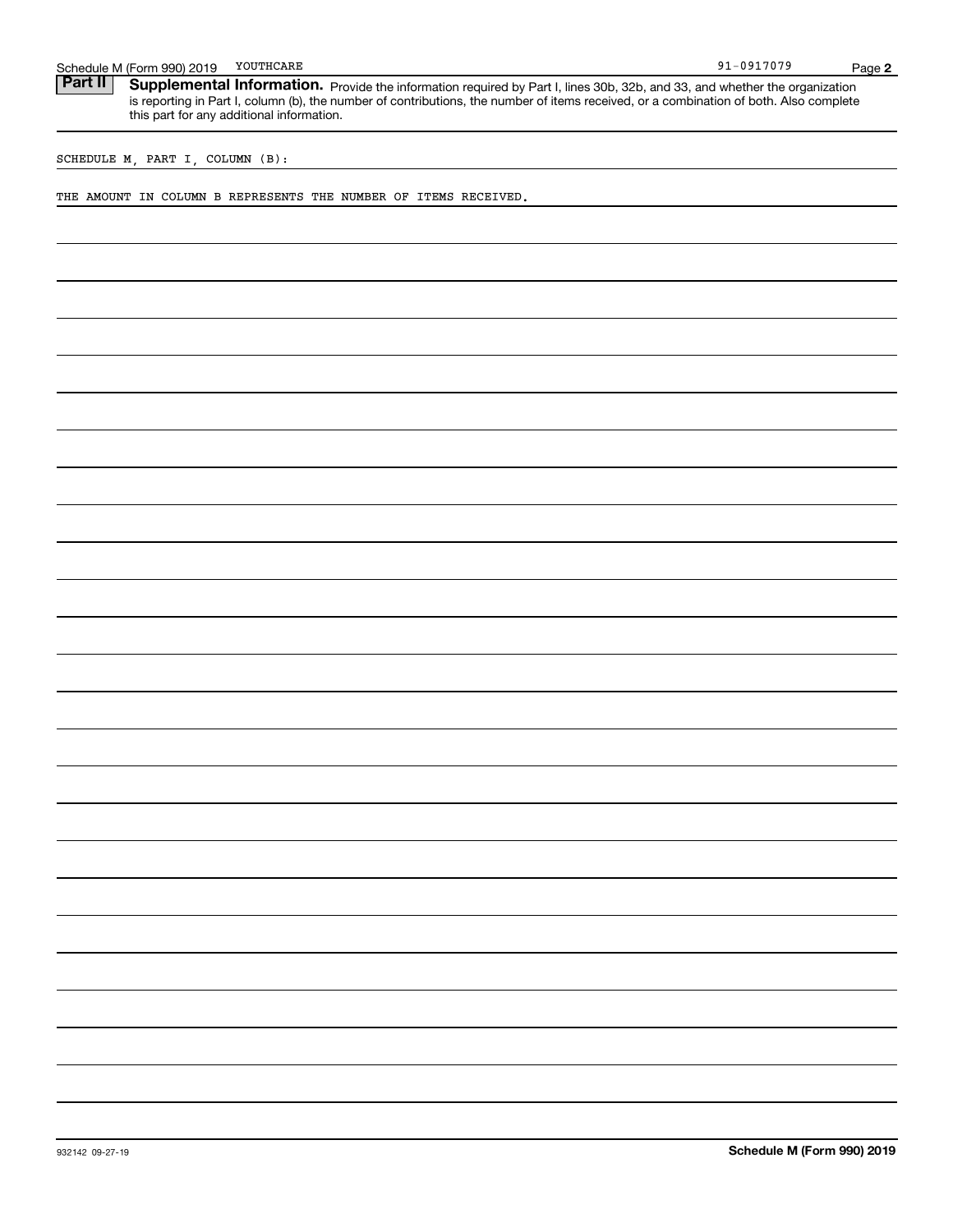**(Form 990 or 990-EZ)**

Department of the Treasury Internal Revenue Service Name of the organization

# **SCHEDULE O Supplemental Information to Form 990 or 990-EZ**

**Complete to provide information for responses to specific questions on Form 990 or 990-EZ or to provide any additional information. | Attach to Form 990 or 990-EZ. | Go to www.irs.gov/Form990 for the latest information.**



**Employer identification number** 91-0917079

YOUTHCARE

FORM 990, PART I, LINE 1, DESCRIPTION OF ORGANIZATION MISSION:

ARE AND EMPOWERED TO ACHIEVE THEIR POTENTIAL.

FORM 990, PART I, LINE 6:

VOLUNTEER COORDINATOR MAINTAINS COMMUNICATION, SCHEDULING, AND DATABASE

OF VOLUNTEERS: HOURS PROVIDED WERE 8,009. THEY PROVIDED A VARIETY OF

SERVICES: TUTORING, MEALS AND MEALS PREPARATION, CLEANING, PAINTING AND

CLERICAL ASSISTANCE. BOARD OF DIRECTORS PROVIDED OVERSIGHT AND GUIDANCE

TO THE AGENCY.

FORM 990, PART VI, SECTION A, LINE 3:

NANCY ISLEY FROM CFO SELECTIONS SERVED AS INTERIM CFO DURING 2019.

YOUTHCARE PAID CFO SELECTIONS FOR THE SERVICES. NANCY ISLEY'S COMPENSATION

FROM CFO SELECTIONS IS UNAVAILABLE.

FORM 990, PART VI, SECTION B, LINE 11B:

THE CHIEF FINANCIAL OFFICER REVIEWS THE FORM 990, THEN SUBMITS IT TO THE

FINANCE COMMITTEE FOR REVIEW. A COPY IS PROVIDED TO EVERY BOARD MEMBER. IT

IS THEN SIGNED BY THE CFO.

FORM 990, PART VI, SECTION B, LINE 12C:

EACH BOARD DIRECTOR IS REQUIRED TO DISCLOSE ANY ACTUAL OR POTENTIAL

CONFLICT OF INTEREST ANNUALLY AND AS TRANSACTIONS ARISE THROUGHOUT THE

YEAR. AFTER SUCH A DISCLOSURE, THE BOARD SHALL DISCUSS THE POTENTIAL

CONFLICT AT ITS NEXT MEETING. THE INTERESTED PERSON SHALL LEAVE THE BOARD

MEETING WHILE THE REMAINING DIRECTORS REVIEW THE TRANSACTION IN QUESTION

LHA For Paperwork Reduction Act Notice, see the Instructions for Form 990 or 990-EZ. Schedule O (Form 990 or 990-EZ) (2019)